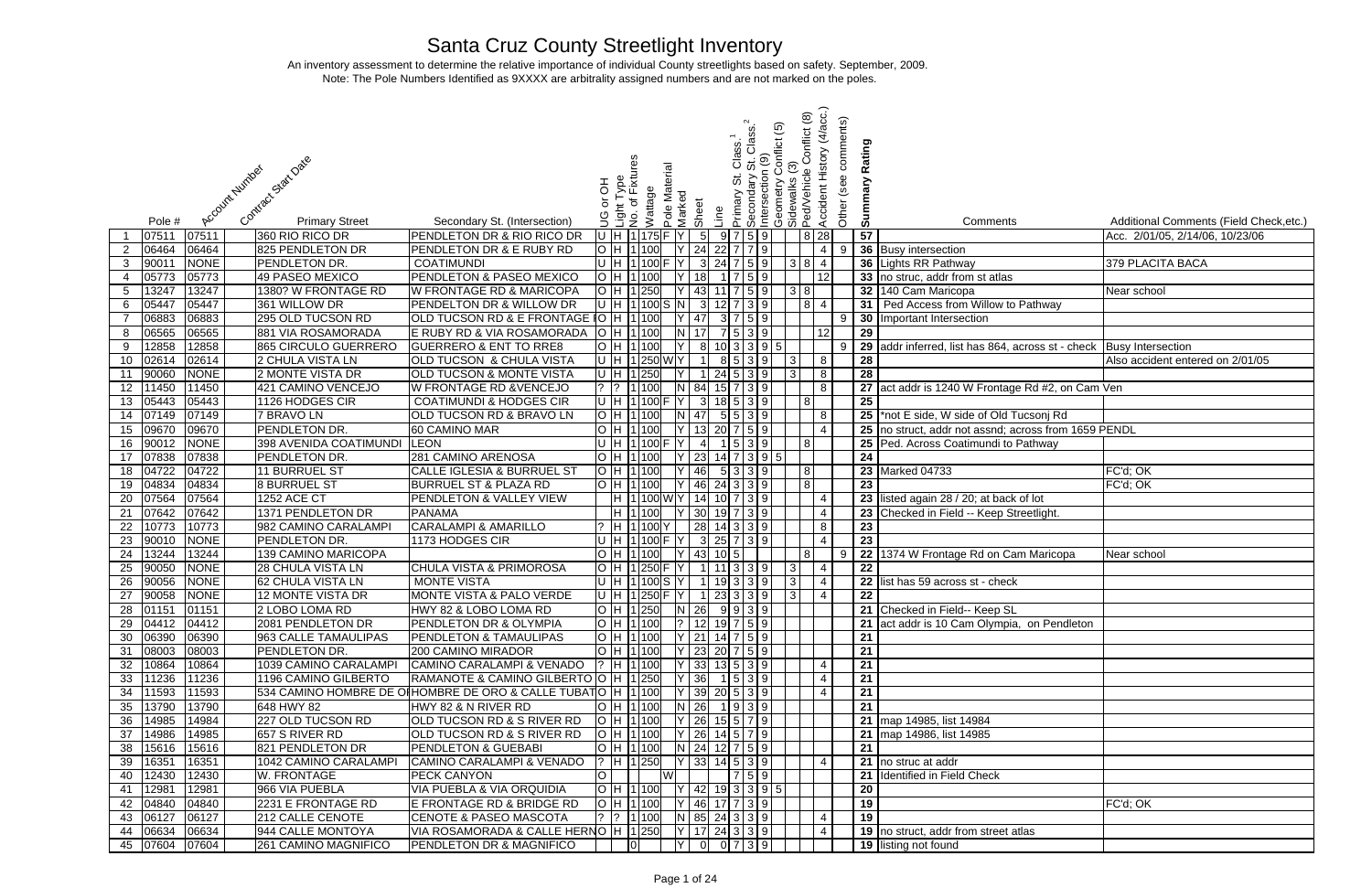|          |                |                |                                              |                                                                                              |         |                                                             |               |                 |                                 |                                |                           |                                               |              | (4/acc.)             |                       |                                                       |                                         |
|----------|----------------|----------------|----------------------------------------------|----------------------------------------------------------------------------------------------|---------|-------------------------------------------------------------|---------------|-----------------|---------------------------------|--------------------------------|---------------------------|-----------------------------------------------|--------------|----------------------|-----------------------|-------------------------------------------------------|-----------------------------------------|
|          |                |                |                                              |                                                                                              |         |                                                             |               |                 |                                 |                                | Class.                    | <u>ව</u>                                      | Conflict (8) | Other (see comments) |                       |                                                       |                                         |
|          |                |                |                                              |                                                                                              |         |                                                             |               |                 |                                 | $\frac{2}{3}$                  |                           | onflict                                       |              |                      | Rating                |                                                       |                                         |
|          |                |                |                                              |                                                                                              |         |                                                             |               |                 |                                 |                                | $\frac{0}{\sigma}$        |                                               |              |                      |                       |                                                       |                                         |
|          |                |                |                                              |                                                                                              | 동       |                                                             |               |                 |                                 | ι.<br>Θ                        |                           |                                               |              |                      |                       |                                                       |                                         |
|          |                |                |                                              |                                                                                              | ŏ       |                                                             |               |                 |                                 |                                |                           |                                               |              |                      |                       |                                                       |                                         |
|          | Pole #         | Account Number | Contract Start Date<br><b>Primary Street</b> | Secondary St. (Intersection)                                                                 | ပ<br>၁  | Light Type<br>No. of Fixtures<br>Wattage                    | Pole Material | Marked<br>Sheet | Line                            | Primary                        | Intersection<br>Secondary | Geometry Co<br>Sidewalks (3)<br>Ped/Vehicle ( |              | Accident History     | Summary               | Comments                                              | Additional Comments (Field Check, etc.) |
| 46       | 07853          | 07853          | 1409 PENDLETON DR                            | PENDLETON DR & CAPPELA                                                                       |         | H 1 100                                                     |               |                 | 23                              | $13 \mid 7 \mid 3 \mid 9$      |                           |                                               |              |                      |                       | 19 07854? on map                                      |                                         |
| 47       | 07881          | 07881          | PENDLETON DR.                                | 1351 ALMA CT                                                                                 |         | H 1100                                                      |               |                 | 23                              | $17 \mid 7 \mid 3 \mid 9 \mid$ |                           |                                               |              |                      |                       | 19 on PENDLETON DR                                    |                                         |
| 48       | 07887          | 07887          | 241 CAMINO APOLENA                           | PENDLETON & APOLENA                                                                          |         | H 1100                                                      |               |                 | 23                              | $19$ 7 3 9                     |                           |                                               |              |                      | 19                    |                                                       |                                         |
| 49       | 11417          | 11417          | 410 VIA CALANDRIA                            | W FRONTAGE RD & CALANDRIA                                                                    |         | H 1 100                                                     |               |                 | 36                              | $15 \mid 7 \mid 3 \mid 9$      |                           |                                               |              |                      | 19                    |                                                       |                                         |
| 50       | 11430          | 11430          | 1257 PICO GORDO                              | W FRONTAGE RD & PICO GORDO O                                                                 |         | H 11 100                                                    |               |                 | 36                              | $16 \mid 7 \mid 3 \mid 9$      |                           |                                               |              |                      |                       | 19 list has 1257 across st - check                    |                                         |
| 51       | 11486          | 11486          | 1240 PASEO CHUBASCO                          | <b>ORIOL &amp; PASEO CHUBASCO</b>                                                            |         | 1 100                                                       |               |                 | 35                              | $23 \mid 3 \mid 3 \mid 9$      |                           |                                               |              | -4                   | 19                    | list has 1242 next door                               |                                         |
| 52       | 11670          | 11670          | 1233 CALLE CHEROKEE                          | TUBATANA & CALLE CHEROKEE                                                                    |         | H 1100                                                      |               |                 | 39                              | $19 \mid 3 \mid 3 \mid 9$      |                           |                                               |              | $\overline{4}$       | 19                    |                                                       |                                         |
| 53       | 12154          | 12154          | 420 AVENIDA ORIOL                            | W FRONTAGE RD & AVENIDA ORIO                                                                 |         | H 1100                                                      |               | 35              |                                 | $17$ 7 3 9                     |                           |                                               |              |                      | 19                    |                                                       |                                         |
| 54       | 12233          | 12233          | 1292 W FRONTAGE RD                           | <b>W FRONTAGE RD &amp; GARZA</b>                                                             |         | H 1100                                                      |               |                 | 11                              | 7 7 3 9                        |                           |                                               |              |                      |                       | 19 no struc, list has 430 Ave Garza across st - check |                                         |
| 55       | 12393          | 12393          | 683 PECK CANYON DR                           | PECK CANYON DR & SOMBRERO                                                                    |         | H 1100                                                      |               |                 | 39                              | $14$ 5 5 9                     |                           |                                               |              |                      | 19                    |                                                       |                                         |
| 56       | 13012          | 13012          | <b>129 VIA ORQUIDIA</b>                      | W FRONTAGE RD & ORQUIDIA                                                                     | IH.     | 1 100                                                       |               | 41              |                                 | $1 \mid 7 \mid 3 \mid 9 \mid$  |                           |                                               |              |                      | $\overline{19}$       |                                                       |                                         |
| 57       | 15537          | 15537          | 186 CAMINO MARICOPA                          | HWY 289 & CAMINO MARICOPA                                                                    |         | O H 1 400                                                   |               |                 | 45                              | 19 7 3 9                       |                           |                                               |              |                      |                       | 19 map position unclear - check                       |                                         |
| 58       | 16890          | 16890          | 751 PENDLETON DR                             | PENDLETON DR & TECORIPA                                                                      |         | 1 100                                                       |               | N 85            |                                 | $22 \mid 7 \mid 3 \mid 9$      |                           |                                               |              |                      | 19                    |                                                       |                                         |
| 59       | 11277          | 11277          | 412 CAMINO RAMANOTE                          | <b>SIGHT DISTANCE ISSUE</b>                                                                  |         | H  1 100                                                    |               | Y 37            |                                 | 15 5 1                         | $\vert 5 \vert$           |                                               |              | 9                    |                       | 19 Checked in Field -- Keep Streetlight.              |                                         |
| 60       | 15568          | 15568          | 416 CAMINO RAMANOTE                          | <b>TORUNO</b>                                                                                |         | H   1   100                                                 |               | Y 38            |                                 | $21 \mid 5 \mid 5 \mid 9$      |                           |                                               |              |                      |                       | 19 Checked in Field -- Keep Streetlight.              |                                         |
| 61       | 02605          | 02605          | <b>10 EL ENCANTO PL</b>                      | <b>MONTE VISTA &amp; EL ENCANTO</b>                                                          |         | U H 1100S                                                   |               |                 |                                 | $14 \mid 3 \mid 3 \mid 9$      |                           | 3                                             |              |                      |                       | 18 list 10 MENT VISTA DR; 3 way inter                 |                                         |
| 62       | 05983<br>15183 | 05983<br>15133 | 1110 ROBIN LN<br>2 EL ENCANTO PL             | PASEO MEXICO & ROBIN LN<br>CHULA VISTA & EL ENCANTO                                          |         | H 1100<br>H 1100 F                                          |               |                 | 20                              | $21 \, 5$<br>9 3 3 9           | $\overline{9}$            |                                               |              | 4                    | $\overline{18}$       |                                                       |                                         |
| 63       | 90028          | <b>NONE</b>    | 1196 AVENIDA GLORIOSA                        | <b>HIGHLAND CIRCLE</b>                                                                       |         | H 1100F                                                     |               |                 | 5 <sub>l</sub>                  | 4339                           |                           | 3 <br> 3                                      |              |                      | 18                    | 18 list has 15183, map has 15133                      |                                         |
| 64<br>65 | 90052          | <b>NONE</b>    | 5 EL ENCANTO PL                              | <b>EL ENCANTO &amp; PRIMOROSA</b>                                                            | lu Ih I |                                                             | 1 $250$ F Y   |                 | $\overline{1}$                  | $13 \mid 3 \mid 3 \mid 9$      |                           | 3                                             |              |                      | 18                    |                                                       |                                         |
| 66       | 90053          | <b>NONE</b>    | 44 CHULA VISTA LN                            | CHULA VISTA LN & HERMOSA                                                                     |         | U H 1250 F Y                                                |               |                 | $\overline{1}$                  | $16 \ 3 \ 3 \ 9$               |                           | 3                                             |              |                      | 18                    |                                                       |                                         |
| 67       | 90054          | <b>NONE</b>    | 14 CALLE PALO VERDE                          | CHULA VISTA LN & PALO VERDE                                                                  |         | U H 1100S                                                   |               |                 |                                 | $17 \mid 3 \mid 3 \mid 9$      |                           | 3                                             |              |                      | $\overline{18}$       |                                                       |                                         |
| 68       | 90065          | <b>NONE</b>    |                                              | 403 CAMINO DONA CYDNEY DONA CYDNEY&DON GUILLERMOU   H 1 100                                  |         |                                                             |               |                 |                                 | 7339                           |                           | 3                                             |              |                      | 18                    |                                                       |                                         |
| 69       | 90066          | <b>NONE</b>    | 105 CAM. DON GUILLERMOVVIA TEVIA             |                                                                                              |         | H 1100                                                      |               |                 | $\overline{2}$                  | 3 3 3 9                        |                           |                                               |              |                      | 18                    |                                                       |                                         |
| 70       | 90103          | <b>NONE</b>    | 1221 LUTERO CT                               | RAMANOTE & LUTERO CT                                                                         |         | H 1100                                                      |               |                 | 38<br>24                        |                                | $\vert$ 9                 |                                               |              | -4                   |                       | 18 no struc at addr                                   |                                         |
| 71       | 0588           | 05881          | 99 PASEO MEXICO                              | <b>MEXICO &amp; MAGDALENA</b>                                                                |         | H 11100                                                     |               |                 | 19                              | $7 5 3 \overline{9} $          |                           |                                               |              |                      | 17                    |                                                       |                                         |
| 72       | 05910          | 05910          | 111 PASEO MEXICO                             | <b>MEXICO &amp; ESPUELAS</b>                                                                 |         | H 1100                                                      |               |                 | 20                              | $19$ 5 3 9                     |                           |                                               |              |                      | 17                    |                                                       |                                         |
|          | 73 06506 06506 |                | 886 PASEO LOS MOCHIS                         | E RUBY RD & LOS MOCHIS                                                                       |         | O[H 1 100   Y 15  7 5 3 9]                                  |               |                 |                                 |                                |                           |                                               |              |                      | $ 17\rangle$          |                                                       |                                         |
|          | 74 06750       | 06750          | 891 VIA SAVALZA                              | E RUBY RD & VIA SAVALZA                                                                      |         | O[H[1]100] [Y]18]11539                                      |               |                 |                                 |                                |                           |                                               |              |                      | $\overline{17}$       |                                                       |                                         |
| 75       | 07093          | 07093          | 1 NOBLE RD                                   | <b>OLD TUCSON RD &amp; NOBLE RD</b>                                                          |         | O[H 1 100   Y 47  45 39]                                    |               |                 |                                 |                                |                           |                                               |              |                      | $\overline{17}$       |                                                       |                                         |
| 76       | 09016          | 09016          | 915 CALLE CALABASAS                          | CALABASAS & VIA PAPAGAYO                                                                     |         | O[H 1 100   Y  9 165 39]                                    |               |                 |                                 |                                |                           |                                               |              |                      |                       | 17 no addr, across st from 915                        |                                         |
| 77       | 09751          | 09751          | 71 AVENIDA PASTOR                            | <b>PASTOR &amp; AGUA SALADA</b>                                                              |         | OH 1100 Y 12 3 5 3 9                                        |               |                 |                                 |                                |                           |                                               |              |                      |                       | 17 parcel 132-02-254 no addr listed                   |                                         |
| 78       | 10490          | 10490          |                                              | 402 CAMINO PROVIDENCIA CAMINO PROVIDENCIA & ERIE CT ?   H   1   100   Y   31   8   5   3   9 |         |                                                             |               |                 |                                 |                                |                           |                                               |              |                      | 17                    |                                                       |                                         |
| 79       | 10508          | 10508          | 1081 CIRCULO MONTOSA                         | <b>PROVIDENCIA &amp; MONTOSA</b>                                                             |         | $?$ H 1100 Y 31 13 5 3 9                                    |               |                 |                                 |                                |                           |                                               |              |                      | $\overline{17}$       |                                                       |                                         |
| 80       | 10540          | 10540          | 423 CAMINO PROVIDENCIA PROVIDENCIA & CLARA   |                                                                                              |         | $?$  H  1 100   Y   31   17   5   3   9                     |               |                 |                                 |                                |                           |                                               |              |                      | 17                    |                                                       |                                         |
| 81       | 10569          | 10569          |                                              | 437 CAMINO PROVIDENCIA PROVIDENCIA & MONTOSA                                                 |         | $?$ H 1 100 Y 31 24 5 3 9                                   |               |                 |                                 |                                |                           |                                               |              |                      | 17                    |                                                       |                                         |
| 82       | 10821          | 10821          | 1019 CAMINO CARALAMPI                        | <b>CARALAMPI &amp; AVENTURA</b>                                                              |         | $?$ H 1100 Y 28 2 5 3 9                                     |               |                 |                                 |                                |                           |                                               |              |                      | 17                    |                                                       |                                         |
| 83       | 11235<br>11264 | 11235<br>11264 | 374 CAMINO RAMANOTE<br>392 CAMINO RAMANOTE   | RAMANOTE & PICO GORDO<br>RAMANOTE & CALLE TUBATANA                                           |         | O H 1 100   Y 36  5  5 3  9 <br>O H 1100                    |               |                 |                                 |                                |                           |                                               |              |                      | 17<br>$\overline{17}$ |                                                       |                                         |
| 84<br>85 | 11290          | 11290          | 1220 CALLE RAFAEL                            | RAFAEL & CAMINO RAMANOTE                                                                     |         | O  H  1 100                                                 |               |                 | Y 37 19 5 3 9<br>$Y$ 37 6 5 3 9 |                                |                           |                                               |              |                      |                       | 17 no struc at addr                                   |                                         |
| 86       | 11739          | 11739          | 526 CAMINO RAMANOTE                          | RAMANOTE & CALLE BENITO                                                                      |         | H   1   250                                                 |               |                 | Y 39 24 5 3 9                   |                                |                           |                                               |              |                      | 17                    |                                                       |                                         |
| 87       | 11755          | 11755          | 520 CAMINO RAMANOTE                          | RAMANOTE & CALLE CHEROKEE  O  H  1 100                                                       |         |                                                             |               |                 | Y 39 23 5 3 9                   |                                |                           |                                               |              |                      | 17                    |                                                       |                                         |
| 88       | 12208          | 12208          |                                              | 420 CAMINO HOMBRE DE OIHOMBRE DE ORO & GARZA                                                 |         | H 1400                                                      |               | Y 11            |                                 | $4$ 5 3 9                      |                           |                                               |              |                      | 17                    |                                                       |                                         |
| 89       | 12838          | 12838          | <b>CALLE CALABASAS</b>                       | <b>CALABASAS &amp; GUERRERO</b>                                                              |         | H 1250                                                      |               |                 | $8 \mid$                        | 1   5   3   9                  |                           |                                               |              |                      |                       | 17 no struct, no addr in street atlas                 |                                         |
| 90       | 12976          | 12976          | 224 SILO LN                                  | VIA PUEBLA & SILO LN                                                                         |         | O H 1100                                                    |               |                 | $ Y $ 42 18 3 9 5               |                                |                           |                                               |              |                      | 17                    |                                                       |                                         |
| 91       | 15027          | 15027          |                                              | 432 CAMINO PROVIDENCIA CAMINO PROVIDENCIA & AIRE                                             |         | $?$ H 1100 Y 31 22 5 3 9                                    |               |                 |                                 |                                |                           |                                               |              |                      | 17                    |                                                       |                                         |
| 92       | 15705          | 15705          | 578 PECK CANYON DR                           | <b>PECK CANYON DR &amp; PETIROJO</b>                                                         |         | $\overline{O}$  H  1 100   $\overline{Y}$   40  13  5  3  9 |               |                 |                                 |                                |                           |                                               |              |                      | 17                    |                                                       | FC'd; OK                                |
| 93       | 05757          | 05757          | 30 ACUARIO CT                                | PENDLETON DR & ACUARIO CT                                                                    |         | O  H  1 100     Y   19  19  7       9                       |               |                 |                                 |                                |                           |                                               |              |                      |                       | 16 no struc, addr from street atlas                   |                                         |
| 94       | 06597          | 06597          | 895 VIA ROSAMORADA                           | VIA ROSAMORADA & GINA CT                                                                     |         | $\bigcirc$  H  1 100   Y   17  4  3   9                     |               |                 |                                 |                                |                           |                                               |              | -4                   | 16                    |                                                       |                                         |
|          | 95 07120       | 07120          | 3 GARDEN VIEW CT                             | E FRONTAGE RD & GARDEN VIEVO H 1100 N 48 77   9                                              |         |                                                             |               |                 |                                 |                                |                           |                                               |              |                      | 16                    |                                                       |                                         |

| $\overline{\mathbf{s}}$ | Additional Comments (Field Check, etc.) |
|-------------------------|-----------------------------------------|
|                         |                                         |
|                         |                                         |
|                         |                                         |
|                         |                                         |
| าeck                    |                                         |
|                         |                                         |
|                         |                                         |
| Garza across st - check |                                         |
|                         |                                         |
|                         |                                         |
| :ck                     |                                         |
|                         |                                         |
| Streetlight.            |                                         |
| Streetlight.            |                                         |
| way inter               |                                         |
|                         |                                         |
| 5133                    |                                         |
|                         |                                         |
|                         |                                         |
|                         |                                         |
|                         |                                         |
|                         |                                         |
|                         |                                         |
|                         |                                         |
|                         |                                         |
|                         |                                         |
|                         |                                         |
|                         |                                         |
|                         |                                         |
| $\overline{5}$          |                                         |
| r listed                |                                         |
|                         |                                         |
|                         |                                         |
|                         |                                         |
|                         |                                         |
|                         |                                         |
|                         |                                         |
|                         |                                         |
|                         |                                         |
|                         |                                         |
|                         |                                         |
|                         |                                         |
| atlas                   |                                         |
|                         |                                         |
|                         |                                         |
|                         | FC'd; OK                                |
| atlas                   |                                         |
|                         |                                         |
|                         |                                         |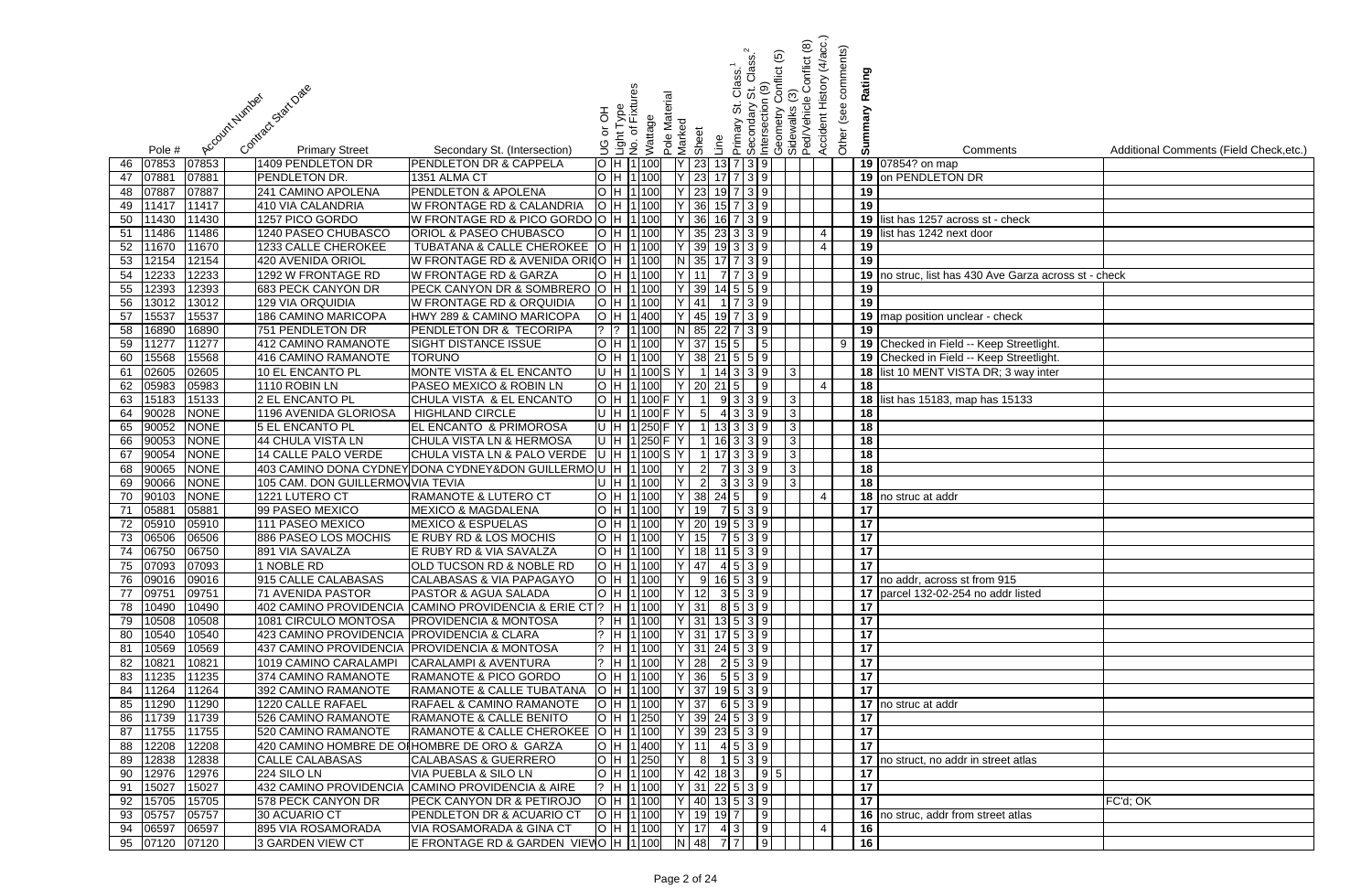|     |                        |                 |                |                                             |                                                                   |        |                               |         |                         |                                                                           |                   |                           |                               | <u>ව</u>                                                           | Conflict (8) | Accident History (4/acc.) |                      |    |                                                |                                         |
|-----|------------------------|-----------------|----------------|---------------------------------------------|-------------------------------------------------------------------|--------|-------------------------------|---------|-------------------------|---------------------------------------------------------------------------|-------------------|---------------------------|-------------------------------|--------------------------------------------------------------------|--------------|---------------------------|----------------------|----|------------------------------------------------|-----------------------------------------|
|     |                        |                 |                |                                             |                                                                   |        |                               |         |                         |                                                                           |                   | Class.                    |                               |                                                                    |              |                           | Other (see comments) |    |                                                |                                         |
|     |                        |                 |                |                                             |                                                                   |        |                               |         |                         |                                                                           |                   | $\frac{2}{3}$             | $\frac{6}{5}$                 | ionflict                                                           |              |                           | Rating               |    |                                                |                                         |
|     |                        |                 |                |                                             |                                                                   |        |                               |         |                         |                                                                           |                   |                           |                               |                                                                    |              |                           |                      |    |                                                |                                         |
|     |                        |                 |                |                                             |                                                                   | 공      |                               |         |                         |                                                                           |                   | 5.                        |                               |                                                                    |              |                           |                      |    |                                                |                                         |
|     |                        |                 |                |                                             |                                                                   | ă      | $\Delta$                      |         |                         |                                                                           |                   |                           |                               |                                                                    |              |                           |                      |    |                                                |                                         |
|     | Pole #                 |                 | Account Number | Contract Stat Date<br><b>Primary Street</b> | Secondary St. (Intersection)                                      | ပ<br>၁ | Light Type<br>No. of Fixtures | Wattage | Pole Material<br>Marked | Sheet                                                                     | Line              | Primary St.<br>Secondary  |                               | Intersection (<br> Geometry Co<br> Sidewalks (3)<br> Ped/Vehicle ( |              |                           | Summary              |    | Comments                                       | Additional Comments (Field Check, etc.) |
| 96  | 07850                  | 07850           |                | PENDLETON DR.                               | 271 HARPO CT                                                      |        | H 1 100                       |         |                         | $Y$ 30                                                                    | $13\vert 7 \vert$ |                           | 9                             |                                                                    |              |                           |                      | 16 | listed again 23 / 15                           |                                         |
| 97  | 07877                  | 07877           |                | 1413 PENDLETON DR                           | PENDLETON DR & NERO CT                                            |        | H 1100                        |         |                         | $Y$ 23                                                                    | $12$ 7            |                           | 9                             |                                                                    |              |                           | 16                   |    |                                                |                                         |
| 98  | 12241                  | 12241           |                | 421 JOJOBA CT                               | W FRONTAGE RD & JOJOBA CT                                         |        |                               |         |                         | H 1250 W Y 11                                                             |                   |                           | $\sqrt{9}$                    |                                                                    |              |                           | 16                   |    |                                                |                                         |
| 99  | 13190                  | 13190           |                | 160 CAPULO CT                               | CAPULLO CT & TOPO CT                                              |        | H 1100                        |         |                         | 44                                                                        | $25 \mid 3 \mid$  |                           | 9                             |                                                                    |              | $\overline{4}$            | 16                   |    |                                                |                                         |
| 100 | 13792                  | 13792           |                | 1 CORRALITOS LN                             | N RIVER RD & CORRALITOS LN                                        |        | H 1 100                       |         | IN I                    | 26                                                                        |                   | 3 7                       | 9                             |                                                                    |              |                           | 16                   |    |                                                |                                         |
| 101 | 16442                  | 16442           |                | PENDLETON DR.                               | 280 POCO CT                                                       |        | H 1 100                       |         |                         | 30                                                                        | $14$ 7            |                           | 9                             |                                                                    |              |                           | 16                   |    |                                                |                                         |
|     | 102 90106              | <b>NONE</b>     |                | 421 GORRION CT                              | W FRONTAGE RD & GORRION CT O                                      |        | H 1 100                       |         |                         | 10                                                                        |                   |                           | 9                             |                                                                    |              |                           |                      |    | 16 list has 420 across st                      |                                         |
| 103 | 12528                  | 12528           |                | 282 RIO RICO DR                             | Near Rio Rico Properties                                          |        |                               | 2 100   |                         | ? 31                                                                      | $3\overline{7}$   |                           |                               |                                                                    |              |                           | 9<br>16              |    | addr from street atlas. Keep SL                |                                         |
| 104 | 90118                  | <b>NONE</b>     |                | 1500 W FRONTAGE RD                          | COUNTY MAINTENACE YARD                                            |        |                               | 1100    |                         | N 84                                                                      | $2\overline{17}$  |                           |                               |                                                                    |              |                           | 9 <sup>1</sup>       |    | 16 existing pole, loc unclear - CHECK          |                                         |
| 105 | 17850                  | 17850           |                | 275 RIO RICO DR                             | COUNTY MAINTENACE YARD                                            |        | H 2 100                       |         |                         | ? 31                                                                      |                   |                           |                               |                                                                    |              |                           |                      |    | 16 16 loc unclear; map has 2 lites, list has 1 | Kee                                     |
| 106 | 17851                  | 17851           |                | 275 RIO RICO DR                             | COUNTY MAINTENACE YARD                                            |        | $H$ 2 100                     |         |                         | ?   31                                                                    |                   |                           |                               |                                                                    |              |                           |                      |    | 16 16 loc unclear                              |                                         |
| 107 | 90131                  | <b>NONE</b>     |                | <b>COUNTY MAINT. YARD</b>                   | BEHIND RIO RICO PROPERTIES                                        |        |                               |         |                         |                                                                           |                   |                           |                               |                                                                    |              |                           | 9<br>16              |    | Light needed for street maintenance            |                                         |
| 108 | 17128                  | 17128           |                | 13 RIVER RD                                 |                                                                   |        | H 1250                        |         |                         | 26                                                                        |                   | $7\overline{7}$           |                               |                                                                    |              |                           | 9 <sup>1</sup><br>16 |    | Checked in Field -- Keep Streetlight.          |                                         |
|     | 109 02536<br>110 0471  | 02536           |                | 2 HOPI ST                                   | <b>COCHISE DR &amp; HOPI ST</b>                                   |        | H 1100 S Y                    |         |                         | $\overline{2}$                                                            |                   | $22$ 3 3 9                |                               |                                                                    |              |                           |                      |    | 15 list has 10 COCHISE DR, side on COCHISE     |                                         |
|     | 111 04716              | 04711           |                | <b>14 CALLE IGLESIA</b>                     | <b>IGLESIA &amp; VEREDA ANTIGUA</b>                               |        | H 11175                       |         |                         | 46<br>$Y$ 46                                                              |                   | 7339                      |                               |                                                                    |              |                           | $\overline{15}$      |    | 15 list has 16 Cal Iglesia                     | FC'd; OK                                |
|     | 112 04731              | 04716<br>04731  |                | 11 CALLE IGLESIA<br>80 BRIDGE RD            | IGLESIA & PLACITA DE ANZA<br>CALLE IGLESIA & BRIDGE RD            |        | H 1100                        |         |                         | H  1 100 W Y   46                                                         |                   | 6 3 3 9<br>8339           |                               |                                                                    |              |                           |                      |    |                                                | FC'd; OK<br>FC'd; OK                    |
|     | 113 04797              | 04797           |                | 23 BRIDGE RD                                | <b>BRIDGE RD &amp; BURRUEL ST</b>                                 |        | H 1 100                       |         |                         | $ Y $ 46 16 3 3 9                                                         |                   |                           |                               |                                                                    |              |                           | 15                   |    | 15 made up addr, no struc                      | FC'd; OK                                |
|     | 114 04818              | 04818           |                | <b>5 CALLE BACA</b>                         | CALLE BACA & CIRCULO COPA                                         |        | H 1 100                       |         |                         | $ Y $ 46 23 3 3 9                                                         |                   |                           |                               |                                                                    |              |                           | $\overline{15}$      |    |                                                | FC'd; OK                                |
|     | 115 04822              | 04822           |                | 2 CALLE VALENZUELA                          | <b>BACA &amp; CALLE VALENZUELA</b>                                |        |                               |         |                         | H 1100WY 46 21 3 3 9                                                      |                   |                           |                               |                                                                    |              |                           |                      |    | 15 by softball field, made up addr             | FC'd; OK                                |
|     | 116 05820              | 05820           |                | <b>1112 CALLE CARMELITA</b>                 | <b>CARMELITA &amp; BACK NINE TER</b>                              |        | H 1 100                       |         |                         | 19                                                                        |                   |                           | 9 3 3 9                       |                                                                    |              |                           | 15                   |    |                                                |                                         |
|     | 117 05912              | 05912           |                | 1112 PASEO ESPUELAS                         | <b>CONQUISTADOR &amp; ESPUELAS</b>                                |        | H 1100                        |         |                         | $Y$ 20                                                                    |                   |                           | $18$ 3 3 9                    |                                                                    |              |                           | 15                   |    |                                                |                                         |
|     | 118 05934              | 05934           |                | 181 CALLE PALENQUE                          | <b>PALENQUE &amp; ESPUELAS</b>                                    |        | H 1 100                       |         |                         | $N$ 20                                                                    |                   |                           | 133399                        |                                                                    |              |                           | $\overline{15}$      |    |                                                |                                         |
|     | 119 06403              | 06403           |                | 977 CALLE TAMAULIPAS                        | <b>TAMAULIPAS &amp; PASEO MASCOTA</b>                             |        | $? \vert 1 \vert 100$         |         |                         | N 84                                                                      |                   |                           | 6339                          |                                                                    |              |                           |                      |    | 15 doc has 977                                 |                                         |
|     | 120 06517              | 06517           |                | 898 PASEO LOS MOCHIS                        | LOS MOCHIS & COMANCHE                                             |        | H 1100                        |         |                         | 16                                                                        |                   | $23 \mid 3 \mid 3 \mid 9$ |                               |                                                                    |              |                           | 15                   |    |                                                |                                         |
| 121 | 06524                  | 06524           |                | 917 VIA ORIZABA                             | VIA ORIZABA &LOS MOCHIS                                           |        | H 1100                        |         |                         | 16                                                                        |                   | $21 \ 3 \ 3 \ 9$          |                               |                                                                    |              |                           | 15                   |    | list has 06542, clearly wrong                  |                                         |
| 122 | 06568                  | 06568           |                | 890 CALLE ALABASTRO                         | ROSAMORADA & ALABASTRO                                            |        | $H$ 1100                      |         | IN I                    | 17                                                                        |                   | 5 3 3 9                   |                               |                                                                    |              |                           |                      |    | 15 on Via Rosamorada                           |                                         |
|     |                        | 123 06593 06593 |                | 920 PASEO CIENEGUITA                        | PASEO CIENEGUITA & TABASCO  O  H  1 100     N   16  19  3   3   9 |        |                               |         |                         |                                                                           |                   |                           |                               |                                                                    |              |                           | 15                   |    |                                                |                                         |
|     | 124 06625              | 06625           |                | 50 VEREDA ORTIZ                             | VIA ROSAMORADA & ORTIZ                                            |        |                               |         |                         | $H$  1  250   $Y$   17   12   3   3   9                                   |                   |                           |                               |                                                                    |              |                           |                      |    | 15 no struct, addr from street atlas           |                                         |
|     | 125 06656              | 06656           |                | 178 VIA ROSAMORADA                          | VIA ROSAMORADA & MENDOZA                                          |        |                               | 1 100   |                         | Y 16 2 3 3 9                                                              |                   |                           |                               |                                                                    |              |                           | 15                   |    |                                                |                                         |
|     | 126 06709              | 06709           |                | 955 VIA ROSAMORADA                          | VIA ROSAMORADA & CERRADO S/O H   1   100                          |        |                               |         |                         | $ Y $ 16   7 3 3 9                                                        |                   |                           |                               |                                                                    |              |                           | 15                   |    |                                                |                                         |
|     | 127 06718              | 06718           |                | 918 CERRADO SANCHEZ                         | CERRADO SANCHEZ & TABASCO O H 1100 Y 16 20 3 3 9                  |        |                               |         |                         |                                                                           |                   |                           |                               |                                                                    |              |                           | $\overline{15}$      |    |                                                |                                         |
|     | 128 6757               | 06757           |                | 897 CALLE VEGA                              | <b>VIA ESMERELDA</b>                                              |        |                               |         |                         | O  H  1 100  N   18   18   3   3   9                                      |                   |                           |                               |                                                                    |              |                           | 15                   |    |                                                |                                         |
|     | 129 06785              | 06785           |                | 896 VIA SAVALZA                             | VIA SAVALZA & MATEOS                                              |        | H 1 100                       |         |                         | Y 18 14 3 3 9                                                             |                   |                           |                               |                                                                    |              |                           |                      |    | 15 list has Via Salvaza & Calle Ateos          |                                         |
|     | 130 07667<br>131 08032 | 07667<br>08032  |                | 315 CAMINO MAGNIFICO                        | <b>PANAMA</b><br><b>PASEO TAMEX &amp; SILVA</b>                   |        |                               |         |                         | H  1 100   Y   27  6  3   3   9   <br> H  1 100   Y   23   23   3   3   9 |                   |                           |                               |                                                                    |              |                           | 15<br>15             |    |                                                |                                         |
|     | 132 09561              | 09561           |                | 200 PASEO TAMEX<br><b>151 CALLE TIBURON</b> | <b>CALLED TIBURON &amp; ESCUALO</b>                               |        |                               |         |                         | O H 1100 N 13 11 3 3 9                                                    |                   |                           |                               |                                                                    |              |                           |                      |    | 15 location unclear - check; on map as 05961   |                                         |
|     | 133 10640              | 10640           |                | 994 VIA INDEPENDENCIA                       | <b>INDEPENDENCIA &amp; MARGARITA</b>                              |        | $?$ H 1100                    |         |                         | $ Y $ 32 13 3 3 9                                                         |                   |                           |                               |                                                                    |              |                           | 15                   |    |                                                |                                         |
|     | 134 10979              | 10979           |                | 561 PASEO REFORMA                           | CARALAMPI & REFORMA                                               |        | $?$ H 1 100                   |         |                         | $ Y $ 32 22 3 3 9                                                         |                   |                           |                               |                                                                    |              |                           | 15                   |    |                                                |                                         |
|     | 135 11331              | 11331           |                | 502 CALLE TORUNO                            | TORUNO & VIA SANTISIMO                                            |        | O H 1 100                     |         |                         | $ Y $ 38 18 3 3 9                                                         |                   |                           |                               |                                                                    |              |                           |                      |    | 15 list has Toruno Ct                          |                                         |
|     | 136 11464              | 11464           |                | 447 CAMINO VENCEJO                          | VENCEJO & CALLE AVESTRUZ                                          |        | O H 1100                      |         |                         | $Y$ 35                                                                    |                   |                           | 4339                          |                                                                    |              |                           | 15                   |    |                                                |                                         |
| 137 | 11481                  | 11481           |                | 420 CALLE CIPRES                            | <b>CIPRES &amp; PASEO CHUBASCO</b>                                |        | H 1250                        |         |                         | $Y$ 35                                                                    |                   | 9339                      |                               |                                                                    |              |                           |                      |    | 15 act addr 1231 Pso Chubasco, on Cipres       |                                         |
|     | 138 11506              | 11506           |                | 421 CIRCULO CISNE                           | CHUBASCO & CIRCULO CISNE                                          |        | H 1100                        |         |                         | $Y$   35  25  3  3  9                                                     |                   |                           |                               |                                                                    |              |                           | 15                   |    |                                                |                                         |
|     | 139 11759              | 11759           |                | 1182 CORRIDA DE TOROS                       | JOSELITOS & CORRIDA DE TOROS?  ?  1 100                           |        |                               |         |                         | N 83 13 3 3 9                                                             |                   |                           |                               |                                                                    |              |                           | 15                   |    |                                                |                                         |
| 140 | 12158                  | 12158           |                | 1251 PASEO CHUBASCO                         | CHUBASCO & PASEO FLAMENCO O H 1250                                |        |                               |         |                         | $Y$ 34                                                                    |                   | 3 3 3 9                   |                               |                                                                    |              |                           | $\overline{15}$      |    |                                                |                                         |
| 141 | 12165                  | 12165           |                | 450 PASEO FLAMENCO                          | <b>FLAMENCO &amp; CALLE GANZO</b>                                 |        | H 1100                        |         |                         | $Y$ 34                                                                    |                   |                           | 6339                          |                                                                    |              |                           | $\overline{15}$      |    |                                                |                                         |
| 142 | 12252                  | 12252           |                | 442 SENDERO LORO                            | PAPALOTE & SENDERO LORO                                           |        | O H 1 100                     |         |                         | $Y$ 11                                                                    |                   |                           | $18 \ 3 \ 3 \ 9$              |                                                                    |              |                           | 15                   |    |                                                | FC'd; OK                                |
| 143 | 12270                  | 12270           |                | 457 VIA LECHUZA                             | LECHUZA & PASEO MILITAR                                           |        | $O$  H  1  250                |         |                         | Y 10                                                                      |                   |                           | 1339                          |                                                                    |              |                           |                      |    | 15 list has 456 across st                      |                                         |
| 144 | 12282                  | 12282           |                | 453 CALLE PINZON                            | PAPALOTE & CALLE PINZON                                           |        |                               |         |                         | $\overline{O}$  H  1 100  Y   11   25   3   3   9                         |                   |                           |                               |                                                                    |              |                           | 15                   |    |                                                | FC'd; OK                                |
|     | 145 12294              | 12294           |                | 462 AVENDIA PAPALOTE                        | <b>PAPALOTE &amp; PASEO MILITAR</b>                               |        |                               |         |                         | O H 1100 Y 10                                                             |                   |                           | $3 \mid 3 \mid 3 \mid 9 \mid$ |                                                                    |              |                           | 15                   |    |                                                |                                         |

| ts              | Additional Comments (Field Check, etc.) |
|-----------------|-----------------------------------------|
|                 |                                         |
|                 |                                         |
|                 |                                         |
|                 |                                         |
|                 |                                         |
|                 |                                         |
|                 |                                         |
| $pp$ $SL$       |                                         |
| <b>CHECK</b>    |                                         |
| s, list has 1   | Kee                                     |
|                 |                                         |
| intenance       |                                         |
| Streetlight.    |                                         |
| side on COCHISE |                                         |
|                 | FC'd; OK                                |
|                 | FC'd; OK<br>FC'd; OK                    |
|                 | FC'd; OK                                |
|                 |                                         |
|                 | FC'd; OK<br>FC'd; OK                    |
| addr            |                                         |
|                 |                                         |
|                 |                                         |
|                 |                                         |
|                 |                                         |
|                 |                                         |
| ng              |                                         |
|                 |                                         |
| atlas           |                                         |
|                 |                                         |
|                 |                                         |
|                 |                                         |
|                 |                                         |
| e Ateos         |                                         |
|                 |                                         |
|                 |                                         |
|                 |                                         |
| n map as 05961  |                                         |
|                 |                                         |
|                 |                                         |
|                 |                                         |
|                 |                                         |
| sco, on Cipres  |                                         |
|                 |                                         |
|                 |                                         |
|                 |                                         |
|                 | FC'd; OK                                |
|                 |                                         |
|                 | FC'd; OK                                |
|                 |                                         |
|                 |                                         |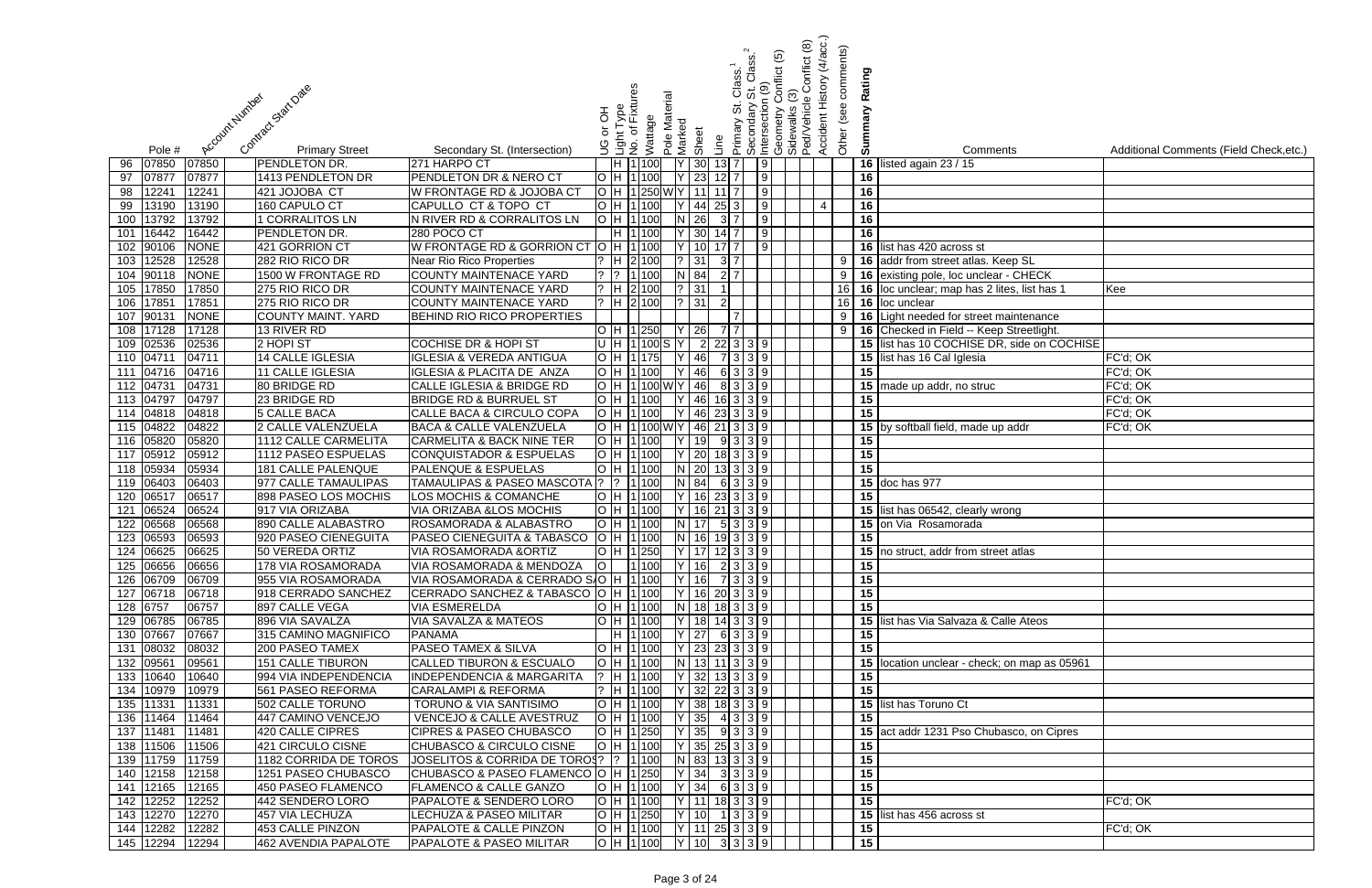|     |                    |                      |                                |                                                                    |         |                             |          |               |                                               |                 |                           |                | <u>ව</u> | Conflict (8)                   | (4/acc.)<br>Other (see comments) |                 |                                                      |                                         |
|-----|--------------------|----------------------|--------------------------------|--------------------------------------------------------------------|---------|-----------------------------|----------|---------------|-----------------------------------------------|-----------------|---------------------------|----------------|----------|--------------------------------|----------------------------------|-----------------|------------------------------------------------------|-----------------------------------------|
|     |                    |                      |                                |                                                                    |         |                             |          |               |                                               |                 | Class.                    |                | onflict  |                                |                                  | Rating          |                                                      |                                         |
|     |                    |                      | Contract Stat Date             |                                                                    |         | δĝ                          |          |               |                                               |                 | $\frac{2}{3}$             | $\frac{6}{10}$ |          |                                | Accident History                 |                 |                                                      |                                         |
|     |                    |                      |                                |                                                                    |         |                             |          |               |                                               |                 | <br>თ                     |                |          |                                |                                  |                 |                                                      |                                         |
|     |                    | Account Number       |                                |                                                                    | 공       | Light Type<br>No. of Fixtur |          | Pole Material |                                               |                 | Secondary                 | ntersection    | eometry  | Sidewalks (3)<br>Ped/Vehicle ( |                                  | Summary         |                                                      |                                         |
|     |                    |                      |                                |                                                                    | ŏ       |                             | Wattage  | Marked        | Sheet                                         |                 | Primary                   |                |          |                                |                                  |                 |                                                      |                                         |
|     | Pole #             |                      | <b>Primary Street</b>          | Secondary St. (Intersection)                                       |         |                             |          |               |                                               | Line            |                           | ৩              |          |                                |                                  |                 | Comments                                             | Additional Comments (Field Check, etc.) |
| 146 | 12343              | 12343                | <b>1362 CALLE MARTINETTE</b>   | <b>MARTINETTE &amp; VIA BARRA</b>                                  |         | M   1   150                 |          |               | 10 <sup>1</sup>                               |                 | 21339                     |                |          |                                |                                  | 15              |                                                      |                                         |
| 147 | 12462              | 12462                | 520 PASEO PETIROJO             | <b>ARVISO &amp; PASEO PETIROJO</b>                                 |         | H 1100                      |          |               | 40                                            |                 | $21 \mid 3 \mid 3 \mid 9$ |                |          |                                |                                  |                 | 15 no struc, list has 521 across st                  | FC'd; OK                                |
| 148 | 12466              | 12466                | 1418 CAMINO ESTORNINO          | <b>ESTORNINO &amp; CALLE TORDO</b>                                 |         | H 1100                      |          |               | 40                                            |                 | $22 \mid 3 \mid 3 \mid 9$ |                |          |                                |                                  | 15              |                                                      | FC'd; OK                                |
| 149 | 1247'              | 12471                | 1410 CAMINO ESTORNINO          | ESTORNINO & VIA HALCON                                             |         | H 1100                      |          |               | 39                                            |                 | 4339                      |                |          |                                |                                  | $\overline{15}$ |                                                      | FC'd; OK                                |
| 150 | 12867              | 12887                | 877 CIRCULO GUERRERO           | <b>GUERRERO &amp; NUEVO LEON</b>                                   |         | НI                          | 1 250    |               | 8                                             |                 | 3 3 3 9                   |                |          |                                |                                  |                 | 15 map has 12867, list has 12887                     |                                         |
| 151 | 12924              | 12924                | 245 CAMINO TURMALINA           | <b>VIA PUEBLA &amp; TURMALINA</b>                                  |         | IH I                        | 1 100    |               | 8                                             |                 | 20 3 3 9                  |                |          |                                |                                  | 15              |                                                      |                                         |
| 152 | 1293'              | 12931                | 940 VIA PUEBLA                 | VIA PUEBLA & CALLE DURA                                            |         |                             | 1 250    |               | 42                                            |                 | 7 3 3 9                   |                |          |                                |                                  |                 | 15 no addr listed, no struc at addr                  |                                         |
| 153 | 12990              | 12990                | <b>163 VIA ORQUIDIA</b>        | VIA ORQUIDIA & TECOLOTE                                            |         |                             | 1 100    |               | 41                                            |                 | $14 \mid 3 \mid 3 \mid 9$ |                |          |                                |                                  | 15              | list has 183, clearly 163                            |                                         |
| 154 | 12996              | 12996                | 158 VIA ORQUIDIA               | VIA ORQUIDIA & SORDO CT                                            |         |                             | 1 250    |               | 41                                            |                 | $3 \mid 3 \mid 9$         |                |          |                                |                                  | 15              |                                                      |                                         |
| 155 | 1305'              | 13051                | 932 PASEO QUERETARO            | <b>QUERETARO &amp;TURMALINA</b>                                    |         | 1100                        |          |               | 45                                            |                 | $3 \mid 3 \mid 9$         |                |          |                                |                                  | 15              |                                                      |                                         |
| 156 | 13114              | 13114                | 182 CAMINO MARICOPA            | <b>MARICOPA &amp; VIA ESPINA</b>                                   |         | H 11100                     |          |               | 45                                            |                 | $15 \ 3 \ 3 \ 9$          |                |          |                                |                                  | 15              |                                                      |                                         |
| 157 | 13155              | 13155                | 172 AVENIDA LIRIO              | <b>CAMNO MARICOPA &amp; LIRIO</b>                                  |         |                             |          |               | $\Omega$                                      |                 | 0 3 3 9                   |                |          |                                |                                  |                 | 15 not on list                                       |                                         |
| 158 | 13177              | 13177                | 151 AVENIDA LIRIO              | <b>AVENIDA LIRIO &amp; CALLE OPALO</b>                             |         | O H 11100                   |          |               | 44                                            |                 | $21 \mid 3 \mid 3 \mid 9$ |                |          |                                |                                  | 15              |                                                      |                                         |
|     | 159 13510          | 13510                | 436 CAMINO OSITO               | CAMINO OSITO & FAJA                                                |         | H  1 100                    |          |               | 23                                            |                 | 2 3 3 9                   |                |          |                                |                                  | 15              |                                                      |                                         |
| 160 | 15414              | 15414                | 155 PASEO DULZURA              | <b>DULZURA &amp; CHAPARRERAS</b>                                   |         | H 1250                      |          |               | 20                                            |                 | 6 3 3 9                   |                |          |                                |                                  |                 | 15 no struc at addr                                  |                                         |
| 161 | 15674              | 15674                | 927 VIA PUEBLA                 | <b>VIA PUEBLA &amp; PALOMAS</b>                                    |         | 1 100                       |          |               | $8 \mid$                                      |                 | $16$ 3 3 9                |                |          |                                |                                  |                 | 15 actual addr 245 CAMINO TURMALINA                  |                                         |
| 162 | 16067              | 16067                | 959 PASEO ESCOBA               | <b>VIA PANTERA &amp; ESCOBA</b>                                    |         | H 1100                      |          |               | $N$ 24                                        |                 | 18 3 3 9                  |                |          |                                |                                  |                 | 15 list has 959 Via Pantera                          |                                         |
| 163 | 16437              | 16437                | 445 SYKES CIR                  | <b>AVENIDA LEON &amp; SYKES CIR</b>                                |         | U H 1100                    |          |               | $\overline{4}$                                |                 | 7 3 3 9                   |                |          |                                |                                  | 15              |                                                      |                                         |
| 164 | 17051              | 17051                | 1077 PASEO FRENO               | <b>DULZURA &amp; PASEO FRENO</b>                                   |         |                             |          |               | $\Omega$                                      |                 | 0 3 3 9                   |                |          |                                |                                  |                 | 15 not on list                                       |                                         |
|     | 165 17396          | 17396                |                                | 609 CAMINO LITO GALINDO PATRICIA & CAMINO LITO GALINDO             |         | H 1 100<br>U H 1250 F Y     |          |               | 9                                             |                 | 1339                      |                |          |                                |                                  |                 | 15 no struc, made up addr                            |                                         |
| 167 | 166 90003<br>90006 | 05453<br><b>NONE</b> | 425 WILLOW DR<br>393 CANCUN CT | <b>WILLOW DR &amp; VILLA ST</b><br><b>CANCUN CT &amp; VILLA ST</b> |         | U H 1100 F N                |          |               | 3                                             |                 | 8339<br>3 17 3 3 9        |                |          |                                |                                  | 15<br>15        |                                                      |                                         |
| 168 | 90007              | <b>NONE</b>          | 1134 HODGES CIR                | PLACITA BACA & HODGES CIR                                          | 'U  H T |                             |          | $1 100 $ F N  | 3 <sup>l</sup>                                |                 | $22 \mid 3 \mid 3 \mid 9$ |                |          |                                |                                  | $\overline{15}$ |                                                      |                                         |
| 169 | 90019              | <b>NONE</b>          | 1167 AVENIDA GANDARA           | <b>CURRY</b>                                                       |         | $U$  H  1 100  F            |          |               | $\overline{4}$                                |                 | 14339                     |                |          |                                |                                  | 15              |                                                      |                                         |
| 170 | 90020              | <b>NONE</b>          | 1173 AVENIDA GANDARA           | <b>CLOVER</b>                                                      |         | H 1100 F                    |          |               | $\overline{4}$                                |                 | $16$ 3 3 9                |                |          |                                |                                  | 15              |                                                      |                                         |
| 171 | 90022              | <b>NONE</b>          | 1185 AVENIDA GANDARA           | <b>WRIGHTSONS</b>                                                  |         |                             | $1100$ F |               | $\overline{4}$                                |                 | $21 \mid 3 \mid 3 \mid 9$ |                |          |                                |                                  | 15              | on data sheet as 1185 AVENIDA LEON                   |                                         |
| 172 | 90024              | <b>NONE</b>          | 1171 MENTA CT                  | <b>GLORIOSA &amp; MENTA CT</b>                                     |         | H 1100F                     |          |               | $\overline{4}$                                |                 | $23 \mid 3 \mid 3 \mid 9$ |                |          |                                |                                  | 15              |                                                      |                                         |
|     | 173  90063  NONE   |                      |                                | 417 CAMINO DONA CYDNEY  DONA CYDNEY & MOO CT                       |         |                             |          |               | U  H  1 100     Y     2    5  3     9     3   |                 |                           |                |          |                                |                                  | 15              |                                                      |                                         |
|     | 174 90077          | <b>NONE</b>          | 131 PLACITA GITANO             | <b>CALLE HERNANDEZ &amp; GITANO</b>                                |         |                             |          |               | O H 1250 Y 17 17 3 3 9                        |                 |                           |                |          |                                |                                  | 15              |                                                      |                                         |
|     | 175 90088          | <b>NONE</b>          | 1140 CALLE CARMELITA           | <b>CALLE CARMELITA &amp; ARIES CT</b>                              |         | IOL                         |          | - IY I        | 0                                             |                 | 0 3 3 9                   |                |          |                                |                                  |                 | 15 not listed                                        |                                         |
|     | 176 04723          |                      | <b>BURRELL</b>                 | <b>IGLESIA</b>                                                     |         |                             |          | W             |                                               |                 | $339$                     |                |          |                                |                                  | 15              |                                                      |                                         |
|     | 177 12192          | 12192                | 415 CAMINO PATIO               | <b>PASEO BOCA</b>                                                  |         |                             |          |               | O  H  1 100     Y   34  17   3   3   9        |                 |                           |                |          |                                |                                  |                 | 15 Checked in Field -- Keep Streetlight.             |                                         |
|     | 178 17521          | 17521                | 9 SCHOONER CT                  | <b>CHAROLAIS</b>                                                   |         |                             |          |               | U  H  1 100 F  Y     7    8  3   3   9        |                 |                           |                |          |                                |                                  |                 | 15 Checked in Field -- Keep Streetlight.             |                                         |
|     | 179 02550          | 02550                | <b>NIKO'S WAY</b>              | NIKO'S WAY & E FRONTAGE RD                                         |         |                             |          |               | O  H  1 100    N   41  24  5       9          |                 |                           |                |          |                                |                                  | 14              |                                                      |                                         |
|     | 180 05957          | 05957                | 1121 CAMAFEO CT                | PASEO MEXICO & CAMAFEO CT                                          |         |                             |          |               | OH 1100 N 19 15 9                             |                 |                           |                |          |                                |                                  | $\overline{14}$ |                                                      |                                         |
|     | 181 05976          | 05976                | 137 PASEO MEXICO               | PASEO MEXICO & SPARROW LN                                          |         | $O$ H $ 1 $ 100             |          |               | N 20 22 5 9                                   |                 |                           |                |          |                                |                                  | 14              |                                                      |                                         |
|     | 182 06255          | 06255                | 1049 PASEO GUEBABI             | <b>PASEO GUEBABI &amp; AMECA CT</b>                                |         | H 1 100                     |          |               |                                               |                 |                           |                |          |                                |                                  | 14              |                                                      |                                         |
|     | 183 06400          | 06400                | 211 TOLTEC CT                  | <b>TAMAULIPAS &amp; TOLTECT CT</b>                                 |         |                             |          |               | O H 1100 Y 21 19 5 9                          |                 |                           |                |          |                                |                                  | 14              |                                                      |                                         |
|     | 184 06497          | 06497                | 121 E RUBY RD                  | E RUBY RD & PERLA CT                                               |         |                             |          |               | $ H 1 100$   Y   15   12   5     9            |                 |                           |                |          |                                |                                  | $\overline{14}$ |                                                      |                                         |
|     | 185 06534          | 06534                | 881 CAMISA CT                  | E RUBY RD & CAMISA CT                                              |         | H 1 100                     |          |               | Y 15                                          |                 | $3 \mid 5 \mid 9 \mid$    |                |          |                                |                                  | 14              |                                                      |                                         |
|     | 186 08432          | 08432                | <b>1520 COVE LN</b>            | <b>OCEANO &amp; COVE LN</b>                                        |         | $?$ 1 100                   |          |               | N 83 10 5                                     |                 |                           | $\sqrt{9}$     |          |                                |                                  |                 | 14 NOT at N Pendleton & Oceano                       |                                         |
| 187 | 10867              | 10867                | 1047 CAMINO CARALAMPI          | CAMINO CARALAMPI & ZORRITA Q?   H   1   100                        |         |                             |          |               | $Y$ 33                                        | $8 \mid 5 \mid$ |                           | $\overline{9}$ |          |                                |                                  | 14              |                                                      |                                         |
|     | 188 11246          | 11246                | <b>1190 INES CT</b>            | <b>RAMANOTE &amp; INES CT</b>                                      |         | H 1100                      |          |               | $Y$   37   24   5     9                       |                 |                           |                |          |                                |                                  |                 | 14 no struc, addr from st atlas                      |                                         |
|     | 189 11315          | 11315                | 1287 CALLE TUBATANA            | <b>TUBATANA &amp; STAR LN</b>                                      |         | H 1100                      |          |               | $Y$   37 8 5   9                              |                 |                           |                |          |                                |                                  | 14              |                                                      |                                         |
| 190 | 11922              | 11922                | 1370 CAROLINA CT               | PECK CANYON & CAROLINA CT                                          |         | O H 1100                    |          |               | $39 \mid 17 \mid 5 \mid$                      |                 |                           | $\sqrt{9}$     |          |                                |                                  | 14              |                                                      |                                         |
| 191 | 12373              | 12373                | 1401 JERONIMO CT               | PECK CANYON DR & JERONIMO CO H 1250                                |         |                             |          |               | $39$ 11 5                                     |                 |                           | 9              |          |                                |                                  | 14              |                                                      |                                         |
| 192 | 12445              | 12445                | 540 VALDEZ CT                  | SOMBRERO & VALDEZ CT                                               |         | O H 1100                    |          |               | $40$ 11 5 9                                   |                 |                           |                |          |                                |                                  | 14              |                                                      |                                         |
|     | 193 12811          | 12811                | 913 CALLE CALABASAS            | CALABASAS & COSTA RICA CT                                          |         | $O$  H  1 100    Y          |          |               |                                               |                 | $9 18 5 $ 9               |                |          |                                |                                  |                 | 14 no addr, across st from 913                       |                                         |
| 194 | 13235              | 13235                | 141 CAMINO MARICOPA            | <b>MARICOPA &amp; HIEDRA</b>                                       |         |                             |          |               | $O H 1 100 $ $N 43 85 9 $                     |                 |                           |                |          |                                |                                  | 14              |                                                      |                                         |
|     | 195 15147          | 15147                | 132 E RUBY RD                  | E RUBY RD & RAZA CT                                                |         |                             |          |               | $\overline{O}$  H  1 100  Y   15   16   5   9 |                 |                           |                |          |                                |                                  |                 | 14 *map shows other side; list clearly this side-chk |                                         |

| $\ddot{\mathbf{s}}$     | Additional Comments (Field Check, etc.) |
|-------------------------|-----------------------------------------|
|                         | FC'd; OK                                |
| ss st                   | FC'd; OK                                |
|                         | FC'd; OK                                |
| 2887                    |                                         |
|                         |                                         |
| addr                    |                                         |
|                         |                                         |
|                         |                                         |
|                         |                                         |
|                         |                                         |
|                         |                                         |
|                         |                                         |
|                         |                                         |
| <b>TURMALINA</b>        |                                         |
|                         |                                         |
|                         |                                         |
|                         |                                         |
|                         |                                         |
|                         |                                         |
|                         |                                         |
|                         |                                         |
|                         |                                         |
| <b>ENIDA LEON</b>       |                                         |
|                         |                                         |
|                         |                                         |
|                         |                                         |
|                         |                                         |
| Streetlight.            |                                         |
| Streetlight.            |                                         |
|                         |                                         |
|                         |                                         |
|                         |                                         |
|                         |                                         |
|                         |                                         |
|                         |                                         |
| eano                    |                                         |
|                         |                                         |
| ;                       |                                         |
|                         |                                         |
|                         |                                         |
|                         |                                         |
| $\overline{3}$          |                                         |
|                         |                                         |
| t clearly this side-chk |                                         |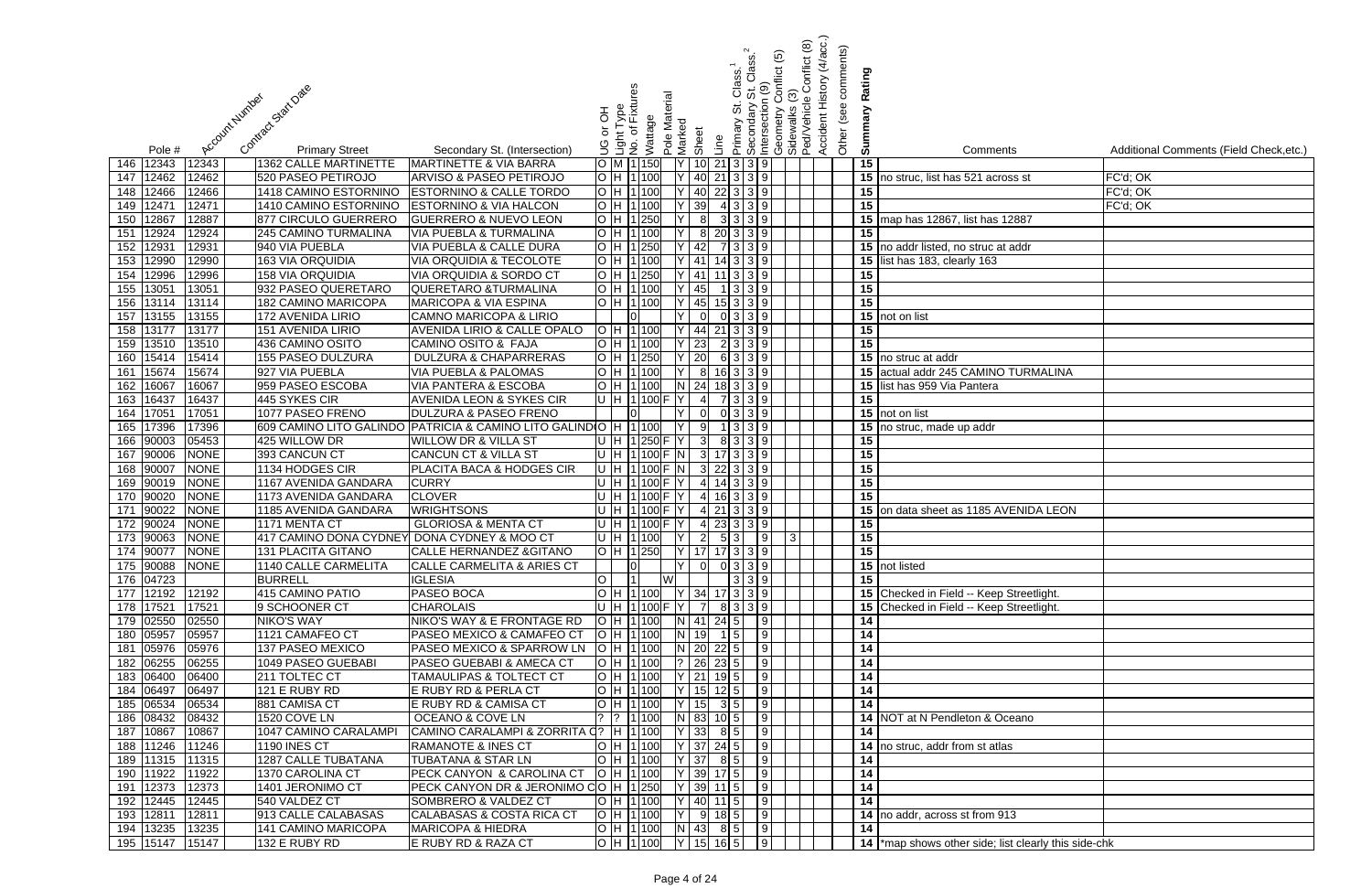|     |                        |                 |                                          |                                                                                |        |                               |         |                     |                                       |                   |                          |                                                                    | <u>ව</u> | Conflict (8) | Accident History (4/acc.)<br>Other (see comments) |                 |                                                                                        |                                         |
|-----|------------------------|-----------------|------------------------------------------|--------------------------------------------------------------------------------|--------|-------------------------------|---------|---------------------|---------------------------------------|-------------------|--------------------------|--------------------------------------------------------------------|----------|--------------|---------------------------------------------------|-----------------|----------------------------------------------------------------------------------------|-----------------------------------------|
|     |                        |                 |                                          |                                                                                |        |                               |         |                     |                                       |                   | Class.                   |                                                                    | onflict  |              |                                                   | Rating          |                                                                                        |                                         |
|     |                        |                 | Contract Stat Date                       |                                                                                |        | Light Type<br>No. of Fixtures |         |                     |                                       |                   | $\frac{2}{3}$            | $\frac{0}{2}$                                                      |          |              |                                                   |                 |                                                                                        |                                         |
|     |                        |                 |                                          |                                                                                |        |                               |         |                     |                                       |                   | 5.                       |                                                                    |          |              |                                                   |                 |                                                                                        |                                         |
|     |                        |                 | Account Number                           |                                                                                | 공<br>১ |                               | Wattage | Pole Material       |                                       |                   | Primary St.<br>Secondary | Intersection (<br> Geometry Co<br> Sidewalks (3)<br> Ped/Vehicle ( |          |              |                                                   | Summary         |                                                                                        |                                         |
|     |                        |                 |                                          |                                                                                |        |                               |         | Marked              | Sheet                                 | Line              |                          |                                                                    |          |              |                                                   |                 |                                                                                        |                                         |
|     | Pole #                 |                 | <b>Primary Street</b>                    | Secondary St. (Intersection)                                                   | ဠ      |                               |         |                     |                                       |                   |                          |                                                                    |          |              |                                                   |                 | Comments                                                                               | Additional Comments (Field Check, etc.) |
| 196 | 15210                  | 15210           | 539 KINO SPRINGS DR                      | KINO SPRINGS & DRIFTWOOD CIRU  H  1 100                                        |        |                               |         |                     | $\overline{7}$                        | $14 \mid 5 \mid$  |                          | 9                                                                  |          |              |                                                   |                 | 14 no struc, list has 520 KSD, wrong                                                   |                                         |
| 197 | 16294<br>198 16573     | 16294<br>16573  | 167 VERDA PATRIA<br><b>1290 ICE CT</b>   | <b>VEREDA PATRIA &amp; PILLARS CT</b><br><b>CAMINO PANAMA &amp; ICE CT</b>     |        | H   1   100<br>$?$ 1 100      |         |                     | 12<br>N 85                            | $19$ 5            | $6 \mid 5 \mid$          | 9 <br>$\sqrt{9}$                                                   |          |              |                                                   | 14              | 14 map shows no pole, see 07652 - CHECK!                                               |                                         |
|     | 199 17180              | 17180           | <b>SUBURBAN FIRE STATION</b>             | <b>OLD TUCSON ROAD</b>                                                         |        | H 2 100                       |         |                     | Y 47                                  | $15$ 5            |                          |                                                                    |          |              | $9 \mid$                                          |                 | 14 *guessed at location - CHECK                                                        | <b>At Fire Station</b>                  |
|     | 200 90091              | <b>NONE</b>     | 1 W SAGEBRUSH RD                         | KINO SPRINGS & W SAGEBRUSH                                                     |        | U H 1100S                     |         |                     | $\overline{7}$                        | $13\overline{5}$  |                          | 9                                                                  |          |              |                                                   | 14              |                                                                                        |                                         |
| 201 | 90092                  | <b>NONE</b>     | 545 KINO SPRINGS DR                      | KINO SPRINGS & ROADRUNNER                                                      |        |                               |         | H 1100 S Y          | <b>7</b>                              | $15$ 5            |                          | 9                                                                  |          |              |                                                   |                 | $\overline{14}$ no struc                                                               |                                         |
|     | 202 90123              | <b>NONE</b>     | 966 CALLE COYOTE                         | <b>CALLE COYOTE &amp; TOTO CT</b>                                              |        |                               | 1 100   | $\lfloor N \rfloor$ | 85                                    | $20\vert 5 \vert$ |                          | 9                                                                  |          |              |                                                   |                 | 14 loc unclear - check                                                                 |                                         |
| 203 | 16316                  | 16316           | 207 KINO SPRINGS DR                      | KINO SPRINGS DR & PIONEER CT                                                   |        |                               |         | H 1250WY            |                                       |                   |                          | $\overline{9}$                                                     |          |              |                                                   |                 | 14 Checked in Field -- Keep Streetlight.                                               |                                         |
|     | 204 02616              |                 | <b>OLD TUCSON RD</b>                     | <b>FIRE STATION</b>                                                            |        |                               |         |                     |                                       |                   |                          |                                                                    |          |              | 9                                                 |                 | 14 Checked in Field -- Keep Streetlight.                                               |                                         |
| 205 | 90030                  | <b>NONE</b>     | 470 AVENIDA COATIMUNDI                   | <b>ACROSS FROM PATHWAY</b>                                                     |        |                               |         | U H 1100 F Y        | $5 \vert$                             |                   | $\overline{451}$         |                                                                    |          | 8            |                                                   | 13              |                                                                                        |                                         |
|     | 206 07436              | 07436           | 2 DUQUESNE RD                            | <b>AT LITTLE RED SCHOOLHOUSE</b>                                               |        | H 1250                        |         |                     | $N$ 26                                |                   |                          |                                                                    |          | 8            |                                                   |                 | 13 Checked in Field -- Keep Streetlight.                                               |                                         |
| 207 | 07478                  | 07478           | 141 DUQUESNE RD                          | <b>SIGHT DISTANCE ISSUE</b>                                                    |        | H   1   100                   |         |                     | $N$ 26                                |                   | 6 5                      |                                                                    |          | 8            |                                                   |                 | 13 Checked in Field -- Keep Streetlight.                                               |                                         |
|     | 208 01376              | 01376           | 1377 ALBA CT                             | APOLENA & ALBA CT                                                              |        |                               | 1 100   |                     | N 83                                  | $16$ 3            |                          | 9                                                                  |          |              |                                                   | 12              |                                                                                        |                                         |
|     | 209 02535              | 02535           | 35 NAVAJO ST                             | NAVAJO ST & HOPI ST                                                            |        |                               |         | JH 11175 S Y        |                                       | $\sqrt{2}$ 21 3   |                          | 9                                                                  |          |              |                                                   |                 | 12 list has 37 HOPI ST                                                                 |                                         |
|     | 210 04775              | 04775           | 12 CALLE SOLARES                         | <b>CALLE SOLARES &amp; BUCKLEY LN</b>                                          |        |                               |         |                     | H  1 100 W Y   46                     | $19 \mid 3 \mid$  |                          | 9                                                                  |          |              |                                                   | 12              |                                                                                        | FC'd; OK                                |
|     | 211 04793              | 04793           | 31 BRIDGE RD                             | BRIDGE RD & JIMENEZ LN                                                         |        | H 1100                        |         |                     | 46                                    | $15 \mid 3 \mid$  |                          | 9                                                                  |          |              |                                                   | 12              |                                                                                        | FC'd; OK                                |
|     | 212 05743              | 05743           | <b>3 KENTS AVE</b>                       | <b>KENTS LN &amp; DUKE LN</b>                                                  |        | H 1 100                       |         |                     | 18                                    |                   | 4 3 L                    | 9                                                                  |          |              |                                                   |                 | 12 list has 1101 Duke Ln across st - check                                             |                                         |
|     | 213 05940              | 05940           | 179 CALLE PALENQUE                       | CALLE PALENQUE & AZUL CT                                                       |        | O H 1100                      |         |                     | $Y$ 20                                | $12$ 3            |                          | $\sqrt{9}$                                                         |          |              |                                                   |                 | 12 no struc, list has 190 across st                                                    |                                         |
|     | 214 05942              | 05942           | 1090 ROTO CT                             | CALLE PALENQUE & ROTO CT                                                       |        | H 1100                        |         |                     | $?$ 20                                | $11 \mid 3 \mid$  |                          | 9                                                                  |          |              |                                                   | 12              |                                                                                        |                                         |
|     | 215 05946              | 05946           | <b>167 CALLE PALENQUE</b>                | <b>CALLE PALENQUE &amp; TIA CT</b>                                             |        | H 1 100                       |         |                     | $N$ 20                                |                   | 8 3 1                    | $\sqrt{9}$                                                         |          |              |                                                   | $\overline{12}$ |                                                                                        |                                         |
|     | 216 06342              | 06342           | 100 CALLE CHIAPAS                        | <b>CALLE CHIAPAS &amp; PECCARY CT</b>                                          |        | H 1 100<br>H 1 100            |         |                     | 18                                    |                   | 3 3                      | $\vert 9 \vert$                                                    |          |              |                                                   | 12              |                                                                                        |                                         |
|     | 217 06345<br>218 06460 | 06345<br>06460  | 121 HACHA CT<br>968 PASEO ESCOBA         | <b>CALLE CHIAPAS &amp; HACHA CT</b><br><b>PASEO ESCOBA &amp; DONNA CT</b>      |        | H 1 100                       |         |                     | 18<br>$N$ 24                          | $19$ 3            | 2 3                      | 9 <br>$\overline{9}$                                               |          |              |                                                   |                 | 12 no struc, addr from street atlas                                                    |                                         |
|     | 219 06647              | 06647           | 974 CALLE HERNANDEZ                      | <b>CALLE HERNANDEZ &amp; LARIOS</b>                                            |        |                               |         |                     | $\overline{0}$                        |                   | 0 3                      | 9                                                                  |          |              |                                                   |                 | 12 list has 964 next door across driveway<br>12 not on list, X not DLL on map? - check |                                         |
| 220 | 06667                  | 06667           | 948 VIA ROSAMORADA                       | VIA ROSAMORADA & ROSARIOS QO H 1100                                            |        |                               |         | ΥI                  | 16                                    |                   | 5 3                      | 9                                                                  |          |              |                                                   |                 | 12 no struct, st atlas says 948 via rosa                                               |                                         |
| 221 | 06689                  | 06689           | 113 CALLE QUINTANA                       | <b>CALLE QUINTANA &amp; CATA CT</b>                                            |        |                               | 1 250   |                     | 16                                    |                   |                          | $\vert 9 \vert$                                                    |          |              |                                                   |                 | 12 no struc                                                                            |                                         |
| 222 | 06706                  | 06706           | 950 VIA ROSAMORADA                       | VIA ROSAMORADA & OWL LN                                                        |        |                               | 1100    |                     | 16                                    | 81                |                          | 9                                                                  |          |              |                                                   | 12              | list has 951 Cer Sanchez!                                                              |                                         |
|     |                        | 223 07119 07119 | 12 GARDEN VIEW DR                        | <b>GARDEN VIEW CT</b>                                                          |        |                               |         |                     | O  H  1 100  N   48  9  3   9         |                   |                          |                                                                    |          |              |                                                   | 12              |                                                                                        |                                         |
|     | 224 07567              | 07567           | <b>1251 ACE CT</b>                       | VALLEY VIEW DR & ACE CT                                                        |        |                               |         |                     | H 1100 WY 14 93 9                     |                   |                          |                                                                    |          |              |                                                   | $\overline{12}$ |                                                                                        |                                         |
|     | 225 07652              | 07652           | 284 CAMINO PANAMA                        | <b>CAMINO PANAMA &amp; ICE CT</b>                                              |        |                               |         |                     | $?$ $?$ $1100$ N 85 2 3 9             |                   |                          |                                                                    |          |              |                                                   | $\overline{12}$ |                                                                                        |                                         |
|     | 226 07657              | 07657           | 290 CAMINO PANAMA                        | PANAMA & LAVENDER LN                                                           |        | IOL                           |         | IY I                | $\overline{0}$                        |                   | $03$ 9                   |                                                                    |          |              |                                                   |                 | 12 listing not found                                                                   |                                         |
|     | 227 08016              | 08016           | 1440 CARIDO CT                           | CIRCULO SILVA & CARIDO CT                                                      |        |                               |         |                     | $O$ H 1100 Y 22                       |                   | 5 3 9                    |                                                                    |          |              |                                                   | $\overline{12}$ |                                                                                        |                                         |
|     | 228 08019              | 08019           | <b>1441 SIN CT</b>                       | <b>CIRCULO SILVA &amp; SIN CT</b>                                              |        | $O$ $H$ $1100$                |         |                     | $Y$ 22                                |                   | $43$ 9                   |                                                                    |          |              |                                                   |                 | 12 listed as 202 CIR SILVA, but parcel addr as shown                                   |                                         |
|     | 229 08023              | 08023           | 214 CIRCULO SILVA                        | <b>CIRCULO SILVA &amp; FEDERAL</b>                                             |        | H 1 100                       |         |                     | $Y$ 22                                |                   | 33   9                   |                                                                    |          |              |                                                   |                 | 12 close to intersection                                                               |                                         |
|     | 230 10635              | 10635           | $\sqrt{440}$ IVY CT                      | VIA MARGARITA & IVY CT                                                         |        | ? H 1100                      |         |                     | $ Y $ 32 11 3 9                       |                   |                          |                                                                    |          |              |                                                   | 12              |                                                                                        |                                         |
|     | 231 10887              | 10887           | 366 PASEO ENEBRO                         | <b>PASEO ENEBRO &amp; QUIETO CT</b>                                            |        | $?$ H 1250                    |         |                     | $ Y $ 33 2 3 9                        |                   |                          |                                                                    |          |              |                                                   | $\overline{12}$ |                                                                                        |                                         |
|     | 232 11401              | 11401           | 1097 PINUELA CT                          | <b>CALLE TORUNO &amp; PINUELA CT</b>                                           |        | $?$  ?  1 100                 |         |                     | $Y$ 39 25 3 9                         |                   |                          |                                                                    |          |              |                                                   | 12              |                                                                                        |                                         |
|     | 233 11440              | 11440<br>11445  | 1230 PICO GORDO<br>1220 CALLE PICO GORDO | CALLE PICO GORDO & CIBUTA CTO   H   1   100 <br><b>PICO GORDO &amp; FAISAN</b> |        | H 1 100                       |         |                     | $Y$ 36 21 3 9                         |                   |                          |                                                                    |          |              |                                                   |                 | 12 list has 1235 across st - check<br>12 no struc at addr                              |                                         |
|     | 234 11445<br>235 11451 | 11451           | 423 CAMINO VENCEJO                       | <b>VENCEJO &amp; RADIO CT</b>                                                  |        | H 1 100                       |         |                     | $Y$ 36<br>Y 36 22 3 9                 |                   | 93   9                   |                                                                    |          |              |                                                   | $\overline{12}$ |                                                                                        |                                         |
|     | 236 11475              | 11475           | 1241 TERESO CT                           | <b>CIPRES &amp; TERESO CT</b>                                                  |        | H 1 100                       |         |                     | $ Y $ 35 11 3 9                       |                   |                          |                                                                    |          |              |                                                   |                 | 12 list has 413 Cal Cipres across st - check                                           |                                         |
| 237 | 11493                  | 11493           | 427 AVENIDA ORIOL                        | ORIOL & TESON CT                                                               |        | H 1100                        |         |                     | $ Y $ 35   18   3                     |                   |                          | $\sqrt{9}$                                                         |          |              |                                                   |                 | 12 list has 426 across st - check                                                      |                                         |
|     | 238 12160              | 12160           | 452 PASEO FLAMENCO                       | <b>FLAMENCO &amp; ALETA CT</b>                                                 |        | H 1100                        |         |                     | $Y$ 34                                | 5 3               |                          | 9                                                                  |          |              |                                                   | 12              |                                                                                        |                                         |
|     | 239 12161              | 12161           | 441 ALETA CT                             | FLAMENCO & ALETA CT                                                            |        | H 1100                        |         |                     | $Y$ 34                                |                   | 83                       | 9                                                                  |          |              |                                                   |                 | 12 map corner, list 444 across st - check                                              |                                         |
|     | 240 12170              | 12170           | 435 PASEO BOCADO                         | <b>BOCADO &amp; HONGO CT</b>                                                   |        | H 1100                        |         |                     | $Y$   34  13  3    9                  |                   |                          |                                                                    |          |              |                                                   | 12              |                                                                                        |                                         |
| 241 | 12177                  | 12177           | 410 PASEO FLAMENCO                       | <b>W FRONTAGE RD &amp; FLAMENCO</b>                                            |        | H 1100                        |         |                     | Y 34 19 3 9                           |                   |                          |                                                                    |          |              |                                                   | 12              |                                                                                        |                                         |
|     | 242 12258              | 12258           | 500 AVENIDA PAPALOTE                     | <b>PAPALOTE &amp; RENDA CT</b>                                                 |        | O  H  1 100                   |         |                     | Y 11                                  |                   | $16 \quad 3 \quad 9$     |                                                                    |          |              |                                                   | $\overline{12}$ |                                                                                        |                                         |
|     | 243 12259              | 12259           | 1311 RENDA CT                            | <b>PAPALOTE &amp; RENDA CT</b>                                                 |        |                               |         |                     | H 1 100 Y 37                          |                   | 4 3                      | $\overline{9}$                                                     |          |              |                                                   |                 | <b>12</b> list has 1317                                                                |                                         |
|     | 244 12297              | 12297           | 421 FEO CT                               | PAPALOTE & FEO CT                                                              |        | $\overline{?}$ $\overline{0}$ |         | Y                   | 0                                     |                   | $03$ 9                   |                                                                    |          |              |                                                   |                 | 12 not listed                                                                          | FC'd; OK                                |
|     | 245 12303              | 12303           | 478 AVENIDA PAPALOTE                     | PAPALOTE & CARIBE CT                                                           |        |                               |         |                     | O  H  1 100     Y   10  12  3       9 |                   |                          |                                                                    |          |              |                                                   |                 | 12 list has 475 across st                                                              | FC'd; OK                                |

| lS.                              | Additional Comments (Field Check, etc.) |
|----------------------------------|-----------------------------------------|
| , wrong                          |                                         |
|                                  |                                         |
| 7652 - CHECK!                    |                                         |
| $\overline{\mathsf{C}}$ K        | At Fire Station                         |
|                                  |                                         |
|                                  |                                         |
| Streetlight.                     |                                         |
| Streetlight.                     |                                         |
|                                  |                                         |
| Streetlight.                     |                                         |
| Streetlight.                     |                                         |
|                                  |                                         |
|                                  |                                         |
|                                  | FC'd; OK                                |
|                                  | FC'd; OK                                |
| oss st - check                   |                                         |
| $\overline{\text{ss} \text{st}}$ |                                         |
|                                  |                                         |
|                                  |                                         |
| atlas                            |                                         |
| ss driveway                      |                                         |
| ap? - check                      |                                         |
| 3 via rosa                       |                                         |
|                                  |                                         |
|                                  |                                         |
|                                  |                                         |
|                                  |                                         |
|                                  |                                         |
|                                  |                                         |
|                                  |                                         |
| but parcel addr as shown         |                                         |
|                                  |                                         |
|                                  |                                         |
|                                  |                                         |
|                                  |                                         |
| າeck                             |                                         |
|                                  |                                         |
| oss st - check                   |                                         |
| эck                              |                                         |
|                                  |                                         |
| s st - check                     |                                         |
|                                  |                                         |
|                                  |                                         |
|                                  |                                         |
|                                  |                                         |
|                                  | FC'd; OK                                |
|                                  | FC'd; OK                                |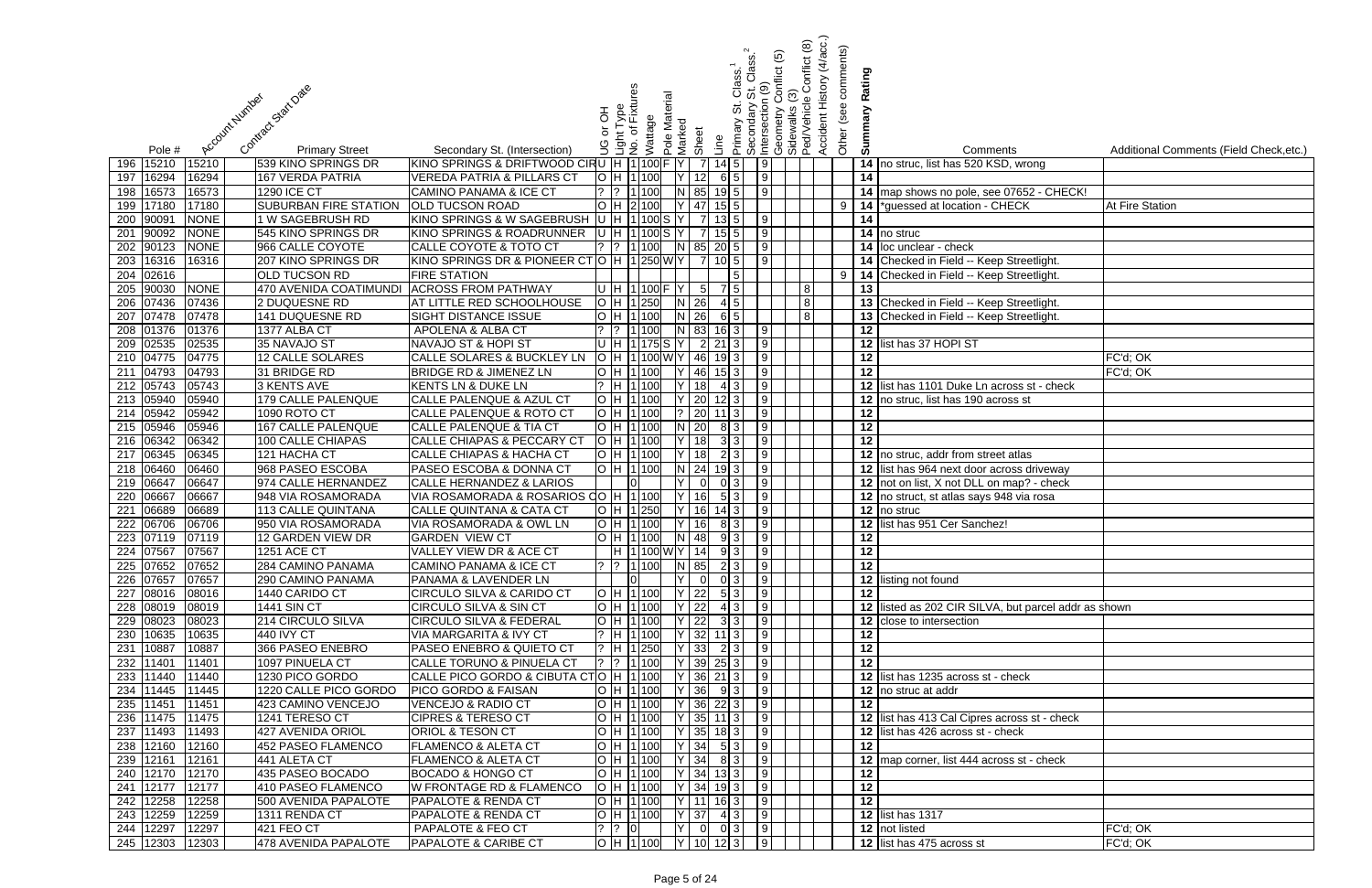|            |                |                |                                            |                                                               |        |                                            |               |                           |                     |                   | Class.                    | <u>ව</u>                   | Conflict (8)                | (4/acc.)<br>Other (see comments) |                       |                                                |                                         |
|------------|----------------|----------------|--------------------------------------------|---------------------------------------------------------------|--------|--------------------------------------------|---------------|---------------------------|---------------------|-------------------|---------------------------|----------------------------|-----------------------------|----------------------------------|-----------------------|------------------------------------------------|-----------------------------------------|
|            |                |                |                                            |                                                               |        |                                            |               |                           |                     | $\frac{8}{3}$     |                           | onflict                    |                             |                                  | Rating                |                                                |                                         |
|            |                |                | Contract Start Date                        |                                                               |        | စ္မိ                                       |               |                           |                     |                   | $\frac{0}{\sigma}$        |                            |                             | Accident History                 |                       |                                                |                                         |
|            |                | Account Number |                                            |                                                               |        | Light Type<br>No. of Fixture               | Pole Material |                           |                     | 5                 | Intersection<br>Secondary |                            | Sidewalks (3<br>Ped/Vehicle |                                  |                       |                                                |                                         |
|            |                |                |                                            |                                                               | 공      | Wattage                                    |               |                           |                     |                   |                           | eometry                    |                             |                                  | Summary               |                                                |                                         |
|            |                |                |                                            |                                                               | ŏ      |                                            |               | Marked<br>Sheet           |                     | Primary           |                           |                            |                             |                                  |                       |                                                |                                         |
|            | Pole #         |                | <b>Primary Street</b>                      | Secondary St. (Intersection)                                  | ပ<br>၁ | ِ<br>ع                                     |               |                           | Line                |                   |                           | O                          |                             |                                  |                       | Comments                                       | Additional Comments (Field Check, etc.) |
| 246        | 12305          | 12305          | <b>482 AVENIDA PAPALOTE</b>                | <b>PAPALOTE &amp; ARON CT</b>                                 |        | H 1 100                                    |               | 10                        |                     | 9 3               | $\overline{9}$            |                            |                             |                                  |                       | 12 list has 482 Aron Ct, but this would be 471 | FC'd; OK                                |
| 247        | 12346          | 12346          | 423 GORRION CT                             | <b>MARTINETTE &amp; GORRION CT</b>                            |        | H 1100                                     |               | 10                        |                     | $18 \mid 3 \mid$  | $\sqrt{9}$                |                            |                             |                                  | 12                    |                                                |                                         |
| 248        | 12492          | 12492          | 537 PASEO PETIROJO                         | PETIROJO & MULTY CT                                           |        | 1 250                                      |               | 40                        |                     | $17 \mid 3 \mid$  | 9                         |                            |                             |                                  |                       | 12 list has 534 across st                      | FC'd; OK                                |
| 249        | 12874          | 12874          | 336 NUEVO LEON CT                          | <b>NUEVO LEON CT &amp; VIGA CT</b>                            |        | H 1 100                                    |               |                           | 8 <sup>1</sup>      | 4 3 L             | 9                         |                            |                             |                                  | 12                    |                                                |                                         |
| 250        | 12947          | 12947          | 946 OLIVOS CT                              | CALLE DURA & OLIVOS CT                                        |        | 1 100                                      |               | 43                        |                     | $21$   3          | 9                         |                            |                             |                                  | 12                    |                                                |                                         |
| 251        | 12956          | 12959          | 939 VIA PUEBLA                             | VIA PUEBLA & OTATE CT                                         |        | 1 100                                      |               | 83                        |                     |                   | 9                         |                            |                             |                                  | 12                    | doc has 12959, not at intr                     |                                         |
| 252        | 13092          | 13092          | 196 BOSQUE CT                              | CAMINO MARICOPA & BOSQUE CTO  H                               |        | 11100                                      |               | 44                        |                     |                   | 9                         |                            |                             |                                  | 12                    |                                                |                                         |
| 253        | 13097<br>13117 | 13097<br>13117 | 176 CAMINO MARICOPA<br>187 CAMINO MARICOPA | CAMINO MARICOPA & ALFALFA C1O<br>CAMINO MARICOPA & PETALO CTO |        | H   1 250<br>H 1100                        |               | 45<br>45                  | -20                 |                   | $\overline{9}$<br>9       |                            |                             |                                  | 12<br>$\overline{12}$ |                                                |                                         |
| 254<br>255 | 13126          | 13126          | 914 PASEO QUERETARO                        | <b>QUERETARO &amp; ALPACA LN</b>                              |        | 1 250                                      |               | 44                        |                     | 4 3               | 9                         |                            |                             |                                  | 12                    |                                                |                                         |
| 256        | 13139          | 13139          | 167 CAMINO MARICOPA                        | CAMINO MARICOPA & PITA CT                                     | IH.    | 1 100                                      |               | 44                        |                     | $10\vert 3 \vert$ | 9                         |                            |                             |                                  | 12                    |                                                |                                         |
| 257        | 13151          | 13151          | 153 CAMINO MARICOPA                        | <b>CAMNO MARICOPA &amp; LIRIO</b>                             |        | H 1100                                     |               | 44                        |                     | $15 \mid 3 \mid$  | $\vert$ 9                 |                            |                             |                                  | 12                    |                                                |                                         |
| 258        | 13157          | 13157          | 163 AVENIDA LIRIO                          | <b>AVENIDA LIRIO &amp; TONO CT</b>                            |        | H 1100                                     |               | 44                        |                     |                   | 9                         |                            |                             |                                  | $\overline{12}$       |                                                |                                         |
| 259        | 13188          | 13188          | 160 CAPULO CT                              | <b>AVENIDA LIRIO &amp; CAPULLO CT</b>                         |        | H  1 100                                   |               | 44                        |                     | $24 \mid 3 \mid$  | 9                         |                            |                             |                                  | 12                    |                                                |                                         |
| 260        | 13197          | 13197          | 140 AVENIDA LIRIO                          | <b>AVENIDA LIRIO &amp; ARCE CT</b>                            |        | H 1 100                                    |               | 43                        |                     | 3 3               | $\overline{9}$            |                            |                             |                                  | $\overline{12}$       |                                                |                                         |
| 261        | 13216          | 13216          | 938 CALLE DURA                             | <b>CALLE DURA &amp; ZINIA CT</b>                              |        | H 1100                                     |               | 43                        |                     | $15 \mid 3 \mid$  | $\vert 9 \vert$           |                            |                             |                                  | 12                    | 140 Cam Maricopa bk of lot                     |                                         |
| 262        | 15651          | 15651          | <b>209 CAMINO MIRADOR</b>                  | <b>MIRADOR &amp; DIAMANTE CT</b>                              |        | H 1100                                     |               | 22                        |                     | 8 3               | $\overline{9}$            |                            |                             |                                  | $\overline{12}$       |                                                |                                         |
| 263        | 15665          | 15665          | 971 MANO CT                                | <b>CAMINO ESPESO &amp; MANO CT</b>                            |        | H 1100                                     |               | $N$ 21                    |                     | $12$ 3            | $\sqrt{9}$                |                            |                             |                                  |                       | 12 list has Espeso & Paseo Mascot              |                                         |
| 264        | 15946          | 15946          | 51 OKRA CT                                 | PLACITA GITANO & OKRA CT                                      |        | H 1 100                                    |               | $Y$ 17                    |                     | $20 \mid 3 \mid$  | 9                         |                            |                             |                                  |                       | 12 list has pole 5946                          |                                         |
| 265        | 1631           | 16311          | 1412 DUST CT                               | VIA HALCON & DUST CT                                          |        | H 1 100                                    |               | 39                        |                     | 2 3               | 9                         |                            |                             |                                  |                       | 12 list has 1415 Halcon - check                |                                         |
| 266        | 16457          | 16457          | 943 CALLE DURA                             | <b>CALLE DURA &amp; CLAVEL CT</b>                             |        | H 1 100                                    |               | 43<br>$\lfloor N \rfloor$ |                     | $17 \mid 3 \mid$  | 9                         |                            |                             |                                  |                       | 12 not on map                                  |                                         |
| 267        | 17397          | 17397          | <b>1397 VIA PATRICIA</b>                   | <b>PATRICIA &amp; HORACIO CT</b>                              |        | H 1 100                                    |               | 9                         |                     | 2 3               | 9                         |                            |                             |                                  |                       | 12 no struc, made up addr                      |                                         |
| 268        | 90026          | <b>NONE</b>    | 1190 NOCHE CT                              | <b>GLORIOSA</b>                                               |        | $H$ 1100 $F$ N                             |               | $5\overline{5}$           |                     |                   | 9                         |                            |                             |                                  |                       | 12 not on map                                  |                                         |
| 269        | 90037          | <b>NONE</b>    | 255 CIRCULO CERRO                          | CIRCULO CERRO & CERRO                                         |        | 1250                                       |               | 22                        |                     |                   | $\overline{9}$            |                            |                             |                                  | 12                    |                                                |                                         |
| 270        | 90039          | <b>NONE</b>    | 1431 PODAR CT                              | <b>CIRCULO CERRO &amp; PODAR C1</b>                           |        | H 1100                                     |               | 22                        |                     |                   | $\overline{9}$            |                            |                             |                                  | 12                    | listed as 1431 PASEO DE CERRO                  |                                         |
| 271        | 90049          | <b>NONE</b>    | 1698 CIRCULO ALAMEDA                       | ALAMEDA & ALTAR CT                                            |        |                                            |               |                           |                     |                   | 9                         |                            |                             |                                  | 12                    | location unclear                               |                                         |
| 272        | 01383          | 01383          | 30 DRIFTWOOD CIR                           | DRIFTWOOD CIR & MOONRISE CTU                                  |        | H 1100 S                                   |               |                           |                     |                   | 9 <sub>l</sub>            |                            |                             |                                  |                       | $\overline{12}$ no struc                       |                                         |
|            | 273 16637      | 16637          | 353 ANNETTE CT                             | ANNETTE CT & NACO CT                                          |        | O  H  1 100   Y   26  17  3     9          |               |                           |                     |                   |                           |                            |                             |                                  |                       | 12 no struc at addr, list has 354 across st    |                                         |
|            | 274 17335      | 17335          | 2 SCHOONER CT                              | KINO SPRINGS & SCHOONER CT                                    |        | U H 1100 F Y 7 7 3 9                       |               |                           |                     |                   |                           |                            |                             |                                  | 12                    |                                                |                                         |
|            | 275 04786      | 04786          | 51 BRIDGE RD                               | COUNTY MAINTENACE YARD                                        |        | $\overline{O}$  H  1 100   Y   46   12   3 |               |                           |                     |                   |                           |                            |                             |                                  | $9$ 12                |                                                | FC'd; OK                                |
|            | 276 04787      | 04787          | 50 BRIDGE RD                               | COUNTY MAINTENACE YARD                                        |        | $O$  H  1 100   Y   46   11   3            |               |                           |                     |                   |                           |                            |                             |                                  |                       | 9 12 county maint yard                         | ?                                       |
|            | 277 02620      | 02620          | 22 MONTE VISTA DR                          |                                                               |        | $U$ H 1100S Y 1213                         |               |                           |                     |                   |                           | $\vert 5 \vert 3 \vert$    |                             |                                  | 11                    |                                                |                                         |
|            | 278 90062      | <b>NONE</b>    | 423 CAMINO DONA CYDNEY                     |                                                               |        | U H 1100 Y                                 |               |                           | $\overline{2}$      | 4 3               |                           | 5 3                        |                             |                                  |                       | 11 list has 442, across street - check         |                                         |
|            | 279 90064      | <b>NONE</b>    | 111 CAMINO DON GUILLERMO                   |                                                               |        | U H 1100 Y                                 |               |                           | $\boxed{2}$ 8 3     |                   |                           | $\vert 5 \vert 3 \vert$    |                             |                                  | $\overline{11}$       |                                                |                                         |
|            | 280 90067      | <b>NONE</b>    | 407 CAMINO DONA CYDNEY                     |                                                               |        | U H 1100 Y                                 |               |                           | $2 \quad 6 \quad 3$ |                   |                           | $\vert 5 \vert 3 \vert$    |                             |                                  |                       | 11 list has 417 (again)                        |                                         |
|            | 281 01187      | 01187          | 64 KINO SPRINGS DR                         | <b>SIGHT DISTANCE ISSUE</b>                                   |        | H 1100 WN 7                                |               |                           |                     | 6 5               |                           | $\boxed{5}$                |                             |                                  |                       | 10 Checked in Field -- Keep Streetlight.       |                                         |
|            | 282 08564      | 08564          | <b>RIO RICO DR</b>                         |                                                               |        | O[H[1]100]F[?]367                          |               |                           |                     |                   |                           | 3                          |                             |                                  |                       | <b>10 FC'd; OK</b>                             | Shown as West end of Bridge             |
|            | 283 08565      | 08565          | <b>RIO RICO DR</b>                         |                                                               |        | $O$ H 1100 F ? 3                           |               |                           |                     | 7. 7 I            |                           | 3                          |                             |                                  |                       | 10 FC'd; OK                                    | East end on Bridge                      |
| 284        | 12618          | 12618          | 1029 OSO CT                                | OSO CT & POLO CT                                              |        | ?  H  1 100  Y   29   14                   |               |                           |                     |                   | 9                         |                            |                             |                                  | 9                     |                                                |                                         |
|            | 285 16318      | 16318          | 1 RIVERSIDE CT                             | <b>MISSION CT &amp; RIVERSIDE CT</b>                          |        | U H 1100 F Y                               |               |                           | <b>71</b>           |                   | 9 <sub>l</sub>            |                            |                             |                                  |                       | 9 Checked in Field -- Keep Streetlight.        |                                         |
|            | 286 17159      | 17159          | 397 WILLOW DR                              |                                                               |        | $U[H 1]100$ $F[Y 3]103$                    |               |                           |                     |                   |                           | $\sqrt{5}$                 |                             |                                  |                       | 8 FC: 90 Deg. Turn--Necess. For Safety         |                                         |
|            | 287 01841      | 01841          | 2150 N CONGRESS DR                         |                                                               |        | U[H 1 100]F[N 6]                           |               |                           | -51                 |                   |                           | $\vert 5 \vert 3 \vert$    |                             |                                  |                       | 8 Top of Hill on Congress                      |                                         |
|            | 288 02608      | 02608          | 46 CIRCULO MORALES                         |                                                               |        | U  H  1 100 S  Y   2   17 3                |               |                           |                     |                   |                           | $\boxed{5}$                |                             |                                  |                       | 8 list has 02606, 50 PIMA ST                   |                                         |
|            | 289 07112      | 07112          | 17 GARDEN VIEW DR                          |                                                               |        | $H$ 1100 N 48 11 3                         |               |                           |                     |                   |                           | $\boxed{5}$                |                             |                                  | 8                     |                                                |                                         |
|            | 290 07619      | 07619          | 293 CAMINO MAGNIFICO                       |                                                               |        | H 1 100                                    |               | $ Y $ 27                  |                     | 2 3               |                           | 5                          |                             |                                  | 8                     |                                                |                                         |
|            | 291 07871      | 07871          | 290 CALLE CAPPELA                          |                                                               |        | O  H  1 100   Y   23   10   3              |               |                           |                     |                   |                           | $\overline{5}$             |                             |                                  | 8                     |                                                |                                         |
|            | 292 07872      | 07872          | 294 CALLE CAPPELA                          |                                                               |        | $O$  H  1 100   Y   23   9 3               |               |                           |                     |                   |                           | $\overline{\phantom{0}}$ 5 |                             |                                  | 8                     | listed as 290 CL CAPELA; no structure at 294   |                                         |
| 293        | 10853          | 10853          | 1023 AVENIDA APRENDA                       |                                                               |        | $?$  H  1 100   Y   33   17   3            |               |                           |                     |                   |                           | $\vert 5 \vert$            |                             |                                  | 8                     |                                                |                                         |
| 294        | 10889          | 10889          | 371 PASEO ENEBRO                           |                                                               |        | $?$  H  1 100   Y   33   4 3               |               |                           |                     |                   |                           | $\vert 5 \vert$            |                             |                                  | 8                     |                                                |                                         |
|            | 295 12966      | 12966          | 958 VIA PUEBLA                             |                                                               |        | $\overline{O}$  H  1 100   Y   42   16 3   |               |                           |                     |                   |                           | $\vert 5 \vert$            |                             |                                  | 8                     |                                                |                                         |

|                             | <u>раў</u><br><u>ЛРК</u> | ਨੈਂ | შ                       | Comments                                                | Additional Comments (Field Check, etc.)           |
|-----------------------------|--------------------------|-----|-------------------------|---------------------------------------------------------|---------------------------------------------------|
|                             |                          |     |                         | 12 list has 482 Aron Ct, but this would be 471          | FC'd; OK                                          |
|                             |                          |     | 12                      |                                                         |                                                   |
|                             |                          |     |                         | 12 list has 534 across st                               | FC'd; OK                                          |
|                             |                          |     | 12                      |                                                         |                                                   |
|                             |                          |     | 12                      |                                                         |                                                   |
|                             |                          |     |                         | 12 doc has 12959, not at intr                           |                                                   |
|                             |                          |     | 12                      |                                                         |                                                   |
|                             |                          |     | 12                      |                                                         |                                                   |
|                             |                          |     | 12                      |                                                         |                                                   |
|                             |                          |     | 12                      |                                                         |                                                   |
|                             |                          |     | 12                      |                                                         |                                                   |
|                             |                          |     | 12                      |                                                         |                                                   |
|                             |                          |     | 12                      |                                                         |                                                   |
|                             |                          |     | $\overline{12}$         |                                                         |                                                   |
|                             |                          |     | $\overline{12}$         |                                                         |                                                   |
|                             |                          |     |                         | 12 140 Cam Maricopa bk of lot                           |                                                   |
|                             |                          |     | 12                      |                                                         |                                                   |
|                             |                          |     |                         | 12 list has Espeso & Paseo Mascot                       |                                                   |
|                             |                          |     |                         | 12 list has pole 5946                                   |                                                   |
|                             |                          |     |                         | 12 list has 1415 Halcon - check                         |                                                   |
|                             |                          |     |                         | 12 not on map                                           |                                                   |
|                             |                          |     |                         | 12 no struc, made up addr                               |                                                   |
|                             |                          |     |                         | 12 not on map                                           |                                                   |
|                             |                          |     | 12                      |                                                         |                                                   |
|                             |                          |     |                         | 12 listed as 1431 PASEO DE CERRO                        |                                                   |
|                             |                          |     |                         | 12 location unclear                                     |                                                   |
|                             |                          |     |                         | 12 no struc                                             |                                                   |
|                             |                          |     |                         | 12 no struc at addr, list has 354 across st             |                                                   |
|                             |                          |     | 12                      |                                                         |                                                   |
|                             |                          | 9   | $\overline{12}$         |                                                         | FC'd; OK                                          |
|                             |                          | 9   |                         | 12 county maint yard                                    | ???                                               |
|                             |                          |     | 11                      |                                                         |                                                   |
|                             |                          |     | 11                      | 11 list has 442, across street - check                  |                                                   |
| $\frac{3}{3}$ $\frac{3}{3}$ |                          |     |                         |                                                         |                                                   |
|                             |                          |     |                         | 11 list has 417 (again)                                 |                                                   |
|                             |                          |     |                         | 10 Checked in Field -- Keep Streetlight.<br>10 FC'd; OK |                                                   |
| $\frac{3}{3}$               |                          |     |                         | 10 FC'd; OK                                             | Shown as West end of Bridge<br>East end on Bridge |
|                             |                          |     | $\boldsymbol{9}$        |                                                         |                                                   |
|                             |                          |     | $\overline{9}$          | Checked in Field -- Keep Streetlight.                   |                                                   |
|                             |                          |     | 8                       | FC: 90 Deg. Turn--Necess. For Safety                    |                                                   |
| 3                           |                          |     | 8                       | Top of Hill on Congress                                 |                                                   |
|                             |                          |     | $\overline{\mathbf{8}}$ | list has 02606, 50 PIMA ST                              |                                                   |
|                             |                          |     | $\overline{\mathbf{8}}$ |                                                         |                                                   |
|                             |                          |     | 8                       |                                                         |                                                   |
|                             |                          |     | 8                       |                                                         |                                                   |
|                             |                          |     | ${\bf 8}$               | listed as 290 CL CAPELA; no structure at 294            |                                                   |
|                             |                          |     | $\bf 8$                 |                                                         |                                                   |
|                             |                          |     | 8                       |                                                         |                                                   |
|                             |                          |     | 8                       |                                                         |                                                   |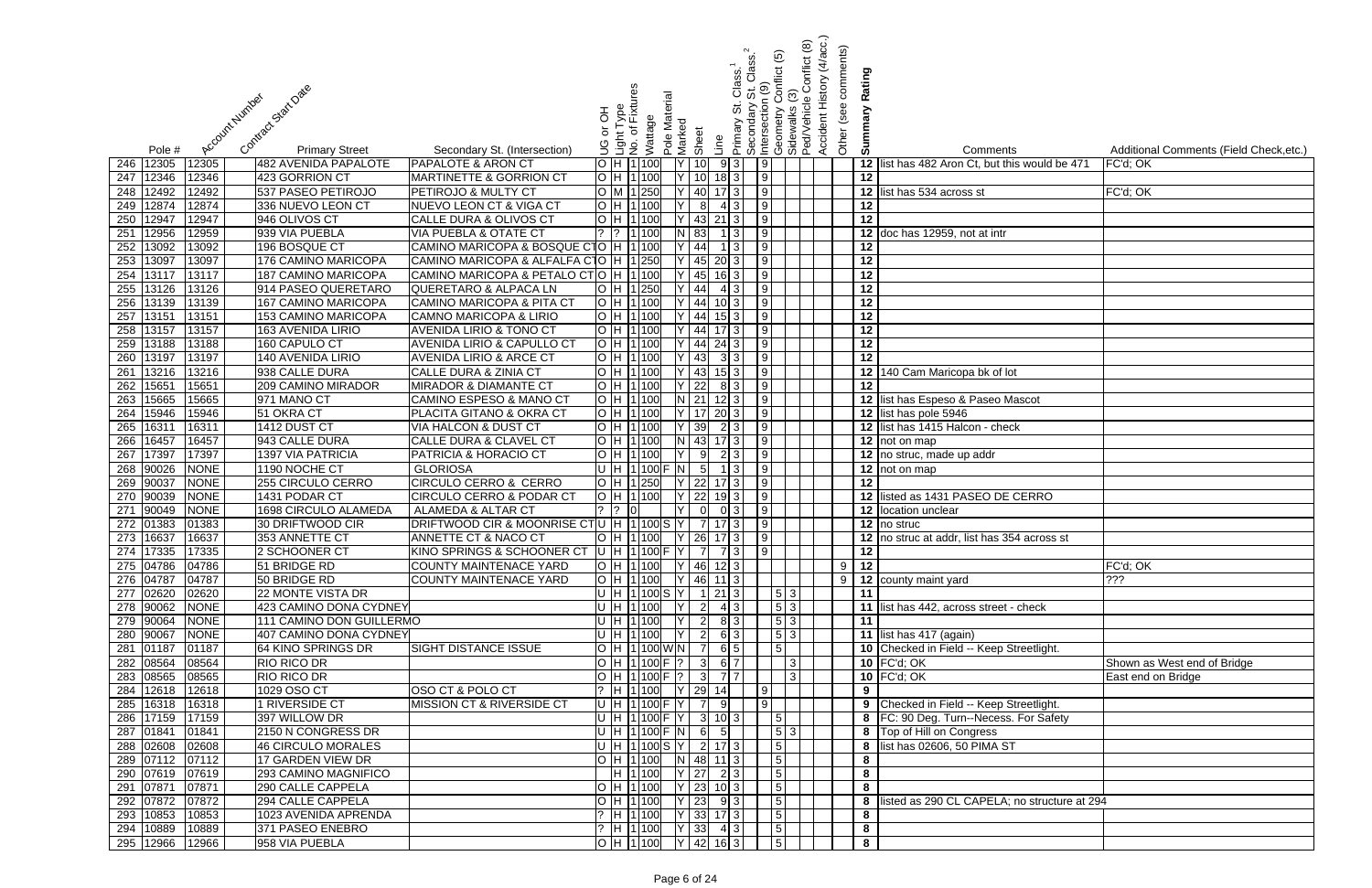| Conflict (8)<br>Other (see comments)<br>Class.<br>conflict<br>Rating<br><b>Accident History</b><br>$\frac{2}{3}$<br>$\frac{6}{10}$<br>δə<br>Contract Statt Date<br>Pole Material<br>Account Number<br>Ped/Vehicle<br>Intersection<br>Light Type<br>No. of Fixtur<br>.<br>ග<br>Secondary<br>Summary<br>Geometry<br>Sidewalks<br>공<br>Wattage<br>Marked<br>Primary<br>$\overline{\sigma}$<br>Sheet<br>Line<br>ပ<br>၁<br><b>Primary Street</b><br>Additional Comments (Field Check, etc.)<br>Pole #<br>Secondary St. (Intersection)<br>Comments<br>9 3 <br>5 <sub>1</sub><br>13138<br>13138<br>171 CAMINO MARICOPA<br>$\overline{H}$ 1100<br>44<br>8<br>296<br>$\boxed{5}$<br>297<br>14983<br><b>26 CIRCULO MORALES</b><br>$\overline{2}$<br>8<br>14983<br>H 1100<br>$15 \mid 3 \mid$<br>list has 14988<br>$\boxed{5}$<br>15155<br>23<br>298<br>418 CAMINO CANOA<br>H 1100<br>8<br>15155<br>$1 \vert 3 \vert$<br>15605<br>5<br>922 CALLE MATEOS<br>H 1 100<br>18<br>8<br>15605<br>$22 \mid 3 \mid$<br>299<br>15715<br>5 <sub>1</sub><br>409 SYKES CIR<br>U H 1250 F Y<br>8<br>15715<br>300<br>$\overline{4}$<br>3 3 <br>16158<br>$\vert 5 \vert 3$<br>8<br>2150 N CONGRESS DR<br>U H 1100 F N<br>16158<br>6<br>31<br>301<br>5 <sup>1</sup><br>90014<br><b>NONE</b><br>433 SYKES CIR<br>8<br>$\overline{4}$<br>5 <sub>l</sub><br>302<br>H   1   100<br>04225<br>1892 E FRONTAGE RD<br>04225<br>12<br>$22$ 7<br>$\overline{7}$<br>303<br>H 1100<br>no map, guessed location<br>04240<br>12<br>04240<br><b>E FRONTAGE RD</b><br>$H$  1 100<br>$\overline{7}$<br>304<br>23<br>04246<br>$\overline{7}$<br>04246<br>E FRONTAGE RD<br>H 1100<br>12 <sup>1</sup><br>305<br>24<br>04259<br>H 1100<br>N<br>12<br>$25$ 7<br>)4259<br>E FRONTAGE RD<br>no map, guessed at, wisdoms cafe<br>306<br>04260<br>H 1100<br>N 46<br>307<br>04260<br>E FRONTAGE RD<br>$\overline{7}$<br>no map, 1 pole N of wisdoms cafe<br>04302<br>H 1100<br>46<br>$2\overline{7}$<br>308<br>04302<br>E FRONTAGE RD<br>7 map unclear<br>309 04647<br>46<br>04647<br>2053 E FRONTAGE RD<br>H 1100<br>$\overline{\mathbf{z}}$<br>3 7 <br>310 05772<br>1057 PENDLETON DR<br>05772<br>H 1100<br>19<br>$\overline{7}$<br>24 7<br>06430<br>899 PENDLETON DR<br>$Y$ 24<br>$\overline{7}$<br>311<br>06430<br>H 1100<br>23 7<br>312 07423<br>$Y$ 26<br>26 S RIVER RD<br>H 1100<br>07423<br>$13$ 7<br>7 can't confirm addr<br>313 07424<br>$N$ 26<br>26 S RIVER RD<br>H 1 100<br>07424<br>7 can't confirm addr<br>12 7 1<br>$314$ 07427<br>H 1 100<br>$Y$ 26<br>24 S RIVER RD<br>07427<br>7 can't confirm addr<br>H 1100<br>$Y$ 26<br>315 07430<br>22 S RIVER RD<br>$\overline{7}$<br>07430<br>$10$   7<br>can't confirm addr<br>316 07506<br>H 1100<br>$N$ 27<br>1231 PENDLETON DR<br>$13\overline{7}$<br>$\overline{7}$<br>07506<br>317 07507<br>H 1 100<br>$N$ 27<br>$12\overline{17}$<br>1233 PENDLETON DR<br>$\overline{7}$<br>07507<br>318 07516<br>$N$ 27<br>1255 PENDLETON DR<br>H 1 100<br>$\overline{7}$<br>07516<br>319 0753<br>$Y$ 27<br>1293 PENDLETON DR<br>H 1100<br>listed as 1281 PENDLETON - check<br>07531<br>$\overline{7}$<br>320 0753<br>? 27<br>07531<br>1281 PENDLETON DR<br>H 1100<br>$\overline{7}$<br>is this where 7531 is - check<br>07554<br>$N$ 27<br>1299 PENDLETON DR<br>H 11100<br>07554<br>321<br>9 I 7<br>$\overline{7}$<br>07555<br>$\overline{\mathbf{7}}$<br>H 1100<br>Y 27<br>07555<br>1305 PENDLETON DR<br>8 7 <br>322<br>323 07556 07556<br>1307 PENDLETON DR<br> H  1 100     Y   27    7  7  <br>$\epsilon$<br>$H$ 1100 N 28 18 7<br>$\overline{7}$<br>324 07638<br>1353 PENDLETON DR<br>07638<br> H  1 100   Y   23   22   7  <br>325 08009<br>1523 PENDLETON DR<br>08009<br>7 addr not assigned; across from 1524<br>?  H  1 100   Y   12   12   7  <br>326 09764<br>09764<br>1844 PENDLETON DR<br>7 location unclear; no struct, no addr in map atlas<br>$?$  H  1 100   N   31   7   7  <br>11223<br>327<br>11223<br>1225 W FRONTAGE RD<br>7 location guessed at - check<br>328 13251<br>$Y$ 0 0 7<br>13251<br>lol<br>7 on W Frontage Rd; not listed<br><b>128 VIA ORQUIDIA</b><br>$H$ 1100 N 26 27<br>329 13862<br>13862<br>99 N RIVER RD<br>7 list has 100, across st<br> H  1 100   N   12   20   7  <br>330 15353<br>15353<br>2086 PENDLETON DR<br>7 at dead end, no map, guessed loc<br>$H$ 1100 N 12 21 7<br>331 15354<br>2085 PENDLETON DR<br>15354<br>7 at dead end, no map, guessed loc<br>H 1100 N 24 9 7<br>332 16616<br>775 PENDLETON DR<br>16616<br>$\overline{7}$<br>$?$ $ ?$ $ 1 100$ N 84 22 7<br>$\overline{7}$<br>333 18242<br>18242<br>1260 W FRONTAGE RD<br>$?$ $?$ $1$ 100 N 84 17<br>334 90119<br><b>NONE</b><br>1500 W FRONTAGE RD<br>7 new pole, loc unclear - CHECK<br>$\begin{bmatrix} ? & 1 & 100 \\ 1 & 0 & 100 \end{bmatrix}$ N 84 11 7<br>335 90121<br><b>NONE</b><br>1046 W FRONTAGE RD<br>7 no struc, made up addr; no map<br>336 02600<br>02600<br><b>21 CHULA VISTA LN</b><br>$ H 1 100 W Y $ 1 25 3<br>6 parcel 105-20-117 is a Park, no address<br> 3 <br>U H 1100S Y 1153<br>337 02607<br><b>8 PASEO HERMOSA</b><br>02607<br>$\vert$ 3<br>6<br>U[H 1 100 F[N]5]<br>$\overline{6}$<br>338 16468<br>16468<br>65 HIGHLAND CIR<br>2 3 <br> 3 <br>339 90051<br>U[H 1 100]F[Y 1 123]<br><b>NONE</b><br><b>6 CALLE PRIMOROSA</b><br>$\overline{3}$<br>6 list 5 CLL PRIM, map other side - check<br>U H 1250 F Y<br>340 90055<br><b>NONE</b><br><b>7 CALLE PALO VERDE</b><br>$1$   18   3  <br> 3 <br>6<br>U H 1100 S Y<br>90057<br><b>NONE</b><br>31 MONTE VISTA DR<br>$1 \ 20 \ 3$<br>$6\phantom{1}$<br>341<br>13<br>U[H 1 250]F[Y 1 22 3]<br>342 90059<br>NONE<br>5 MONTE VISTA DR<br> 3 <br>6 list has 8, across street - check<br>343 11216<br><b>CALABASAS &amp; VIA BALSA</b><br>$?$ H 1100 Y 29 4 5 3 9<br>11216<br>868 CALLE CALABASAS<br>-12 5 Remove Keep Status -- Low ADT<br>1008 CIRCULO GOLONDRIN CIRCULO GOLONDRINA & RUM LN?  H  1 100   Y   30   11   5   9  <br>344 12662<br>12662<br>-9 5 Remove Intersection Status -- Low ADT<br> O  H  1 100     Y   19    3  5       9  <br>-9 5 Not close to intersection; low ADT<br><b>DESCANSO CT</b> |                                       |  |  | <u>ව</u> | (4/acc.) |  |  |
|-------------------------------------------------------------------------------------------------------------------------------------------------------------------------------------------------------------------------------------------------------------------------------------------------------------------------------------------------------------------------------------------------------------------------------------------------------------------------------------------------------------------------------------------------------------------------------------------------------------------------------------------------------------------------------------------------------------------------------------------------------------------------------------------------------------------------------------------------------------------------------------------------------------------------------------------------------------------------------------------------------------------------------------------------------------------------------------------------------------------------------------------------------------------------------------------------------------------------------------------------------------------------------------------------------------------------------------------------------------------------------------------------------------------------------------------------------------------------------------------------------------------------------------------------------------------------------------------------------------------------------------------------------------------------------------------------------------------------------------------------------------------------------------------------------------------------------------------------------------------------------------------------------------------------------------------------------------------------------------------------------------------------------------------------------------------------------------------------------------------------------------------------------------------------------------------------------------------------------------------------------------------------------------------------------------------------------------------------------------------------------------------------------------------------------------------------------------------------------------------------------------------------------------------------------------------------------------------------------------------------------------------------------------------------------------------------------------------------------------------------------------------------------------------------------------------------------------------------------------------------------------------------------------------------------------------------------------------------------------------------------------------------------------------------------------------------------------------------------------------------------------------------------------------------------------------------------------------------------------------------------------------------------------------------------------------------------------------------------------------------------------------------------------------------------------------------------------------------------------------------------------------------------------------------------------------------------------------------------------------------------------------------------------------------------------------------------------------------------------------------------------------------------------------------------------------------------------------------------------------------------------------------------------------------------------------------------------------------------------------------------------------------------------------------------------------------------------------------------------------------------------------------------------------------------------------------------------------------------------------------------------------------------------------------------------------------------------------------------------------------------------------------------------------------------------------------------------------------------------------------------------------------------------------------------------------------------------------------------------------------------------------------------------------------------------------------------------------------------------------------------------------------------------------------------------------------------------------------------------------------------------------------------------------------------------------------------------------------------------------------------------------------------------------------------------------------------------------------------------------------------------------------------------------------------------------------------------------------------------------------------------------------------------------------------------------------------------------------------------------------------------------------------------------------------------------------------------------------------------------------------------------------------------------------------------------------------------------------------------------------------------------------------------------------------------------------------------------------------------------------------------------------------------------------------------------------------------------------------------------------------------------------------------------------------------------------------------------------------------------------------------------------------------------------------------------------------------------------|---------------------------------------|--|--|----------|----------|--|--|
|                                                                                                                                                                                                                                                                                                                                                                                                                                                                                                                                                                                                                                                                                                                                                                                                                                                                                                                                                                                                                                                                                                                                                                                                                                                                                                                                                                                                                                                                                                                                                                                                                                                                                                                                                                                                                                                                                                                                                                                                                                                                                                                                                                                                                                                                                                                                                                                                                                                                                                                                                                                                                                                                                                                                                                                                                                                                                                                                                                                                                                                                                                                                                                                                                                                                                                                                                                                                                                                                                                                                                                                                                                                                                                                                                                                                                                                                                                                                                                                                                                                                                                                                                                                                                                                                                                                                                                                                                                                                                                                                                                                                                                                                                                                                                                                                                                                                                                                                                                                                                                                                                                                                                                                                                                                                                                                                                                                                                                                                                                                                                                                                                                                                                                                                                                                                                                                                                                                                                                                                                                                                                                 |                                       |  |  |          |          |  |  |
|                                                                                                                                                                                                                                                                                                                                                                                                                                                                                                                                                                                                                                                                                                                                                                                                                                                                                                                                                                                                                                                                                                                                                                                                                                                                                                                                                                                                                                                                                                                                                                                                                                                                                                                                                                                                                                                                                                                                                                                                                                                                                                                                                                                                                                                                                                                                                                                                                                                                                                                                                                                                                                                                                                                                                                                                                                                                                                                                                                                                                                                                                                                                                                                                                                                                                                                                                                                                                                                                                                                                                                                                                                                                                                                                                                                                                                                                                                                                                                                                                                                                                                                                                                                                                                                                                                                                                                                                                                                                                                                                                                                                                                                                                                                                                                                                                                                                                                                                                                                                                                                                                                                                                                                                                                                                                                                                                                                                                                                                                                                                                                                                                                                                                                                                                                                                                                                                                                                                                                                                                                                                                                 |                                       |  |  |          |          |  |  |
|                                                                                                                                                                                                                                                                                                                                                                                                                                                                                                                                                                                                                                                                                                                                                                                                                                                                                                                                                                                                                                                                                                                                                                                                                                                                                                                                                                                                                                                                                                                                                                                                                                                                                                                                                                                                                                                                                                                                                                                                                                                                                                                                                                                                                                                                                                                                                                                                                                                                                                                                                                                                                                                                                                                                                                                                                                                                                                                                                                                                                                                                                                                                                                                                                                                                                                                                                                                                                                                                                                                                                                                                                                                                                                                                                                                                                                                                                                                                                                                                                                                                                                                                                                                                                                                                                                                                                                                                                                                                                                                                                                                                                                                                                                                                                                                                                                                                                                                                                                                                                                                                                                                                                                                                                                                                                                                                                                                                                                                                                                                                                                                                                                                                                                                                                                                                                                                                                                                                                                                                                                                                                                 |                                       |  |  |          |          |  |  |
|                                                                                                                                                                                                                                                                                                                                                                                                                                                                                                                                                                                                                                                                                                                                                                                                                                                                                                                                                                                                                                                                                                                                                                                                                                                                                                                                                                                                                                                                                                                                                                                                                                                                                                                                                                                                                                                                                                                                                                                                                                                                                                                                                                                                                                                                                                                                                                                                                                                                                                                                                                                                                                                                                                                                                                                                                                                                                                                                                                                                                                                                                                                                                                                                                                                                                                                                                                                                                                                                                                                                                                                                                                                                                                                                                                                                                                                                                                                                                                                                                                                                                                                                                                                                                                                                                                                                                                                                                                                                                                                                                                                                                                                                                                                                                                                                                                                                                                                                                                                                                                                                                                                                                                                                                                                                                                                                                                                                                                                                                                                                                                                                                                                                                                                                                                                                                                                                                                                                                                                                                                                                                                 |                                       |  |  |          |          |  |  |
|                                                                                                                                                                                                                                                                                                                                                                                                                                                                                                                                                                                                                                                                                                                                                                                                                                                                                                                                                                                                                                                                                                                                                                                                                                                                                                                                                                                                                                                                                                                                                                                                                                                                                                                                                                                                                                                                                                                                                                                                                                                                                                                                                                                                                                                                                                                                                                                                                                                                                                                                                                                                                                                                                                                                                                                                                                                                                                                                                                                                                                                                                                                                                                                                                                                                                                                                                                                                                                                                                                                                                                                                                                                                                                                                                                                                                                                                                                                                                                                                                                                                                                                                                                                                                                                                                                                                                                                                                                                                                                                                                                                                                                                                                                                                                                                                                                                                                                                                                                                                                                                                                                                                                                                                                                                                                                                                                                                                                                                                                                                                                                                                                                                                                                                                                                                                                                                                                                                                                                                                                                                                                                 |                                       |  |  |          |          |  |  |
|                                                                                                                                                                                                                                                                                                                                                                                                                                                                                                                                                                                                                                                                                                                                                                                                                                                                                                                                                                                                                                                                                                                                                                                                                                                                                                                                                                                                                                                                                                                                                                                                                                                                                                                                                                                                                                                                                                                                                                                                                                                                                                                                                                                                                                                                                                                                                                                                                                                                                                                                                                                                                                                                                                                                                                                                                                                                                                                                                                                                                                                                                                                                                                                                                                                                                                                                                                                                                                                                                                                                                                                                                                                                                                                                                                                                                                                                                                                                                                                                                                                                                                                                                                                                                                                                                                                                                                                                                                                                                                                                                                                                                                                                                                                                                                                                                                                                                                                                                                                                                                                                                                                                                                                                                                                                                                                                                                                                                                                                                                                                                                                                                                                                                                                                                                                                                                                                                                                                                                                                                                                                                                 |                                       |  |  |          |          |  |  |
|                                                                                                                                                                                                                                                                                                                                                                                                                                                                                                                                                                                                                                                                                                                                                                                                                                                                                                                                                                                                                                                                                                                                                                                                                                                                                                                                                                                                                                                                                                                                                                                                                                                                                                                                                                                                                                                                                                                                                                                                                                                                                                                                                                                                                                                                                                                                                                                                                                                                                                                                                                                                                                                                                                                                                                                                                                                                                                                                                                                                                                                                                                                                                                                                                                                                                                                                                                                                                                                                                                                                                                                                                                                                                                                                                                                                                                                                                                                                                                                                                                                                                                                                                                                                                                                                                                                                                                                                                                                                                                                                                                                                                                                                                                                                                                                                                                                                                                                                                                                                                                                                                                                                                                                                                                                                                                                                                                                                                                                                                                                                                                                                                                                                                                                                                                                                                                                                                                                                                                                                                                                                                                 |                                       |  |  |          |          |  |  |
|                                                                                                                                                                                                                                                                                                                                                                                                                                                                                                                                                                                                                                                                                                                                                                                                                                                                                                                                                                                                                                                                                                                                                                                                                                                                                                                                                                                                                                                                                                                                                                                                                                                                                                                                                                                                                                                                                                                                                                                                                                                                                                                                                                                                                                                                                                                                                                                                                                                                                                                                                                                                                                                                                                                                                                                                                                                                                                                                                                                                                                                                                                                                                                                                                                                                                                                                                                                                                                                                                                                                                                                                                                                                                                                                                                                                                                                                                                                                                                                                                                                                                                                                                                                                                                                                                                                                                                                                                                                                                                                                                                                                                                                                                                                                                                                                                                                                                                                                                                                                                                                                                                                                                                                                                                                                                                                                                                                                                                                                                                                                                                                                                                                                                                                                                                                                                                                                                                                                                                                                                                                                                                 |                                       |  |  |          |          |  |  |
|                                                                                                                                                                                                                                                                                                                                                                                                                                                                                                                                                                                                                                                                                                                                                                                                                                                                                                                                                                                                                                                                                                                                                                                                                                                                                                                                                                                                                                                                                                                                                                                                                                                                                                                                                                                                                                                                                                                                                                                                                                                                                                                                                                                                                                                                                                                                                                                                                                                                                                                                                                                                                                                                                                                                                                                                                                                                                                                                                                                                                                                                                                                                                                                                                                                                                                                                                                                                                                                                                                                                                                                                                                                                                                                                                                                                                                                                                                                                                                                                                                                                                                                                                                                                                                                                                                                                                                                                                                                                                                                                                                                                                                                                                                                                                                                                                                                                                                                                                                                                                                                                                                                                                                                                                                                                                                                                                                                                                                                                                                                                                                                                                                                                                                                                                                                                                                                                                                                                                                                                                                                                                                 |                                       |  |  |          |          |  |  |
|                                                                                                                                                                                                                                                                                                                                                                                                                                                                                                                                                                                                                                                                                                                                                                                                                                                                                                                                                                                                                                                                                                                                                                                                                                                                                                                                                                                                                                                                                                                                                                                                                                                                                                                                                                                                                                                                                                                                                                                                                                                                                                                                                                                                                                                                                                                                                                                                                                                                                                                                                                                                                                                                                                                                                                                                                                                                                                                                                                                                                                                                                                                                                                                                                                                                                                                                                                                                                                                                                                                                                                                                                                                                                                                                                                                                                                                                                                                                                                                                                                                                                                                                                                                                                                                                                                                                                                                                                                                                                                                                                                                                                                                                                                                                                                                                                                                                                                                                                                                                                                                                                                                                                                                                                                                                                                                                                                                                                                                                                                                                                                                                                                                                                                                                                                                                                                                                                                                                                                                                                                                                                                 |                                       |  |  |          |          |  |  |
|                                                                                                                                                                                                                                                                                                                                                                                                                                                                                                                                                                                                                                                                                                                                                                                                                                                                                                                                                                                                                                                                                                                                                                                                                                                                                                                                                                                                                                                                                                                                                                                                                                                                                                                                                                                                                                                                                                                                                                                                                                                                                                                                                                                                                                                                                                                                                                                                                                                                                                                                                                                                                                                                                                                                                                                                                                                                                                                                                                                                                                                                                                                                                                                                                                                                                                                                                                                                                                                                                                                                                                                                                                                                                                                                                                                                                                                                                                                                                                                                                                                                                                                                                                                                                                                                                                                                                                                                                                                                                                                                                                                                                                                                                                                                                                                                                                                                                                                                                                                                                                                                                                                                                                                                                                                                                                                                                                                                                                                                                                                                                                                                                                                                                                                                                                                                                                                                                                                                                                                                                                                                                                 |                                       |  |  |          |          |  |  |
|                                                                                                                                                                                                                                                                                                                                                                                                                                                                                                                                                                                                                                                                                                                                                                                                                                                                                                                                                                                                                                                                                                                                                                                                                                                                                                                                                                                                                                                                                                                                                                                                                                                                                                                                                                                                                                                                                                                                                                                                                                                                                                                                                                                                                                                                                                                                                                                                                                                                                                                                                                                                                                                                                                                                                                                                                                                                                                                                                                                                                                                                                                                                                                                                                                                                                                                                                                                                                                                                                                                                                                                                                                                                                                                                                                                                                                                                                                                                                                                                                                                                                                                                                                                                                                                                                                                                                                                                                                                                                                                                                                                                                                                                                                                                                                                                                                                                                                                                                                                                                                                                                                                                                                                                                                                                                                                                                                                                                                                                                                                                                                                                                                                                                                                                                                                                                                                                                                                                                                                                                                                                                                 |                                       |  |  |          |          |  |  |
|                                                                                                                                                                                                                                                                                                                                                                                                                                                                                                                                                                                                                                                                                                                                                                                                                                                                                                                                                                                                                                                                                                                                                                                                                                                                                                                                                                                                                                                                                                                                                                                                                                                                                                                                                                                                                                                                                                                                                                                                                                                                                                                                                                                                                                                                                                                                                                                                                                                                                                                                                                                                                                                                                                                                                                                                                                                                                                                                                                                                                                                                                                                                                                                                                                                                                                                                                                                                                                                                                                                                                                                                                                                                                                                                                                                                                                                                                                                                                                                                                                                                                                                                                                                                                                                                                                                                                                                                                                                                                                                                                                                                                                                                                                                                                                                                                                                                                                                                                                                                                                                                                                                                                                                                                                                                                                                                                                                                                                                                                                                                                                                                                                                                                                                                                                                                                                                                                                                                                                                                                                                                                                 |                                       |  |  |          |          |  |  |
|                                                                                                                                                                                                                                                                                                                                                                                                                                                                                                                                                                                                                                                                                                                                                                                                                                                                                                                                                                                                                                                                                                                                                                                                                                                                                                                                                                                                                                                                                                                                                                                                                                                                                                                                                                                                                                                                                                                                                                                                                                                                                                                                                                                                                                                                                                                                                                                                                                                                                                                                                                                                                                                                                                                                                                                                                                                                                                                                                                                                                                                                                                                                                                                                                                                                                                                                                                                                                                                                                                                                                                                                                                                                                                                                                                                                                                                                                                                                                                                                                                                                                                                                                                                                                                                                                                                                                                                                                                                                                                                                                                                                                                                                                                                                                                                                                                                                                                                                                                                                                                                                                                                                                                                                                                                                                                                                                                                                                                                                                                                                                                                                                                                                                                                                                                                                                                                                                                                                                                                                                                                                                                 |                                       |  |  |          |          |  |  |
|                                                                                                                                                                                                                                                                                                                                                                                                                                                                                                                                                                                                                                                                                                                                                                                                                                                                                                                                                                                                                                                                                                                                                                                                                                                                                                                                                                                                                                                                                                                                                                                                                                                                                                                                                                                                                                                                                                                                                                                                                                                                                                                                                                                                                                                                                                                                                                                                                                                                                                                                                                                                                                                                                                                                                                                                                                                                                                                                                                                                                                                                                                                                                                                                                                                                                                                                                                                                                                                                                                                                                                                                                                                                                                                                                                                                                                                                                                                                                                                                                                                                                                                                                                                                                                                                                                                                                                                                                                                                                                                                                                                                                                                                                                                                                                                                                                                                                                                                                                                                                                                                                                                                                                                                                                                                                                                                                                                                                                                                                                                                                                                                                                                                                                                                                                                                                                                                                                                                                                                                                                                                                                 |                                       |  |  |          |          |  |  |
|                                                                                                                                                                                                                                                                                                                                                                                                                                                                                                                                                                                                                                                                                                                                                                                                                                                                                                                                                                                                                                                                                                                                                                                                                                                                                                                                                                                                                                                                                                                                                                                                                                                                                                                                                                                                                                                                                                                                                                                                                                                                                                                                                                                                                                                                                                                                                                                                                                                                                                                                                                                                                                                                                                                                                                                                                                                                                                                                                                                                                                                                                                                                                                                                                                                                                                                                                                                                                                                                                                                                                                                                                                                                                                                                                                                                                                                                                                                                                                                                                                                                                                                                                                                                                                                                                                                                                                                                                                                                                                                                                                                                                                                                                                                                                                                                                                                                                                                                                                                                                                                                                                                                                                                                                                                                                                                                                                                                                                                                                                                                                                                                                                                                                                                                                                                                                                                                                                                                                                                                                                                                                                 |                                       |  |  |          |          |  |  |
|                                                                                                                                                                                                                                                                                                                                                                                                                                                                                                                                                                                                                                                                                                                                                                                                                                                                                                                                                                                                                                                                                                                                                                                                                                                                                                                                                                                                                                                                                                                                                                                                                                                                                                                                                                                                                                                                                                                                                                                                                                                                                                                                                                                                                                                                                                                                                                                                                                                                                                                                                                                                                                                                                                                                                                                                                                                                                                                                                                                                                                                                                                                                                                                                                                                                                                                                                                                                                                                                                                                                                                                                                                                                                                                                                                                                                                                                                                                                                                                                                                                                                                                                                                                                                                                                                                                                                                                                                                                                                                                                                                                                                                                                                                                                                                                                                                                                                                                                                                                                                                                                                                                                                                                                                                                                                                                                                                                                                                                                                                                                                                                                                                                                                                                                                                                                                                                                                                                                                                                                                                                                                                 |                                       |  |  |          |          |  |  |
|                                                                                                                                                                                                                                                                                                                                                                                                                                                                                                                                                                                                                                                                                                                                                                                                                                                                                                                                                                                                                                                                                                                                                                                                                                                                                                                                                                                                                                                                                                                                                                                                                                                                                                                                                                                                                                                                                                                                                                                                                                                                                                                                                                                                                                                                                                                                                                                                                                                                                                                                                                                                                                                                                                                                                                                                                                                                                                                                                                                                                                                                                                                                                                                                                                                                                                                                                                                                                                                                                                                                                                                                                                                                                                                                                                                                                                                                                                                                                                                                                                                                                                                                                                                                                                                                                                                                                                                                                                                                                                                                                                                                                                                                                                                                                                                                                                                                                                                                                                                                                                                                                                                                                                                                                                                                                                                                                                                                                                                                                                                                                                                                                                                                                                                                                                                                                                                                                                                                                                                                                                                                                                 |                                       |  |  |          |          |  |  |
|                                                                                                                                                                                                                                                                                                                                                                                                                                                                                                                                                                                                                                                                                                                                                                                                                                                                                                                                                                                                                                                                                                                                                                                                                                                                                                                                                                                                                                                                                                                                                                                                                                                                                                                                                                                                                                                                                                                                                                                                                                                                                                                                                                                                                                                                                                                                                                                                                                                                                                                                                                                                                                                                                                                                                                                                                                                                                                                                                                                                                                                                                                                                                                                                                                                                                                                                                                                                                                                                                                                                                                                                                                                                                                                                                                                                                                                                                                                                                                                                                                                                                                                                                                                                                                                                                                                                                                                                                                                                                                                                                                                                                                                                                                                                                                                                                                                                                                                                                                                                                                                                                                                                                                                                                                                                                                                                                                                                                                                                                                                                                                                                                                                                                                                                                                                                                                                                                                                                                                                                                                                                                                 |                                       |  |  |          |          |  |  |
|                                                                                                                                                                                                                                                                                                                                                                                                                                                                                                                                                                                                                                                                                                                                                                                                                                                                                                                                                                                                                                                                                                                                                                                                                                                                                                                                                                                                                                                                                                                                                                                                                                                                                                                                                                                                                                                                                                                                                                                                                                                                                                                                                                                                                                                                                                                                                                                                                                                                                                                                                                                                                                                                                                                                                                                                                                                                                                                                                                                                                                                                                                                                                                                                                                                                                                                                                                                                                                                                                                                                                                                                                                                                                                                                                                                                                                                                                                                                                                                                                                                                                                                                                                                                                                                                                                                                                                                                                                                                                                                                                                                                                                                                                                                                                                                                                                                                                                                                                                                                                                                                                                                                                                                                                                                                                                                                                                                                                                                                                                                                                                                                                                                                                                                                                                                                                                                                                                                                                                                                                                                                                                 |                                       |  |  |          |          |  |  |
|                                                                                                                                                                                                                                                                                                                                                                                                                                                                                                                                                                                                                                                                                                                                                                                                                                                                                                                                                                                                                                                                                                                                                                                                                                                                                                                                                                                                                                                                                                                                                                                                                                                                                                                                                                                                                                                                                                                                                                                                                                                                                                                                                                                                                                                                                                                                                                                                                                                                                                                                                                                                                                                                                                                                                                                                                                                                                                                                                                                                                                                                                                                                                                                                                                                                                                                                                                                                                                                                                                                                                                                                                                                                                                                                                                                                                                                                                                                                                                                                                                                                                                                                                                                                                                                                                                                                                                                                                                                                                                                                                                                                                                                                                                                                                                                                                                                                                                                                                                                                                                                                                                                                                                                                                                                                                                                                                                                                                                                                                                                                                                                                                                                                                                                                                                                                                                                                                                                                                                                                                                                                                                 |                                       |  |  |          |          |  |  |
|                                                                                                                                                                                                                                                                                                                                                                                                                                                                                                                                                                                                                                                                                                                                                                                                                                                                                                                                                                                                                                                                                                                                                                                                                                                                                                                                                                                                                                                                                                                                                                                                                                                                                                                                                                                                                                                                                                                                                                                                                                                                                                                                                                                                                                                                                                                                                                                                                                                                                                                                                                                                                                                                                                                                                                                                                                                                                                                                                                                                                                                                                                                                                                                                                                                                                                                                                                                                                                                                                                                                                                                                                                                                                                                                                                                                                                                                                                                                                                                                                                                                                                                                                                                                                                                                                                                                                                                                                                                                                                                                                                                                                                                                                                                                                                                                                                                                                                                                                                                                                                                                                                                                                                                                                                                                                                                                                                                                                                                                                                                                                                                                                                                                                                                                                                                                                                                                                                                                                                                                                                                                                                 |                                       |  |  |          |          |  |  |
|                                                                                                                                                                                                                                                                                                                                                                                                                                                                                                                                                                                                                                                                                                                                                                                                                                                                                                                                                                                                                                                                                                                                                                                                                                                                                                                                                                                                                                                                                                                                                                                                                                                                                                                                                                                                                                                                                                                                                                                                                                                                                                                                                                                                                                                                                                                                                                                                                                                                                                                                                                                                                                                                                                                                                                                                                                                                                                                                                                                                                                                                                                                                                                                                                                                                                                                                                                                                                                                                                                                                                                                                                                                                                                                                                                                                                                                                                                                                                                                                                                                                                                                                                                                                                                                                                                                                                                                                                                                                                                                                                                                                                                                                                                                                                                                                                                                                                                                                                                                                                                                                                                                                                                                                                                                                                                                                                                                                                                                                                                                                                                                                                                                                                                                                                                                                                                                                                                                                                                                                                                                                                                 |                                       |  |  |          |          |  |  |
|                                                                                                                                                                                                                                                                                                                                                                                                                                                                                                                                                                                                                                                                                                                                                                                                                                                                                                                                                                                                                                                                                                                                                                                                                                                                                                                                                                                                                                                                                                                                                                                                                                                                                                                                                                                                                                                                                                                                                                                                                                                                                                                                                                                                                                                                                                                                                                                                                                                                                                                                                                                                                                                                                                                                                                                                                                                                                                                                                                                                                                                                                                                                                                                                                                                                                                                                                                                                                                                                                                                                                                                                                                                                                                                                                                                                                                                                                                                                                                                                                                                                                                                                                                                                                                                                                                                                                                                                                                                                                                                                                                                                                                                                                                                                                                                                                                                                                                                                                                                                                                                                                                                                                                                                                                                                                                                                                                                                                                                                                                                                                                                                                                                                                                                                                                                                                                                                                                                                                                                                                                                                                                 |                                       |  |  |          |          |  |  |
|                                                                                                                                                                                                                                                                                                                                                                                                                                                                                                                                                                                                                                                                                                                                                                                                                                                                                                                                                                                                                                                                                                                                                                                                                                                                                                                                                                                                                                                                                                                                                                                                                                                                                                                                                                                                                                                                                                                                                                                                                                                                                                                                                                                                                                                                                                                                                                                                                                                                                                                                                                                                                                                                                                                                                                                                                                                                                                                                                                                                                                                                                                                                                                                                                                                                                                                                                                                                                                                                                                                                                                                                                                                                                                                                                                                                                                                                                                                                                                                                                                                                                                                                                                                                                                                                                                                                                                                                                                                                                                                                                                                                                                                                                                                                                                                                                                                                                                                                                                                                                                                                                                                                                                                                                                                                                                                                                                                                                                                                                                                                                                                                                                                                                                                                                                                                                                                                                                                                                                                                                                                                                                 |                                       |  |  |          |          |  |  |
|                                                                                                                                                                                                                                                                                                                                                                                                                                                                                                                                                                                                                                                                                                                                                                                                                                                                                                                                                                                                                                                                                                                                                                                                                                                                                                                                                                                                                                                                                                                                                                                                                                                                                                                                                                                                                                                                                                                                                                                                                                                                                                                                                                                                                                                                                                                                                                                                                                                                                                                                                                                                                                                                                                                                                                                                                                                                                                                                                                                                                                                                                                                                                                                                                                                                                                                                                                                                                                                                                                                                                                                                                                                                                                                                                                                                                                                                                                                                                                                                                                                                                                                                                                                                                                                                                                                                                                                                                                                                                                                                                                                                                                                                                                                                                                                                                                                                                                                                                                                                                                                                                                                                                                                                                                                                                                                                                                                                                                                                                                                                                                                                                                                                                                                                                                                                                                                                                                                                                                                                                                                                                                 |                                       |  |  |          |          |  |  |
|                                                                                                                                                                                                                                                                                                                                                                                                                                                                                                                                                                                                                                                                                                                                                                                                                                                                                                                                                                                                                                                                                                                                                                                                                                                                                                                                                                                                                                                                                                                                                                                                                                                                                                                                                                                                                                                                                                                                                                                                                                                                                                                                                                                                                                                                                                                                                                                                                                                                                                                                                                                                                                                                                                                                                                                                                                                                                                                                                                                                                                                                                                                                                                                                                                                                                                                                                                                                                                                                                                                                                                                                                                                                                                                                                                                                                                                                                                                                                                                                                                                                                                                                                                                                                                                                                                                                                                                                                                                                                                                                                                                                                                                                                                                                                                                                                                                                                                                                                                                                                                                                                                                                                                                                                                                                                                                                                                                                                                                                                                                                                                                                                                                                                                                                                                                                                                                                                                                                                                                                                                                                                                 |                                       |  |  |          |          |  |  |
|                                                                                                                                                                                                                                                                                                                                                                                                                                                                                                                                                                                                                                                                                                                                                                                                                                                                                                                                                                                                                                                                                                                                                                                                                                                                                                                                                                                                                                                                                                                                                                                                                                                                                                                                                                                                                                                                                                                                                                                                                                                                                                                                                                                                                                                                                                                                                                                                                                                                                                                                                                                                                                                                                                                                                                                                                                                                                                                                                                                                                                                                                                                                                                                                                                                                                                                                                                                                                                                                                                                                                                                                                                                                                                                                                                                                                                                                                                                                                                                                                                                                                                                                                                                                                                                                                                                                                                                                                                                                                                                                                                                                                                                                                                                                                                                                                                                                                                                                                                                                                                                                                                                                                                                                                                                                                                                                                                                                                                                                                                                                                                                                                                                                                                                                                                                                                                                                                                                                                                                                                                                                                                 |                                       |  |  |          |          |  |  |
|                                                                                                                                                                                                                                                                                                                                                                                                                                                                                                                                                                                                                                                                                                                                                                                                                                                                                                                                                                                                                                                                                                                                                                                                                                                                                                                                                                                                                                                                                                                                                                                                                                                                                                                                                                                                                                                                                                                                                                                                                                                                                                                                                                                                                                                                                                                                                                                                                                                                                                                                                                                                                                                                                                                                                                                                                                                                                                                                                                                                                                                                                                                                                                                                                                                                                                                                                                                                                                                                                                                                                                                                                                                                                                                                                                                                                                                                                                                                                                                                                                                                                                                                                                                                                                                                                                                                                                                                                                                                                                                                                                                                                                                                                                                                                                                                                                                                                                                                                                                                                                                                                                                                                                                                                                                                                                                                                                                                                                                                                                                                                                                                                                                                                                                                                                                                                                                                                                                                                                                                                                                                                                 |                                       |  |  |          |          |  |  |
|                                                                                                                                                                                                                                                                                                                                                                                                                                                                                                                                                                                                                                                                                                                                                                                                                                                                                                                                                                                                                                                                                                                                                                                                                                                                                                                                                                                                                                                                                                                                                                                                                                                                                                                                                                                                                                                                                                                                                                                                                                                                                                                                                                                                                                                                                                                                                                                                                                                                                                                                                                                                                                                                                                                                                                                                                                                                                                                                                                                                                                                                                                                                                                                                                                                                                                                                                                                                                                                                                                                                                                                                                                                                                                                                                                                                                                                                                                                                                                                                                                                                                                                                                                                                                                                                                                                                                                                                                                                                                                                                                                                                                                                                                                                                                                                                                                                                                                                                                                                                                                                                                                                                                                                                                                                                                                                                                                                                                                                                                                                                                                                                                                                                                                                                                                                                                                                                                                                                                                                                                                                                                                 |                                       |  |  |          |          |  |  |
|                                                                                                                                                                                                                                                                                                                                                                                                                                                                                                                                                                                                                                                                                                                                                                                                                                                                                                                                                                                                                                                                                                                                                                                                                                                                                                                                                                                                                                                                                                                                                                                                                                                                                                                                                                                                                                                                                                                                                                                                                                                                                                                                                                                                                                                                                                                                                                                                                                                                                                                                                                                                                                                                                                                                                                                                                                                                                                                                                                                                                                                                                                                                                                                                                                                                                                                                                                                                                                                                                                                                                                                                                                                                                                                                                                                                                                                                                                                                                                                                                                                                                                                                                                                                                                                                                                                                                                                                                                                                                                                                                                                                                                                                                                                                                                                                                                                                                                                                                                                                                                                                                                                                                                                                                                                                                                                                                                                                                                                                                                                                                                                                                                                                                                                                                                                                                                                                                                                                                                                                                                                                                                 |                                       |  |  |          |          |  |  |
|                                                                                                                                                                                                                                                                                                                                                                                                                                                                                                                                                                                                                                                                                                                                                                                                                                                                                                                                                                                                                                                                                                                                                                                                                                                                                                                                                                                                                                                                                                                                                                                                                                                                                                                                                                                                                                                                                                                                                                                                                                                                                                                                                                                                                                                                                                                                                                                                                                                                                                                                                                                                                                                                                                                                                                                                                                                                                                                                                                                                                                                                                                                                                                                                                                                                                                                                                                                                                                                                                                                                                                                                                                                                                                                                                                                                                                                                                                                                                                                                                                                                                                                                                                                                                                                                                                                                                                                                                                                                                                                                                                                                                                                                                                                                                                                                                                                                                                                                                                                                                                                                                                                                                                                                                                                                                                                                                                                                                                                                                                                                                                                                                                                                                                                                                                                                                                                                                                                                                                                                                                                                                                 |                                       |  |  |          |          |  |  |
|                                                                                                                                                                                                                                                                                                                                                                                                                                                                                                                                                                                                                                                                                                                                                                                                                                                                                                                                                                                                                                                                                                                                                                                                                                                                                                                                                                                                                                                                                                                                                                                                                                                                                                                                                                                                                                                                                                                                                                                                                                                                                                                                                                                                                                                                                                                                                                                                                                                                                                                                                                                                                                                                                                                                                                                                                                                                                                                                                                                                                                                                                                                                                                                                                                                                                                                                                                                                                                                                                                                                                                                                                                                                                                                                                                                                                                                                                                                                                                                                                                                                                                                                                                                                                                                                                                                                                                                                                                                                                                                                                                                                                                                                                                                                                                                                                                                                                                                                                                                                                                                                                                                                                                                                                                                                                                                                                                                                                                                                                                                                                                                                                                                                                                                                                                                                                                                                                                                                                                                                                                                                                                 |                                       |  |  |          |          |  |  |
|                                                                                                                                                                                                                                                                                                                                                                                                                                                                                                                                                                                                                                                                                                                                                                                                                                                                                                                                                                                                                                                                                                                                                                                                                                                                                                                                                                                                                                                                                                                                                                                                                                                                                                                                                                                                                                                                                                                                                                                                                                                                                                                                                                                                                                                                                                                                                                                                                                                                                                                                                                                                                                                                                                                                                                                                                                                                                                                                                                                                                                                                                                                                                                                                                                                                                                                                                                                                                                                                                                                                                                                                                                                                                                                                                                                                                                                                                                                                                                                                                                                                                                                                                                                                                                                                                                                                                                                                                                                                                                                                                                                                                                                                                                                                                                                                                                                                                                                                                                                                                                                                                                                                                                                                                                                                                                                                                                                                                                                                                                                                                                                                                                                                                                                                                                                                                                                                                                                                                                                                                                                                                                 |                                       |  |  |          |          |  |  |
|                                                                                                                                                                                                                                                                                                                                                                                                                                                                                                                                                                                                                                                                                                                                                                                                                                                                                                                                                                                                                                                                                                                                                                                                                                                                                                                                                                                                                                                                                                                                                                                                                                                                                                                                                                                                                                                                                                                                                                                                                                                                                                                                                                                                                                                                                                                                                                                                                                                                                                                                                                                                                                                                                                                                                                                                                                                                                                                                                                                                                                                                                                                                                                                                                                                                                                                                                                                                                                                                                                                                                                                                                                                                                                                                                                                                                                                                                                                                                                                                                                                                                                                                                                                                                                                                                                                                                                                                                                                                                                                                                                                                                                                                                                                                                                                                                                                                                                                                                                                                                                                                                                                                                                                                                                                                                                                                                                                                                                                                                                                                                                                                                                                                                                                                                                                                                                                                                                                                                                                                                                                                                                 |                                       |  |  |          |          |  |  |
|                                                                                                                                                                                                                                                                                                                                                                                                                                                                                                                                                                                                                                                                                                                                                                                                                                                                                                                                                                                                                                                                                                                                                                                                                                                                                                                                                                                                                                                                                                                                                                                                                                                                                                                                                                                                                                                                                                                                                                                                                                                                                                                                                                                                                                                                                                                                                                                                                                                                                                                                                                                                                                                                                                                                                                                                                                                                                                                                                                                                                                                                                                                                                                                                                                                                                                                                                                                                                                                                                                                                                                                                                                                                                                                                                                                                                                                                                                                                                                                                                                                                                                                                                                                                                                                                                                                                                                                                                                                                                                                                                                                                                                                                                                                                                                                                                                                                                                                                                                                                                                                                                                                                                                                                                                                                                                                                                                                                                                                                                                                                                                                                                                                                                                                                                                                                                                                                                                                                                                                                                                                                                                 |                                       |  |  |          |          |  |  |
|                                                                                                                                                                                                                                                                                                                                                                                                                                                                                                                                                                                                                                                                                                                                                                                                                                                                                                                                                                                                                                                                                                                                                                                                                                                                                                                                                                                                                                                                                                                                                                                                                                                                                                                                                                                                                                                                                                                                                                                                                                                                                                                                                                                                                                                                                                                                                                                                                                                                                                                                                                                                                                                                                                                                                                                                                                                                                                                                                                                                                                                                                                                                                                                                                                                                                                                                                                                                                                                                                                                                                                                                                                                                                                                                                                                                                                                                                                                                                                                                                                                                                                                                                                                                                                                                                                                                                                                                                                                                                                                                                                                                                                                                                                                                                                                                                                                                                                                                                                                                                                                                                                                                                                                                                                                                                                                                                                                                                                                                                                                                                                                                                                                                                                                                                                                                                                                                                                                                                                                                                                                                                                 |                                       |  |  |          |          |  |  |
|                                                                                                                                                                                                                                                                                                                                                                                                                                                                                                                                                                                                                                                                                                                                                                                                                                                                                                                                                                                                                                                                                                                                                                                                                                                                                                                                                                                                                                                                                                                                                                                                                                                                                                                                                                                                                                                                                                                                                                                                                                                                                                                                                                                                                                                                                                                                                                                                                                                                                                                                                                                                                                                                                                                                                                                                                                                                                                                                                                                                                                                                                                                                                                                                                                                                                                                                                                                                                                                                                                                                                                                                                                                                                                                                                                                                                                                                                                                                                                                                                                                                                                                                                                                                                                                                                                                                                                                                                                                                                                                                                                                                                                                                                                                                                                                                                                                                                                                                                                                                                                                                                                                                                                                                                                                                                                                                                                                                                                                                                                                                                                                                                                                                                                                                                                                                                                                                                                                                                                                                                                                                                                 |                                       |  |  |          |          |  |  |
|                                                                                                                                                                                                                                                                                                                                                                                                                                                                                                                                                                                                                                                                                                                                                                                                                                                                                                                                                                                                                                                                                                                                                                                                                                                                                                                                                                                                                                                                                                                                                                                                                                                                                                                                                                                                                                                                                                                                                                                                                                                                                                                                                                                                                                                                                                                                                                                                                                                                                                                                                                                                                                                                                                                                                                                                                                                                                                                                                                                                                                                                                                                                                                                                                                                                                                                                                                                                                                                                                                                                                                                                                                                                                                                                                                                                                                                                                                                                                                                                                                                                                                                                                                                                                                                                                                                                                                                                                                                                                                                                                                                                                                                                                                                                                                                                                                                                                                                                                                                                                                                                                                                                                                                                                                                                                                                                                                                                                                                                                                                                                                                                                                                                                                                                                                                                                                                                                                                                                                                                                                                                                                 |                                       |  |  |          |          |  |  |
|                                                                                                                                                                                                                                                                                                                                                                                                                                                                                                                                                                                                                                                                                                                                                                                                                                                                                                                                                                                                                                                                                                                                                                                                                                                                                                                                                                                                                                                                                                                                                                                                                                                                                                                                                                                                                                                                                                                                                                                                                                                                                                                                                                                                                                                                                                                                                                                                                                                                                                                                                                                                                                                                                                                                                                                                                                                                                                                                                                                                                                                                                                                                                                                                                                                                                                                                                                                                                                                                                                                                                                                                                                                                                                                                                                                                                                                                                                                                                                                                                                                                                                                                                                                                                                                                                                                                                                                                                                                                                                                                                                                                                                                                                                                                                                                                                                                                                                                                                                                                                                                                                                                                                                                                                                                                                                                                                                                                                                                                                                                                                                                                                                                                                                                                                                                                                                                                                                                                                                                                                                                                                                 |                                       |  |  |          |          |  |  |
|                                                                                                                                                                                                                                                                                                                                                                                                                                                                                                                                                                                                                                                                                                                                                                                                                                                                                                                                                                                                                                                                                                                                                                                                                                                                                                                                                                                                                                                                                                                                                                                                                                                                                                                                                                                                                                                                                                                                                                                                                                                                                                                                                                                                                                                                                                                                                                                                                                                                                                                                                                                                                                                                                                                                                                                                                                                                                                                                                                                                                                                                                                                                                                                                                                                                                                                                                                                                                                                                                                                                                                                                                                                                                                                                                                                                                                                                                                                                                                                                                                                                                                                                                                                                                                                                                                                                                                                                                                                                                                                                                                                                                                                                                                                                                                                                                                                                                                                                                                                                                                                                                                                                                                                                                                                                                                                                                                                                                                                                                                                                                                                                                                                                                                                                                                                                                                                                                                                                                                                                                                                                                                 |                                       |  |  |          |          |  |  |
|                                                                                                                                                                                                                                                                                                                                                                                                                                                                                                                                                                                                                                                                                                                                                                                                                                                                                                                                                                                                                                                                                                                                                                                                                                                                                                                                                                                                                                                                                                                                                                                                                                                                                                                                                                                                                                                                                                                                                                                                                                                                                                                                                                                                                                                                                                                                                                                                                                                                                                                                                                                                                                                                                                                                                                                                                                                                                                                                                                                                                                                                                                                                                                                                                                                                                                                                                                                                                                                                                                                                                                                                                                                                                                                                                                                                                                                                                                                                                                                                                                                                                                                                                                                                                                                                                                                                                                                                                                                                                                                                                                                                                                                                                                                                                                                                                                                                                                                                                                                                                                                                                                                                                                                                                                                                                                                                                                                                                                                                                                                                                                                                                                                                                                                                                                                                                                                                                                                                                                                                                                                                                                 |                                       |  |  |          |          |  |  |
|                                                                                                                                                                                                                                                                                                                                                                                                                                                                                                                                                                                                                                                                                                                                                                                                                                                                                                                                                                                                                                                                                                                                                                                                                                                                                                                                                                                                                                                                                                                                                                                                                                                                                                                                                                                                                                                                                                                                                                                                                                                                                                                                                                                                                                                                                                                                                                                                                                                                                                                                                                                                                                                                                                                                                                                                                                                                                                                                                                                                                                                                                                                                                                                                                                                                                                                                                                                                                                                                                                                                                                                                                                                                                                                                                                                                                                                                                                                                                                                                                                                                                                                                                                                                                                                                                                                                                                                                                                                                                                                                                                                                                                                                                                                                                                                                                                                                                                                                                                                                                                                                                                                                                                                                                                                                                                                                                                                                                                                                                                                                                                                                                                                                                                                                                                                                                                                                                                                                                                                                                                                                                                 |                                       |  |  |          |          |  |  |
|                                                                                                                                                                                                                                                                                                                                                                                                                                                                                                                                                                                                                                                                                                                                                                                                                                                                                                                                                                                                                                                                                                                                                                                                                                                                                                                                                                                                                                                                                                                                                                                                                                                                                                                                                                                                                                                                                                                                                                                                                                                                                                                                                                                                                                                                                                                                                                                                                                                                                                                                                                                                                                                                                                                                                                                                                                                                                                                                                                                                                                                                                                                                                                                                                                                                                                                                                                                                                                                                                                                                                                                                                                                                                                                                                                                                                                                                                                                                                                                                                                                                                                                                                                                                                                                                                                                                                                                                                                                                                                                                                                                                                                                                                                                                                                                                                                                                                                                                                                                                                                                                                                                                                                                                                                                                                                                                                                                                                                                                                                                                                                                                                                                                                                                                                                                                                                                                                                                                                                                                                                                                                                 |                                       |  |  |          |          |  |  |
|                                                                                                                                                                                                                                                                                                                                                                                                                                                                                                                                                                                                                                                                                                                                                                                                                                                                                                                                                                                                                                                                                                                                                                                                                                                                                                                                                                                                                                                                                                                                                                                                                                                                                                                                                                                                                                                                                                                                                                                                                                                                                                                                                                                                                                                                                                                                                                                                                                                                                                                                                                                                                                                                                                                                                                                                                                                                                                                                                                                                                                                                                                                                                                                                                                                                                                                                                                                                                                                                                                                                                                                                                                                                                                                                                                                                                                                                                                                                                                                                                                                                                                                                                                                                                                                                                                                                                                                                                                                                                                                                                                                                                                                                                                                                                                                                                                                                                                                                                                                                                                                                                                                                                                                                                                                                                                                                                                                                                                                                                                                                                                                                                                                                                                                                                                                                                                                                                                                                                                                                                                                                                                 |                                       |  |  |          |          |  |  |
|                                                                                                                                                                                                                                                                                                                                                                                                                                                                                                                                                                                                                                                                                                                                                                                                                                                                                                                                                                                                                                                                                                                                                                                                                                                                                                                                                                                                                                                                                                                                                                                                                                                                                                                                                                                                                                                                                                                                                                                                                                                                                                                                                                                                                                                                                                                                                                                                                                                                                                                                                                                                                                                                                                                                                                                                                                                                                                                                                                                                                                                                                                                                                                                                                                                                                                                                                                                                                                                                                                                                                                                                                                                                                                                                                                                                                                                                                                                                                                                                                                                                                                                                                                                                                                                                                                                                                                                                                                                                                                                                                                                                                                                                                                                                                                                                                                                                                                                                                                                                                                                                                                                                                                                                                                                                                                                                                                                                                                                                                                                                                                                                                                                                                                                                                                                                                                                                                                                                                                                                                                                                                                 |                                       |  |  |          |          |  |  |
|                                                                                                                                                                                                                                                                                                                                                                                                                                                                                                                                                                                                                                                                                                                                                                                                                                                                                                                                                                                                                                                                                                                                                                                                                                                                                                                                                                                                                                                                                                                                                                                                                                                                                                                                                                                                                                                                                                                                                                                                                                                                                                                                                                                                                                                                                                                                                                                                                                                                                                                                                                                                                                                                                                                                                                                                                                                                                                                                                                                                                                                                                                                                                                                                                                                                                                                                                                                                                                                                                                                                                                                                                                                                                                                                                                                                                                                                                                                                                                                                                                                                                                                                                                                                                                                                                                                                                                                                                                                                                                                                                                                                                                                                                                                                                                                                                                                                                                                                                                                                                                                                                                                                                                                                                                                                                                                                                                                                                                                                                                                                                                                                                                                                                                                                                                                                                                                                                                                                                                                                                                                                                                 |                                       |  |  |          |          |  |  |
|                                                                                                                                                                                                                                                                                                                                                                                                                                                                                                                                                                                                                                                                                                                                                                                                                                                                                                                                                                                                                                                                                                                                                                                                                                                                                                                                                                                                                                                                                                                                                                                                                                                                                                                                                                                                                                                                                                                                                                                                                                                                                                                                                                                                                                                                                                                                                                                                                                                                                                                                                                                                                                                                                                                                                                                                                                                                                                                                                                                                                                                                                                                                                                                                                                                                                                                                                                                                                                                                                                                                                                                                                                                                                                                                                                                                                                                                                                                                                                                                                                                                                                                                                                                                                                                                                                                                                                                                                                                                                                                                                                                                                                                                                                                                                                                                                                                                                                                                                                                                                                                                                                                                                                                                                                                                                                                                                                                                                                                                                                                                                                                                                                                                                                                                                                                                                                                                                                                                                                                                                                                                                                 |                                       |  |  |          |          |  |  |
|                                                                                                                                                                                                                                                                                                                                                                                                                                                                                                                                                                                                                                                                                                                                                                                                                                                                                                                                                                                                                                                                                                                                                                                                                                                                                                                                                                                                                                                                                                                                                                                                                                                                                                                                                                                                                                                                                                                                                                                                                                                                                                                                                                                                                                                                                                                                                                                                                                                                                                                                                                                                                                                                                                                                                                                                                                                                                                                                                                                                                                                                                                                                                                                                                                                                                                                                                                                                                                                                                                                                                                                                                                                                                                                                                                                                                                                                                                                                                                                                                                                                                                                                                                                                                                                                                                                                                                                                                                                                                                                                                                                                                                                                                                                                                                                                                                                                                                                                                                                                                                                                                                                                                                                                                                                                                                                                                                                                                                                                                                                                                                                                                                                                                                                                                                                                                                                                                                                                                                                                                                                                                                 |                                       |  |  |          |          |  |  |
|                                                                                                                                                                                                                                                                                                                                                                                                                                                                                                                                                                                                                                                                                                                                                                                                                                                                                                                                                                                                                                                                                                                                                                                                                                                                                                                                                                                                                                                                                                                                                                                                                                                                                                                                                                                                                                                                                                                                                                                                                                                                                                                                                                                                                                                                                                                                                                                                                                                                                                                                                                                                                                                                                                                                                                                                                                                                                                                                                                                                                                                                                                                                                                                                                                                                                                                                                                                                                                                                                                                                                                                                                                                                                                                                                                                                                                                                                                                                                                                                                                                                                                                                                                                                                                                                                                                                                                                                                                                                                                                                                                                                                                                                                                                                                                                                                                                                                                                                                                                                                                                                                                                                                                                                                                                                                                                                                                                                                                                                                                                                                                                                                                                                                                                                                                                                                                                                                                                                                                                                                                                                                                 |                                       |  |  |          |          |  |  |
|                                                                                                                                                                                                                                                                                                                                                                                                                                                                                                                                                                                                                                                                                                                                                                                                                                                                                                                                                                                                                                                                                                                                                                                                                                                                                                                                                                                                                                                                                                                                                                                                                                                                                                                                                                                                                                                                                                                                                                                                                                                                                                                                                                                                                                                                                                                                                                                                                                                                                                                                                                                                                                                                                                                                                                                                                                                                                                                                                                                                                                                                                                                                                                                                                                                                                                                                                                                                                                                                                                                                                                                                                                                                                                                                                                                                                                                                                                                                                                                                                                                                                                                                                                                                                                                                                                                                                                                                                                                                                                                                                                                                                                                                                                                                                                                                                                                                                                                                                                                                                                                                                                                                                                                                                                                                                                                                                                                                                                                                                                                                                                                                                                                                                                                                                                                                                                                                                                                                                                                                                                                                                                 |                                       |  |  |          |          |  |  |
|                                                                                                                                                                                                                                                                                                                                                                                                                                                                                                                                                                                                                                                                                                                                                                                                                                                                                                                                                                                                                                                                                                                                                                                                                                                                                                                                                                                                                                                                                                                                                                                                                                                                                                                                                                                                                                                                                                                                                                                                                                                                                                                                                                                                                                                                                                                                                                                                                                                                                                                                                                                                                                                                                                                                                                                                                                                                                                                                                                                                                                                                                                                                                                                                                                                                                                                                                                                                                                                                                                                                                                                                                                                                                                                                                                                                                                                                                                                                                                                                                                                                                                                                                                                                                                                                                                                                                                                                                                                                                                                                                                                                                                                                                                                                                                                                                                                                                                                                                                                                                                                                                                                                                                                                                                                                                                                                                                                                                                                                                                                                                                                                                                                                                                                                                                                                                                                                                                                                                                                                                                                                                                 |                                       |  |  |          |          |  |  |
|                                                                                                                                                                                                                                                                                                                                                                                                                                                                                                                                                                                                                                                                                                                                                                                                                                                                                                                                                                                                                                                                                                                                                                                                                                                                                                                                                                                                                                                                                                                                                                                                                                                                                                                                                                                                                                                                                                                                                                                                                                                                                                                                                                                                                                                                                                                                                                                                                                                                                                                                                                                                                                                                                                                                                                                                                                                                                                                                                                                                                                                                                                                                                                                                                                                                                                                                                                                                                                                                                                                                                                                                                                                                                                                                                                                                                                                                                                                                                                                                                                                                                                                                                                                                                                                                                                                                                                                                                                                                                                                                                                                                                                                                                                                                                                                                                                                                                                                                                                                                                                                                                                                                                                                                                                                                                                                                                                                                                                                                                                                                                                                                                                                                                                                                                                                                                                                                                                                                                                                                                                                                                                 | 345 5953<br>17133<br>110 PASEO MEXICO |  |  |          |          |  |  |

| :S                                               | Additional Comments (Field Check, etc.) |
|--------------------------------------------------|-----------------------------------------|
|                                                  |                                         |
|                                                  |                                         |
|                                                  |                                         |
|                                                  |                                         |
|                                                  |                                         |
|                                                  |                                         |
|                                                  |                                         |
|                                                  |                                         |
|                                                  |                                         |
| oms cafe                                         |                                         |
| ms cafe                                          |                                         |
|                                                  |                                         |
|                                                  |                                         |
|                                                  |                                         |
|                                                  |                                         |
|                                                  |                                         |
|                                                  |                                         |
|                                                  |                                         |
|                                                  |                                         |
|                                                  |                                         |
|                                                  |                                         |
|                                                  |                                         |
| <sub>N</sub> - check<br>$\overline{\mathsf{ck}}$ |                                         |
|                                                  |                                         |
|                                                  |                                         |
|                                                  |                                         |
|                                                  |                                         |
| from $1524$                                      |                                         |
| no addr in map atlas                             |                                         |
| $\overline{\mathsf{k}}$                          |                                         |
| $\overline{\mathsf{ed}}$                         |                                         |
|                                                  |                                         |
| ssed loc                                         |                                         |
| ssed loc                                         |                                         |
|                                                  |                                         |
|                                                  |                                         |
| <b>IECK</b>                                      |                                         |
| o map                                            |                                         |
| rk, no address                                   |                                         |
|                                                  |                                         |
|                                                  |                                         |
| r side - check                                   |                                         |
|                                                  |                                         |
|                                                  |                                         |
| heck<br>ow ADT                                   |                                         |
| is -- Low ADT                                    |                                         |
| ow ADT                                           |                                         |
|                                                  |                                         |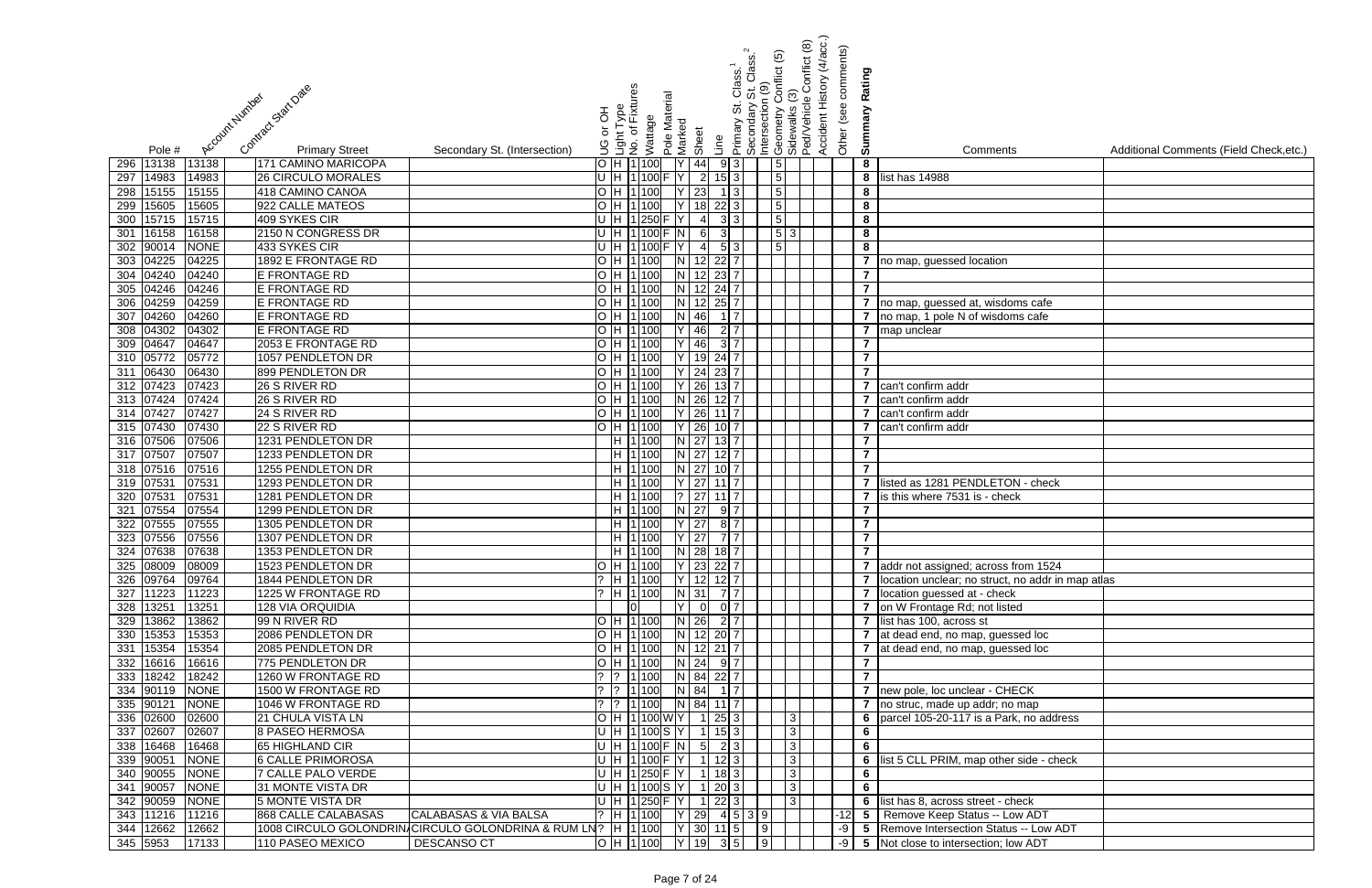| Contract Start Date<br>Account Number                                                      | 종                                 | Light Type<br>No. of Fixtur                              | Pole Material     |                | Class.<br>Class.<br>Primary St. Clas<br> Secondary St. C<br> Intersection (9)<br> Geometry Confl<br> Sidewalks (3)<br> Ped/Vehicle Cor | onflict (5) | Conflict (8) | Accident History (4/acc.)<br>comments)<br>Other (see o | Rating<br>Summary                          |                                               |                                         |
|--------------------------------------------------------------------------------------------|-----------------------------------|----------------------------------------------------------|-------------------|----------------|----------------------------------------------------------------------------------------------------------------------------------------|-------------|--------------|--------------------------------------------------------|--------------------------------------------|-----------------------------------------------|-----------------------------------------|
|                                                                                            | ŏ                                 | Wattage                                                  | Marked            |                |                                                                                                                                        |             |              |                                                        |                                            |                                               |                                         |
| <b>Primary Street</b><br>Pole #                                                            | S<br>Secondary St. (Intersection) |                                                          | Sheet             | Line           |                                                                                                                                        |             |              |                                                        |                                            | Comments                                      | Additional Comments (Field Check, etc.) |
| 01178<br>41 KINO SPRINGS DR<br>346 01178                                                   |                                   | H 1100                                                   | WIY.              |                | 5 5                                                                                                                                    |             |              |                                                        |                                            | 5 loc unclear, side of rd?                    |                                         |
| 347 05480<br>05480<br>385 RIO RICO DR                                                      |                                   | H 1100                                                   | $Y$ 27            |                |                                                                                                                                        |             |              |                                                        | $5\overline{)}$                            | isted as 389 - which side of street?          |                                         |
| 348 05491<br>05491<br>388 RIO RICO DR                                                      |                                   | <b>IH 1100</b>                                           | 27                |                |                                                                                                                                        |             |              |                                                        | $5\phantom{.0}$                            |                                               |                                         |
| 05502<br>05502<br>401 RIO RICO DR<br>349                                                   |                                   | H 1100                                                   | $N$ 27            |                |                                                                                                                                        |             |              |                                                        | $\overline{\mathbf{5}}$                    |                                               |                                         |
| 05544<br>05544<br>433 RIO RICO DR<br>350                                                   |                                   | H 1100                                                   | $N$ 27            |                | $23 \vert 5 \vert$                                                                                                                     |             |              |                                                        | $\overline{\mathbf{5}}$                    |                                               |                                         |
| 05546<br>351<br>05546<br>436 RIO RICO DR                                                   |                                   | H 1100                                                   | 29                |                | 1 5                                                                                                                                    |             |              |                                                        | $5\phantom{.0}$                            |                                               |                                         |
| 05550<br>352<br>05550<br>440 RIO RICO DR                                                   |                                   | H 1100                                                   | $N$ 27            |                | $24 \overline{5}$                                                                                                                      |             |              |                                                        | $5\phantom{.0}$                            |                                               |                                         |
| 05974<br>353<br>05974<br>137 PASEO MEXICO                                                  |                                   | 1100                                                     | $N$ 85            |                | $6 \mid 5 \mid$                                                                                                                        |             |              |                                                        | $\sqrt{5}$                                 |                                               |                                         |
| 06393<br>967 CALLE TAMAULIPAS<br>354<br>06393                                              |                                   | H 1100                                                   | $N$ 21            |                | $15\vert 5 \vert$                                                                                                                      |             |              |                                                        | $\overline{\mathbf{5}}$                    |                                               |                                         |
| 355 06395<br>969 CALLE TAMAULIPAS<br>06395                                                 |                                   | H 1 100                                                  | Y 21              |                |                                                                                                                                        |             |              |                                                        |                                            | $\overline{5}$ no struc at addr               |                                         |
| 356 06399<br>973 CALLE TAMAULIPAS<br>06399                                                 |                                   | H 1100                                                   | $Y$ 21            |                | $18 \mid 5 \mid$                                                                                                                       |             |              |                                                        | 5                                          |                                               |                                         |
| 357 06412<br>991 CALLE TAMAULIPAS<br>06412                                                 |                                   | H 1 100                                                  | $\overline{Y}$ 21 |                | $20\vert 5 \vert$                                                                                                                      |             |              |                                                        | $\overline{\mathbf{5}}$                    |                                               |                                         |
| 358 06499<br>118 E RUBY RD<br>06499                                                        |                                   | H 1 100                                                  |                   | 15             | $11$ 5                                                                                                                                 |             |              |                                                        | $\overline{\mathbf{5}}$                    |                                               |                                         |
| 359 06746<br>06746<br>89 E RUBY RD                                                         |                                   | H 1 100                                                  | $Y$ 17            |                | $10\vert 5 \vert$                                                                                                                      |             |              |                                                        | $\sqrt{5}$                                 |                                               |                                         |
| 360 08091<br>176 CAMINO OCEANO<br>08091                                                    |                                   | H 1 100                                                  | 13                |                | 7 5                                                                                                                                    |             |              |                                                        | $5\phantom{.0}$                            |                                               |                                         |
| 08101<br>08101<br>190 CAMINO OCEANO<br>361                                                 |                                   | H 1 100                                                  |                   | 13             | 8 5                                                                                                                                    |             |              |                                                        | $\overline{\mathbf{5}}$                    |                                               |                                         |
| 362 08825<br>264 CAMINO JOSEFINA<br>08825                                                  |                                   |                                                          | N I               | $\overline{0}$ | $0\vert 5 \vert$                                                                                                                       |             |              |                                                        | $5\phantom{.0}$                            |                                               |                                         |
| 10503<br>411 CAMINO PROVIDENCIA<br>10503<br>363                                            |                                   | H 1100                                                   | $Y$ 31            |                |                                                                                                                                        |             |              |                                                        | 5 <sub>5</sub>                             | 1153 Ave Seville, on Cam Prov- made up addr   |                                         |
| 10505<br>413 CAMINO PROVIDENCIA<br>10505<br>364                                            |                                   | H 1100                                                   | $Y$ 31            |                | $12 \mid 5 \mid$                                                                                                                       |             |              |                                                        | 5 <sub>5</sub>                             | 1157 Ave Seville, on Cam Prov- made up addr   |                                         |
| 1054'<br>10541<br>425 CAMINO PROVIDENCIA<br>365                                            |                                   | H 1100                                                   | 31                |                | $21$ 5                                                                                                                                 |             |              |                                                        | $5\phantom{.0}$                            |                                               |                                         |
| 1078<br>10781<br>366<br>972 CAMINO CARALAMPI                                               |                                   | H 1100                                                   |                   | 9              |                                                                                                                                        |             |              |                                                        | $\overline{\mathbf{5}}$                    |                                               |                                         |
| 10782<br>10782<br>367<br>970 CAMINO CARALAMPI                                              |                                   | H 1100                                                   |                   | -91            | 12 5 1                                                                                                                                 |             |              |                                                        | $\overline{\mathbf{5}}$                    |                                               |                                         |
| 10783<br>368<br>10783<br>968 CAMINO CARALAMPI                                              |                                   | H 1100                                                   |                   | 9              | $11$ 5                                                                                                                                 |             |              |                                                        | $5\phantom{.0}$                            |                                               |                                         |
| 10785<br>10785<br>964 CAMINO CARALAMPI<br>369                                              |                                   | H 1100                                                   |                   | 9              |                                                                                                                                        |             |              |                                                        | $5\phantom{.0}$                            | list has 966, which is 966A                   |                                         |
| 10792<br>10792<br>370<br>992 CAMINO CARALAMPI                                              |                                   | $?$ H 1100                                               |                   | 28             | $13 \mid 5 \mid$                                                                                                                       |             |              |                                                        | $\overline{\mathbf{5}}$                    |                                               |                                         |
| 10793<br>996 CAMINO CARALAMPI<br>371<br>10793                                              |                                   | $\sqrt{?}$ H $ 1 $ 100                                   | 28                |                | $12 \mid 5 \mid$                                                                                                                       |             |              |                                                        | $\overline{\mathbf{5}}$<br>$5\phantom{.0}$ |                                               |                                         |
| 10794<br>372<br>10794<br>1002 CAMINO CARALAMPI<br>373 10795 10795<br>1004 CAMINO CARALAMPI |                                   | <sup>2</sup> H 1100                                      | 28                |                | $11 \mid 5 \mid$                                                                                                                       |             |              |                                                        |                                            |                                               |                                         |
| 374 10796<br>10796<br>1008 CAMINO CARALAMPI                                                |                                   | $?$  H  1 100   Y   28   10   5  <br>$7$ H 1100 Y 28 9 5 |                   |                |                                                                                                                                        |             |              |                                                        | $5\overline{)}$<br>$\overline{\mathbf{5}}$ |                                               |                                         |
| 375 10812 10812<br>1018 CAMINO CARALAMPI                                                   |                                   | $?$ H 1 100 Y 28 6 5                                     |                   |                |                                                                                                                                        |             |              |                                                        | $\overline{\mathbf{5}}$                    |                                               |                                         |
| 376 10819<br>10819<br>1013 CAMINO CARALAMPI                                                |                                   | $7$ H 1100 Y 28 55                                       |                   |                |                                                                                                                                        |             |              |                                                        | $5\phantom{.0}$                            |                                               |                                         |
| 377 10839<br>10839<br>1025 CAMINO CARALAMPI                                                |                                   | $?$  H  1 100   Y   28                                   |                   |                | 3 5                                                                                                                                    |             |              |                                                        | $\overline{\mathbf{5}}$                    |                                               |                                         |
| 378 10843<br>1031 CAMINO CARALAMPI<br>10843                                                |                                   | $?$ H 1 100                                              | $Y$ 28            |                | $4 \overline{5}$                                                                                                                       |             |              |                                                        | $5\phantom{.0}$                            |                                               |                                         |
| 379 10866<br>10866<br>1045 CAMINO CARALAMPI                                                |                                   | ? H 1 100                                                | $Y$ 33 11 5       |                |                                                                                                                                        |             |              |                                                        | $5\overline{)}$                            |                                               |                                         |
| 10878<br>10878<br>1049 CAMINO CARALAMPI<br>380                                             |                                   | H 1 100                                                  | $Y$ 33            |                | 7 5                                                                                                                                    |             |              |                                                        |                                            | 5 actual addr is 367 Tin Ct, on Cam Cara.     |                                         |
| 10898<br>10898<br>1059 CAMINO CARALAMPI<br>381                                             |                                   | H 1100                                                   | $Y$ 33            |                | $1 \vert 5 \vert$                                                                                                                      |             |              |                                                        | $5\phantom{.0}$                            |                                               |                                         |
| 382 11217<br>11217<br>872 CALLE CALABASAS                                                  |                                   | $ ?$  1 100                                              | N 85 29 5         |                |                                                                                                                                        |             |              |                                                        |                                            | 5 loc unclear - check                         |                                         |
| 383 11234<br>11234<br>370 CAMINO RAMANOTE                                                  |                                   | O H 1100                                                 | $Y$ 36            |                | 6 5                                                                                                                                    |             |              |                                                        |                                            | 5 list has 374, clearly wrong                 |                                         |
| 11249<br>11249<br>382 CAMINO RAMANOTE<br>384                                               |                                   | O H 1100                                                 | $Y$ 37 23 5       |                |                                                                                                                                        |             |              |                                                        | $5\phantom{.0}$                            |                                               |                                         |
| 385 11268<br>11268<br>396 CAMINO RAMANOTE                                                  |                                   | O  H  1 100     Y   37  18 5                             |                   |                |                                                                                                                                        |             |              |                                                        | $\overline{\mathbf{5}}$                    |                                               |                                         |
| 386 11272<br>11272<br>408 CAMINO RAMANOTE                                                  |                                   | O H 1 100 Y 37 17 5                                      |                   |                |                                                                                                                                        |             |              |                                                        | $\overline{5}$                             |                                               |                                         |
| 387 11275<br>11275<br>410 CAMINO RAMANOTE                                                  |                                   | O  H  1 100     Y   37   16 5                            |                   |                |                                                                                                                                        |             |              |                                                        |                                            | 5 no struc, list has 408 next door            |                                         |
| 388 11300<br><b>1261 CALLE TUBATANA</b><br>11300                                           |                                   | O H 1 100 Y 37 9 5                                       |                   |                |                                                                                                                                        |             |              |                                                        | 5                                          |                                               |                                         |
| 389 11591<br>517 CAMINO HOMBRE DE ORO<br>11591                                             |                                   | O H 1100 Y 39 21 5                                       |                   |                |                                                                                                                                        |             |              |                                                        | $5\phantom{.0}$                            |                                               |                                         |
| 390 11976<br>1458 CIRCULO SOMBRERO<br>11976                                                |                                   | H 1100 Y 40 6 5                                          |                   |                |                                                                                                                                        |             |              |                                                        | $5\phantom{.0}$                            |                                               |                                         |
| 391 12196<br>12196<br>410 CAMINO HOMBRE DE ORO                                             |                                   | H  1 100   Y   34   24   5                               |                   |                |                                                                                                                                        |             |              |                                                        |                                            | 5 act addr is 1282 W Frontage Rd - on Cam HDO |                                         |
| 392 12199<br>12199<br>412 CAMINO HOMBRE DE ORO                                             |                                   | $ H 1 100$ Y 34 25 5                                     |                   |                |                                                                                                                                        |             |              |                                                        | $\overline{\mathbf{5}}$                    |                                               |                                         |
| 393 12207<br>423 CAMINO HOMBRE DE ORO<br>12207                                             |                                   | $\overline{O}$ H 1175 Y 11                               |                   |                | 3 5                                                                                                                                    |             |              |                                                        |                                            | 5 map shows other side of st? - check         |                                         |
| 12227<br>12227<br>436 CAMINO HOMBRE DE ORO<br>394                                          |                                   | O[H 1 100   Y 37  15]                                    |                   |                |                                                                                                                                        |             |              |                                                        | $5\overline{)}$                            |                                               |                                         |
| 395 12374<br>12374<br>655 PECK CANYON DR                                                   |                                   | $O$ H 1100 Y 39                                          |                   |                | $12\overline{5}$                                                                                                                       |             |              |                                                        | $\overline{\mathbf{5}}$                    |                                               |                                         |

| $\overline{\mathsf{S}}$                  | Additional Comments (Field Check, etc.) |
|------------------------------------------|-----------------------------------------|
| of street?                               |                                         |
|                                          |                                         |
|                                          |                                         |
|                                          |                                         |
|                                          |                                         |
|                                          |                                         |
|                                          |                                         |
|                                          |                                         |
|                                          |                                         |
|                                          |                                         |
|                                          |                                         |
|                                          |                                         |
|                                          |                                         |
| Prov- made up addr<br>Prov- made up addr |                                         |
|                                          |                                         |
|                                          |                                         |
|                                          |                                         |
| $\overline{\phantom{0}}$                 |                                         |
|                                          |                                         |
|                                          |                                         |
|                                          |                                         |
|                                          |                                         |
|                                          |                                         |
|                                          |                                         |
|                                          |                                         |
| on Cam Cara.                             |                                         |
|                                          |                                         |
|                                          |                                         |
|                                          |                                         |
|                                          |                                         |
|                                          |                                         |
| $\overline{\text{door}}$                 |                                         |
|                                          |                                         |
|                                          |                                         |
| ge Rd - on Cam HDO                       |                                         |
| t? - check                               |                                         |
|                                          |                                         |
|                                          |                                         |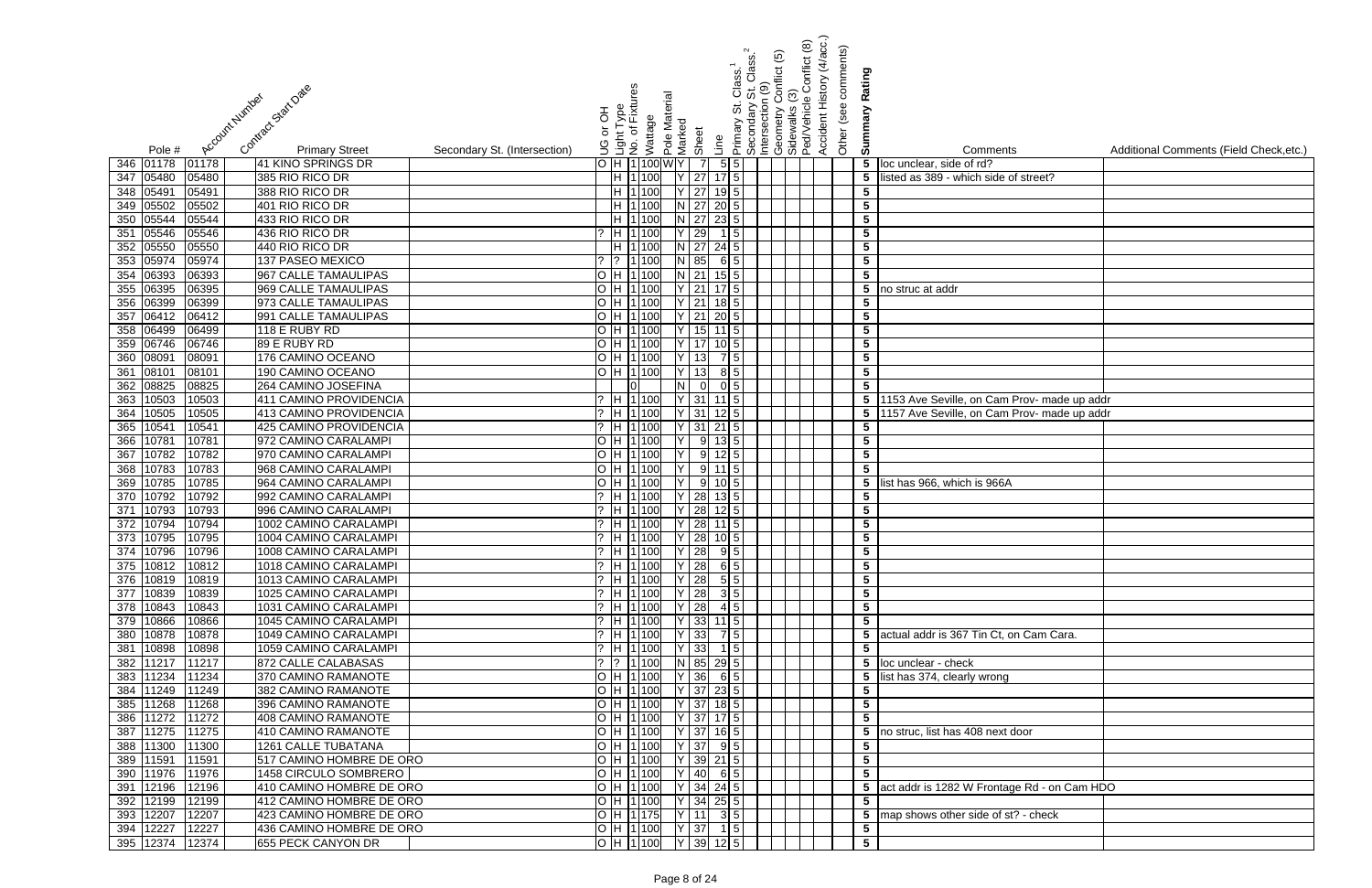|                                                                                                                       |                                                                      | <u>ව</u><br>St. Class.<br>1 (9)<br>conflict                                                    | (4/acc.)<br>Conflict (8) | Other (see comments)                       |                                                  |                                         |
|-----------------------------------------------------------------------------------------------------------------------|----------------------------------------------------------------------|------------------------------------------------------------------------------------------------|--------------------------|--------------------------------------------|--------------------------------------------------|-----------------------------------------|
| Contract Start Date                                                                                                   | nt Type<br>of Fixtures                                               | Class                                                                                          | Accident History         | Rating                                     |                                                  |                                         |
| Account Number                                                                                                        | Pole Material<br>공                                                   | Primary St. C<br>Secondary S<br>Intersection (<br>Geometry Co<br>Sidewalks (3)<br>PedVehicle ( |                          | Summary                                    |                                                  |                                         |
|                                                                                                                       | Wattage<br>Marked<br>ŏ                                               |                                                                                                |                          |                                            |                                                  |                                         |
| <b>Primary Street</b><br>Pole #<br>Secondary St. (Intersection)                                                       | Sheet<br>ہ چاہ<br>اسوال<br>اس کا                                     | Line                                                                                           |                          |                                            | Comments                                         | Additional Comments (Field Check, etc.) |
| 12379<br>12379<br>661 PECK CANYON DR<br>396                                                                           | $O$ H $1100$<br>39                                                   | $13\vert 5 \vert$                                                                              |                          | $\sqrt{5}$                                 |                                                  |                                         |
| 12388<br>12388<br>675 PECK CANYON DR<br>397                                                                           | 84<br>1 100<br>N I<br>$?$  ?                                         | $18$ 5                                                                                         |                          | $5\phantom{.0}$                            |                                                  |                                         |
| 594 PECK CANYON DR<br>12439<br>12439<br>398                                                                           | O H 1100<br>40                                                       | $12$ 5                                                                                         |                          | $\overline{\mathbf{5}}$                    |                                                  |                                         |
| 12446<br>1420 CIRCULO SOMBRERO<br>12446<br>399                                                                        | $O$  H  1 100<br>40                                                  | 85                                                                                             |                          | $5\phantom{.0}$                            | no struc, list has 1415, map # unclear           |                                         |
| 12447<br>1422 CIRCULO SOMBRERO<br>12447<br>400                                                                        | O H 1 100<br>40                                                      |                                                                                                |                          |                                            | $\overline{5}$ no struc                          |                                         |
| 12599<br>12598<br>329 PASEO VENADO<br>401<br>12610<br>12610<br>339 PASEO VENADO<br>402                                | 29<br>H 1100<br>29<br>H 1 100                                        | $24 \overline{\phantom{0}5}$                                                                   |                          | $5\phantom{.0}$<br>$\overline{\mathbf{5}}$ | map 12599, list 12598                            |                                         |
| 12645<br>12645<br>1059 CIRCULO GOLONDRINA<br>403                                                                      | 30<br>$?$ H 1100                                                     | 8 5                                                                                            |                          | $\overline{\mathbf{5}}$                    |                                                  |                                         |
| 12655<br>12655<br>1039 CIRCULO GOLONDRINA<br>404                                                                      | $?$ H 1 100<br>30                                                    | $9 \mid 5$                                                                                     |                          | $5\phantom{.0}$                            |                                                  |                                         |
| 1266'<br>1027 CIRCULO GOLONDRINA<br>405<br>12661                                                                      | ? H 1 100<br>30                                                      | $10$ 5                                                                                         |                          | $\overline{\mathbf{5}}$                    |                                                  |                                         |
| 12680<br>12680<br>984 CIRCULO GOLONDRINA<br>406                                                                       | 30<br>2 H 1100                                                       | 15                                                                                             |                          | $\overline{\mathbf{5}}$                    |                                                  |                                         |
| 12684<br>999 CIRCULO GOLONDRINA<br>407<br>12684                                                                       | N 84<br>$?$  ?  1 100                                                | $21 \vert 5 \vert$                                                                             |                          | $5\phantom{.0}$                            |                                                  |                                         |
| 12687<br>12687<br>1009 CIRCULO GOLONDRINA<br>408                                                                      | 30<br>$?$ H 1100                                                     | $3 \overline{\phantom{a}} 5$                                                                   |                          |                                            | 5 act. addr 362 Boar Ln, on Cir Gol              |                                         |
| 12825<br>909 CALLE CALABASAS<br>12825<br>409                                                                          | O H 1100                                                             | $9 \ 23 \ 5$                                                                                   |                          |                                            | 5 no addr, across st from 909                    |                                         |
| 12828<br>905 CALLE CALABASAS<br>12828<br>410                                                                          | O H 1100                                                             | $9 \ 24 \ 5$                                                                                   |                          |                                            | 5 no addr, across st from 905                    |                                         |
| 13234<br>13234<br><b>143 CAMINO MARICOPA</b><br>411                                                                   | O H 1100<br>43                                                       | 7 5                                                                                            |                          | $5\phantom{.0}$                            |                                                  |                                         |
| 14923<br>130 E RUBY RD<br>14923<br>412                                                                                | 15<br>O H 1100                                                       | $15$ 5                                                                                         |                          |                                            | 5 <sup>*</sup> map shows other side st? - check  |                                         |
| 15549<br><b>19 APACHE WAY</b><br>15549<br>413                                                                         | U H 1100F<br>$\overline{2}$                                          | 5 <sub>1</sub><br>9                                                                            |                          |                                            | 5 list has 17                                    |                                         |
| 15587<br>15587<br>96 DUQUESNE RD<br>414                                                                               | O H 1100<br>26<br>N.                                                 | 5 5                                                                                            |                          | $5\phantom{.0}$                            | map has "chk map on comp'                        |                                         |
| 15627<br>938 PASEO GUEBABI<br>15627<br>415                                                                            | $?$  ?  1 100<br>84                                                  | 7 5                                                                                            |                          | $5\phantom{.0}$                            |                                                  |                                         |
| 15628<br>15628<br>942 PASEO GUEBABI<br>416                                                                            | 24<br>O H 1100                                                       | $13\vert 5 \vert$                                                                              |                          | $5\phantom{.0}$                            |                                                  |                                         |
| 15714<br>446 CAMINO RAMANOTE<br>417<br>15714                                                                          | 38<br>$O$ H 1100                                                     | 23 5                                                                                           |                          | $5\phantom{.0}$                            |                                                  |                                         |
| 15731<br>15731<br>428 CAMINO RAMANOTE<br>418                                                                          | 38<br>$O$ H 1100                                                     | $22 \overline{\phantom{0}}$ 5                                                                  |                          | $5^{\circ}$                                | no struc, list has 430 next door - check         |                                         |
| 15898<br>15898<br>1553 CIRCULO SOMBRERO<br>419<br>16705<br>16705<br>414 CAMINO BRIZZA BONELL                          | 39<br>O H 1 100<br>O H 1100<br>26                                    | $15$ 5<br>$22\overline{5}$                                                                     |                          | $\overline{\mathbf{5}}$<br>$5\overline{)}$ | list has Vereda de Montesoma                     |                                         |
| 420<br>16745<br>16745<br>965 CALLE COYOTE<br>421                                                                      | O H 1100<br>26                                                       | $20\overline{5}$                                                                               |                          | $\overline{\mathbf{5}}$                    |                                                  |                                         |
| 16777<br>422<br>16777<br>1041 CALLE COYOTE                                                                            | 84<br>1 100<br>$?$  ?<br>N.                                          | $25 \mid 5 \mid$                                                                               |                          | $5\phantom{.0}$                            |                                                  |                                         |
| 423 16805 16805<br>982 PASEO GUEBABI                                                                                  | O  H  1 100     N   24  16  5                                        |                                                                                                |                          | 5 <sub>5</sub>                             |                                                  |                                         |
| 424 17006 17006<br><b>OLD TUCSON RD</b>                                                                               | O H 1100 Y 47 14 5                                                   |                                                                                                |                          |                                            | 5 *guessed at location - CHECK                   |                                         |
| 425 17007 17007<br><b>OLD TUCSON RD</b>                                                                               | O H 1100 Y 47 17 5                                                   |                                                                                                |                          |                                            | 5  *guessed at location - CHECK                  |                                         |
| 426 17730 17730<br>923 CALLE CALABASAS                                                                                | ?  ?  1 100   N  83  3  5                                            |                                                                                                |                          |                                            | 5 loc unclear - check                            |                                         |
| 427 18152 18152<br>999 CALLE COYOTE                                                                                   | $\begin{bmatrix} ? & 1 & 100 \\ 0 & 0 & 100 \end{bmatrix}$ N 84 20 5 |                                                                                                |                          |                                            | 5 across st from 1004                            |                                         |
| 428 90072 NONE<br><b>OLD TUCSON RD</b>                                                                                | O  H  1 100  Y   47   9 5                                            |                                                                                                |                          |                                            | 5  *guessed at location - CHECK                  |                                         |
| 429 90073 NONE<br><b>OLD TUCSON RD</b>                                                                                | $\overline{O}$  H $\overline{1}$ 100 $\overline{Y}$   47   10 5      |                                                                                                |                          |                                            | 5 *guessed at location - CHECK                   |                                         |
| 430 90074 NONE<br><b>OLD TUCSON RD</b>                                                                                | O  H  1 100  Y   47   11   5                                         |                                                                                                |                          |                                            | 5 *guessed at location - CHECK                   |                                         |
| <b>OLD TUCSON RD</b><br>431 90075<br><b>NONE</b>                                                                      | O  H  1 100   Y   47   12 5                                          |                                                                                                |                          |                                            | 5 *02625 on map; list says 98 Old Tuc Rd - CHECK |                                         |
| 432 90076<br><b>NONE</b><br><b>OLD TUCSON RD</b>                                                                      | O H 1100<br>$\sqrt{147}$ 13 5                                        |                                                                                                |                          |                                            | 5 *guessed at location - CHECK                   |                                         |
| 433 90108<br>1237 CALLE TUBATANA<br><b>NONE</b>                                                                       | O H 1 100                                                            | 37 10 5                                                                                        |                          |                                            | 5 per list, pole is here, map incorrect - check  |                                         |
| 434 90125<br><b>NONE</b><br>847 VIA ENCINO<br>516 CALLE TORUNO                                                        | ?  ?  1 100 <br>N 84 26 5                                            |                                                                                                |                          | $5\overline{)}$                            | -9 3 list has Toruno Ct Low ADT                  |                                         |
| 435 11388<br>11388<br>CALLE TORUNO & IOWA CT<br>436 06219<br>06219<br>1182 PASEO MATAMOROS<br>MATAMOROS & AVE.TALANGA | O H 1100<br> ?  ?  1 100                                             | $ 38 $ 14 3 9<br>N 85 28 3 3 9                                                                 |                          |                                            | -12 3 Low ADT-- Remove intersection status       |                                         |
| 437 09536<br>09536<br>122 CALLE TIBURON<br>CALLE TIBURON & ADORN CT                                                   | O H 1100                                                             | $13$ 15 3 9                                                                                    |                          |                                            | -9 3 across from listed 125 CLL TIBURON          |                                         |
| CALLE AGUA SALADA & SABIO CTO  H  1 100 <br>438 09730<br>09730<br>54 CALLE AGUA SALADA                                |                                                                      | $13$ 23 3 9                                                                                    |                          |                                            | -9 3 Remove Keep SL Status -- Low ADT            |                                         |
| 439 11108<br>11108<br>974 AVENIDA REVOLUCION REVOLUCION & CORCHO CT                                                   | O H 1100                                                             | $9 \mid 7 \mid 3 \mid$                                                                         |                          |                                            | 3 Remove Intersection Status -- Low ADT          |                                         |
| 440 12768<br>336 VIA PAPAGAYO<br><b>VIA PAPAGAYO &amp; RED CT</b><br>12768                                            | ?  H  1 100    Y   29   8  3     9                                   |                                                                                                |                          |                                            | -9 3 Remove Keep Status -- Low ADT               |                                         |
| 441 17322<br>17322<br>1737 CIRCULO ALAMEDA<br><b>CIRCULO ALAMEDA &amp; YORK CT</b>                                    | $ O H 1 100 $ $ Y 12 183 $  9                                        |                                                                                                |                          |                                            | -9 3 Remove Keep SL Status -- Low ADT            |                                         |
| 442 07834<br>07834<br>291 CAMINO ARENOSA                                                                              | O  H  1 100  Y   23   8   3                                          |                                                                                                |                          | $\mathbf{3}$                               |                                                  |                                         |
| 443 10611<br>10611<br>1020 VIA MARGARITA                                                                              |                                                                      |                                                                                                |                          | $\mathbf{3}$                               |                                                  |                                         |
| 444 10729 10729<br>1027 VIA INDEPENDENCIA                                                                             | ?  H  1 100     Y   32  17  3                                        |                                                                                                |                          | $\mathbf{3}$                               |                                                  |                                         |
| 445 17875 17875<br>1047 CIRCULO AVENTURA                                                                              | ?  H  1 100    Y   33   20   3                                       |                                                                                                |                          | $\mathbf{3}$                               |                                                  |                                         |

| $\overline{\mathbf{s}}$   | Additional Comments (Field Check, etc.) |
|---------------------------|-----------------------------------------|
|                           |                                         |
|                           |                                         |
|                           |                                         |
| p # unclear               |                                         |
|                           |                                         |
|                           |                                         |
|                           |                                         |
|                           |                                         |
|                           |                                         |
|                           |                                         |
|                           |                                         |
| Cir Gol                   |                                         |
|                           |                                         |
| $\frac{9}{5}$             |                                         |
|                           |                                         |
| ' - check                 |                                         |
|                           |                                         |
| p"                        |                                         |
|                           |                                         |
|                           |                                         |
|                           |                                         |
| door - check              |                                         |
|                           |                                         |
| oma                       |                                         |
|                           |                                         |
|                           |                                         |
| $\overline{C}$            |                                         |
| $\overline{C}$ K          |                                         |
|                           |                                         |
|                           |                                         |
| $\overline{\mathsf{C}}$ K |                                         |
| $\overline{C}$ K          |                                         |
| $\overline{\mathsf{C}}$ K |                                         |
| 8 Old Tuc Rd - CHECK      |                                         |
| $\overline{ECK}$          |                                         |
| ncorrect - check          |                                         |
|                           |                                         |
| $\overline{\text{J}T}$    |                                         |
| ection status             |                                         |
|                           |                                         |
| - TIBURON<br>- Low ADT    |                                         |
| IS -- Low ADT             |                                         |
| ow ADT                    |                                         |
| - Low ADT                 |                                         |
|                           |                                         |
|                           |                                         |
|                           |                                         |
|                           |                                         |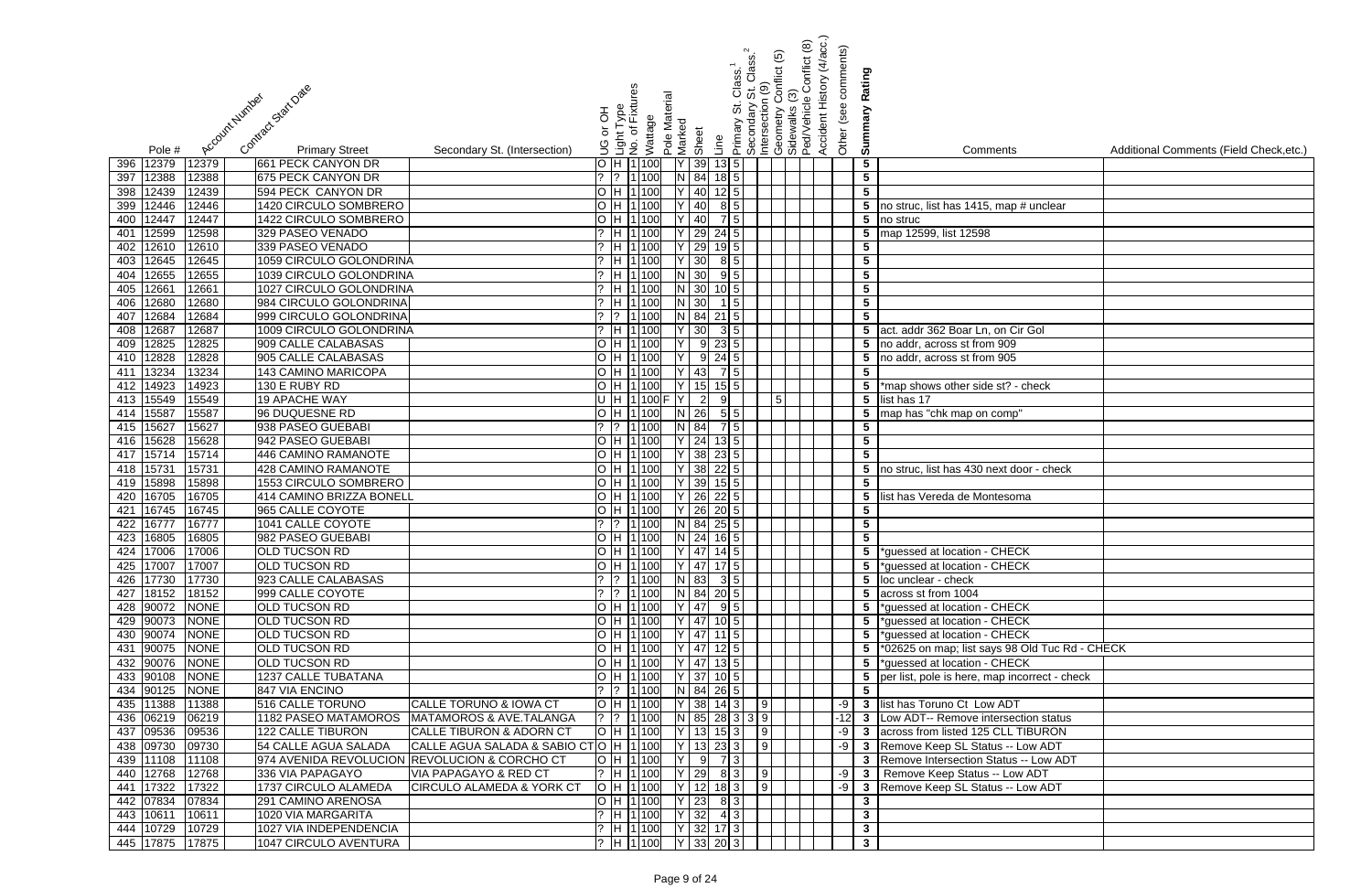|                                                                               | Conflict (8)<br>onflict (5)<br> Primary St. Class. <sup>1</sup><br> Secondary St. Class. <sup>2</sup><br> Intersection (9)<br>ල                                  | Accident History (4/acc.)<br>Other (see comments)<br>Rating |                                                     |                                         |
|-------------------------------------------------------------------------------|------------------------------------------------------------------------------------------------------------------------------------------------------------------|-------------------------------------------------------------|-----------------------------------------------------|-----------------------------------------|
| Contract Start Date<br>Account Humber                                         | Light Type<br>No. of Fixtures<br>Pole Material<br>Geometry Co<br>Sidewalks (3)<br>Ped/Vehicle (<br>Primary St.<br>Secondary<br>라 어<br>Wattage<br>Marked<br>Sheet | Summary                                                     |                                                     |                                         |
| <b>Primary Street</b><br>Secondary St. (Intersection)<br>Pole #               | Line                                                                                                                                                             |                                                             | Comments                                            | Additional Comments (Field Check, etc.) |
| 01837<br>446 01837<br>2150 N CONGRESS DR                                      | U H 1100 F N<br>$6 \overline{6}$<br> 3                                                                                                                           | $\mathbf{3}$                                                |                                                     |                                         |
| 2150 N CONGRESS DR<br>447 01838<br>01838                                      | U H 1100 F N<br>$6 \overline{6}$<br>$\overline{2}$<br> 3                                                                                                         | $\mathbf{3}$                                                |                                                     |                                         |
| 448 01840<br>2150 N CONGRESS DR<br>01840                                      | U H 1100 F N<br>$6 \mid$<br> 3 <br>$\boldsymbol{\Delta}$                                                                                                         | $\mathbf{3}$                                                |                                                     |                                         |
| 449 02532<br>02532<br>48 NAVAJO ST                                            | U H 1100 F Y<br>$\overline{2}$ $\overline{2}$ $\overline{3}$ $\overline{3}$ $\overline{)}$                                                                       |                                                             | 3 back of lot on APACHE WAY                         |                                         |
| 450 02533<br>02533<br>26 PIMA ST<br>0260<br>12 CHULA VISTA LN<br>02601<br>451 | $\overline{2}$<br>U H 1100S Y<br>$19 \mid 3 \mid$<br>H 1100FY                                                                                                    | 3 <sup>1</sup><br>$\mathbf{3}$                              | side of lot, on APACHE WAY                          |                                         |
| 452 02621<br>02621<br>17 PIMA ST                                              | H  1 100 S  Y<br>$\overline{2}$                                                                                                                                  |                                                             | 3 across from list 18; lot is on chula vista In-CHK |                                         |
| 453 04727<br>04727<br>75 BRIDGE RD                                            | H 1100<br>46<br>93                                                                                                                                               |                                                             | 3 made up addr, no struc                            | FC'd; OK                                |
| 04729<br>04729<br>71 BRIDGE RD<br>454                                         | H   1   175   W   Y   46  <br>$10 \mid 3 \mid$                                                                                                                   |                                                             | 3 made up addr, no struc                            | FC'd; OK                                |
| 455 04777<br>04777<br>11 CALLE SOLARES                                        | H  1 100 W Y   46  18  3                                                                                                                                         | 3 <sup>1</sup>                                              | list has 6 Cal Solares, across st                   | FC'd; OK                                |
| 456 04785<br>04785<br>49 BRIDGE RD                                            | H 1100 W Y 46 13 3                                                                                                                                               | $\mathbf{3}$                                                | list has 51 Bridge Rd                               | FC'd; OK                                |
| 457 04788<br>04788<br>33 BRIDGE RD                                            | H 1100<br>46<br><b>IY</b><br>$14 \mid 3 \mid$                                                                                                                    | $\mathbf{3}$                                                |                                                     | FC'd; OK                                |
| 458 04807<br>2 CAMINO OTERO<br>04807                                          | H 1 100<br>Y 46 20 3                                                                                                                                             |                                                             | 3 guessed at, not on map                            | FC'd; On alley and Otero                |
| 459 04823<br>24 CALLE BACA<br>04823                                           | H  1 100 W Y   46 22 3                                                                                                                                           |                                                             | 3 st ana's church, made up addr                     | FC'd; Not at intersection               |
| 460 05449<br>415 CLOVER ST<br>05449                                           | U H 1100 F Y<br>$4 \mid 17 \mid 3 \mid$                                                                                                                          | $\mathbf{3}$                                                |                                                     |                                         |
| 461 05451<br>403 CLOVER ST<br>05451                                           | U H 1100 F Y<br>$4 \ 18 \ 3$                                                                                                                                     | لا                                                          |                                                     |                                         |
| 462 05455<br>416 WILLOW DR<br>05455                                           | H 1100<br>$Y$ 27<br>$16 \mid 3 \mid$                                                                                                                             |                                                             | 3 listed as 437 WILLOW                              |                                         |
| 463 05456<br>437 WILLOW DR<br>05456                                           | H 1 100<br>$Y$ 27<br>15 3                                                                                                                                        | 3 <sup>7</sup>                                              | listed as 416 WILLOW                                |                                         |
| 464 05778<br>63 CAMINO PESQUEIRA<br>05778                                     | H 1100<br>$19$ 12 3<br>Y                                                                                                                                         | $\mathbf{3}$                                                |                                                     |                                         |
| 465 05853<br>1138 CALLE REMEDIOS<br>05853                                     | H 1 100<br>lY l<br>19<br>$11 \mid 3 \mid$                                                                                                                        | 3 <sup>1</sup>                                              | list has at inter,, maps has that 05851- check      |                                         |
| 466 05885<br>1077 PASEO MAGDALENA<br>05885                                    | H 11375<br>19<br>8 3 <br>lY l                                                                                                                                    | $\mathbf{3}$                                                |                                                     |                                         |
| 05914<br>05914<br>184 CALLE CONQUISTADOR<br>467                               | 0 3 <br>$\Omega$                                                                                                                                                 |                                                             | 3 not on list                                       |                                         |
| 468 05915<br>186 CALLE CONQUISTADOR<br>05915                                  | $N$ 20<br>H 1100<br>$20 \vert 3 \vert$                                                                                                                           | $\mathbf{3}$                                                |                                                     |                                         |
| 469 05930<br>1121 PASEO ESPUELAS<br>05930                                     | 20<br>H 1100                                                                                                                                                     | $\mathbf{3}$                                                |                                                     |                                         |
| 05931<br>05931<br>1125 PASEO ESPUELAS<br>470                                  | H 1 100<br>$Y$ 20<br>$16 \mid 3 \mid$                                                                                                                            |                                                             | 3 list has 1128 across st - check                   |                                         |
| 05932<br>05932<br>1129 PASEO ESPUELAS<br>471                                  | $N$ 20<br>H 1100<br>$15 \mid 3 \mid$                                                                                                                             | $\mathbf{3}$                                                | list has 1125 next door across driveway - check     |                                         |
| 472 05936<br>)5936<br><b>189 CALLE PALENQUE</b>                               | H 1 100<br>$N$ 20<br>$14 \mid 3 \mid$                                                                                                                            | $\mathbf{3}$                                                |                                                     |                                         |
| 473 05950 05950<br>165 CALLE PALENQUE<br>474 06102 06102                      | H  1 100   Y   20  7  3   <br>$?$ $ ?$ $ 1 100$ N 83 23 3                                                                                                        | $\mathbf{3}$                                                | 3 made up addr, actual is 1082 Tela Ct              |                                         |
| 296 PASEO MASCOTA<br>475 06128 06128<br>243 PASEO MASCOTA                     | O[H 1 100   Y 21  73]                                                                                                                                            | $\mathbf{3}$                                                |                                                     |                                         |
| 476 06132 06132<br>232 PASEO MASCOTA                                          | O  H  1 100     Y   21     8   3                                                                                                                                 | $\mathbf{3}$                                                |                                                     |                                         |
| 477 06145 06145<br>1015 CALLE TAMAULIPAS                                      | O  H  1 100     N   21     5   3                                                                                                                                 | $\mathbf{3}$                                                |                                                     |                                         |
| 478 06194<br>06194<br>422 CAMINO CUMBRE                                       | $ H 1 100$   Y   26   24   3                                                                                                                                     | $\mathbf{3}$                                                |                                                     |                                         |
| 479 06386<br>06386<br>962 CAMINO ESPESO                                       | $\left  \begin{array}{cc} ? & 1 & 100 \\ \end{array} \right $ N 83 20 3                                                                                          |                                                             | 3 doc has 961 across st, map has here               |                                         |
| 208 CALLE ARIKARA<br>480 06423<br>06423                                       | O  H  1 100     N   24  24  3                                                                                                                                    |                                                             | 3 list has 208 Pendleton                            |                                         |
| 481 06452<br>06452<br>938 PASEO ESCOBA                                        | $H$ 1100 N 24 21 3                                                                                                                                               |                                                             | 3 no struc at addr                                  |                                         |
| 946 PASEO ESCOBA<br>482 06455<br>06455                                        | O  H  1 100   N   24   20 3                                                                                                                                      | $\mathbf{3}$                                                |                                                     |                                         |
| 483 06461<br>06461<br>957 PASEO ESCOBA                                        | $\begin{bmatrix} ? & 1 & 100 \\ 0 & 0 & 0 \\ 0 & 0 & 0 \end{bmatrix}$ N 84 34 3                                                                                  |                                                             | 3 no struc, doc 970 is across st                    |                                         |
| 484 06470<br>06470<br>871 VIA FRONTERA                                        | H 1100<br>$N$ 15 22 3                                                                                                                                            |                                                             | 3 on Ruby Rd, side of lot                           |                                         |
| 485 06507<br>06507<br>887 PASEO LOS MOCHIS                                    | $\overline{ Y }$ 15 8 3<br>H 1 100                                                                                                                               |                                                             | 3 *no struc, list has 886 othr side st - check      |                                         |
| 486 06510<br>06510<br>895 PASEO LOS MOCHIS                                    | H 1100<br>$Y$ 15 9 3                                                                                                                                             | $\mathbf{3}$                                                |                                                     |                                         |
| 487 06525<br>06525<br>917 VIA ORIZABA                                         | $\overline{ Y }$ 16 22 3<br>H 1 100                                                                                                                              | $\mathbf{3}$                                                |                                                     |                                         |
| 488 06548<br>06548<br>893 PASEO COMANCHE                                      | $ 1 100 $ N 84 9 3                                                                                                                                               | $\mathbf{3}$                                                |                                                     |                                         |
| 489 06549<br>06549<br>895 PASEO COMANCHE                                      | $O[H[1]100]$ N 16 25 3                                                                                                                                           | $\mathbf{3}$                                                |                                                     |                                         |
| 490 06550<br>06550<br>896 PASEO COMANCHE                                      | $\overline{O}$ H 1100 Y 16 24 3                                                                                                                                  | $\mathbf{3}$                                                |                                                     |                                         |
| 491 06560<br>06560<br>113 CIRCULO CAMACHO                                     | $\overline{O}$  H  1 100    N   18   10   3                                                                                                                      | $\mathbf{3}$                                                |                                                     |                                         |
| 492 06566<br>06566<br>881 VIA ROSAMORADA                                      | $O[H[1]100]$ $N[17]$ 6 3                                                                                                                                         | $\mathbf{3}$                                                |                                                     |                                         |
| 493 06587<br>06587<br>891 VIA ROSAMORADA                                      | O  H  1 100  Y   16  17 3                                                                                                                                        |                                                             | 3 side of lot on Paseo Cieneguita cross from 906    |                                         |
| 494 06589<br>911 PASEO CIENEGUITA<br>06589                                    | O H 1100 N 16 18 3                                                                                                                                               | $\mathbf{3}$                                                |                                                     |                                         |
| 495 06591<br>913 PASEO CIENEGUITA<br>06591                                    | ?  ?  1 100   N   84   31   3                                                                                                                                    | $\overline{\mathbf{3}}$                                     |                                                     |                                         |

| $\frac{1}{3}$ $\frac{3}{3}$                             | Comments                                                                | Additional Comments (Field Check, etc.) |
|---------------------------------------------------------|-------------------------------------------------------------------------|-----------------------------------------|
|                                                         |                                                                         |                                         |
|                                                         |                                                                         |                                         |
|                                                         |                                                                         |                                         |
| 3                                                       | back of lot on APACHE WAY                                               |                                         |
| $\overline{\mathbf{3}}$                                 | side of lot, on APACHE WAY                                              |                                         |
| 3                                                       |                                                                         |                                         |
| 3                                                       | across from list 18; lot is on chula vista In-CHK                       |                                         |
| 3                                                       | made up addr, no struc                                                  | FC'd; OK                                |
| 3                                                       | made up addr, no struc                                                  | FC'd; OK                                |
| 3                                                       | list has 6 Cal Solares, across st                                       | FC'd; OK                                |
| $\overline{\mathbf{3}}$                                 | list has 51 Bridge Rd                                                   | FC'd; OK                                |
| $\frac{3}{3}$ $\frac{3}{3}$                             |                                                                         | FC'd; OK                                |
|                                                         | guessed at, not on map                                                  | FC'd; On alley and Otero                |
|                                                         | st ana's church, made up addr                                           | FC'd; Not at intersection               |
|                                                         |                                                                         |                                         |
| $\frac{3}{3}$                                           | listed as 437 WILLOW                                                    |                                         |
| $\overline{\mathbf{3}}$                                 | listed as 416 WILLOW                                                    |                                         |
|                                                         |                                                                         |                                         |
| $\frac{3}{3}$                                           | list has at inter,, maps has that 05851- check                          |                                         |
| 3                                                       |                                                                         |                                         |
| 3                                                       | not on list                                                             |                                         |
| $\overline{\mathbf{3}}$                                 |                                                                         |                                         |
| 3                                                       |                                                                         |                                         |
| 3                                                       | list has 1128 across st - check                                         |                                         |
| 3                                                       | list has 1125 next door across driveway - check                         |                                         |
| $\overline{\mathbf{3}}$                                 |                                                                         |                                         |
|                                                         | made up addr, actual is 1082 Tela Ct                                    |                                         |
| $\frac{3}{3}$                                           |                                                                         |                                         |
| $\frac{3}{3}$ $\frac{3}{3}$                             |                                                                         |                                         |
|                                                         |                                                                         |                                         |
|                                                         |                                                                         |                                         |
|                                                         |                                                                         |                                         |
| 3                                                       | doc has 961 across st, map has here                                     |                                         |
| $\overline{\mathbf{3}}$                                 | list has 208 Pendleton                                                  |                                         |
| $\overline{\mathbf{3}}$                                 | no struc at addr                                                        |                                         |
| 3                                                       |                                                                         |                                         |
| $\overline{\mathbf{3}}$<br>$\overline{\mathbf{3}}$      | no struc, doc 970 is across st                                          |                                         |
| 3                                                       | on Ruby Rd, side of lot<br>*no struc, list has 886 othr side st - check |                                         |
| 3                                                       |                                                                         |                                         |
| 3                                                       |                                                                         |                                         |
| 3                                                       |                                                                         |                                         |
| 3                                                       |                                                                         |                                         |
|                                                         |                                                                         |                                         |
| $\frac{3}{3}$ $\frac{3}{3}$ $\frac{3}{3}$ $\frac{3}{3}$ |                                                                         |                                         |
|                                                         |                                                                         |                                         |
|                                                         | side of lot on Paseo Cieneguita cross from 906                          |                                         |
|                                                         |                                                                         |                                         |
|                                                         |                                                                         |                                         |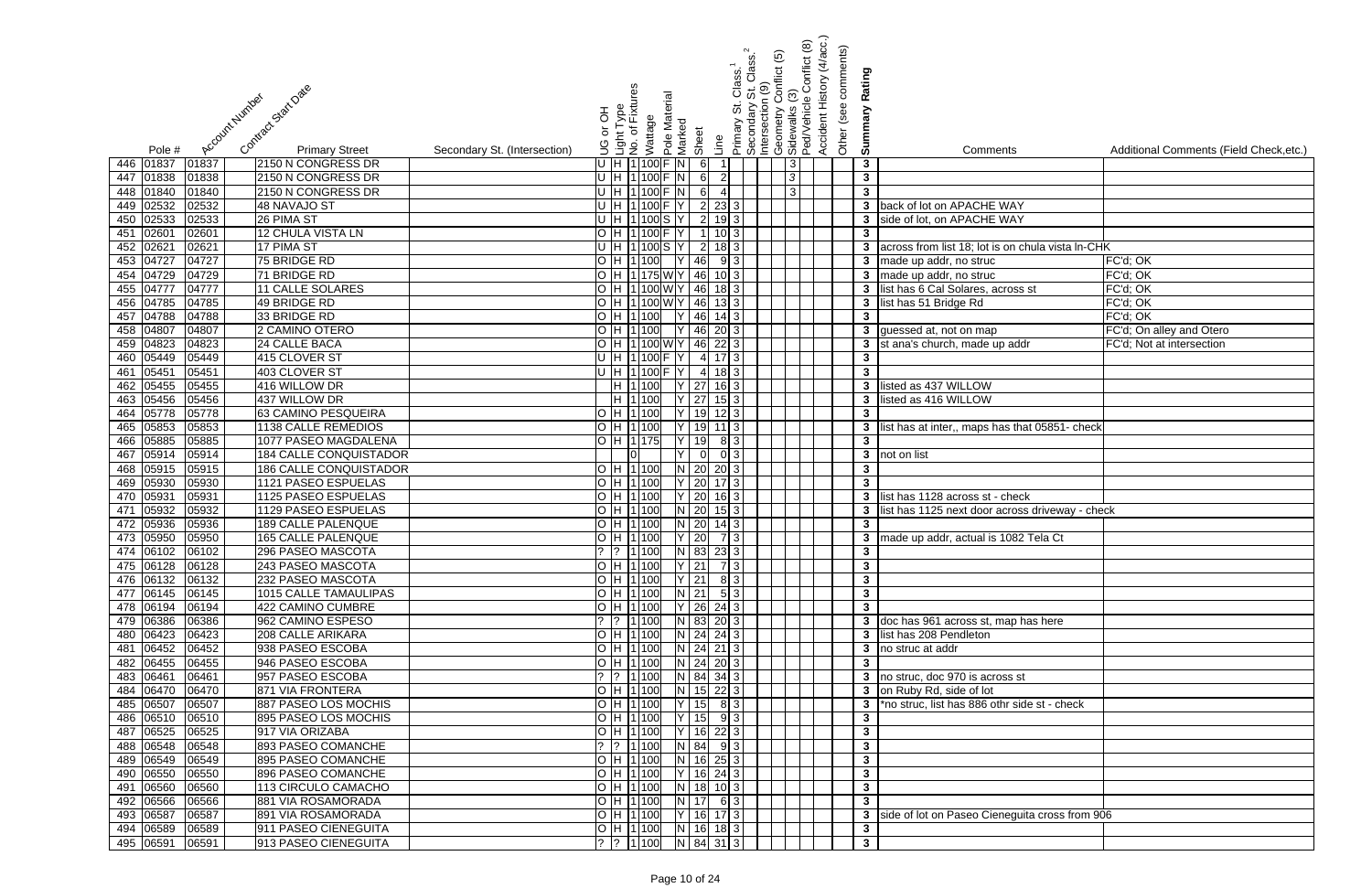| Contract Start Date<br>Account Number                                           | Accident History (4/acc.)<br>Conflict (8)<br>Other (see comments)<br>onflict (5)<br>Class. <sup>1</sup><br>St. Class. <sup>1</sup><br>0 (9)<br>Rating<br>Light Type<br>No. of Fixtures<br>Pole Material<br>Geometry Co<br>Sidewalks (3)<br>Ped/Vehicle (<br>  Primary St. (<br>  Secondary S<br>  Intersection (<br>Summary<br>라 or |                                                                |
|---------------------------------------------------------------------------------|-------------------------------------------------------------------------------------------------------------------------------------------------------------------------------------------------------------------------------------------------------------------------------------------------------------------------------------|----------------------------------------------------------------|
|                                                                                 | Wattage<br>Marked<br>Sheet                                                                                                                                                                                                                                                                                                          |                                                                |
| <b>Primary Street</b><br>Secondary St. (Intersection)<br>Pole #                 | Line<br>9                                                                                                                                                                                                                                                                                                                           | Additional Comments (Field Check, etc.)<br>Comments            |
| 496 06603<br>06603<br>899 VIA ROSAMORADA                                        | $H$ 1100<br>3 3 <br>Y 17<br>$\mathbf{3}$                                                                                                                                                                                                                                                                                            |                                                                |
| 06612<br>06612<br>905 VIA ROSAMORADA<br>497                                     | $Y$ 17<br>2 3 <br>H 1 100                                                                                                                                                                                                                                                                                                           | $\mathbf{3}$<br>list has 03 via rosamorada                     |
| 498 06620<br>06620<br>936 CALLE MATEOS                                          | H 1 250<br>$N$ 17<br>$1 \mid 3 \mid$<br>$\mathbf{3}$                                                                                                                                                                                                                                                                                |                                                                |
| 499 06626<br>06626<br>52 VEREDA ORTIZ<br>500 06640<br>955 CALLE GARCIA<br>06640 | H 1 100<br>Y 17<br>$13 \mid 3 \mid$<br>H 1 100<br>N 17<br>$22 \mid 3 \mid$<br>$\mathbf{3}$                                                                                                                                                                                                                                          | list has 53 Vered Otriz (Ortiz) - side check<br>3 <sup>1</sup> |
| 06643<br>06643<br>962 CALLE HERNANDEZ<br>501                                    | N 17<br>$\mathbf{3}$<br>H 1100<br>$14 \mid 3 \mid$                                                                                                                                                                                                                                                                                  |                                                                |
| 06644<br>964 CALLE HERNANDEZ<br>502<br>06644                                    | $Y$ 17<br>H 1100<br>153                                                                                                                                                                                                                                                                                                             | 3 list has 966                                                 |
| 503 06646<br>06646<br>968 CALLE HERNANDEZ                                       | $Y$ 17<br>H 1100<br>$\mathbf{3}$                                                                                                                                                                                                                                                                                                    |                                                                |
| 06657<br>06657<br>121 CIRCULO CAMACHO<br>504                                    | N 85<br>1 100<br>4 3                                                                                                                                                                                                                                                                                                                | $\mathbf{3}$<br>real address (?) is 121!                       |
| 06658<br>06658<br>505<br>659 CALLE MENDOZA                                      | $N$ 83<br>1 100<br>$\mathbf{3}$<br>$14 \mid 3 \mid$                                                                                                                                                                                                                                                                                 |                                                                |
| 06660<br>506<br>06660<br>968 CALLE MONTOYA                                      | H 1 100<br>$N$ 17<br>$23 \mid 3 \mid$                                                                                                                                                                                                                                                                                               | $\mathbf{3}$                                                   |
| 06674<br>507<br>06764<br>935 CALLE VEGA                                         | H 1 100<br>N 18 21 3                                                                                                                                                                                                                                                                                                                | list has Calle Vega & Calle Castro<br>3 <sup>7</sup>           |
| 508 06675<br>06675<br>115 CALLE QUINTANA                                        | H 1 100<br>16<br>$\mathbf{3}$<br>$9 \mid 3 \mid$                                                                                                                                                                                                                                                                                    |                                                                |
| 509 06678<br>06678<br>85 VIA ENSENADA                                           | $N$ 16<br>H 1100<br>$10$ 3                                                                                                                                                                                                                                                                                                          | 3 no struc, list has 84, othr side of st - check               |
| 510 06682<br>06682<br>90 VIA ENSENADA                                           | H 1 100<br>$N$ 16<br>$11$ 3                                                                                                                                                                                                                                                                                                         | 3 no struc, list has 89, othr side of st - check               |
| 511 06686<br>0686<br>94 VIA ENSENADA                                            | H 1 100<br>$Y$ 16<br>$12 \mid 3 \mid$                                                                                                                                                                                                                                                                                               | 3 list misspells as ENDENDA or ENSEDA - all                    |
| 512 06693<br>107 CALLE QUINTANA<br>06693                                        | 1100<br>Y   16   13 3                                                                                                                                                                                                                                                                                                               | 3 list has 108, across st 17414 per map                        |
| 513 06701<br>06701<br>95 CALLE QUINTANA                                         | H 1 100<br>$Y$ 16<br>$\mathbf{3}$<br>$16 \mid 3 \mid$                                                                                                                                                                                                                                                                               |                                                                |
| 514 06754<br>06753<br>897 VIA SAVALZA                                           | H 1 100<br>$18$ 12 3<br>$\mathbf{3}$<br>lY I                                                                                                                                                                                                                                                                                        |                                                                |
| 515 06755<br>891 CALLE VEGA<br>06755                                            | 18 17 3<br>H 1100                                                                                                                                                                                                                                                                                                                   | 3 list has Via Savalza & Calle Vega                            |
| 516 06758<br>887 VIA ESMERALDA<br>06758                                         | H 1 100<br>$\overline{N}$<br>18<br>$16 \mid 3 \mid$                                                                                                                                                                                                                                                                                 | 3 list has Via Esmeralda & Calle Vega                          |
| 517 06762<br>898 VIA ESMERALDA<br>06762                                         | $0 \vert 3 \vert$<br>$\overline{0}$                                                                                                                                                                                                                                                                                                 | 3 not listed, no struc                                         |
| 518 06767<br>06767<br>900 CALLE VEGA                                            | $\sqrt{?}$ 1 100<br>N 83<br>8 3                                                                                                                                                                                                                                                                                                     | $\mathbf{3}$<br>no struc, across st from 909                   |
| 519 06768<br>913 CALLE VEGA<br>06768                                            | 18<br>H 1 100<br>$20 \vert 3 \vert$                                                                                                                                                                                                                                                                                                 | $\mathbf{3}$                                                   |
| 06782<br>06782<br>903 VIA SAVALZA<br>520                                        | 18<br>H 1100<br>$15$   3                                                                                                                                                                                                                                                                                                            | 3 list has 895 Via Esmeralda                                   |
| 06783<br>905 VIA SAVALZA<br>06783<br>521                                        | H 1100<br>N 18<br>133                                                                                                                                                                                                                                                                                                               | $\mathbf{3}$<br>no struc, list has 903 adjacent                |
| 06793<br>522<br>06793<br>918 CALLE VEGA                                         | H 1 100<br>18<br>$23 \mid 3 \mid$<br>$\mathbf{3}$                                                                                                                                                                                                                                                                                   |                                                                |
| 523 06797 06797<br>908 CALLE MATEOS<br>524 07264<br>07264<br>875 CALLE ZAPOTEC  | ?  ?  1 100    N  83   7  3 <br>O H 1100 Y 15 21 3                                                                                                                                                                                                                                                                                  | $3^{\circ}$<br>3 list has 876 across st - check                |
| 525 07400<br>07400<br>3 CAMPO RD                                                | $O$  H  1 250  $ Y $ 26  8  3                                                                                                                                                                                                                                                                                                       | 3 addr is 29 lobo loma rd, on campo                            |
| 526 07572<br>281 VALLEY VIEW DR<br>07572                                        | $\mathbf{3}$                                                                                                                                                                                                                                                                                                                        |                                                                |
| 527 07575<br>287 VALLEY VIEW DR<br>07575                                        | H  1 100 W N  14  25  3 <br>$\mathbf{3}$                                                                                                                                                                                                                                                                                            |                                                                |
| 528 07578<br>289 VALLEY VIEW DR<br>07578                                        | $\mathbf{3}$                                                                                                                                                                                                                                                                                                                        |                                                                |
| 529 07585<br>303 VALLEY VIEW DR<br>07585                                        | H 1250WY 14 53<br>$\overline{\mathbf{3}}$                                                                                                                                                                                                                                                                                           |                                                                |
| 530 07590<br>317 VALLEY VIEW DR<br>07590                                        | $H$ 1 100 W Y 30 24 3                                                                                                                                                                                                                                                                                                               | 3 listed again $14/2$                                          |
| 531 07591<br>321 VALLEY VIEW DR<br>07591                                        | $H$ 1250 W Y 14 33                                                                                                                                                                                                                                                                                                                  | $\mathbf{3}$                                                   |
| 532 07592<br>325 VALLEY VIEW DR<br>07592                                        | $\mathbf{3}$                                                                                                                                                                                                                                                                                                                        |                                                                |
| 533 07606<br>262 CAMINO MAGNIFICO<br>07606                                      | H   1   100   Y   28   21   3  <br>$\mathbf{3}$                                                                                                                                                                                                                                                                                     |                                                                |
| 274 CAMINO MAGNIFICO<br>534 07610<br>07610                                      | $H$ 1100 N 28 22 3                                                                                                                                                                                                                                                                                                                  | $\mathbf{3}$                                                   |
| 535 07615<br>281 CAMINO MAGNIFICO<br>07615                                      | $ Y $ 28 24 3<br>H 1 100                                                                                                                                                                                                                                                                                                            | listed as 261 CAM MAG<br>3 <sup>1</sup>                        |
| 536 07616<br>283 CAMINO MAGNIFICO<br>07616                                      | $Y$ 27<br>H 1 100<br>$1 \mid 3 \mid$<br>$\mathbf{3}$                                                                                                                                                                                                                                                                                |                                                                |
| 537 07620<br>07620<br>295 CAMINO MAGNIFICO                                      | $N$ 27<br>$\overline{\mathbf{3}}$<br>H 1 100<br>3 3                                                                                                                                                                                                                                                                                 |                                                                |
| 538 07623<br>07623<br>301 CAMINO MAGNIFICO                                      | $Y$ 27<br>H 1 100<br>4 3 <br>$\mathbf{3}$                                                                                                                                                                                                                                                                                           |                                                                |
| 539 07627<br>07627<br>311 CAMINO MAGNIFICO                                      | $Y$ 27<br>H 1 100<br>5 3 <br>$\mathbf{3}$                                                                                                                                                                                                                                                                                           |                                                                |
| 540 07664<br>07664<br>302 CAMINO PANAMA                                         | H 1 100<br>$Y$ 30 22 3<br>$\mathbf{3}$                                                                                                                                                                                                                                                                                              |                                                                |
| 541 07679<br>283 CAMINO LA PASIDA<br>07679                                      | H 1100 Y 30 16 3                                                                                                                                                                                                                                                                                                                    | $\mathbf{3}$                                                   |
| 542 07803<br>07803<br>314 CAMINO MAGNIFICO                                      | H  1 100   Y   30   23   3                                                                                                                                                                                                                                                                                                          | $\mathbf{3}$                                                   |
| 543 07840<br>07840<br>325 CAMINO CANOA                                          | O  H  1 100   Y   23   7 3                                                                                                                                                                                                                                                                                                          | 3 listed as 323, per assr 323 doesn't exist                    |
| 544 07907<br>246 CAMINO CHOLULA<br>07907                                        | $O[H 1 100 $ $N 13 $ 2 3                                                                                                                                                                                                                                                                                                            | 3 map shows 07906                                              |
| 545 07908 07908<br>250 CAMINO CHOLULA                                           | $\overline{O}$  H  1 100   Y   13   1   3                                                                                                                                                                                                                                                                                           | 3 map says PRIVATE                                             |

| lS.               | Additional Comments (Field Check, etc.) |
|-------------------|-----------------------------------------|
|                   |                                         |
|                   |                                         |
|                   |                                         |
| tiz) - side check |                                         |
|                   |                                         |
|                   |                                         |
|                   |                                         |
|                   |                                         |
|                   |                                         |
|                   |                                         |
| Castro            |                                         |
|                   |                                         |
| ide of st - check |                                         |
| ide of st - check |                                         |
| A or ENSEDA - all |                                         |
| 14 per map        |                                         |
|                   |                                         |
|                   |                                         |
| e Vega            |                                         |
| calle Vega        |                                         |
|                   |                                         |
| $\overline{)9}$   |                                         |
| d                 |                                         |
| cent              |                                         |
|                   |                                         |
|                   |                                         |
| $\frac{1}{2}$     |                                         |
| campo             |                                         |
|                   |                                         |
|                   |                                         |
|                   |                                         |
|                   |                                         |
|                   |                                         |
|                   |                                         |
|                   |                                         |
|                   |                                         |
|                   |                                         |
|                   |                                         |
|                   |                                         |
|                   |                                         |
|                   |                                         |
|                   |                                         |
|                   |                                         |
|                   |                                         |
| doesn't exist     |                                         |
|                   |                                         |
|                   |                                         |
|                   |                                         |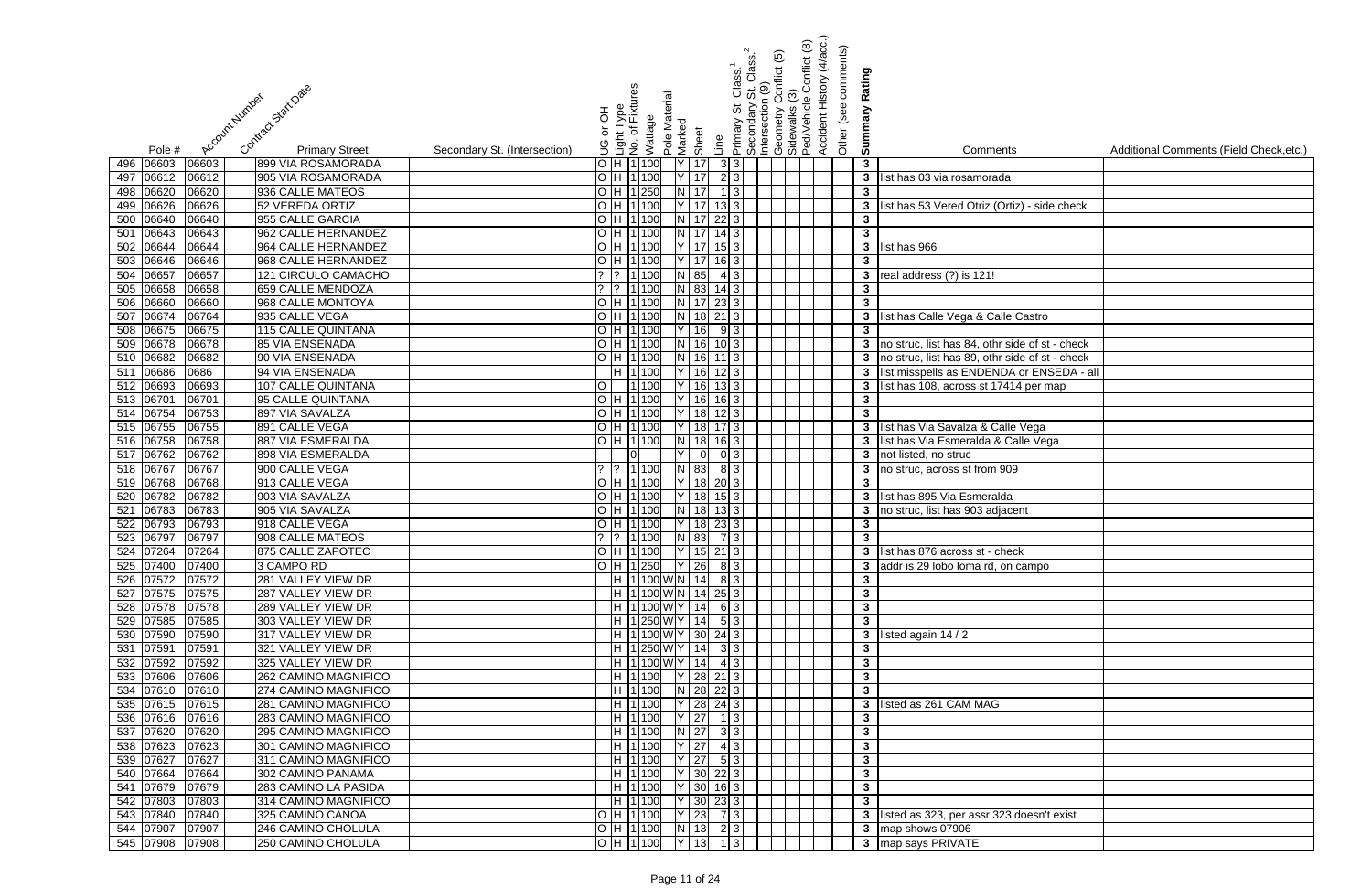|                                                                                  |                                                 | Accident History (4/acc.)<br>Conflict (8)<br>Other (see comments)<br>onflict (5)<br>St. Class.<br>0(9) |                                                                             |                                         |
|----------------------------------------------------------------------------------|-------------------------------------------------|--------------------------------------------------------------------------------------------------------|-----------------------------------------------------------------------------|-----------------------------------------|
|                                                                                  | Class.                                          |                                                                                                        | Rating                                                                      |                                         |
| Contract Start Date<br>Account Number                                            | nt Type<br>of Fixtures<br>Pole Material         | Primary St. C<br>Secondary S<br>Intersection (<br>Geometry Co<br>Sidewalks (3)<br>PedVehicle (         |                                                                             |                                         |
|                                                                                  | 라 아                                             |                                                                                                        | Summary                                                                     |                                         |
|                                                                                  | Wattage<br>Marked                               |                                                                                                        |                                                                             |                                         |
| <b>Primary Street</b><br>Secondary St. (Intersection)<br>Pole #                  | Sheet<br>انعاب<br>No. of<br>No. of<br>Line<br>9 |                                                                                                        | Comments                                                                    | Additional Comments (Field Check, etc.) |
| 546 07909<br>07909<br>256 CAMINO CHOLULA                                         | H  1 100 W N  14  24  3                         |                                                                                                        | $\mathbf{3}$                                                                |                                         |
| 547 07943<br>289 CAMINO APOLENA<br>07943                                         | H 1 100<br>13<br>3 3 <br>lY l                   |                                                                                                        | $\mathbf{3}$                                                                |                                         |
| 548 07945<br>295 CAMINO APOLENA<br>07945                                         | H 1100<br>13<br>4 3                             |                                                                                                        | $\mathbf{3}$<br>listed as 293 CAM APOLENA                                   |                                         |
| 549 07953<br>294 CAMINO APOLENA<br>07953                                         | 13<br>H 1100<br>5 3                             |                                                                                                        | $\mathbf{3}$                                                                |                                         |
| 08036<br>550<br>08036<br>288 CIRCULO SILVA                                       | $Y$ 23<br>H 1100<br>24 3                        |                                                                                                        | $\mathbf{3}$                                                                |                                         |
| 08039<br>08039<br>276 CIRCULO SILVA<br>551                                       | $Y$ 23<br>H 1100<br>$25 \mid 3 \mid$            |                                                                                                        | 3 listed as 278; no house at 276, but there on map                          |                                         |
| 08229<br>08229<br>176 CALLE PULPO<br>552                                         | H 1100<br>N 13                                  |                                                                                                        | 3 side of street? - check                                                   |                                         |
| 08785<br>553<br>08785<br><b>1847 VIA TAPACHULA</b>                               | H 1100<br>12                                    |                                                                                                        | $\mathbf{3}$<br>list has Avenida Tapachula                                  |                                         |
| 09022<br>554<br>09022<br><b>159 CALLE TECOLOTE</b>                               | H 1100<br>41<br>$17$ 3                          |                                                                                                        | $\mathbf{3}$                                                                |                                         |
| 09737<br>555<br>09737<br>85 CALLE AGUA SALADA                                    | H 1100<br>12<br>2 3                             |                                                                                                        | 3 no struct, addr not assngd; across from 68                                |                                         |
| 10326<br>556<br>1847 CALLE MULATA<br>10326                                       | $N$ 83<br>1100<br>183                           |                                                                                                        | 3 no struc, doc has 1844 across st                                          |                                         |
| 557<br>10509<br>1083 CIRCULO MONTOSA<br>10509                                    | Y 31<br>H 1100<br>$14$ 3                        |                                                                                                        | $\mathbf{3}$                                                                |                                         |
| 10516<br>1103 CIRCULO MONTOSA<br>558<br>10516                                    | $Y$ 31<br>H 1100<br>15 <b>1</b> 31              |                                                                                                        | $\overline{3}$ no struc at addr                                             |                                         |
| 10548<br>1075 AVENIDA AIRE<br>559<br>10548                                       | $N$ 85 25 3<br>$?$   1   100                    |                                                                                                        | $\mathbf{3}$                                                                |                                         |
| 560 10560<br>10560<br>1106 CIRCULO MONTOSA                                       | H 1 100<br>$Y$ 31<br>23 3                       |                                                                                                        | $\mathbf{3}$                                                                |                                         |
| 10607<br>10607<br>1036 VIA MARGARITA<br>561                                      | $Y$ 32<br>H 1100<br>3 3                         |                                                                                                        | $\mathbf{3}$                                                                |                                         |
| 562 10626<br>1000 VIA MARGARITA<br>10626                                         | $Y$ 32<br>H 1 100<br>7 3                        |                                                                                                        | $\mathbf{3}$                                                                |                                         |
| 563 10631<br>996 VIA MARGARITA<br>10631                                          | ? H 1 100<br>$Y$ 32<br>8 3                      |                                                                                                        | $3^{\circ}$<br>no struc, addr from st atlas                                 |                                         |
| 10632<br>10632<br>994 VIA MARGARITA<br>564                                       | $Y$ 32<br>$?$ H 1 100<br>9 3                    |                                                                                                        | $\mathbf{3}$                                                                |                                         |
| 10633<br>565<br>10633<br>990 VIA MARGARITA                                       | $Y$ 32<br>$?$ H 1 100<br>$10 \mid 3 \mid$       |                                                                                                        | 3 loc not quite same as map - check                                         |                                         |
| 10637<br>983 AVENIDA MARGARITA<br>566<br>10637                                   | 32<br>TH 11 100<br>$12$ 3                       |                                                                                                        | $\mathbf{3}$                                                                |                                         |
| 10769<br>1002 VIA INDEPENDENCIA<br>567<br>10769                                  | 32<br>H 1 100<br>$15$ 3                         |                                                                                                        | 3 <sup>1</sup><br>list has Ave. Ind.                                        |                                         |
| 10799<br>10799<br>568<br>973 AVENIDA CIERVO                                      | 28<br>H 1100<br>$\overline{5}$                  |                                                                                                        | $\mathbf{3}$                                                                |                                         |
| 1080'<br>10801<br>977 AVENIDA CIERVO<br>569                                      | $\overline{28}$<br>$\overline{H}$ 1100<br>8 3   |                                                                                                        | 3 no struc at addr                                                          |                                         |
| 10816<br>10816<br>988 VIA INDEPENDENCIA<br>570                                   | 32<br>H 1 100<br>$14 \mid 3 \mid$               |                                                                                                        | $\mathbf{3}$<br>list has Ave. Ind.                                          |                                         |
| 10825<br>571<br>10825<br>1052 CIRCULO AVENTURA                                   | $N$ 28<br>H 1100<br>$1 \vert 3 \vert$           |                                                                                                        | $\mathbf{3}$                                                                |                                         |
| 10826<br>572<br>10826<br>1063 CIRCULO AVENTURA                                   | $?$ H 1100<br>$Y$ 33<br>$24 \mid 3 \mid$        |                                                                                                        | $\mathbf{3}$                                                                |                                         |
| 573 10828 10828<br>1059 CIRCULO AVENTURA                                         | ?  H  1 100  Y   33   23   3                    |                                                                                                        | $\mathbf{3}$                                                                |                                         |
| 574 10830<br>10830<br><b>1055 CIRCULO AVENTURA</b>                               | ? H 1 100 Y 33 22 3                             |                                                                                                        | $\mathbf{3}$                                                                |                                         |
| 575 10849<br>10849<br><b>1029 CIRCULO AVENTURA</b>                               | $\frac{1}{2}$ H 1100 N 33 15 3                  |                                                                                                        | $\mathbf{3}$                                                                |                                         |
| 576 10851<br>10851<br>1022 AVENIDA APRENDA                                       | $?$  H  1 100   Y   33   16   3                 |                                                                                                        | $\mathbf{3}$                                                                |                                         |
| 577 10859<br>10859<br>1023 CIRCULO AVENTURA                                      | $?$  H  1 100   Y   33   18   3                 |                                                                                                        | 3 addr is 1021 Ave Aprenda, made up addr                                    |                                         |
| 578 10886<br>10886<br>362 PASEO ENEBRO                                           | $?$ $ ?$ $ 1 100$ N 84 8 3                      |                                                                                                        | $\mathbf{3}$                                                                |                                         |
| 579 10888<br>10888<br>365 PASEO ENEBRO                                           | $\frac{1}{2}$ H 1100 Y 33 33                    |                                                                                                        | $\mathbf{3}$                                                                |                                         |
| 580 10890<br>10890<br>373 PASEO ENEBRO<br>379 PASEO ENEBRO                       | $?$  H  1 100   Y   33  5  3                    |                                                                                                        | $\mathbf{3}$                                                                |                                         |
| 10894<br>10894<br>581                                                            | $?$  H  1 100   Y   33   6 3                    |                                                                                                        | $\mathbf{3}$                                                                |                                         |
| 582 10901<br>10901<br>953 CALLE AMARILLO<br>10902<br>10902<br>957 CALLE AMARILLO | ? H 1100 Y<br>$?$  1 100   N  84  35  3         |                                                                                                        | 3 placed a bit N of mapped pos - check<br>3 no struc, doc 952A is across st |                                         |
| 583<br>10903<br>10900<br>959 CALLE AMARILLO<br>584                               | H 1100 Y<br> 28 16 3                            |                                                                                                        | 3 list has 10900, not on map                                                |                                         |
| 585 10976<br>10976<br>892 CAMINO CARALAMPI                                       | $ Y $ 32 23 3<br>H 1100                         |                                                                                                        | 3 made up addr, actual is 910 Fresno Ct                                     |                                         |
| 586 10984<br>10984<br>566 PASEO REFORMA                                          | H 1100<br>$N$ 32 21 3                           |                                                                                                        | $\mathbf{3}$                                                                |                                         |
| 10988<br>10988<br>587<br>573 PASEO REFORMA                                       | H 1 100<br>$ Y $ 32 20 3                        |                                                                                                        | 3 no struc at addr                                                          |                                         |
| 588 11033<br>11033<br>888 CREE LN                                                | ?  H  1 250   Y   32   19   3                   |                                                                                                        | $\mathbf{3}$                                                                |                                         |
| 553 PASEO PALOMINO<br>589 11115<br>11115                                         | $?$  H  1 100 Y     28  17  3                   |                                                                                                        | $\overline{\mathbf{3}}$                                                     |                                         |
| 590 11238<br>11238<br>1199 CAMINO GILBERTO                                       | O[H 1 100   Y 36  23]                           |                                                                                                        | $\mathbf{3}$                                                                |                                         |
| 11244<br>11244<br>1223 CAMINO GILBERTO<br>591                                    | O[H 1 250   Y 36  43]                           |                                                                                                        | 3 no struc, list 1206 across st - check                                     |                                         |
| 11255<br>11255<br>1210 CIRCULO YERBA BUENA<br>592                                |                                                 |                                                                                                        | $\mathbf{3}$                                                                |                                         |
| 593 11261<br>11261<br>1222 CIRCULO YERBA BUENA                                   | O  H  1 100     Y   37   22   3                 |                                                                                                        | 3 side of st unclear - check                                                |                                         |
| <b>1203 CALLE TUBATANA</b><br>594 11265<br>11265                                 | $\overline{O}$ H 1100 Y 37 20 3                 |                                                                                                        | $\mathbf{3}$                                                                |                                         |
| 595 11295<br>1230 CALLE RAFAEL<br>11295                                          | $?$ $ ?$ $ 1 100$ N 84 33                       |                                                                                                        | $\mathbf{3}$                                                                |                                         |

| $\frac{1}{2}$           | Additional Comments (Field Check, etc.) |
|-------------------------|-----------------------------------------|
|                         |                                         |
|                         |                                         |
| .<br>Na                 |                                         |
|                         |                                         |
| 276, but there on map   |                                         |
|                         |                                         |
| $\overline{a}$          |                                         |
|                         |                                         |
| ; across from 68        |                                         |
| ross st                 |                                         |
|                         |                                         |
|                         |                                         |
|                         |                                         |
|                         |                                         |
|                         |                                         |
| $\frac{1}{2}$           |                                         |
|                         |                                         |
| - check                 |                                         |
|                         |                                         |
|                         |                                         |
|                         |                                         |
|                         |                                         |
|                         |                                         |
|                         |                                         |
|                         |                                         |
|                         |                                         |
|                         |                                         |
|                         |                                         |
| , made up addr          |                                         |
|                         |                                         |
|                         |                                         |
|                         |                                         |
| pos - check             |                                         |
| ss st                   |                                         |
|                         |                                         |
| 0 Fresno Ct             |                                         |
|                         |                                         |
|                         |                                         |
|                         |                                         |
|                         |                                         |
|                         |                                         |
| $st - \overline{check}$ |                                         |
|                         |                                         |
|                         |                                         |
|                         |                                         |
|                         |                                         |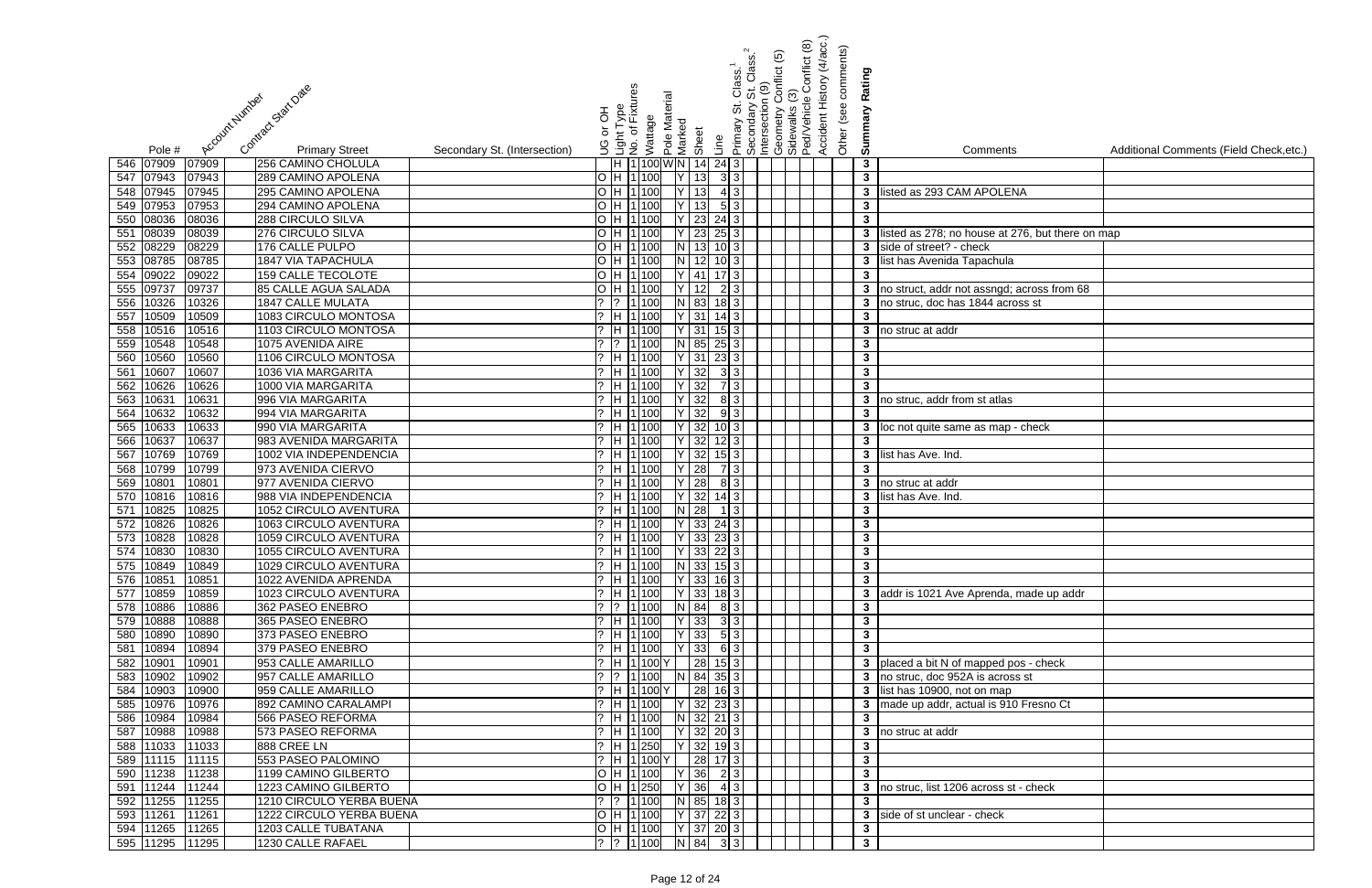|                                                                                              | Class. <sup>1</sup><br>St Class. <sup>2</sup><br>n (9)             | Conflict (8)<br>Conflict (5)                       | Accident History (4/acc.)<br>Other (see comments)<br>Rating |                                            |                                         |
|----------------------------------------------------------------------------------------------|--------------------------------------------------------------------|----------------------------------------------------|-------------------------------------------------------------|--------------------------------------------|-----------------------------------------|
| Contract Stat Date<br>Account Number                                                         | nt Type<br>of Fixtures<br>Pole Material<br><br>თ                   | ල<br>Geometry Co<br>Sidewalks (3)<br>Ped/Vehicle ( |                                                             |                                            |                                         |
|                                                                                              | Primary St.<br>Secondary<br>라 아<br>Wattage                         | Intersection                                       | Summary                                                     |                                            |                                         |
|                                                                                              | Marked<br>Sheet<br>انعام<br>No. of                                 |                                                    |                                                             |                                            |                                         |
| <b>Primary Street</b><br>Secondary St. (Intersection)<br>Pole #                              | Line<br>9                                                          |                                                    |                                                             | Comments                                   | Additional Comments (Field Check, etc.) |
| 11297<br>11297<br>1234 CALLE RAFAEL<br>596                                                   | H 1 100<br>$Y$ 37<br>7 3                                           |                                                    | $\mathbf{3}$                                                |                                            |                                         |
| 496 CALLE TORUNO<br>11324<br>597<br>11324                                                    | 38<br>H 1 100<br>$20\vert 3 \vert$                                 |                                                    | $\mathbf{3}$                                                |                                            |                                         |
| <b>1169 CALLE CHAPARRAL</b><br>11347<br>598<br>11347                                         | 38<br>H 1 100<br>$19 \mid 3 \mid$                                  |                                                    | $\mathbf{3}$                                                |                                            |                                         |
| 11367<br>11367<br>504 CALLE TORUNO<br>599                                                    | 38<br>$H$  1 100<br>$17$ 3                                         |                                                    | 3 <sup>1</sup>                                              | list has Toruno Ct                         |                                         |
| 11378<br>1137 CIRCULO SOPORI<br>11378<br>600                                                 | 38<br>H 1100<br>12I                                                |                                                    | $\mathbf{3}$                                                |                                            |                                         |
| 11379<br>1141 CIRCULO SOPORI<br>11379<br>601<br>11380<br>1145 CIRCULO SOPORI<br>602<br>11380 | 38<br>H 11 100<br>38<br>H 1100                                     |                                                    | $\mathbf{3}$<br>$\overline{\mathbf{3}}$                     |                                            |                                         |
| 11390<br>11390<br>518 CALLE TORUNO<br>603                                                    | 38<br>H 1100<br>$13$ 3                                             |                                                    | 3 <sup>1</sup>                                              | list has Toruno Ct                         |                                         |
| 1392<br>1392<br>522 CALLE TORUNO<br>604                                                      | 38<br>H 1100<br>731                                                |                                                    | $\mathbf{3}$                                                | no struc at addr                           |                                         |
| 11393<br>605<br>11393<br>524 CALLE TORUNO                                                    | 38<br>H 1100<br>6 3                                                |                                                    | 3 <sup>1</sup>                                              | list has Toruno Ct                         |                                         |
| 11396<br>536 CALLE TORUNO<br>606<br>11396                                                    | $Y$ 38<br>H 1100<br>3 3                                            |                                                    | $\mathbf{3}$                                                |                                            |                                         |
| 11427<br>426 VIA CALANDRIA<br>607<br>11427                                                   | 36<br>H 1100<br>$11$ 3                                             |                                                    | $\mathbf{3}$                                                |                                            |                                         |
| 11431<br>1255 PICO GORDO<br>608<br>11431                                                     | 36<br>H 1 100                                                      |                                                    | $\mathbf{3}$                                                |                                            |                                         |
| 609 11432<br>1249 PICO GORDO<br>11432                                                        | 36<br>H 1100<br>$18$ 3                                             |                                                    | $\mathbf{3}$                                                |                                            |                                         |
| 610 11435<br>1237 PICO GORDO<br>11435                                                        | $36$ 20 3<br>H 1 100                                               |                                                    |                                                             | 3 list has 1231                            |                                         |
| 611 11444<br>1222 CALLE PICO GORDO<br>11444                                                  | 36<br>H 1 100<br>$10 \mid 3 \mid$                                  |                                                    |                                                             | 3 list has 1227 across st - check          |                                         |
| 612 11447<br>376 CALLE FAISAN<br>11447                                                       | H 1 100<br>36<br>8 3                                               |                                                    | $\mathbf{3}$                                                |                                            |                                         |
| 613 11448<br>374 CALLE FAISAN<br>11448                                                       | H 1100<br>36<br>7 3                                                |                                                    | $\mathbf{3}$                                                |                                            |                                         |
| 614 11459<br>435 CAMINO VENCEJO<br>11459                                                     | 35<br>H 1 100<br>2 3                                               |                                                    | $\mathbf{3}$                                                |                                            |                                         |
| 615 11463<br>445 CAMINO VENCEJO<br>11463                                                     | $Y$ 35<br>H 1175<br>3 3                                            |                                                    | $\mathbf{3}$                                                |                                            |                                         |
| 11466<br>1223 CALLE AVESTRUZ<br>11466<br>616                                                 | 35<br>5 3 <br>H 1100                                               |                                                    | $\mathbf{3}$                                                |                                            |                                         |
| 11468<br>1230 CALLE AVESTRUZ<br>11468<br>617                                                 | 35<br>H 1 100                                                      |                                                    | $\mathbf{3}$                                                |                                            |                                         |
| 11469<br>1229 CALLE AVESTRUZ<br>11469<br>618                                                 | 35<br>3 <sup>1</sup><br>H 1100                                     |                                                    | $\mathbf{3}$                                                | map unclear, list 1234 on corner - check   |                                         |
| 11474<br>11474<br><b>412 CALLE CIPRES</b><br>619                                             | 35<br>H 1100<br>$15$   3                                           |                                                    | $\mathbf{3}$                                                |                                            |                                         |
| 11479<br>1252 TERESO CT<br>11479<br>620                                                      | 35<br>H 1 100<br>$14 \mid 3 \mid$                                  |                                                    | $\mathbf{3}$                                                |                                            |                                         |
| 11480<br>416 CALLE CIPRES<br>11480<br>621                                                    | 35<br>H 1100<br>$10$ 3                                             |                                                    | $\mathbf{3}$                                                |                                            |                                         |
| 11483<br>1232 PASEO CHUBASCO<br>622<br>11483                                                 | 35<br>H 1 100<br>$22 \mid 3 \mid$                                  |                                                    |                                                             | $\overline{\mathbf{3}}$ list has 123       |                                         |
| 623 11485 11485<br>1238 PASEO CHUBASCO                                                       | O  H  1 100  Y   35   21   3                                       |                                                    |                                                             | 3 list has 123                             |                                         |
| 624 11488<br>441 AVENIDA ORIOL<br>11488<br>625 11490<br>11490<br>433 AVENIDA ORIOL           | $\overline{O}$ H 1100 Y 35 20 3<br>$O$  H  1 100   Y   35   19   3 |                                                    | $\mathbf{3}$                                                | 3 no struc, list has 436 across st - check |                                         |
| 626 11494<br>11494<br>423 AVENIDA ORIOL                                                      | $Y$ 0<br> 0 3 <br>lol                                              |                                                    |                                                             | 3 not on list                              |                                         |
| 627 11498<br>11498<br>432 CIRCULO CISNE                                                      | $H$ 1100 Y 34 23                                                   |                                                    | $\mathbf{3}$                                                |                                            |                                         |
| 628 11500<br>11500<br>423 CIRCULO CISNE                                                      | $ H 1 100$ $ Y 34$ 1 3                                             |                                                    |                                                             | 3 list has 424 other side of st - check    |                                         |
| 629 11502<br>11502<br>1264 CALLE GANZO                                                       | $H$ 1 100 Y 34<br>7 3                                              |                                                    | $\mathbf{3}$                                                |                                            |                                         |
| 630 11504<br>11504<br>1250 PASEO CHUBASCO                                                    | $\overline{O}$ H 1100 Y 35 24 3                                    |                                                    | $\mathbf{3}$                                                |                                            |                                         |
| 631 11518<br><b>489 CALLE CIPRES</b><br>11518                                                | $O$  H  1 100   Y   35   8 3                                       |                                                    | $\mathbf{3}$                                                |                                            |                                         |
| 632 11692<br>11692<br>1221 CALLE CHEROKEE                                                    | H 1 100<br>Y 39 22 3                                               |                                                    |                                                             | 3 list has 1222 across st - check          |                                         |
| 633 11868<br>637 CALLE LUKAS<br>11868                                                        | $?$ 1 100<br>N 85 21 3                                             |                                                    | $\mathbf{3}$                                                |                                            |                                         |
| 634 11873<br>1299 CALLE CHEROKEE<br>11873                                                    | $Y$ 39 18 3<br>H 1100                                              |                                                    | $3^{\circ}$                                                 |                                            |                                         |
| 635 12001<br>12001<br>1436 CALLE MORELIA                                                     | $N$ 85 8 3<br>? 1   100                                            |                                                    |                                                             | 3 doc has 1437, across st                  |                                         |
| 636 12024<br>12024<br>1402 VIA MERIDA                                                        | N 85 32 3<br>? 1   100                                             |                                                    | $\mathbf{3}$                                                |                                            |                                         |
| 12101<br>643 CAMINO ARVISO<br>637<br>12101                                                   | $N$ 83 5 3<br>?  1 100                                             |                                                    | $\mathbf{3}$                                                |                                            |                                         |
| 638 12159<br>12159<br>458 PASEO FLAMENCO                                                     | $ Y $ 34 4 3<br>O H 1100                                           |                                                    | $\mathbf{3}$                                                |                                            |                                         |
| 639 12167<br>12167<br>440 PASEO BOCADO                                                       | O  H  1 100     Y   34   11   3                                    |                                                    | $\overline{\mathbf{3}}$                                     |                                            |                                         |
| 640 12168<br>12168<br>438 PASEO BOCADO                                                       | $\overline{O}$  H  1 100   Y   34   12   3                         |                                                    | $\mathbf{3}$                                                |                                            |                                         |
| 641 12180<br>416 PASEO FLAMENCO<br>12180                                                     | $O$  H  1 100   Y   34   20 3                                      |                                                    | $\mathbf{3}$                                                |                                            |                                         |
| 642 12182<br>12182<br>424 PASEO FLAMENCO                                                     | O  H  1 100     Y   34  21  3                                      |                                                    |                                                             | 3 no struc, list has 425 across st - check |                                         |
| 643 12183<br>428 PASEO FLAMENCO<br>12183                                                     | Y 0 0 3                                                            |                                                    |                                                             | 3 not on list                              |                                         |
| 644 12185<br>436 PASEO FLAMENCO<br>12185                                                     | $\overline{O}$ H 1100 Y 34 22 3                                    |                                                    | $\mathbf{3}$                                                |                                            |                                         |
| 440 PASEO FLAMENCO<br>645 12186 12186                                                        | O  H  1 100     Y   34  23  3                                      |                                                    | $\mathbf{3}$                                                |                                            |                                         |

| ts                       | Additional Comments (Field Check, etc.) |
|--------------------------|-----------------------------------------|
|                          |                                         |
|                          |                                         |
|                          |                                         |
|                          |                                         |
|                          |                                         |
|                          |                                         |
|                          |                                         |
|                          |                                         |
|                          |                                         |
|                          |                                         |
|                          |                                         |
|                          |                                         |
| າeck                     |                                         |
|                          |                                         |
|                          |                                         |
|                          |                                         |
|                          |                                         |
|                          |                                         |
| corner - check           |                                         |
|                          |                                         |
|                          |                                         |
|                          |                                         |
|                          |                                         |
| ss st - check            |                                         |
|                          |                                         |
|                          |                                         |
| t - check                |                                         |
|                          |                                         |
|                          |                                         |
| $\overline{\text{neck}}$ |                                         |
|                          |                                         |
|                          |                                         |
|                          |                                         |
|                          |                                         |
|                          |                                         |
|                          |                                         |
|                          |                                         |
| ss st - check            |                                         |
|                          |                                         |
|                          |                                         |
|                          |                                         |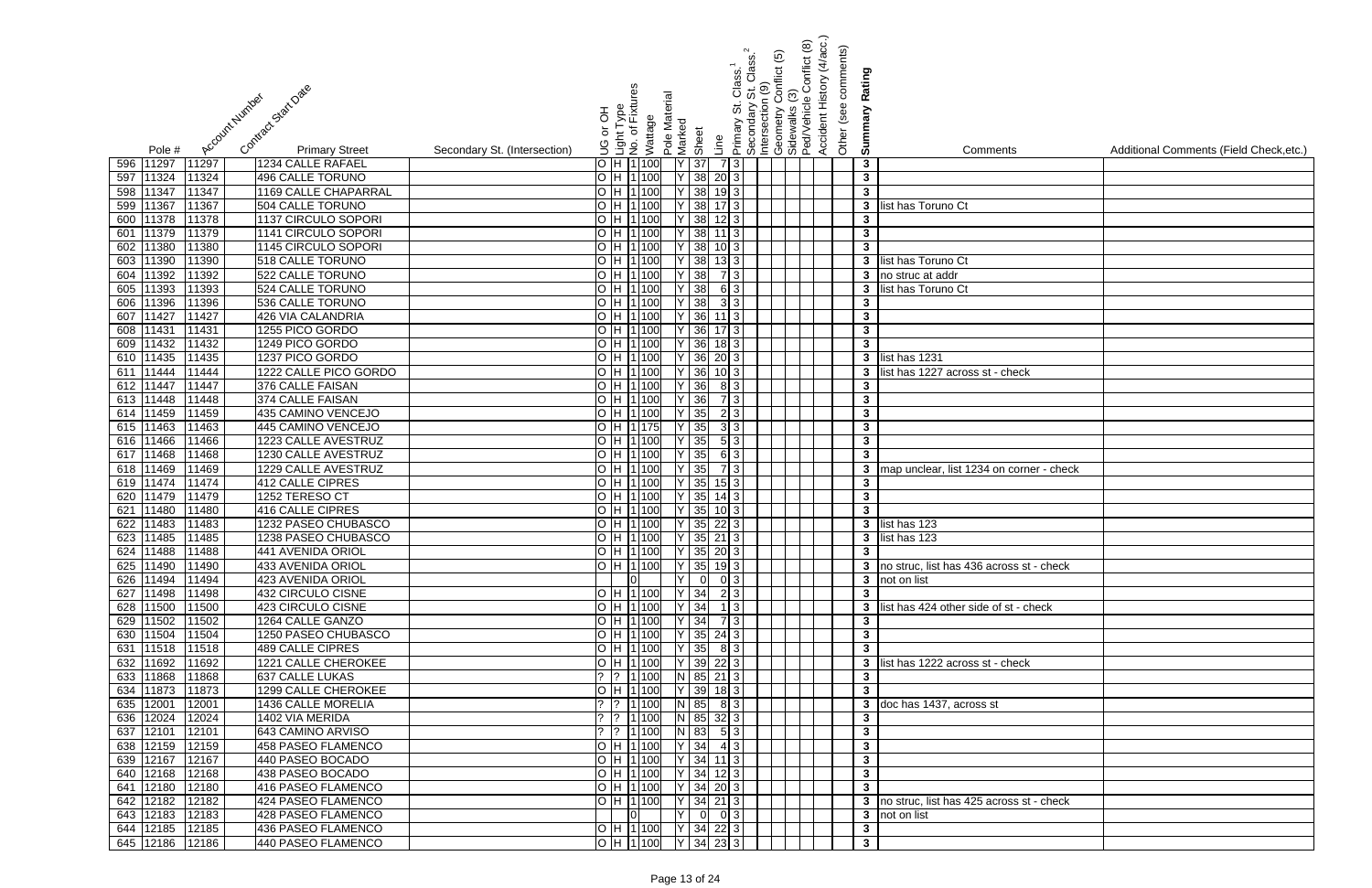|                                                                 |                                                   |                        |                    |                       |                 |                                  | ry St. Class. <sup>4</sup><br>on (9)<br>y Conflict (5) |                                    | onflict (8) | Accident History (4/acc.)<br>Other (see comments) |                |                                                         |                                         |
|-----------------------------------------------------------------|---------------------------------------------------|------------------------|--------------------|-----------------------|-----------------|----------------------------------|--------------------------------------------------------|------------------------------------|-------------|---------------------------------------------------|----------------|---------------------------------------------------------|-----------------------------------------|
|                                                                 |                                                   |                        |                    |                       |                 |                                  | Class. <sup>1</sup><br>St. Class.                      |                                    |             |                                                   |                |                                                         |                                         |
|                                                                 |                                                   |                        |                    |                       |                 |                                  |                                                        |                                    |             |                                                   | Rating         |                                                         |                                         |
|                                                                 |                                                   |                        |                    |                       |                 |                                  |                                                        | <u>ල</u>                           |             |                                                   |                |                                                         |                                         |
| Contract Start Date<br>Account Humber                           | 공                                                 | nt Type<br>of Fixtures |                    |                       |                 | ີ່<br>ທີ                         | Secondary S<br>Intersection                            | Geometry<br>Sidewalks<br>Ped/Vehic | ed/Vehicle  |                                                   | Summary        |                                                         |                                         |
|                                                                 | ১                                                 |                        | Wattage<br>Pole Ma | Marked                |                 | Primary                          |                                                        |                                    |             |                                                   |                |                                                         |                                         |
| <b>Primary Street</b><br>Secondary St. (Intersection)<br>Pole # | Light<br>No. o                                    |                        |                    |                       | Sheet           | Line                             |                                                        |                                    |             |                                                   |                | Comments                                                | Additional Comments (Field Check, etc.) |
| 12588<br>646 12188<br>444 PASEO FLAMENCO                        | O/H1100                                           |                        |                    | $Y \mid 34$           |                 | $15\overline{\smash{)}3}$        |                                                        |                                    |             |                                                   | $\mathbf{3}$   | list has 12588 - check                                  |                                         |
| 647 12189<br>12189<br>425 CAMINO PATIO                          | O H 1100                                          |                        |                    | $Y$ 34                |                 | $16\overline{\smash{)}3}$        |                                                        |                                    |             |                                                   | $\mathbf{3}$   |                                                         |                                         |
| 648 12193<br>12193<br>414 CAMINO PATIO                          | $\overline{O}$ H $\overline{11}$ 100              |                        |                    | $Y$ 34                |                 | $18 \mid 3 \mid$                 |                                                        |                                    |             |                                                   | $3\phantom{a}$ |                                                         |                                         |
| 649 12246<br>435 CALLE AZULEJO<br>12246                         | $\overline{O}$ H $\overline{11}$ 100              |                        |                    | $\overline{Y}$ 11     |                 |                                  |                                                        |                                    |             |                                                   | $\mathbf{3}$   | list has Aczulejo                                       |                                         |
| 12247<br>12247<br>439 CALLE AZULEJO<br>650                      | O H 1100                                          |                        |                    | $\overline{Y}$   11   |                 | $14 \overline{\smash{)}3}$       |                                                        |                                    |             |                                                   | $\mathbf{3}$   |                                                         |                                         |
| 12248<br>12248<br>441 CALLE AZULEJO<br>651                      | O H 1 100                                         |                        |                    | $\overline{Y}$   11   |                 | $15 \overline{\smash{\big)}\ 3}$ |                                                        |                                    |             |                                                   | $\mathbf{3}$   |                                                         |                                         |
| 12254<br>12254<br>440 SENDERO LORO<br>652                       | O H 11 150                                        |                        |                    | <b>Y</b> 11           |                 | 193                              |                                                        |                                    |             |                                                   | $3\phantom{a}$ |                                                         |                                         |
| 12256<br>12256<br>653<br>434 SENDERO LORO                       | O H 1100                                          |                        |                    | $\overline{Y}$   11   |                 | 20<br>3                          |                                                        |                                    |             |                                                   | $\mathbf{3}$   | list has 432 next door                                  |                                         |
| 12257<br>12257<br>430 SENDERO LORO<br>654                       | O H 1150                                          |                        |                    |                       |                 | $21 \overline{\smash{)}3}$       |                                                        |                                    |             |                                                   | 3              | list has 433 across st - check                          |                                         |
| 12262<br>12262<br>502 AVENDIA PAPALOTE<br>655                   | O H 1100                                          |                        |                    | $\overline{Y}$ 37     |                 | $3 \mid 3$                       |                                                        |                                    |             |                                                   | 3              | list has 515, down st wrong                             |                                         |
| 12263<br>12226<br>656<br>510 AVENDIA PAPALOTE                   | O H 11 175                                        |                        |                    | Y 37                  |                 | 2 3                              |                                                        |                                    |             |                                                   |                | list has 12226 (on Ca HDO) and 515 across st - chk      |                                         |
| 12269<br>12269<br>453 VIA LECHUZA<br>657                        | $\overline{O}$ $H$ $\overline{11}$ 100            |                        |                    | $\overline{Y}$ [10]   |                 | $\overline{2}$ $\overline{3}$    |                                                        |                                    |             |                                                   | 3              | list has 452 across st                                  |                                         |
| 12272<br>12272<br>1324 PASEO MILITAR<br>658                     | O H 1100                                          |                        |                    | $\overline{1}$ Y   10 |                 | 73                               |                                                        |                                    |             |                                                   | $\mathbf{3}$   |                                                         |                                         |
| 12274<br>12274<br><b>1330 PASEO MILITAR</b><br>659              | O H 1100                                          |                        |                    | $\overline{Y}$ [10]   |                 | 6 3                              |                                                        |                                    |             |                                                   | 3              | list has 1325 across st                                 | FC'd; OK                                |
| 12276<br><b>1336 PASEO MILITAR</b><br>12276<br>660              | $\overline{O}$ $\overline{H}$ $\overline{11}$ 100 |                        |                    | $\overline{Y}$ [10]   |                 | 5 3                              |                                                        |                                    |             |                                                   | $\mathbf{3}$   |                                                         | FC'd; OK                                |
| 12277<br>12277<br><b>1340 PASEO MILITAR</b><br>661              | O H 1100                                          |                        |                    | $\overline{Y}$ [10]   |                 | $4 \overline{\smash{3}}$         |                                                        |                                    |             |                                                   | 3              |                                                         | FC'd; OK                                |
| 662 12283<br>12283<br>449 CALLE PINZON                          | O H 1100                                          |                        |                    |                       |                 | Y 11 24 3                        |                                                        |                                    |             |                                                   | $\mathbf{3}$   |                                                         |                                         |
| 663 12284<br>12284<br>447 CALLE PINZON                          | O H 1100                                          |                        |                    | $\overline{Y}$ 11     |                 | $23\overline{)3}$                |                                                        |                                    |             |                                                   | $\mathbf{3}$   |                                                         |                                         |
| 664 12285<br>443 CALLE PINZON<br>12285                          | O H 1100                                          |                        |                    | $\overline{Y}$ 11     |                 | $22 \mid 3$                      |                                                        |                                    |             |                                                   | $\mathbf{3}$   |                                                         |                                         |
| 665 12318<br>430 CAMINO AGOSTO<br>12318                         | O H 1 100                                         |                        |                    | $\overline{Y}$ [10]   |                 | $15\overline{\smash{)}3}$        |                                                        |                                    |             |                                                   | $\mathbf{3}$   | list has 428 - check                                    |                                         |
| 666 12319<br>12319<br>434 CAMINO AGOSTO                         | O H 11 175                                        |                        |                    | $\overline{Y}$ [10]   |                 | $16\overline{\smash{)}3}$        |                                                        |                                    |             |                                                   | 3              | no struc at addr; list has 428                          |                                         |
| 12340<br>12340<br>1372 CALLE MARTINETTE<br>667                  | O H 1250                                          |                        |                    | IY I                  | 10              | 24 3                             |                                                        |                                    |             |                                                   | 3              | list has Tuba Fire Station, across st                   | FC'd; OK                                |
| 12356<br>12356<br>484 VIA BARRA<br>668                          | O H 1100                                          |                        |                    | IY.                   | 10 <sup>1</sup> | 23<br>3                          |                                                        |                                    |             |                                                   | $\mathbf{3}$   |                                                         |                                         |
| 12357<br>12357<br>569 CAMINO LITO GALINDO<br>669                | O H 1100                                          |                        |                    | IY.                   | -10             | 25<br>$\mathbf{3}$               |                                                        |                                    |             |                                                   | $\mathbf{3}$   |                                                         |                                         |
| 670 12357<br>12357<br>571 CAMINO LITO GALINDO                   |                                                   |                        |                    | Ιv                    |                 | 0 <sup>3</sup>                   |                                                        |                                    |             |                                                   | $\mathbf{3}$   | not listed                                              |                                         |
| 12359<br>12359<br>671<br>560 CAMINO LITO GALINDO                | O H 1100                                          |                        |                    | İΥ                    | $\overline{9}$  | $6 \mid 3$                       |                                                        |                                    |             |                                                   | 3              | school district office?                                 |                                         |
| 672 12457<br>12457<br>564 CAMINO ARVISO                         | O M 1 250                                         |                        |                    | $\overline{Y 40}$     |                 | $\overline{3}$                   |                                                        |                                    |             |                                                   | $\mathbf{3}$   |                                                         | FC'd; OK                                |
| 673 12463 12463<br>522 PASEO PETIROJO                           | O  H  1 100     Y   40  20  3                     |                        |                    |                       |                 |                                  |                                                        |                                    |             |                                                   |                | 3 list has 523 across st                                | FC'd; OK                                |
| 674 12467<br>12467<br>1426 CALLE TORDO                          | O  H  1 100  Y   40  23 3                         |                        |                    |                       |                 |                                  |                                                        |                                    |             |                                                   | $\mathbf{3}$   |                                                         | FC'd; OK                                |
| 675 12468 12468<br>1422 CALLE TORDO                             | O H 1100 Y 40 24 3                                |                        |                    |                       |                 |                                  |                                                        |                                    |             |                                                   | $3\phantom{a}$ |                                                         | FC'd; OK                                |
| 676 12469<br>12469<br>1416 CALLE TORDO                          | O H 1100 Y 40 25 3                                |                        |                    |                       |                 |                                  |                                                        |                                    |             |                                                   | $3\phantom{a}$ |                                                         | FC'd; OK                                |
| 677 12473<br>12473<br>1420 VIA HALCON                           | O H 1100 Y 39                                     |                        |                    |                       |                 | 33                               |                                                        |                                    |             |                                                   | $\mathbf{3}$   |                                                         | FC'd; OK                                |
| 678 12476<br>12476<br>1414 VIA HALCON                           | O M 1250 Y 39                                     |                        |                    |                       |                 | 13                               |                                                        |                                    |             |                                                   | $\mathbf{3}$   |                                                         | FC'd; OK                                |
| 679 12479<br>12479<br>1419 CAMINO MILANO                        | O H 1100 Y 39                                     |                        |                    |                       |                 | 53                               |                                                        |                                    |             |                                                   | 3              | no struc, list has 1420 across st - check               | FC'd; OK                                |
| 680 12480<br>12480<br>1415 CAMINO MILANO                        | O H 1100                                          |                        |                    | $Y$ 39                |                 | $63$                             |                                                        |                                    |             |                                                   | $\mathbf{3}$   |                                                         | FC'd; OK                                |
| 681 12481<br>12481<br>1413 CAMINO MILANO                        | O H 1100 Y 39                                     |                        |                    |                       |                 |                                  |                                                        |                                    |             |                                                   | $3\phantom{a}$ |                                                         | FC'd; OK                                |
| 1402 CAMINO ESTORNINO<br>682 12482<br>12482                     | O H 1100 Y 39                                     |                        |                    |                       |                 | $10\vert 3 \vert$                |                                                        |                                    |             |                                                   | $\overline{3}$ |                                                         | FC'd; OK                                |
| 683 12485<br>12485<br>1410 CALLE CUERVO                         | O H 1100                                          |                        |                    | $Y$ 39                |                 | 93                               |                                                        |                                    |             |                                                   | 3              | no struc, list has 1413 across st                       | FC'd; OK                                |
| 1408 CALLE CUERVO<br>684 12486<br>12486                         | O H 1 100                                         |                        |                    | $Y$ 39                |                 | $8 \mid 3 \mid$                  |                                                        |                                    |             |                                                   | $\mathbf{3}$   |                                                         | FC'd; OK                                |
| 12490<br>685 12490<br>528 PASEO PETIROJO                        | O H 1100                                          |                        |                    | Y 40                  |                 | 193                              |                                                        |                                    |             |                                                   | 3 <sup>1</sup> |                                                         | FC'd; OK                                |
| 686 12491<br>12491<br>530 PASEO PETIROJO                        | ?  ?  1 100                                       |                        |                    |                       |                 | N 84 29 3                        |                                                        |                                    |             |                                                   |                | no struc, doc has 535 across st                         | FC'd; OK                                |
| 687 12496<br>12496<br>538 PASEO PETIROJO                        | O H 1 100                                         |                        |                    | N 40                  |                 | $16\overline{\smash{)}3}$        |                                                        |                                    |             |                                                   | $\mathbf{3}$   |                                                         | FC'd; OK                                |
| 688 12498<br>12498<br>544 PASEO PETIROJO                        | O H 1100                                          |                        |                    |                       |                 | $Y$ 40 18 3                      |                                                        |                                    |             |                                                   |                | 3 list has 545 across st                                | FC'd; OK                                |
| 689 12499<br>12499<br>546 PASEO PETIROJO                        | O H 1100                                          |                        |                    |                       |                 | $ Y $ 40 15 3                    |                                                        |                                    |             |                                                   |                | list has 548, but this 520 Andres Ct next door FC'd; OK |                                         |
| 690 12508<br>12508<br>583 CAMINO ARVISO                         | O H 1 100                                         |                        |                    | Y 40                  |                 | 2 3                              |                                                        |                                    |             |                                                   | 3              |                                                         |                                         |
| 691 12732<br>12732<br>368 CAMINO CABALLO                        | ?  H  1 100   N   30                              |                        |                    |                       |                 | 7 3                              |                                                        |                                    |             |                                                   | $\mathbf{3}$   |                                                         |                                         |
| 692 12762<br>12762<br>328 VIA PAPAGAYO                          | ?  H  1 100  Y   29                               |                        |                    |                       |                 | $63$                             |                                                        |                                    |             |                                                   | $3\phantom{a}$ |                                                         |                                         |
| 693 12764<br>12764<br>332 VIA PAPAGAYO                          | ?  H  1 100   Y   29                              |                        |                    |                       |                 |                                  |                                                        |                                    |             |                                                   | 3 <sup>1</sup> |                                                         |                                         |
| 694 12771<br>12771<br>342 VIA PAPAGAYO                          | ?  H  1 100   Y   29   9   3                      |                        |                    |                       |                 |                                  |                                                        |                                    |             |                                                   |                | 3 no struc at addr                                      |                                         |
| 695 12778 12778<br>358 VIA PAPAGAYO                             | ?  H  1 100   Y   30                              |                        |                    |                       |                 | 53                               |                                                        |                                    |             |                                                   | $\mathbf{3}$   |                                                         |                                         |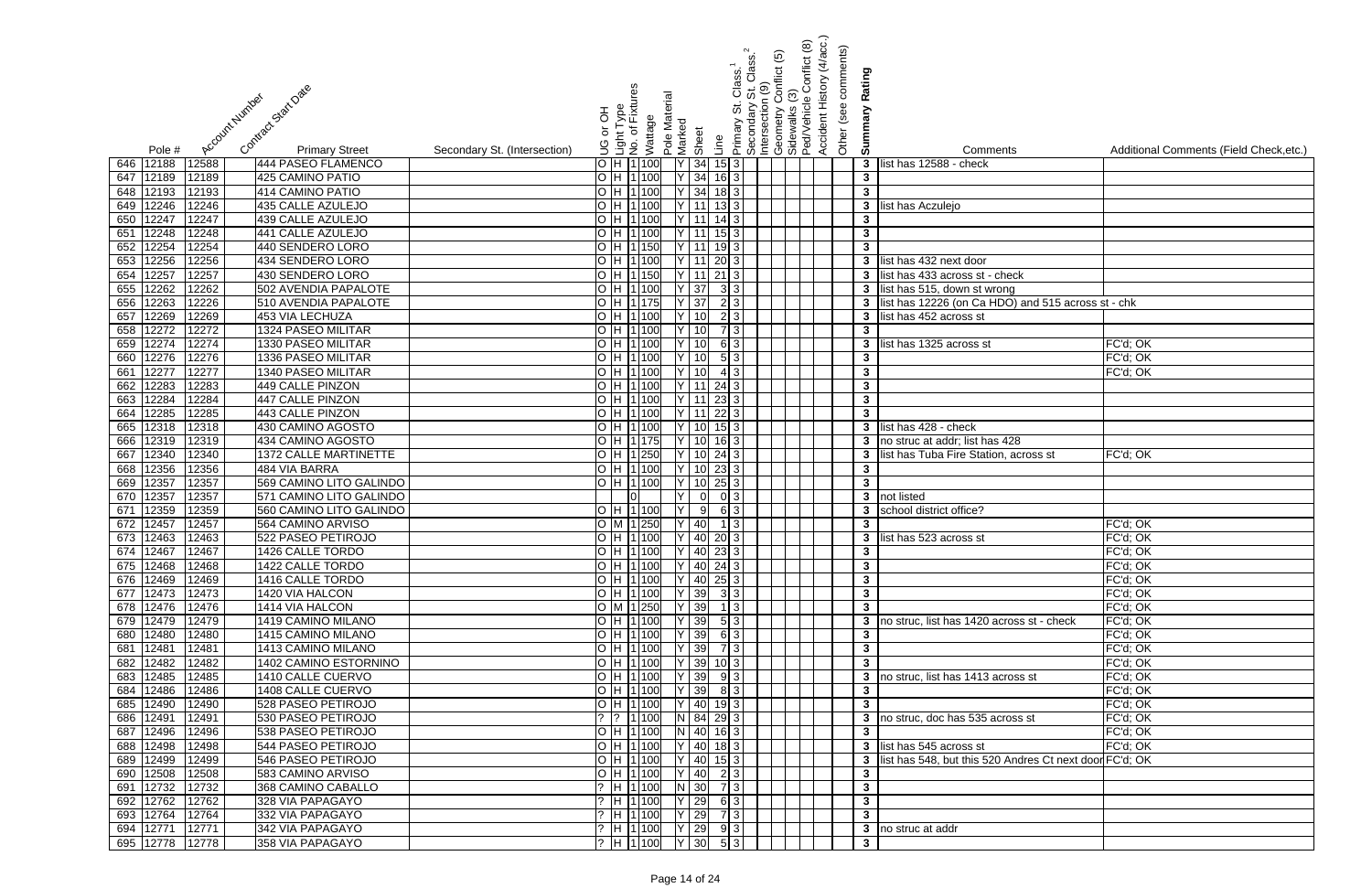|                                                                          |                                                             |                                                                      |                                                                                                                                                                  | onflict (5) | Accident History (4/acc.)<br>Conflict (8) | Other (see comments)<br>Rating |                                                      |                                         |
|--------------------------------------------------------------------------|-------------------------------------------------------------|----------------------------------------------------------------------|------------------------------------------------------------------------------------------------------------------------------------------------------------------|-------------|-------------------------------------------|--------------------------------|------------------------------------------------------|-----------------------------------------|
| Contract StatEDate<br>Account Number                                     | nt Type<br>of Fixtures<br>라 아                               | Pole Material<br>Wattage<br>Marked<br>Sheet                          | Primary St. Class. <sup>1</sup><br>_Secondary St. Class. <sup>2</sup><br>_Intersection (9)<br>_Geometry Conflict (5)<br>_Sidewalks (3)<br>_PedVehicle Conflict ( |             |                                           | mmary                          |                                                      |                                         |
| <b>Primary Street</b><br>Pole #                                          | or<br>اناق ہا<br>کا کا کا ل<br>Secondary St. (Intersection) |                                                                      | Line                                                                                                                                                             |             |                                           | ຜັ                             | Comments                                             | Additional Comments (Field Check, etc.) |
| 12780<br>17780<br>696<br>362 VIA PAPAGAYO                                | ?  H  1 100                                                 | 30                                                                   | 43                                                                                                                                                               |             |                                           | $3\phantom{a}$                 | map 12780 correct, list 17780                        |                                         |
| 12796<br>384 PASEO ARDILLA<br>697<br>12796                               | ?  H  1  100                                                | 29                                                                   | $10\vert 3 \vert$                                                                                                                                                |             |                                           | $\mathbf{3}$                   |                                                      |                                         |
| 12803<br>12803<br>393 PASEO ARDILLA<br>698                               | $?$ H 1 100                                                 | 29                                                                   | $11$ [3]                                                                                                                                                         |             |                                           | $\mathbf{3}$                   |                                                      |                                         |
| 12860<br>867 CIRCULO GUERRERO<br>12860<br>699                            | O H 1250                                                    | 8                                                                    | 93                                                                                                                                                               |             |                                           | $\mathbf{3}$                   | list has 870, across st - check                      |                                         |
| 12866<br>875 CIRCULO GUERRERO<br>700<br>12866                            | $O$ H 1100                                                  | -8                                                                   | 8 I 3                                                                                                                                                            |             |                                           | $\mathbf{3}$                   |                                                      |                                         |
| 12882<br>12882<br>883 CIRCULO GUERRERO<br>701                            | $O$ H 1100                                                  | 8                                                                    | $2 \mid 3 \mid$                                                                                                                                                  |             |                                           |                                | 3 list has 888, across st - check                    |                                         |
| 12884<br>12884<br>885 VIA PUEBLA<br>702                                  | O H 1250                                                    | 8 <sup>1</sup>                                                       |                                                                                                                                                                  |             |                                           | $3^{\circ}$                    | list has 890, across st - check                      |                                         |
| 12918<br>12918<br>923 VIA PUEBLA<br>703                                  | O H 1100                                                    | 8 <sup>1</sup>                                                       | $14 \mid 3 \mid$                                                                                                                                                 |             |                                           | $\mathbf{3}$                   |                                                      |                                         |
| 12919<br>12919<br>925 VIA PUEBLA<br>704                                  | O H 1100                                                    | 8                                                                    | $15 \mid 3 \mid$                                                                                                                                                 |             |                                           | $\mathbf{3}$                   |                                                      |                                         |
| 12928<br>705<br>12928<br>938 VIA PUEBLA                                  | O H 1100                                                    | 42                                                                   | 63                                                                                                                                                               |             |                                           | $\mathbf{3}$                   |                                                      |                                         |
| 12935<br>12935<br>970 CALLE DURA<br>706                                  | O H 1100                                                    | 42                                                                   | 5 3                                                                                                                                                              |             |                                           | $\mathbf{3}$                   |                                                      |                                         |
| 12936<br>968 CALLE DURA<br>707<br>12936                                  | O H 1250                                                    | 42                                                                   | 4 3                                                                                                                                                              |             |                                           | $\mathbf{3}$                   |                                                      |                                         |
| 12937<br>12937<br>969 CALLE DURA<br>708                                  | O H 1 100                                                   | 42                                                                   | 3 3                                                                                                                                                              |             |                                           |                                | 3 list has 966, across st - check                    |                                         |
| 12939<br>967 CALLE DURA<br>12939<br>709                                  | O H 1100                                                    | 42                                                                   | 2 3                                                                                                                                                              |             |                                           | $\mathbf{3}$                   |                                                      |                                         |
| 12941<br>12941<br>925 PASEO QUERETARO<br>710                             | O H 1100                                                    | 42                                                                   | $1 \vert 3 \vert$                                                                                                                                                |             |                                           |                                | 3 back of lot about 965 Calle Dura                   |                                         |
| 12943<br>12943<br>959 CALLE DURA<br>711                                  | O H 1100                                                    |                                                                      | $\overline{43}$ 25 3                                                                                                                                             |             |                                           |                                | 3 list has 955                                       |                                         |
| 12944<br>12944<br>955 CALLE DURA<br>712                                  | O H 1100                                                    |                                                                      | 43 24 3                                                                                                                                                          |             |                                           | $\mathbf{3}$                   |                                                      |                                         |
| 12945<br>953 CALLE DURA<br>12945<br>713                                  | O H 1100                                                    |                                                                      | 43 23 3                                                                                                                                                          |             |                                           |                                | 3 list has 955                                       |                                         |
| 12946<br>952 CALLE DURA<br>12946<br>714<br>12975                         | O H 1100<br>O H 1100                                        | 43<br>42                                                             | $22 \mid 3 \mid$                                                                                                                                                 |             |                                           |                                | 3 no struc, list has 951 across st - check           |                                         |
| 12975<br>225 SILO LN<br>715<br>12983<br>12983<br><b>182 VIA ORQUIDIA</b> | O H 1100                                                    | 41                                                                   | $17$ 3                                                                                                                                                           |             |                                           |                                | 3 at 947 Via Puebla, side of lot, list has 958       |                                         |
| 716<br>12984<br>12984<br>178 VIA ORQUIDIA<br>717                         | $O$ H 1100                                                  | 41                                                                   | 20 3 <br>19 <sup>3</sup>                                                                                                                                         |             |                                           | $\mathbf{3}$                   | 3 list has 18 (?)<br>list has 173, across st - check |                                         |
| 12988<br>12988<br>718<br>170 VIA ORQUIDIA                                | $O$ H 1100                                                  | 41                                                                   | $18 \mid 3$                                                                                                                                                      |             |                                           |                                | 3 Via Orquidea in list                               |                                         |
| 12991<br>12991<br>177 CALLE TECOLOTE<br>719                              | O H 1 100                                                   | 41                                                                   | $15$ 3                                                                                                                                                           |             |                                           |                                | 3 list has 179                                       |                                         |
| 12993<br>12993<br>162 VIA ORQUIDIA<br>720                                | O H 1100                                                    | 41                                                                   | $13 \mid 3 \mid$                                                                                                                                                 |             |                                           | $\mathbf{3}$                   |                                                      |                                         |
| 12995<br>721<br>12995<br>160 VIA ORQUIDIA                                | O H 1100                                                    | 41                                                                   | $12$ 3                                                                                                                                                           |             |                                           | $\mathbf{3}$                   | list has 157, across st - check                      |                                         |
| 12998<br>722<br>12998<br>153 VIA ORQUIDIA                                | O H 1100                                                    | 41                                                                   | 7 3                                                                                                                                                              |             |                                           | $\mathbf{3}$                   |                                                      |                                         |
| 723 12999 12999<br>153 VIA ORQUIDIA                                      |                                                             | O  H  1 100     Y   41    6  3                                       |                                                                                                                                                                  |             |                                           | $\mathbf{3}$                   |                                                      |                                         |
| 724 13001<br>13001<br>145 VIA ORQUIDIA                                   |                                                             | O  H  1 250     Y   41     5   3                                     |                                                                                                                                                                  |             |                                           | $\mathbf{3}$                   |                                                      |                                         |
| 725 13002<br>13002<br>143 VIA ORQUIDIA                                   |                                                             | O  H  1 100  Y   41  4 3                                             |                                                                                                                                                                  |             |                                           | $\mathbf{3}$                   |                                                      |                                         |
| 726 13005<br>137 VIA ORQUIDIA<br>13005                                   |                                                             | $\overline{O}$  H $\overline{1}$  100   $\overline{Y}$   41   3 3    |                                                                                                                                                                  |             |                                           | $\mathbf{3}$                   |                                                      |                                         |
| 727 13016<br>968 VIA PUEBLA<br>13016                                     |                                                             | $\overline{O}$ H 1100 Y 42 20 3                                      |                                                                                                                                                                  |             |                                           |                                | 3 no struc                                           |                                         |
| 728 13032<br>13032<br>976 VIA PUEBLA                                     |                                                             | O  H  1 100   Y   42   23   3                                        |                                                                                                                                                                  |             |                                           | $\mathbf{3}$                   |                                                      |                                         |
| 729 13033<br>980 VIA PUEBLA<br>13033                                     |                                                             | $\overline{O}$ H 1100 Y 42 24 3                                      |                                                                                                                                                                  |             |                                           | $\mathbf{3}$                   |                                                      |                                         |
| 730 13039<br>241 CAMINO TURMALINA<br>13039                               |                                                             | O H 1100<br><b>IY</b>                                                | $8 \mid 21 \mid 3 \mid$                                                                                                                                          |             |                                           |                                | 3 list has 244, across st - check                    |                                         |
| 731 13040<br>237 CAMINO TURMALINA<br>13040                               |                                                             | O H 1100<br>IY.                                                      | 8 22 3                                                                                                                                                           |             |                                           |                                | 3 list has 240, across st - check                    |                                         |
| 732 13042<br>13042<br>229 CAMINO TURMALINA                               |                                                             | O H 1100                                                             | 8 23 3                                                                                                                                                           |             |                                           |                                | 3 list has 234, across st - check                    |                                         |
| 733 13044<br>13044<br>227 CAMINO TURMALINA                               | O H 1100                                                    |                                                                      | 8 24 3                                                                                                                                                           |             |                                           |                                | 3 list has 222, across st - check                    |                                         |
| 734 13047<br>13047<br>227 CAMINO TURMALINA                               | O H 1100                                                    |                                                                      | 8 25 3                                                                                                                                                           |             |                                           |                                | 3 list has 222, across st - check                    |                                         |
| 735 13052<br>13052<br>934 PASEO QUERETARO                                |                                                             | $\Omega$                                                             | 0 3                                                                                                                                                              |             |                                           |                                | 3 not on list                                        |                                         |
| 736 13053<br>13053<br>938 PASEO QUERETARO                                |                                                             | O H 1100<br>45                                                       | 2 3                                                                                                                                                              |             |                                           | $\mathbf{3}$                   |                                                      |                                         |
| 737 13054<br>13054<br>942 PASEO QUERETARO                                |                                                             | O H 1100<br>45                                                       | 3 3                                                                                                                                                              |             |                                           | $\mathbf{3}$                   |                                                      |                                         |
| 738 13055<br>944 PASEO QUERETARO<br>13055                                |                                                             | O H 1100                                                             | $45$ 4 3                                                                                                                                                         |             |                                           |                                | 3 no struc at addr                                   |                                         |
| 739 13062<br>227 VIA ESPINA<br>13062                                     |                                                             | O H 1100                                                             | $ Y $ 45 7 3                                                                                                                                                     |             |                                           |                                | 3 actual addr 887 Elote Ct, on Via Espina            |                                         |
| 740 13063<br>230 VIA ESPINA<br>13063                                     |                                                             | O H 1100                                                             | $ Y $ 45 8 3                                                                                                                                                     |             |                                           | $\mathbf{3}$                   |                                                      |                                         |
| 741 13073<br>13073<br>224 VIA ESPINA                                     |                                                             | $\overline{O}$  H $\overline{1}$ 100 $\overline{Y}$   45   12   3    |                                                                                                                                                                  |             |                                           | $\mathbf{3}$                   |                                                      |                                         |
| 742 13078<br>217 VIA ESPINA<br>13078                                     |                                                             | O H 1100 Y 45 13 3                                                   |                                                                                                                                                                  |             |                                           | $\mathbf{3}$                   |                                                      |                                         |
| 743 13084<br>956 PASEO QUERETARO<br>13084                                |                                                             |                                                                      |                                                                                                                                                                  |             |                                           | $\mathbf{3}$                   |                                                      |                                         |
| 744 13096 13096<br>172 CAMINO MARICOPA                                   |                                                             | $\overline{O}$  H $\overline{1}$  100   $\overline{Y}$   45   25   3 |                                                                                                                                                                  |             |                                           | $\mathbf{3}$                   |                                                      |                                         |
| 920 PASEO QUERETARO<br>745 13130 13130                                   |                                                             | $\overline{ O H 1 100 }$ $\overline{ Y 44 }$ 5 3 $\overline{ }$      |                                                                                                                                                                  |             |                                           | $\mathbf{3}$                   |                                                      |                                         |

| :s<br>780         | Additional Comments (Field Check, etc.) |
|-------------------|-----------------------------------------|
|                   |                                         |
|                   |                                         |
|                   |                                         |
| eck               |                                         |
|                   |                                         |
| eck               |                                         |
| eck               |                                         |
|                   |                                         |
|                   |                                         |
|                   |                                         |
|                   |                                         |
|                   |                                         |
|                   |                                         |
| $\overline{e}$ ck |                                         |
|                   |                                         |
| e Dura            |                                         |
|                   |                                         |
|                   |                                         |
|                   |                                         |
| ss st - check     |                                         |
| lot, list has958  |                                         |
|                   |                                         |
| eck               |                                         |
|                   |                                         |
|                   |                                         |
|                   |                                         |
| eck               |                                         |
|                   |                                         |
|                   |                                         |
|                   |                                         |
|                   |                                         |
|                   |                                         |
|                   |                                         |
|                   |                                         |
|                   |                                         |
|                   |                                         |
| eck               |                                         |
| eck               |                                         |
| eck               |                                         |
| eck               |                                         |
| eck               |                                         |
|                   |                                         |
|                   |                                         |
|                   |                                         |
|                   |                                         |
| on Via Espina     |                                         |
|                   |                                         |
|                   |                                         |
|                   |                                         |
|                   |                                         |
|                   |                                         |
|                   |                                         |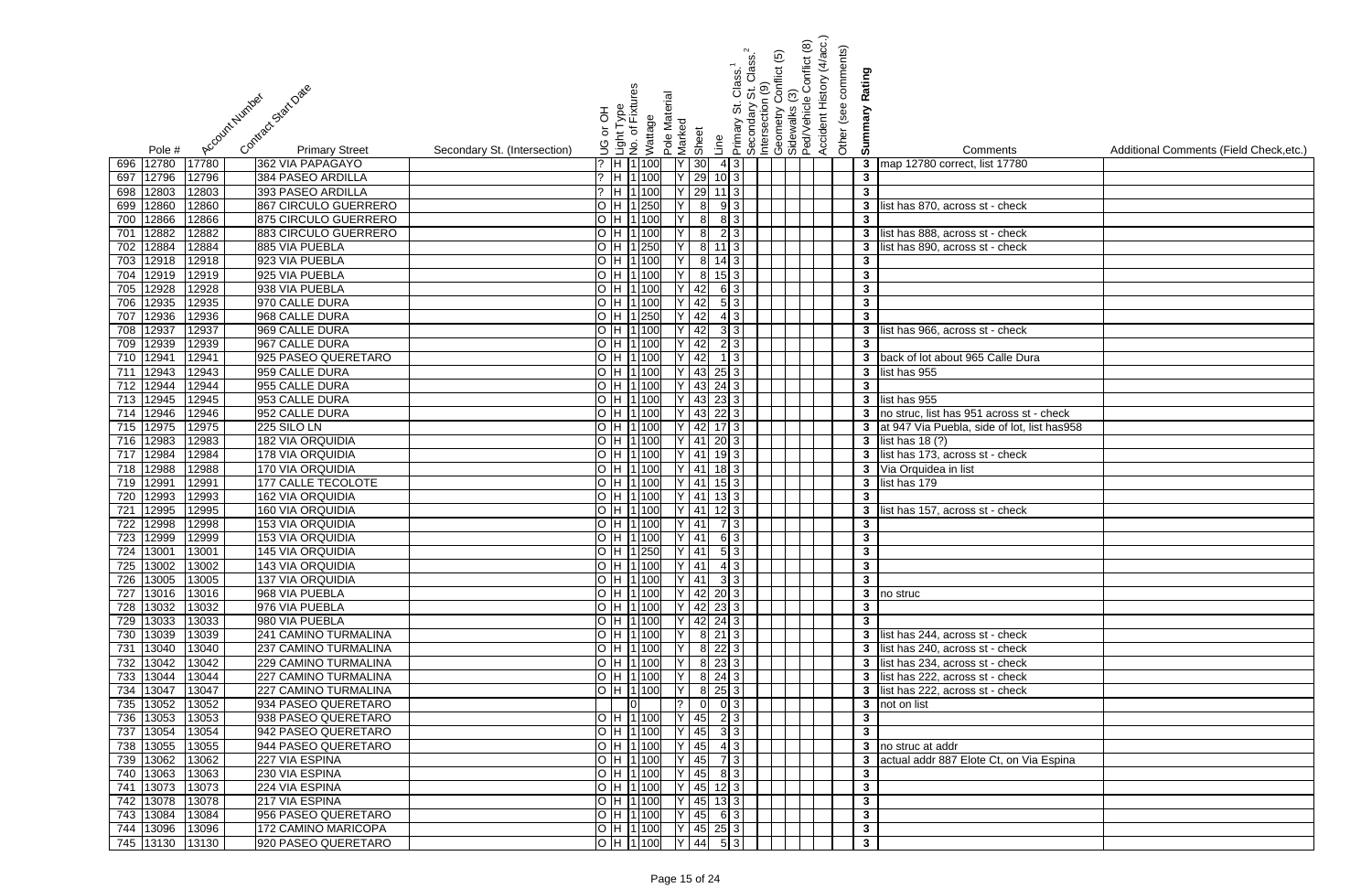| Contract Statt Date<br>Account Humber                             |                              | 공<br>$\overleftarrow{\mathrm{o}}$ | Light Type<br>No. of Fixtures<br>Wattage                                                                                                                                                                                                                                  | Pole Material<br>Marked |                                  | Clasi<br><br>თ<br>Primary       | St. Class.<br>1(9)<br>Intersection<br>Secondary | <u>ව</u><br>conflict | Conflict (8)<br>Geometry Co<br>Sidewalks (3)<br>Ped/Vehicle ( | Accident History (4/acc.)<br>Other (see comments) | Rating<br>Summary            |                                                |                                         |
|-------------------------------------------------------------------|------------------------------|-----------------------------------|---------------------------------------------------------------------------------------------------------------------------------------------------------------------------------------------------------------------------------------------------------------------------|-------------------------|----------------------------------|---------------------------------|-------------------------------------------------|----------------------|---------------------------------------------------------------|---------------------------------------------------|------------------------------|------------------------------------------------|-----------------------------------------|
| Pole #<br><b>Primary Street</b>                                   | Secondary St. (Intersection) | S.                                |                                                                                                                                                                                                                                                                           |                         | Sheet                            | Line                            |                                                 |                      |                                                               |                                                   |                              | Comments                                       | Additional Comments (Field Check, etc.) |
| 13132<br>746 13132<br>919 PASEO QUERETARO                         |                              |                                   | O H 1100                                                                                                                                                                                                                                                                  |                         | 44                               | 6 3                             |                                                 |                      |                                                               |                                                   | $\mathbf{3}$                 |                                                |                                         |
| 747<br>13136<br>925 PASEO QUERETARO<br>13136                      |                              |                                   | O H 1100                                                                                                                                                                                                                                                                  |                         | 44                               | 73                              |                                                 |                      |                                                               |                                                   | $\mathbf{3}$                 | list has 922, across st - check                |                                         |
| 748 13137<br>177 CAMINO MARICOPA<br>13137                         |                              |                                   | O H 1100                                                                                                                                                                                                                                                                  |                         | 44                               | 8 3                             |                                                 |                      |                                                               |                                                   | $\mathbf{3}$                 |                                                |                                         |
| 13146<br>159 CAMINO MARICOPA<br>13146<br>749                      |                              | $2 \sqrt{2}$                      | 1 100                                                                                                                                                                                                                                                                     |                         | 84                               | $27 \mid 3 \mid$                |                                                 |                      |                                                               |                                                   | $\mathbf{3}$                 |                                                |                                         |
| 13150<br><b>155 CAMINO MARICOPA</b><br>750<br>13150               |                              |                                   | O H 1100                                                                                                                                                                                                                                                                  |                         | 44                               | $14 \mid 3 \mid$                |                                                 |                      |                                                               |                                                   | $\mathbf{3}$                 |                                                |                                         |
| 13156<br>13156<br>167 AVENIDA LIRIO<br>751                        |                              |                                   | O H 11100                                                                                                                                                                                                                                                                 |                         | 44                               | $16$ 3                          |                                                 |                      |                                                               |                                                   | $\mathbf{3}$                 |                                                |                                         |
| 13161<br>752<br>13161<br>157 AVENIDA LIRIO                        |                              | l H O                             | 1 100                                                                                                                                                                                                                                                                     |                         | 44                               | 19                              |                                                 |                      |                                                               |                                                   | $\mathbf{3}$                 | list has 325 Lirio Ct                          |                                         |
| 13164<br>155 AVENIDA LIRIO<br>753<br>13164                        |                              |                                   | $O$  H  1  250                                                                                                                                                                                                                                                            |                         | 44                               | 20                              |                                                 |                      |                                                               |                                                   | $\mathbf{3}$                 |                                                |                                         |
| 13180<br>13180<br>754<br>162 CALLE OPALO                          |                              |                                   | O H 1 100                                                                                                                                                                                                                                                                 |                         | 44                               | 22 3                            |                                                 |                      |                                                               |                                                   | $\overline{\mathbf{3}}$      |                                                |                                         |
| 13185<br>13185<br>166 CALLE OPALO<br>755                          |                              |                                   | O H 1100                                                                                                                                                                                                                                                                  |                         | 44                               | 23 3                            |                                                 |                      |                                                               |                                                   | $\mathbf{3}$                 |                                                |                                         |
| 1320<br>756<br>13201<br>138 AVENIDA LIRIO                         |                              |                                   | O H 1100                                                                                                                                                                                                                                                                  |                         | 43                               | 6 3                             |                                                 |                      |                                                               |                                                   | $3^{\circ}$                  | list has Liro                                  |                                         |
| 13226<br>757<br>13226<br>942 CALLE DURA                           |                              |                                   | O H 1100                                                                                                                                                                                                                                                                  |                         | 43                               | 183                             |                                                 |                      |                                                               |                                                   | $\mathbf{3}$                 |                                                |                                         |
| 13227<br>758<br>13227<br>944 CALLE DURA                           |                              | O <sub>H</sub>                    | 1 100                                                                                                                                                                                                                                                                     |                         | 43                               | 193                             |                                                 |                      |                                                               |                                                   | $\overline{\mathbf{3}}$      |                                                |                                         |
| 13462<br>759<br>384 CAMINO SOSA<br>13462                          |                              |                                   | H  1 250 W Y                                                                                                                                                                                                                                                              |                         | 14                               | $13 \mid 3 \mid$                |                                                 |                      |                                                               |                                                   |                              | 3 on map as 13463 - check                      |                                         |
| 13466<br>13466<br>378 CAMINO SOSA<br>760                          |                              |                                   | H 1100WY                                                                                                                                                                                                                                                                  |                         | 14                               | $14 \mid 3 \mid$                |                                                 |                      |                                                               |                                                   |                              | 3 on list as 367 CAM SOSA - across from?       |                                         |
| 13508<br>1355 CAMINO FAJA<br>761<br>13508                         |                              |                                   | O H 1100                                                                                                                                                                                                                                                                  |                         | $\overline{23}$                  | 3 3                             |                                                 |                      |                                                               |                                                   |                              | 3 map shows other side of street?              |                                         |
| 13519<br>405 CAMINO OSITO<br>762<br>13519                         |                              |                                   | O H 1100                                                                                                                                                                                                                                                                  |                         | 23                               | 5 3                             |                                                 |                      |                                                               |                                                   |                              | 3 listed as 403                                |                                         |
| 13532<br>414 CALLE PEGASO<br>763<br>13532                         |                              |                                   | ?  ?  1 100                                                                                                                                                                                                                                                               |                         | N 85                             | 5 3                             |                                                 |                      |                                                               |                                                   | $\mathbf{3}$                 |                                                |                                         |
| 13688<br>1233 CIRCULO AGUILAR<br>13688<br>764                     |                              |                                   | H 1100WN                                                                                                                                                                                                                                                                  |                         | 14                               | $15 \mid 3 \mid$                |                                                 |                      |                                                               |                                                   | 3 <sup>1</sup>               | on list as AVE not CIR                         |                                         |
| 13690<br>1231 CIRCULO AGUILAR<br>13690<br>765                     |                              |                                   | H 1100WN                                                                                                                                                                                                                                                                  |                         | 14                               | $16 \mid 3 \mid$                |                                                 |                      |                                                               |                                                   | $\mathbf{3}$                 |                                                |                                         |
| 13692<br>1227 CIRCULO AGUILAR<br>13692<br>766                     |                              |                                   | H 1100WY                                                                                                                                                                                                                                                                  |                         | 14                               | $17\overline{\smash{\big)}\,3}$ |                                                 |                      |                                                               |                                                   | $\mathbf{3}$                 |                                                |                                         |
| 14961<br>420 SYKES CIR<br>14961<br>767                            |                              |                                   | U H 1100 F                                                                                                                                                                                                                                                                |                         | $\overline{4}$                   | 6 3 I                           |                                                 |                      |                                                               |                                                   | $\overline{\mathbf{3}}$      |                                                |                                         |
| 14982<br>11 CIRCULO MORALES<br>14982<br>768                       |                              |                                   | $U$ H $ 1 100$                                                                                                                                                                                                                                                            |                         | $\overline{2}$<br>$\overline{2}$ | $14 \mid 3 \mid$                |                                                 |                      |                                                               |                                                   | $\mathbf{3}$                 | list has 11 HOPI ST                            |                                         |
| 14984<br>38 CIRCULO MORALES<br>14984<br>769<br>14989              |                              |                                   | $U$ H $ 1 100$<br>$O$ H $ 1 100$                                                                                                                                                                                                                                          |                         |                                  |                                 |                                                 |                      |                                                               |                                                   | $\mathbf{3}$                 |                                                |                                         |
| 214 VIA ESPINA<br>770<br>14988<br>15362<br>1172 LEON AVE<br>15362 |                              |                                   | U H 1 100 F                                                                                                                                                                                                                                                               |                         | 45<br>$\overline{4}$             | 14                              |                                                 |                      |                                                               |                                                   | $\mathbf{3}$<br>$\mathbf{3}$ | map has 14989, list has 14988                  |                                         |
| 771<br>15380<br>1150 AVENIDA LEON<br>772<br>15380                 |                              |                                   | U H 1100                                                                                                                                                                                                                                                                  |                         | $\overline{4}$                   |                                 |                                                 |                      |                                                               |                                                   | $\mathbf{3}$                 | on data sheet as 1141 AVE LEON                 |                                         |
| 773   15384   15384<br><b>25 CAMINO PESQUEIRA</b>                 |                              |                                   | O  H  1 100     Y   19  18  3                                                                                                                                                                                                                                             |                         |                                  |                                 |                                                 |                      |                                                               |                                                   |                              | <b>3</b> addr from street atlas                |                                         |
| 774 15385<br>15385<br>36 CAMINO PESQUEIRA                         |                              |                                   | O H 1100 N 19 17 3                                                                                                                                                                                                                                                        |                         |                                  |                                 |                                                 |                      |                                                               |                                                   | $\mathbf{3}$                 |                                                |                                         |
| 775 15390<br>15390<br>50 CAMINO PESQUEIRA                         |                              |                                   | $\overline{O}$  H $\overline{11}$ 100   Y   19   16   3                                                                                                                                                                                                                   |                         |                                  |                                 |                                                 |                      |                                                               |                                                   | $\mathbf{3}$                 |                                                |                                         |
| 776 15405<br>9 KENTS AVE<br>15405                                 |                              |                                   | U H 1100 Y 18 63                                                                                                                                                                                                                                                          |                         |                                  |                                 |                                                 |                      |                                                               |                                                   |                              | 3 no struc, list has 10 Kent across st - check |                                         |
| 777 15423<br>15423<br>221 CALLE ARIKARA                           |                              |                                   | O  H  1 100     Y   21     1   3                                                                                                                                                                                                                                          |                         |                                  |                                 |                                                 |                      |                                                               |                                                   | $\mathbf{3}$                 |                                                |                                         |
| 778 15540<br>411 POSTON ST<br>15540                               |                              |                                   | U  H  1 100 F  N   3  16 3                                                                                                                                                                                                                                                |                         |                                  |                                 |                                                 |                      |                                                               |                                                   | $\mathbf{3}$                 |                                                |                                         |
| 779 15551<br>15551<br>37 APACHE WAY                               |                              |                                   | U  H  1 100 F  Y   2   25   3                                                                                                                                                                                                                                             |                         |                                  |                                 |                                                 |                      |                                                               |                                                   |                              | 3 list has 39 APACHE WAY                       |                                         |
| 780 15552<br>15552<br>46 APACHE WAY                               |                              |                                   | U  H  1 100 F  Y   2   24 3                                                                                                                                                                                                                                               |                         |                                  |                                 |                                                 |                      |                                                               |                                                   | $\mathbf{3}$                 |                                                |                                         |
| 781 15662<br>1083 CALLE CLARA<br>15662                            |                              |                                   | $\left[ \begin{array}{cc} ? \\ \end{array} \right]$ $\left[ \begin{array}{c} H \\ 1 \end{array} \right]$ $\left[ \begin{array}{c} 250 \\ \end{array} \right]$ $\left[ \begin{array}{c} Y \\ 31 \end{array} \right]$ $\left[ \begin{array}{c} 19 \\ 3 \end{array} \right]$ |                         |                                  |                                 |                                                 |                      |                                                               |                                                   | $\mathbf{3}$                 |                                                |                                         |
| 882 CALLE TEPACHE<br>782 15674<br>15674                           |                              |                                   | $\overline{O}$ H 1100 N 24 11 3                                                                                                                                                                                                                                           |                         |                                  |                                 |                                                 |                      |                                                               |                                                   | $\mathbf{3}$                 |                                                |                                         |
| 783 15682<br>15682<br>946 AVENIDA PALOMAS                         |                              |                                   | O H 1100                                                                                                                                                                                                                                                                  | lY l                    |                                  | 8 17 3                          |                                                 |                      |                                                               |                                                   | $\overline{\mathbf{3}}$      |                                                |                                         |
| 228 CAMINO MIRADOR<br>784 15690<br>15690                          |                              |                                   | O H 1100                                                                                                                                                                                                                                                                  |                         |                                  | $22$ 10 3                       |                                                 |                      |                                                               |                                                   |                              | 3 no house; across from 223 CAM MIRADOR        |                                         |
| 785 15702<br>15702<br>916 VIA UREA                                |                              |                                   | O H 1 100                                                                                                                                                                                                                                                                 |                         |                                  | $18$ 25 3                       |                                                 |                      |                                                               |                                                   | $\mathbf{3}$                 |                                                |                                         |
| 786 15706<br>15706<br>1091 CALLE CLARA                            |                              |                                   | $?$ H 1 100                                                                                                                                                                                                                                                               |                         |                                  | $Y$ 31 20 3                     |                                                 |                      |                                                               |                                                   | $\mathbf{3}$                 |                                                |                                         |
| 787 15726<br>15726<br>1202 CAMINO GILBERTO                        |                              |                                   | O H 1100                                                                                                                                                                                                                                                                  |                         |                                  | $ Y $ 36 3 3                    |                                                 |                      |                                                               |                                                   | $\overline{\mathbf{3}}$      |                                                |                                         |
| 788 15748<br>15748<br>21 CHULA VISTA LN                           |                              |                                   | O H 1250WY                                                                                                                                                                                                                                                                |                         | $\overline{2}$                   | $1 \vert 3 \vert$               |                                                 |                      |                                                               |                                                   |                              | 3 parcel 105-20-117 is a Park, no address      |                                         |
| 789 15774<br>15774<br>253 CIRCULO CERRO                           |                              |                                   | O H 1100                                                                                                                                                                                                                                                                  |                         |                                  | Y 22 16 3                       |                                                 |                      |                                                               |                                                   | $\mathbf{3}$                 |                                                |                                         |
| 790 15913<br>15913<br>1097 CIRCULO MERCADO                        |                              |                                   | ?  H  1 100                                                                                                                                                                                                                                                               |                         |                                  | $Y$ 31 6 3                      |                                                 |                      |                                                               |                                                   |                              | 3 loc unclear - check                          |                                         |
| 15927<br>15927<br>1262 CIRCULO YERBA BUENA<br>791                 |                              |                                   | O H 1100                                                                                                                                                                                                                                                                  |                         |                                  | $ Y $ 37   14 3                 |                                                 |                      |                                                               |                                                   |                              | 3 list has 1281, other side of st - check      |                                         |
| 792 15928<br>1258 CIRCULO YERBA BUENA<br>15928                    |                              |                                   | O H 1100                                                                                                                                                                                                                                                                  |                         |                                  | $Y$ 37 13 3                     |                                                 |                      |                                                               |                                                   |                              | 3 no struc, list has 1256 next door - check    |                                         |
| 793 15929<br>15929<br>1275 CIRCULO YERBA BUENA                    |                              |                                   | O  H  1 100     Y   37  12 3                                                                                                                                                                                                                                              |                         |                                  |                                 |                                                 |                      |                                                               |                                                   |                              | 3 map has wrong side of st - check             |                                         |
| 794 15930<br>15930<br>1273 CIRCULO YERBA BUENA                    |                              |                                   | O  H  1 100   Y   37   11   3                                                                                                                                                                                                                                             |                         |                                  |                                 |                                                 |                      |                                                               |                                                   |                              | 3 map has wrong side of st - check             |                                         |
| 795 16118 16118<br>494 AVENIDA PAPALOTE                           |                              |                                   | ?  H  1 250     Y   11  17  3                                                                                                                                                                                                                                             |                         |                                  |                                 |                                                 |                      |                                                               |                                                   |                              | 3 list has 492 next door                       | FC'd; OK                                |

| $\overline{\mathbf{s}}$ | Additional Comments (Field Check, etc.) |
|-------------------------|-----------------------------------------|
| eck                     |                                         |
|                         |                                         |
|                         |                                         |
|                         |                                         |
|                         |                                         |
|                         |                                         |
|                         |                                         |
|                         |                                         |
|                         |                                         |
|                         |                                         |
| - across from?          |                                         |
| treet?                  |                                         |
|                         |                                         |
|                         |                                         |
|                         |                                         |
|                         |                                         |
|                         |                                         |
|                         |                                         |
| 4988                    |                                         |
| E LEON                  |                                         |
|                         |                                         |
|                         |                                         |
|                         |                                         |
| across st - check       |                                         |
|                         |                                         |
|                         |                                         |
|                         |                                         |
|                         |                                         |
|                         |                                         |
| <b>GAM MIRADOR</b>      |                                         |
|                         |                                         |
|                         |                                         |
| rk, no address          |                                         |
|                         |                                         |
| st - check              |                                         |
| t door - check          |                                         |
| check<br>$\cdot$ check  |                                         |
|                         | FC'd; OK                                |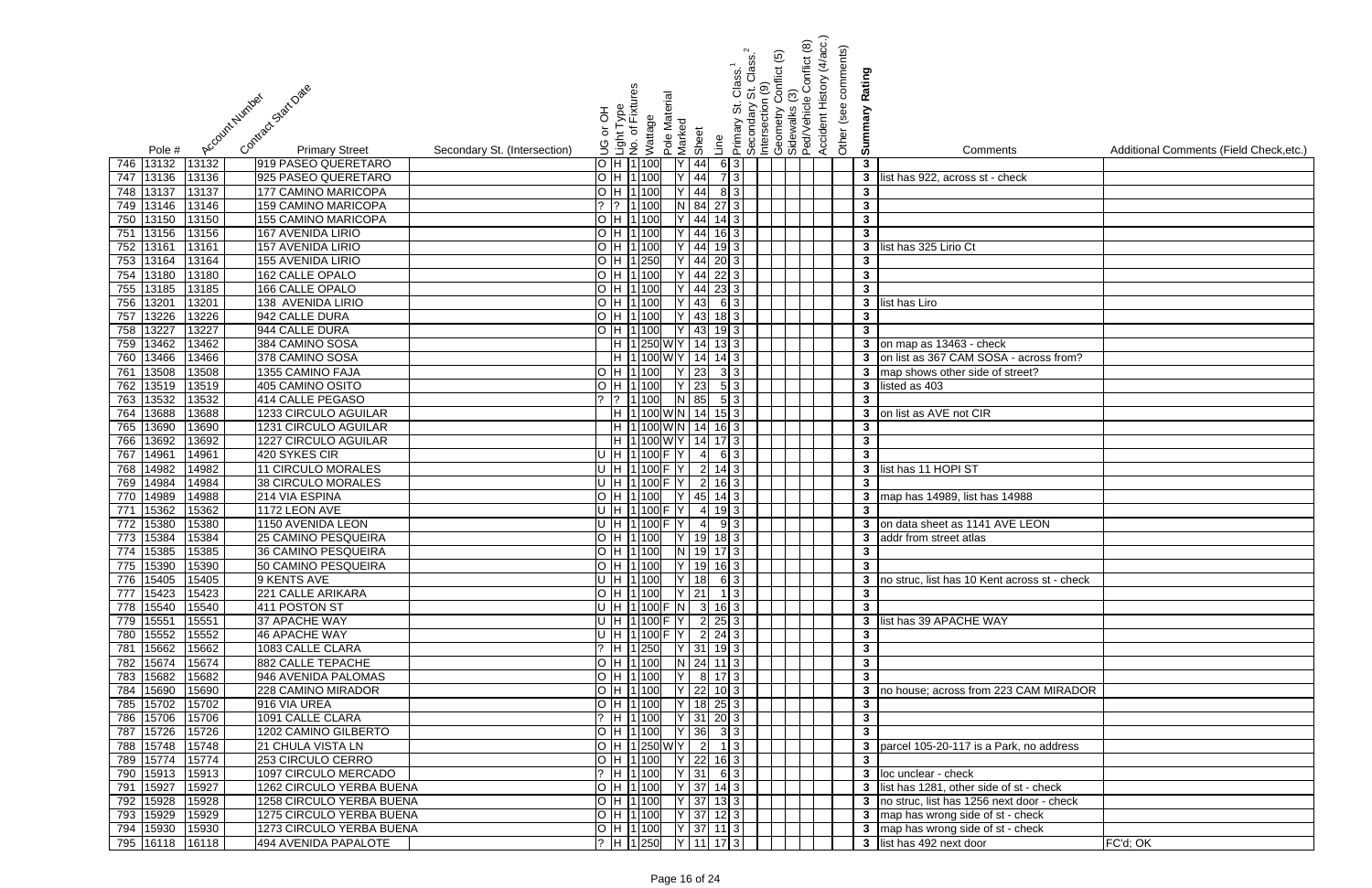|                                                                                  |                                                   | Class. <sup>1</sup><br>St Class. <sup>2</sup><br>n (9)                                         | Conflict (8)<br>conflict (5) | Accident History (4/acc.)<br>Other (see comments) |                              |                                                     |                                         |
|----------------------------------------------------------------------------------|---------------------------------------------------|------------------------------------------------------------------------------------------------|------------------------------|---------------------------------------------------|------------------------------|-----------------------------------------------------|-----------------------------------------|
|                                                                                  |                                                   |                                                                                                |                              |                                                   | Rating                       |                                                     |                                         |
| Contract Start Date                                                              | nt Type<br>of Fixtures                            |                                                                                                |                              |                                                   |                              |                                                     |                                         |
|                                                                                  |                                                   |                                                                                                |                              |                                                   |                              |                                                     |                                         |
| Account Number                                                                   | Pole Material<br>라 아<br>Wattage                   | Primary St. C<br>Secondary S<br>Intersection (<br>Geometry Co<br>Sidewalks (3)<br>PedVehicle ( |                              |                                                   | Summary                      |                                                     |                                         |
|                                                                                  |                                                   |                                                                                                |                              |                                                   |                              |                                                     |                                         |
| <b>Primary Street</b><br>Secondary St. (Intersection)<br>Pole #                  | Marked<br>Sheet<br>انعاب<br>No. of<br>No. of<br>9 | Line                                                                                           |                              |                                                   |                              | Comments                                            | Additional Comments (Field Check, etc.) |
| 16157<br>16157<br>296 VALLEY VIEW DR<br>796                                      | H 1100WY 14                                       | 73                                                                                             |                              |                                                   | $\mathbf{3}$                 |                                                     |                                         |
| 16304<br>223 CAMINO MIRADOR<br>16304<br>797                                      | H 1 100<br>22                                     | 9 3                                                                                            |                              |                                                   | $\mathbf{3}$                 |                                                     |                                         |
| 16358<br>16358<br>1246 PICO GORDO<br>798                                         | $Y$ 36<br>H 1 250                                 | $19 \mid 3 \mid$                                                                               |                              |                                                   | 3 <sup>7</sup>               | position unclear - check                            |                                         |
| 1647<br>16471<br>1149 AVENIDA LEON<br>799                                        | H 1100<br>$\overline{4}$                          | 83                                                                                             |                              |                                                   | $\mathbf{3}$                 |                                                     |                                         |
| 16506<br>1160 HODGES CIR<br>16506<br>800                                         | $\mathbf{3}$<br>1 100                             |                                                                                                |                              |                                                   | $\mathbf{3}$                 |                                                     |                                         |
| 16636<br>16636<br>958 CIRCULO TUMBLEWEED<br>801                                  | 84<br>1 100                                       | 14I                                                                                            |                              |                                                   | $\mathbf{3}$                 | guessed location - CHECK                            |                                         |
| 16799<br>16799<br>997 CIRCULO MENDEZ<br>802                                      | H 1100<br>24                                      |                                                                                                |                              |                                                   | $\mathbf{3}$                 |                                                     |                                         |
| 16896<br>782 VIA TECORIPA<br>16896<br>803                                        | 26<br>H 1100                                      |                                                                                                |                              |                                                   |                              | 3 list 778 Tecoripa Ct nearest addr                 |                                         |
| 17036<br>17036<br>202 CALLE CENOTE<br>804                                        | 21<br>H 1100                                      | 6 3                                                                                            |                              |                                                   | $\mathbf{3}$                 | list has Centeo/Cento                               |                                         |
| 17039<br>805<br>17039<br>212 CALLE CENOTE                                        | $N$ 85<br>1 100                                   | $23 \mid 3 \mid$                                                                               |                              |                                                   |                              | 3 doc has 207, across st                            |                                         |
| 17050<br>181 PASEO DULZURA<br>806<br>17050                                       | $Y$ 20<br>H 1100                                  | 2 3                                                                                            |                              |                                                   |                              | 3 map shows at 178 across st - check                |                                         |
| 17052<br>17052<br>171 PASEO DULZURA<br>807                                       | Y 20<br>H 1100                                    | 4 3                                                                                            |                              |                                                   |                              | 3 map shows at 174 across st - check                |                                         |
| 17055<br>184 CAMINO SAN XAVIER<br>808<br>17055                                   | $Y$ 20<br>H 1100                                  | $1\overline{3}$                                                                                |                              |                                                   | $\mathbf{3}$                 |                                                     |                                         |
| 809 17139<br>17139<br>1078 PASEO FRENO                                           | $Y$ 20<br>H 1 100                                 | 3 3                                                                                            |                              |                                                   | $\mathbf{3}$                 |                                                     |                                         |
| 810 17144<br>17144<br>298 CAMINO LA PASIDA                                       | $Y$ 30<br>H 1 100                                 | $17$ 3                                                                                         |                              |                                                   | $\overline{\mathbf{3}}$      |                                                     |                                         |
| 811 17182<br>17182<br>1705 CAMINO RIVERA                                         | H 1 100<br>N 12 16 3                              |                                                                                                |                              |                                                   |                              | 3 location unclear                                  |                                         |
| 812 17227<br>17227<br><b>1695 CAMINO BARRERA</b>                                 | H 1 100<br>12                                     | $13 \mid 3 \mid$                                                                               |                              |                                                   | $\mathbf{3}$                 |                                                     |                                         |
| <b>108 CIRCULO CAMACHO</b><br>813 17247<br>17247                                 | H 1 100<br>18                                     | 9 3                                                                                            |                              |                                                   |                              | 3 no struc, list has 109, across st - check         |                                         |
| 814 17442<br>1731 CALLE REINALDO<br>17422                                        | $?$ 1 100<br>N 84                                 | $10\vert 3 \vert$                                                                              |                              |                                                   | $\mathbf{3}$                 |                                                     |                                         |
| 815 17444<br><b>169 PASEO DULZURA</b><br>17444                                   | H 1 100<br>$Y$ 20                                 | 5 3                                                                                            |                              |                                                   |                              | 3 map shows at 172 across st - check                |                                         |
| 18046<br>892 VIA PUEBLA<br>18046<br>816                                          | N 83<br>$?$  1 100                                | $24 \mid 3 \mid$                                                                               |                              |                                                   |                              | 3 loc unclear - check                               |                                         |
| 18052<br>254 CALLE ARIKARA<br>18052<br>817                                       | 1 100<br>N 83                                     | $21 \mid 3 \mid$                                                                               |                              |                                                   |                              | $\overline{\textbf{3}}$ not on map                  |                                         |
| 18084<br>18084<br>114 CIRCULO CAMACHO<br>818<br>18124                            | 1 100<br>N 83                                     |                                                                                                |                              |                                                   | $\mathbf{3}$                 |                                                     |                                         |
| 18124<br><b>167 CALLE TECOLOTE</b><br>819<br>1817'<br>18171<br>227 CALLE ARIKARA | N 85<br>1 100<br>$N$ 83<br>1 100                  | 9 3                                                                                            |                              |                                                   | $\mathbf{3}$<br>$\mathbf{3}$ |                                                     |                                         |
| 820<br>18225<br>18225<br><b>145 CALLE TECOLOTE</b><br>821                        | $N$ 84<br>1 100                                   | $25 \mid 3 \mid$<br>30 3                                                                       |                              |                                                   | $\mathbf{3}$                 |                                                     |                                         |
| 18287<br>18287<br>822<br>1148 CIRCULO SOPORI                                     | N 84<br>1 100<br>$\overline{?}$                   | $32 \mid 3 \mid$                                                                               |                              |                                                   |                              | 3 loc unclear - check                               |                                         |
| 823 90001 NONE<br>374 WILLOW DR                                                  | $ U H 1 100 F N $ 3 11 3                          |                                                                                                |                              |                                                   |                              | 3 Mid-Block                                         |                                         |
| 824 90002<br><b>NONE</b><br>390 WILLOW DR                                        | $U$ H 1100 F Y 3 93                               |                                                                                                |                              |                                                   | $\mathbf{3}$                 |                                                     |                                         |
| 825 90005<br><b>NONE</b><br>413 CALLE MADRID                                     | $U$  H  1 100  F  N   3   13   3                  |                                                                                                |                              |                                                   | $\mathbf{3}$                 |                                                     |                                         |
| 826 90008<br><b>NONE</b><br>380 PLACITA BACA                                     | $U[H[1]100]F[Y]$ 3 23 3                           |                                                                                                |                              |                                                   | $\mathbf{3}$                 |                                                     |                                         |
| 827 90009<br><b>NONE</b><br>1161 HODGES CIR                                      | $U[H[1]100]F[Y]$ 3 21 3                           |                                                                                                |                              |                                                   | $\mathbf{3}$                 |                                                     |                                         |
| 828 90015<br><b>NONE</b><br>1144 AVENIDA LEON                                    | U  H  1 100 F  Y   4   10 3                       |                                                                                                |                              |                                                   | $\mathbf{3}$                 |                                                     |                                         |
| 829 90016<br>NONE<br>404 CURRY ST                                                | U H 1100 F Y 4 11 3                               |                                                                                                |                              |                                                   |                              | 3 on data sheet as 403 CURRY ST                     |                                         |
| 830 90017<br>NONE<br>414 CURRY ST                                                | U[H 1 100]F[Y 4 123]                              |                                                                                                |                              |                                                   |                              | 3 Mid-Block                                         |                                         |
| 831 90018<br><b>NONE</b><br>420 CURRY ST                                         | U[H 1 100]F[Y 4 133]                              |                                                                                                |                              |                                                   |                              | 3 Mid-Block                                         |                                         |
| 832 90021<br><b>NONE</b><br>408 WRIGHTSON ST                                     | U[H 1 100 F Y 4 203]                              |                                                                                                |                              |                                                   |                              | 3 on data sheet as 404 WRIGHTSON ST                 |                                         |
| 833 90023<br><b>NONE</b><br>410 HOPKINS ST                                       | U  H  1 100 F  Y   4 22 3                         |                                                                                                |                              |                                                   | $\mathbf{3}$                 |                                                     |                                         |
| 834 90027<br><b>NONE</b><br>106 MESA CT                                          | U[H 1 100]F[Y 5]                                  | -31                                                                                            |                              |                                                   | $\mathbf{3}$                 |                                                     |                                         |
| 835 90029<br><b>NONE</b><br>1207 AVENIDA GLORIOSA                                | U H 1 100 F Y 5 53                                |                                                                                                |                              |                                                   |                              | 3 on data sheet as 1209 AVENIDA GLORIOSA            |                                         |
| 836 90032<br><b>NONE</b><br>306 CAMINO LA PASIDA                                 | H  1 100  Y   30   18   3                         |                                                                                                |                              |                                                   |                              | 3 listed again 23 / 6                               |                                         |
| 837 90033<br><b>NONE</b><br>1330 GINGER CT                                       | $ Y $ 23<br>O H 1100                              | 4 3                                                                                            |                              |                                                   |                              | 3 listed as 1332                                    |                                         |
| 838 90036<br><b>NONE</b><br>1430 NONI CT                                         | $O$  H  1 100   Y   22   14   3                   |                                                                                                |                              |                                                   |                              | 3 listed as 247 CIRCULO CERRO; on CIR CERRO side    |                                         |
| 839 90038<br>315 CIRCULO CERRO<br><b>NONE</b>                                    | O  H  1 100   Y   22   18   3                     |                                                                                                |                              |                                                   | $\mathbf{3}$                 | listed as PASEO DE CERRO                            |                                         |
| 840 90040<br>NONE<br>1171 CIRCULO GOLFO                                          | $O$  H  1 100   Y   12   1   3                    |                                                                                                |                              |                                                   | $\mathbf{3}$                 |                                                     |                                         |
| 841 90045<br><b>NONE</b><br>417 CALLE MUELLE                                     | $O[H[1]100]$ N 12 5 3                             |                                                                                                |                              |                                                   |                              | 3 not marked on map - check                         |                                         |
| 842 90046<br><b>NONE</b><br>1716 CAMINO PACIFICO                                 | O  H  1 100     Y   12  17  3                     |                                                                                                |                              |                                                   |                              | 3 map crude; photo seems 1716, map seems 1720 check |                                         |
| 843 90048<br><b>NONE</b><br>63 CIRCULO CORTEZ                                    | O  H  1 100    N   12   14   3                    |                                                                                                |                              |                                                   |                              | 3 location unclear, not on map                      |                                         |
| 844 90068<br>47 NAVAJO ST<br><b>NONE</b>                                         | $\overline{ U H 1 100 S Y }$ 2 20 3               |                                                                                                |                              |                                                   | $\mathbf{3}$                 |                                                     |                                         |
| 845 90079 NONE<br>260 SUMA CT                                                    | OH 1100 Y 8 18 3                                  |                                                                                                |                              |                                                   |                              | 3 list has SUMA & PALOMAS, end of cul de sac        |                                         |

| $\overline{\mathsf{S}}$    | Additional Comments (Field Check, etc.) |
|----------------------------|-----------------------------------------|
|                            |                                         |
|                            |                                         |
|                            |                                         |
|                            |                                         |
| $\overline{\zeta}$         |                                         |
|                            |                                         |
| st addr                    |                                         |
|                            |                                         |
| $st - check$               |                                         |
| st - check                 |                                         |
|                            |                                         |
|                            |                                         |
|                            |                                         |
|                            |                                         |
| ss st - check              |                                         |
|                            |                                         |
| st - check                 |                                         |
|                            |                                         |
|                            |                                         |
|                            |                                         |
|                            |                                         |
|                            |                                         |
|                            |                                         |
|                            |                                         |
|                            |                                         |
|                            |                                         |
|                            |                                         |
|                            |                                         |
| RY ST                      |                                         |
|                            |                                         |
|                            |                                         |
| <b>GHTSON ST</b>           |                                         |
|                            |                                         |
| <b>ENIDA GLORIOSA</b>      |                                         |
|                            |                                         |
|                            |                                         |
| ERRO; on CIR CERRO side    |                                         |
| RO                         |                                         |
|                            |                                         |
| $\overline{\mathsf{k}}$    |                                         |
| 1716, map seems 1720 check |                                         |
| aр                         |                                         |
| S, end of cul de sac       |                                         |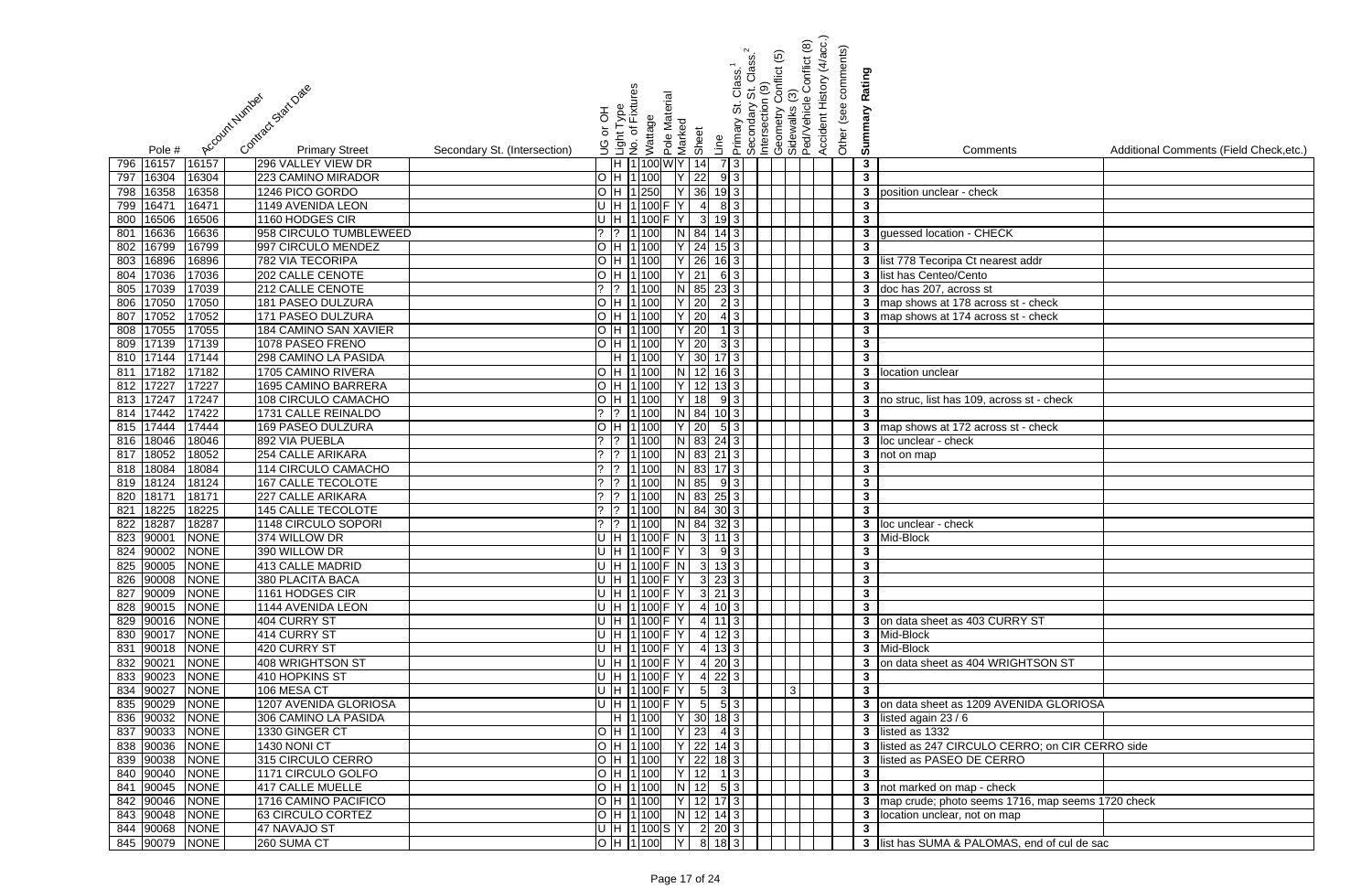|                | వ్లే        | Comments                                                                     | Additional Comments (Field Check, etc.) |
|----------------|-------------|------------------------------------------------------------------------------|-----------------------------------------|
|                | 3           | list has 957                                                                 |                                         |
|                | 3           | not on map, location guessed - check                                         |                                         |
|                | 3           | list has Kent Ave                                                            |                                         |
|                | 3           | not on map, location guessed at - check                                      |                                         |
|                | 3           | unlisted                                                                     |                                         |
|                | 3           | no struc at addr                                                             |                                         |
|                | 3           | VIA PANTERA & CALLE ARIKARA                                                  |                                         |
|                | 3           |                                                                              |                                         |
|                | 3           |                                                                              |                                         |
|                | 3           |                                                                              |                                         |
|                | 3           |                                                                              |                                         |
|                | 3           | no struc, list has 1185, pole there - check                                  |                                         |
|                | 3           | on map across st - check                                                     |                                         |
|                | 3           |                                                                              |                                         |
|                | 3           | map other side of st, no pole # - check                                      |                                         |
|                | 3           | not listed, on map off rd by house - CHECK                                   |                                         |
|                | 3           | not listed, on map off rd by house - CHECK                                   |                                         |
|                | 3           |                                                                              |                                         |
|                | 3           |                                                                              |                                         |
|                | 3           |                                                                              |                                         |
|                | 3<br>3      |                                                                              |                                         |
|                | 0           | Doc has 948                                                                  |                                         |
|                | 0           | Low ADT-- Remove intersection status<br>Low ADT-- Remove intersection status |                                         |
|                | 0           | Low ADT-- Remove intersection status                                         |                                         |
|                | 0           | Low ADT-- Remove intersection status                                         |                                         |
|                | 0           | Low ADT-- Remove intersection status                                         |                                         |
|                | 0           | Low ADT-- Remove intersection status                                         |                                         |
|                | 0           | Low ADT-- Remove intersection status                                         |                                         |
|                | 0           | Low ADT-- Remove intersection status                                         |                                         |
|                | 0           | Low ADT-- Remove intersection status                                         |                                         |
|                | 0           | Low ADT-- Remove intersection status                                         |                                         |
|                | 0           |                                                                              |                                         |
| 1              | 0           | no struc, made up addr                                                       | FC: Does not exist at intersection      |
|                | $\mathbf 0$ | no struc, made up addr                                                       | FC: Does not exist at intersection      |
| $1\vert$       | 0           | no struc, made up addr                                                       | FC: Does not exist at intersection      |
| $\overline{1}$ | 0           | list has 558 Hwy 82, across st                                               | FC: Does not exist at intersection      |
|                | 0           | list has 7; side of st? check                                                |                                         |
|                | 0           | no struc, list has 7 across st                                               |                                         |
|                | 0           | across from listed 1; not an addr - check                                    |                                         |
|                | 0           | *guessed at location; list has 02233 - CHECK                                 |                                         |
| 3              | 0           | map has much further N, list says here                                       | FC'd: Does not exist at this loc.       |
|                | 0           | listed as 293 LENO CT - check 05459                                          |                                         |
|                | 0           | listed as 371 GULL CT - check                                                |                                         |
|                | 0           | listing not found                                                            |                                         |
|                | 0           | listed with *                                                                |                                         |
|                | 0           | listed with *                                                                |                                         |
|                | 0           | unlisted                                                                     |                                         |
|                | 0           |                                                                              |                                         |
|                | U           |                                                                              |                                         |

|                                                                                                                                          |                                                                                    | Class. <sup>1</sup><br>St. Class. <sup>1</sup><br>0 (9) | $\widehat{\mathfrak{G}}$ | Conflict (8)                                  | Accident History (4/acc.)<br>Other (see comments) |              |                                                                                                |                                           |
|------------------------------------------------------------------------------------------------------------------------------------------|------------------------------------------------------------------------------------|---------------------------------------------------------|--------------------------|-----------------------------------------------|---------------------------------------------------|--------------|------------------------------------------------------------------------------------------------|-------------------------------------------|
|                                                                                                                                          |                                                                                    |                                                         | conflict                 |                                               |                                                   | Rating       |                                                                                                |                                           |
| Contract Stat Date                                                                                                                       | Light Type<br>No. of Fixtures                                                      |                                                         |                          |                                               |                                                   |              |                                                                                                |                                           |
| Account Number                                                                                                                           | Pole Material<br>공                                                                 | Primary St. (<br>Secondary S<br>Intersection            |                          | Geometry Co<br>Sidewalks (3)<br>Ped/Vehicle ( |                                                   |              |                                                                                                |                                           |
|                                                                                                                                          | Wattage<br>Marked<br>ŏ                                                             |                                                         |                          |                                               |                                                   | Summary      |                                                                                                |                                           |
|                                                                                                                                          | Sheet<br>Line                                                                      |                                                         |                          |                                               |                                                   |              |                                                                                                |                                           |
| <b>Primary Street</b><br>Secondary St. (Intersection)<br>Pole #                                                                          | ပ<br>၁                                                                             |                                                         |                          |                                               |                                                   |              | Comments                                                                                       | Additional Comments (Field Check, etc.)   |
| <b>NONE</b><br>846 90080<br>963 AVENIDA PALOMAS                                                                                          | H 1 100<br>8 19 3                                                                  |                                                         |                          |                                               |                                                   |              | 3 list has 957                                                                                 |                                           |
| 9008'<br><b>171 CALLE TECOLOTE</b><br><b>NONE</b><br>847                                                                                 | H 1 100<br>$N$ 41<br>16 3                                                          |                                                         |                          |                                               |                                                   |              | 3 not on map, location guessed - check                                                         |                                           |
| 848 90083<br><b>NONE</b><br>13 KENTS AVE                                                                                                 | $U$ H 1100<br>18                                                                   | 7 3                                                     |                          |                                               |                                                   |              | 3 list has Kent Ave                                                                            |                                           |
| 849 90085<br><b>NONE</b><br>34 KENTS AVE                                                                                                 | $U$ H 1100<br>$\overline{N}$<br>18<br>$27\overline{3}$                             |                                                         |                          |                                               |                                                   |              | 3 not on map, location guessed at - check                                                      |                                           |
| 850 90086<br><b>NONE</b><br><b>11 KENTS AVE</b><br>90089<br>562 AVENIDA SEPTIEMBRE                                                       | 0<br>-9                                                                            | 0 3 <br>9 3                                             |                          |                                               |                                                   |              | 3 unlisted                                                                                     |                                           |
| <b>NONE</b><br>851<br>90093<br><b>NONE</b><br>337 VIA PANTERA<br>852                                                                     | H 1100<br>$Y$   21<br>H 1100                                                       | 2 3                                                     |                          |                                               |                                                   | $\mathbf{3}$ | 3 no struc at addr<br><b>VIA PANTERA &amp; CALLE ARIKARA</b>                                   |                                           |
| 90094<br><b>NONE</b><br>243 CALLE ARIKARA<br>853                                                                                         | $Y$ 21<br>H 1100                                                                   | 3 3                                                     |                          |                                               |                                                   | $\mathbf{3}$ |                                                                                                |                                           |
| 90095<br><b>NONE</b><br>854<br>218 PASEO MASCOTA                                                                                         | $Y$ 21<br>H 1 100                                                                  | 9 3                                                     |                          |                                               |                                                   | $\mathbf{3}$ |                                                                                                |                                           |
| 90096<br><b>NONE</b><br>216 PASEO MASCOTA<br>855                                                                                         | H 1 100<br>$Y$ 21                                                                  | $10$ 3                                                  |                          |                                               |                                                   | $\mathbf{3}$ |                                                                                                |                                           |
| 90097<br><b>NONE</b><br>856<br>212 PASEO MASCOTA                                                                                         | H 1 100<br>$Y$ 21<br>$11$ [3]                                                      |                                                         |                          |                                               |                                                   | $\mathbf{3}$ |                                                                                                |                                           |
| 90101<br>857<br><b>NONE</b><br>1181 CIRCULO SOPORI                                                                                       | $Y$ 38<br>H 1 100                                                                  | 8 3                                                     |                          |                                               |                                                   |              | 3 no struc, list has 1185, pole there - check                                                  |                                           |
| 858 90102<br><b>NONE</b><br>1168 CIRCULO SOPORI                                                                                          | $N$ 38<br>H 1 100                                                                  | $9 \mid 3 \mid$                                         |                          |                                               |                                                   |              | 3 on map across st - check                                                                     |                                           |
| 859 90107<br><b>NONE</b><br>490 VIA BARRA                                                                                                | H 1100<br><u>IY</u><br>$22\overline{3}$<br>10I                                     |                                                         |                          |                                               |                                                   | $\mathbf{3}$ |                                                                                                |                                           |
| 860 90109<br>1226 CIRCULO YERBA BUENA<br>15727                                                                                           | $Y$ 37<br>H 1100<br>$21 \mid 3 \mid$                                               |                                                         |                          |                                               |                                                   |              | 3 map other side of st, no pole # - check                                                      |                                           |
| 90112<br>1268 CIRCULO YERBA BUENA<br>861<br><b>NONE</b>                                                                                  | 101<br>$\Omega$                                                                    | 0 3                                                     |                          |                                               |                                                   |              | 3 not listed, on map off rd by house - CHECK                                                   |                                           |
| 862 90113<br><b>NONE</b><br><b>1266 CIRCULO YERBA BUENA</b>                                                                              | lol<br> 2 <br>$\overline{0}$                                                       | $0 \mid 3 \mid$                                         |                          |                                               |                                                   |              | 3 not listed, on map off rd by house - CHECK                                                   |                                           |
| 863 90114<br><b>173 CALLE TECOLOTE</b><br><b>NONE</b>                                                                                    | $?$ 1 100<br>$N$ 83                                                                | 2 3                                                     |                          |                                               |                                                   | $\mathbf{3}$ |                                                                                                |                                           |
| 864 90115<br><b>NONE</b><br>1246 CIRCULO YERBA BUENA                                                                                     | $?$ 1 100<br>$N$ 83                                                                | 4 3                                                     |                          |                                               |                                                   | $\mathbf{3}$ |                                                                                                |                                           |
| 865 90116<br>1443 CALLE FEDERAL<br><b>NONE</b>                                                                                           | $\begin{array}{ c c c c c }\n\hline\n? & 1 & 100 \\ \hline\n\end{array}$<br>$N$ 83 | 6 3                                                     |                          |                                               |                                                   | $\mathbf{3}$ |                                                                                                |                                           |
| 866 90126<br>257 CIRCULO CERRO<br><b>NONE</b>                                                                                            | $\frac{1}{2}$ 1 100<br>N84<br>$33 \mid 3 \mid$                                     |                                                         |                          |                                               |                                                   | $\mathbf{3}$ |                                                                                                |                                           |
| 867 90128<br><b>NONE</b><br>949 VIA PLATA                                                                                                | $?$ 1 100<br>$N$ 85<br>$26 \mid 3 \mid$                                            |                                                         |                          |                                               |                                                   |              | 3 $\sqrt{2}$ Doc has $\sqrt{948}$                                                              |                                           |
| 868 05962<br>05962<br>1123 CAPRICORNIO CT<br><b>CAPRICORNIO CT &amp; TROY CT</b>                                                         | $N$ 20<br>H 1135<br>23                                                             |                                                         | 9                        |                                               | -9                                                | $\mathbf 0$  | Low ADT-- Remove intersection status                                                           |                                           |
| 05966<br>1124 CAPRICORNIO CT<br><b>CAPRICORNIO CT &amp; TERE CT</b><br>05966<br>869                                                      | $Y$ 20<br>H 1100<br>24                                                             |                                                         | 9                        |                                               | -9                                                | $\mathbf 0$  | Low ADT-- Remove intersection status                                                           |                                           |
| 870 06481<br>06481<br>FLECHA CT & ZAMORA CT<br>884 FLECHA CT                                                                             | $N$ 15<br>H 1100<br>18                                                             |                                                         | 9                        |                                               | $-9$                                              | $\mathbf 0$  | Low ADT-- Remove intersection status                                                           |                                           |
| 12312<br>12312<br>620 NOPAL CT<br>ROBERTO CT & NOPAL CT<br>871                                                                           | H 1 100<br>40<br>3                                                                 |                                                         | 9                        |                                               | -9                                                | $\bf{0}$     | Low ADT-- Remove intersection status                                                           |                                           |
| 13099<br>872<br>13099<br>898 APIO CT<br><b>APIO CT &amp; SWEET LN</b>                                                                    | H 1 100<br>45 24                                                                   |                                                         | 9 <sub>l</sub>           |                                               | -9                                                | $\mathbf 0$  | Low ADT-- Remove intersection status                                                           |                                           |
| 873 13210 13210<br>940 SOYA CT<br> NABO CT & SOYA CT                                                                                     | H  1 100   Y   43   12                                                             | 9                                                       |                          |                                               |                                                   |              | -9   0   Low ADT-- Remove intersection status                                                  |                                           |
| 874 16319 16319<br>1200 TANGO CT<br><b>CICUTA CT &amp; TANGO CT</b>                                                                      | $U$ H 1100 F Y 5 6                                                                 |                                                         | 9                        |                                               |                                                   |              | -9   0   Low ADT-- Remove intersection status                                                  |                                           |
| 875 16792<br>16792<br>331 URES CT<br>URES CT & GIGI CT                                                                                   | O  H  1 100   ?   24   14                                                          |                                                         | 9                        |                                               |                                                   |              | -9   0   Low ADT-- Remove intersection status                                                  |                                           |
| 876 90034<br><b>NONE</b><br>1433 ALISA CT<br>ALISA CT & TESA CT<br>877 90122<br><b>ROW CT &amp; SERI CT</b><br><b>NONE</b><br>555 ROW CT | O  H  1 100   Y   22   1  <br>$?$  1 100   N  84  17                               | 9                                                       | 9                        |                                               |                                                   |              | -9   0   Low ADT-- Remove intersection status<br>-9   0   Low ADT-- Remove intersection status |                                           |
| 878 90130<br><b>NONE</b><br><b>1377 PIA CT</b>                                                                                           | H  1 250 W Y   14 23                                                               |                                                         |                          |                                               |                                                   | $\mathbf 0$  |                                                                                                |                                           |
| 2 KINO SPRINGS DR<br>879 01159<br>01159<br>HWY 82 & KINO SPRINGS DR                                                                      |                                                                                    |                                                         |                          |                                               |                                                   |              | 28 -51 0 no struc, made up addr                                                                | FC: Does not exist at intersection        |
| 880 01160<br>1 KINO SPRINGS DR<br>HWY 82 & KINO SPRINGS DR<br>01160                                                                      | H  1 100 S  Y     7    2  9 5  9                                                   |                                                         |                          |                                               |                                                   |              | 28 -51 0 no struc, made up addr                                                                | FC: Does not exist at intersection        |
| 881 01161<br>1 KINO SPRINGS DR<br>HWY 82 & KINO SPRINGS DR<br>01161                                                                      | H  1 100 S  Y   7                                                                  | 1 9 5 9                                                 |                          |                                               |                                                   |              | 28 -51 0 no struc, made up addr                                                                | FC: Does not exist at intersection        |
| 882 01169<br>2 KINO SPRINGS DR<br>01169<br>HWY 82 & KINO SPRINGS DR                                                                      | H 1100WY<br>$\overline{7}$                                                         | 4959                                                    |                          |                                               |                                                   |              | 28 -51 0 list has 558 Hwy 82, across st                                                        | FC: Does not exist at intersection        |
| 883 01267<br>01267<br>2 PIONEER CT                                                                                                       | H 1100 W Y 7 11                                                                    |                                                         |                          |                                               |                                                   |              | <b>0</b> list has 7; side of st? check                                                         |                                           |
| 884 01382<br>01382<br>12 DRIFTWOOD CIR                                                                                                   | U  H  1 100 S  Y   7   16                                                          |                                                         |                          |                                               |                                                   |              | <b>0</b> no struc, list has 7 across st                                                        |                                           |
| 885 02531<br>02531<br>2 APACHE WAY                                                                                                       | U H 1100 Y<br>2 11                                                                 |                                                         |                          |                                               |                                                   |              | <b>0</b> across from listed 1; not an addr - check                                             |                                           |
| 886 02633<br>02633<br><b>16 NIKOS WAY</b>                                                                                                | H  1 100   N   47   8                                                              |                                                         |                          |                                               |                                                   |              | *guessed at location; list has 02233 - CHECK                                                   |                                           |
| 887 04827<br>04827<br>2219 E FRONTAGE RD<br>E FRONTAGE RD & TUBAC RD                                                                     | H 1 100<br> Y   46   4   7   7   9                                                 |                                                         |                          |                                               | $-23$                                             | $\mathbf 0$  | map has much further N, list says here                                                         | <b>FC'd</b> ; Does not exist at this loc. |
| 05460<br>888 05460<br>399 LENO CT                                                                                                        | $ Y $ 27   14<br>H 1250                                                            |                                                         |                          |                                               |                                                   |              | 0 listed as 293 LENO CT - check 05459                                                          |                                           |
| 889 05488<br>05488<br>373 GULL CT                                                                                                        | H 1100 Y 27 18                                                                     |                                                         |                          |                                               |                                                   | $\mathbf{0}$ | listed as 371 GULL CT - check                                                                  |                                           |
| 890 05508<br>05508<br>1242 VISTA CT                                                                                                      | $\overline{0}$<br>lY l                                                             |                                                         |                          |                                               |                                                   | $\mathbf 0$  | listing not found                                                                              |                                           |
| 891 05510<br>05510<br>1244 VISTA CT                                                                                                      | H 1100 Y 27 21                                                                     |                                                         |                          |                                               |                                                   | $\mathbf 0$  | listed with *                                                                                  |                                           |
| 892 05516<br>1255 VISTA CT<br>05516                                                                                                      | H 1 100 Y 27 22                                                                    |                                                         |                          |                                               |                                                   |              | 0 listed with *                                                                                |                                           |
| 893 05745<br>05745<br>1101 PANDA CT                                                                                                      | $\overline{Y}$ 0<br>$\overline{0}$                                                 |                                                         |                          |                                               |                                                   |              | 0 unlisted                                                                                     |                                           |
| 894 05746<br>05746<br>1103 PANDA CT                                                                                                      | H  1 250   Y   18  5                                                               |                                                         |                          |                                               |                                                   | $\mathbf 0$  |                                                                                                |                                           |
| 895 05758<br>05758<br>32 ACUARIO CT                                                                                                      | O H 1100 Y 19 20                                                                   |                                                         |                          |                                               |                                                   | $\mathbf 0$  |                                                                                                |                                           |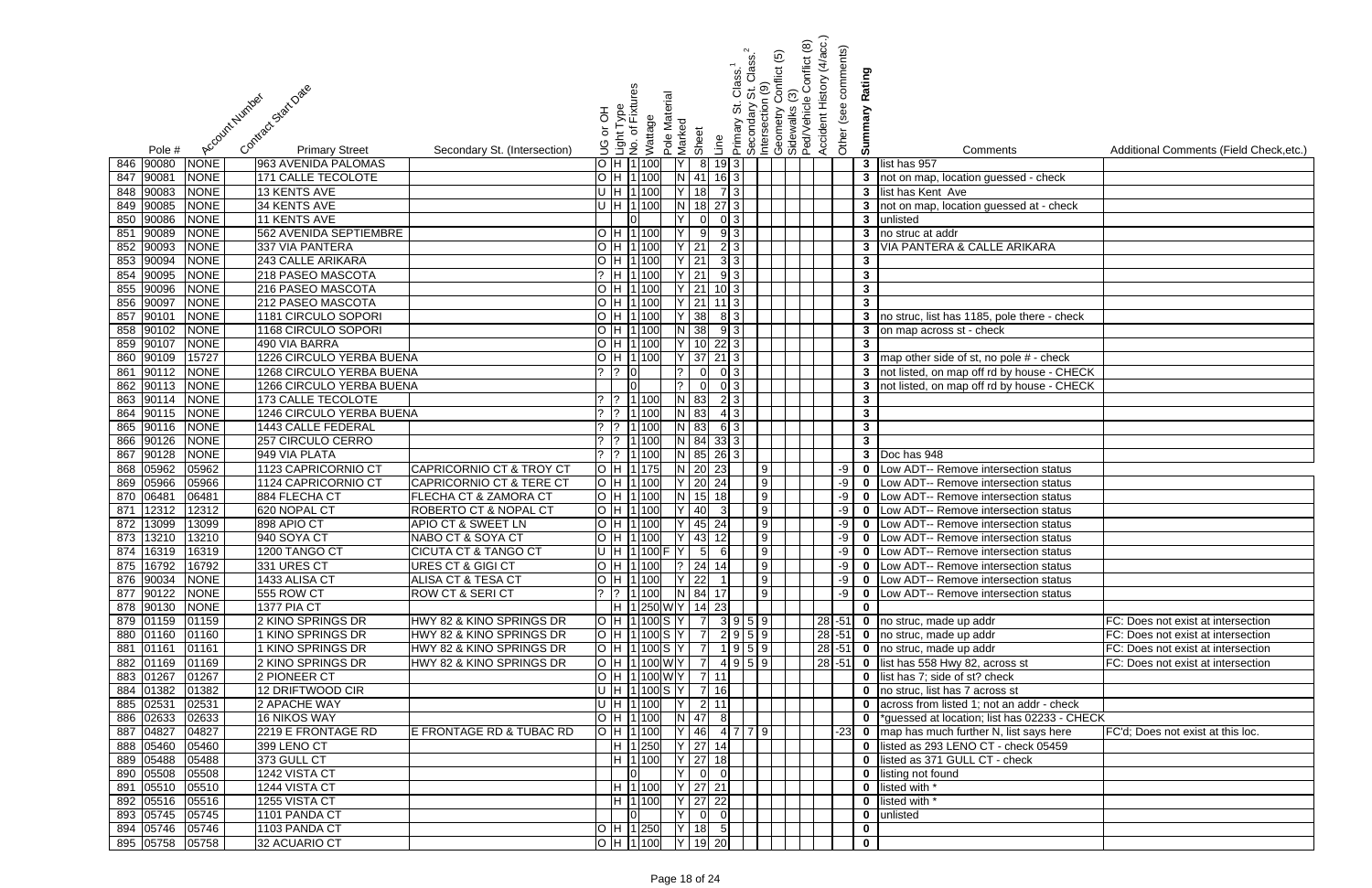| Contract Start Date<br>Account Number                                        | စ္မိ<br>Light Type<br>No. of Fixture<br>공<br>ă | Pole Material<br>Wattage | Marked                  |                       | Class. <sup>1</sup><br>St. Class. <sup>1</sup><br>0 (9)<br>Secondary S<br>Intersection<br><br>თ<br>Primary | $\widehat{\mathfrak{G}}$<br><b>conflict</b> | Conflict (8)<br>ၐ<br>Geometry Co<br>Sidewalks (3)<br>Ped/Vehicle ( | Accident History (4/acc.)<br>Other (see comments) | Rating<br>Summary          |                                               |                                         |
|------------------------------------------------------------------------------|------------------------------------------------|--------------------------|-------------------------|-----------------------|------------------------------------------------------------------------------------------------------------|---------------------------------------------|--------------------------------------------------------------------|---------------------------------------------------|----------------------------|-----------------------------------------------|-----------------------------------------|
|                                                                              | 9                                              |                          | Sheet                   | Line                  |                                                                                                            |                                             |                                                                    |                                                   |                            |                                               |                                         |
| <b>Primary Street</b><br>Pole #<br>896 05759<br>05759<br>34 ACUARIO CT       | Secondary St. (Intersection)<br>H 1100         |                          | $\overline{\mathsf{N}}$ |                       |                                                                                                            |                                             |                                                                    |                                                   |                            | Comments                                      | Additional Comments (Field Check, etc.) |
| 36 ACUARIO CT                                                                | H 1 100                                        |                          | 19                      | 19 21<br>22           |                                                                                                            |                                             |                                                                    |                                                   | $\mathbf 0$                | no struc, addr from street atlas              |                                         |
| 897<br>05760<br>05760<br>898 05763<br>44 ACUARIO CT<br>05763                 | H 1100                                         |                          | 19                      | 23                    |                                                                                                            |                                             |                                                                    |                                                   | $\mathbf 0$<br>$\mathbf 0$ |                                               |                                         |
| 899 05790<br>84 PARAISO CT<br>05790                                          | H 1 100                                        |                          | 19                      |                       |                                                                                                            |                                             |                                                                    |                                                   | $\mathbf 0$                |                                               |                                         |
| 900 05823<br><b>100 BACK NINE TER</b><br>05823                               | H 1 100                                        |                          | 19                      | 15                    |                                                                                                            |                                             |                                                                    |                                                   | $\mathbf 0$                |                                               |                                         |
| 05902<br>05902<br>167 FAMOSO CT<br>901                                       | $H$  1 100                                     |                          | N.<br>19                |                       |                                                                                                            |                                             |                                                                    |                                                   | $\mathbf 0$                |                                               |                                         |
| 05907<br>05907<br>83 GATITO CT<br>902                                        | H 1100                                         |                          | 19                      |                       |                                                                                                            |                                             |                                                                    |                                                   | $\mathbf 0$                | list has Gatio Ct                             |                                         |
| 05944<br>05944<br>1093 TITO CT<br>903                                        | H 1100                                         |                          | 20                      |                       |                                                                                                            |                                             |                                                                    |                                                   | $\mathbf 0$                |                                               |                                         |
| 05947<br>05947<br><b>1088 TIA CT</b><br>904                                  | H 1100                                         |                          | 20                      |                       |                                                                                                            |                                             |                                                                    |                                                   | $\mathbf 0$                |                                               |                                         |
| 05968<br>05968<br>1126 CAPRICORNIO CT<br>905                                 |                                                | 1 100                    | N 85                    |                       |                                                                                                            |                                             |                                                                    |                                                   | $\mathbf 0$                |                                               |                                         |
| 06074<br>06074<br>308 MANAGUA CT<br>906                                      |                                                | 1 100                    | $N$ 83                  | 19                    |                                                                                                            |                                             |                                                                    |                                                   | $\boldsymbol{0}$           |                                               |                                         |
| 0636<br>1239 VIRGILIO CT<br>907<br>06361                                     |                                                | 1 100                    | N 85                    |                       |                                                                                                            |                                             |                                                                    |                                                   | $\mathbf 0$                |                                               |                                         |
| 06387<br>908<br>96387<br>184 ZEBU CT                                         | H 1 100                                        |                          | $Y$ 21                  |                       |                                                                                                            |                                             |                                                                    |                                                   | $\mathbf 0$                | list has Zebo Ct                              |                                         |
| 909 06426<br>955 FORJA CT<br>06426                                           |                                                | 11100                    | $Y$ 24                  | 25                    |                                                                                                            |                                             |                                                                    |                                                   | $\mathbf 0$                |                                               |                                         |
| 910 06484<br>888 FLECHA CT<br>06484                                          | H   1   250                                    |                          | 15                      | 20                    |                                                                                                            |                                             |                                                                    |                                                   | $\mathbf 0$                |                                               |                                         |
| 06485<br>192 ZAMORA CT<br>911<br>06485                                       | H 1100                                         |                          | 15                      | -19                   |                                                                                                            |                                             |                                                                    |                                                   | $\mathbf 0$                |                                               |                                         |
| 912 06494<br>06494<br>887 RAZA CT                                            | H 1 100                                        |                          | 15                      |                       |                                                                                                            |                                             |                                                                    |                                                   | $\pmb{0}$                  |                                               |                                         |
| 913 06516<br>172 ENTRADA CT<br>06516                                         | H 1100                                         |                          | 15                      |                       |                                                                                                            |                                             |                                                                    |                                                   | $\mathbf 0$                |                                               |                                         |
| 914 06535<br>06535<br>885 CAMISA CT                                          | H 1100                                         |                          | 15                      | $\boldsymbol{\Delta}$ |                                                                                                            |                                             |                                                                    |                                                   | $\mathbf 0$                | *list has 882, other side of st from map      |                                         |
| 915 06538<br>888 CAMISA CT<br>06538                                          | H 1100                                         |                          | $\overline{15}$         | 5 <sub>l</sub>        |                                                                                                            |                                             |                                                                    |                                                   | $\mathbf 0$                |                                               |                                         |
| 916 06540<br>891 CAMISA CT<br>06540                                          | H 1 100                                        |                          | 15                      | 6                     |                                                                                                            |                                             |                                                                    |                                                   | $\mathbf 0$                |                                               |                                         |
| 917 06547<br>06547<br>897 FRIJOL CT                                          | H 1 100                                        |                          | 15                      |                       |                                                                                                            |                                             |                                                                    |                                                   | $\overline{\mathbf{0}}$    |                                               |                                         |
| 918 06623<br>06623<br>82 ALAMI CT                                            | H 1100                                         |                          | 17                      |                       |                                                                                                            |                                             |                                                                    |                                                   | $\mathbf 0$                | list has 84 Alami Ct                          |                                         |
| 06650<br>06650<br>53 MACIAS CT<br>919                                        | H 1 100                                        |                          | $Y$ 17                  |                       |                                                                                                            |                                             |                                                                    |                                                   | $\mathbf 0$                | no struct                                     |                                         |
| 06652<br>06652<br>107 JAZMIN CT<br>920                                       | H 1100                                         |                          | 16                      |                       |                                                                                                            |                                             |                                                                    |                                                   | $\mathbf 0$                |                                               |                                         |
| 06669<br>06669<br>955 ROSARIO CT<br>921                                      | H 1100                                         |                          | 16                      |                       |                                                                                                            |                                             |                                                                    |                                                   | $\mathbf 0$                |                                               |                                         |
| 06700<br>06700<br>922<br>934 MULA CT                                         | H 1 100                                        |                          | 16                      |                       |                                                                                                            |                                             |                                                                    |                                                   | $\mathbf 0$                |                                               |                                         |
| 923 06743 06743<br><b>172 TIM CT</b>                                         | 0 H 1100 N 16 6                                |                          |                         |                       |                                                                                                            |                                             |                                                                    |                                                   | $\mathbf 0$                |                                               |                                         |
| 924 06766<br>06766<br>880 DUTY CT                                            | OH 1100 Y 18 19                                |                          |                         |                       |                                                                                                            |                                             |                                                                    |                                                   | $\mathbf 0$                | no struc, addr from st atlas                  |                                         |
| 925 06789<br>06789<br>104 ABDUL CT                                           | O H 1100 Y 18 24                               |                          |                         |                       |                                                                                                            |                                             |                                                                    |                                                   | $\mathbf 0$                |                                               |                                         |
| 926 06804<br>06804<br>875 CHALECO CT                                         | O H 1100 N 18 8                                |                          |                         |                       |                                                                                                            |                                             |                                                                    |                                                   |                            | 0 house, list has 876 almost adjacent         |                                         |
| 927 07106<br>07106<br>19 GARDEN VIEW DR                                      |                                                | $H$ 1100 N 48 12         |                         |                       |                                                                                                            |                                             |                                                                    |                                                   |                            | $\bullet$ *list has 17                        |                                         |
| $928$ $\boxed{07111}$<br>07111<br>31 GARDEN VIEW DR                          |                                                | H  1 100  N  48  13      |                         |                       |                                                                                                            |                                             |                                                                    |                                                   | $\bf{0}$                   |                                               |                                         |
| 929 07113<br>07113<br>9 GARDEN VIEW DR                                       |                                                | H  1 100 N 48 10         |                         |                       |                                                                                                            |                                             |                                                                    |                                                   | $\mathbf 0$                |                                               |                                         |
| 930 07118<br>07118<br>1 GARDEN VIEW CT                                       |                                                | H  1 100  Y   48   8     |                         |                       |                                                                                                            |                                             |                                                                    |                                                   |                            | 0 *list has 01718, 451 Garden View Ct         |                                         |
| 931 07194<br>3859 OLD TUCSON RD<br>07194                                     | H 1100                                         |                          | $Y$ 47                  | $\overline{7}$        |                                                                                                            |                                             |                                                                    |                                                   |                            | 0  *located south of address, E of RR         |                                         |
| 932 07614<br>1269 NORMA CT<br>07614                                          |                                                | H 1100 Y 28 23           |                         |                       |                                                                                                            |                                             |                                                                    |                                                   |                            | 0 07613 on map                                |                                         |
| 933 07636<br>264 MANZANA CT<br>07636                                         |                                                | H  1 100  Y   28  19     |                         |                       |                                                                                                            |                                             |                                                                    |                                                   | $\bf{0}$                   |                                               |                                         |
| 934 07650<br>07650<br>1282 OFICIO CT<br>935 07655<br><b>1293 ICE CT</b>      | H 1100                                         | H 1100                   | $N$ 30 20               |                       |                                                                                                            |                                             |                                                                    |                                                   | $\mathbf 0$                |                                               |                                         |
| 07655                                                                        |                                                |                          | $Y$ 30 21               |                       |                                                                                                            |                                             |                                                                    |                                                   | $\mathbf 0$                |                                               |                                         |
| 936 07844<br>07844<br>287 POCO CT<br>937 07865<br>07865<br>289 CALLE CAPPELA | H 1 100                                        | H  1 250     Y   23  11  | $Y$ 30 15               |                       |                                                                                                            |                                             |                                                                    |                                                   | $\mathbf 0$                | 0 listed 1330 DUNE LN; across from 1353 DUNE? |                                         |
| 938 07884<br>07884<br>1357 ALMA CT                                           |                                                | H  1 100   Y   23   18   |                         |                       |                                                                                                            |                                             |                                                                    |                                                   | $\mathbf 0$                |                                               |                                         |
| 939 07927<br>07927<br>256 CAMINO APOLENA                                     |                                                | H  1 100 W Y   14 22     |                         |                       |                                                                                                            |                                             |                                                                    |                                                   | $\mathbf 0$                | listed as CALLE not CAM                       |                                         |
| 940 07930<br>07930<br>1380 ALBA CT                                           |                                                | H  1 250 W Y   14  21    |                         |                       |                                                                                                            |                                             |                                                                    |                                                   | $\mathbf{0}$               | listed as LABA CT                             |                                         |
| 941 07935<br>07935<br>284 TRIO CT                                            |                                                | H  1 100 W Y   14 20     |                         |                       |                                                                                                            |                                             |                                                                    |                                                   | $\mathbf 0$                |                                               |                                         |
| 942 07941<br>07941<br><b>1376 LAR CT</b>                                     |                                                | H  1 100 W Y   14   19   |                         |                       |                                                                                                            |                                             |                                                                    |                                                   | $\mathbf 0$                |                                               |                                         |
| 943 08006<br>202 ANGEL CT<br>08006                                           | O H 1100 Y 23 21                               |                          |                         |                       |                                                                                                            |                                             |                                                                    |                                                   |                            | 0 address not assigned                        |                                         |
| 944 08089<br><b>1502 ALA CT</b><br>08089                                     | O H 1100 Y 13 6                                |                          |                         |                       |                                                                                                            |                                             |                                                                    |                                                   | $\mathbf 0$                |                                               |                                         |
| 945 08179 08179<br>1558 PINGUINOS CT                                         | $O$ H 1100 Y 13 9                              |                          |                         |                       |                                                                                                            |                                             |                                                                    |                                                   |                            | 0 listed as1559 PINGUINOS; across st - check  |                                         |

| is<br>atlas           | Additional Comments (Field Check, etc.) |
|-----------------------|-----------------------------------------|
|                       |                                         |
|                       |                                         |
|                       |                                         |
|                       |                                         |
|                       |                                         |
|                       |                                         |
|                       |                                         |
|                       |                                         |
|                       |                                         |
|                       |                                         |
|                       |                                         |
|                       |                                         |
|                       |                                         |
|                       |                                         |
| st from map           |                                         |
|                       |                                         |
|                       |                                         |
|                       |                                         |
|                       |                                         |
|                       |                                         |
|                       |                                         |
| $\frac{1}{2}$         |                                         |
|                       |                                         |
| adjacent              |                                         |
|                       |                                         |
|                       |                                         |
| en View Ct<br>E of RR |                                         |
|                       |                                         |
|                       |                                         |
|                       |                                         |
|                       |                                         |
| oss from 1353 DUNE?   |                                         |
|                       |                                         |
|                       |                                         |
|                       |                                         |
|                       |                                         |
|                       |                                         |
| ; across st - check   |                                         |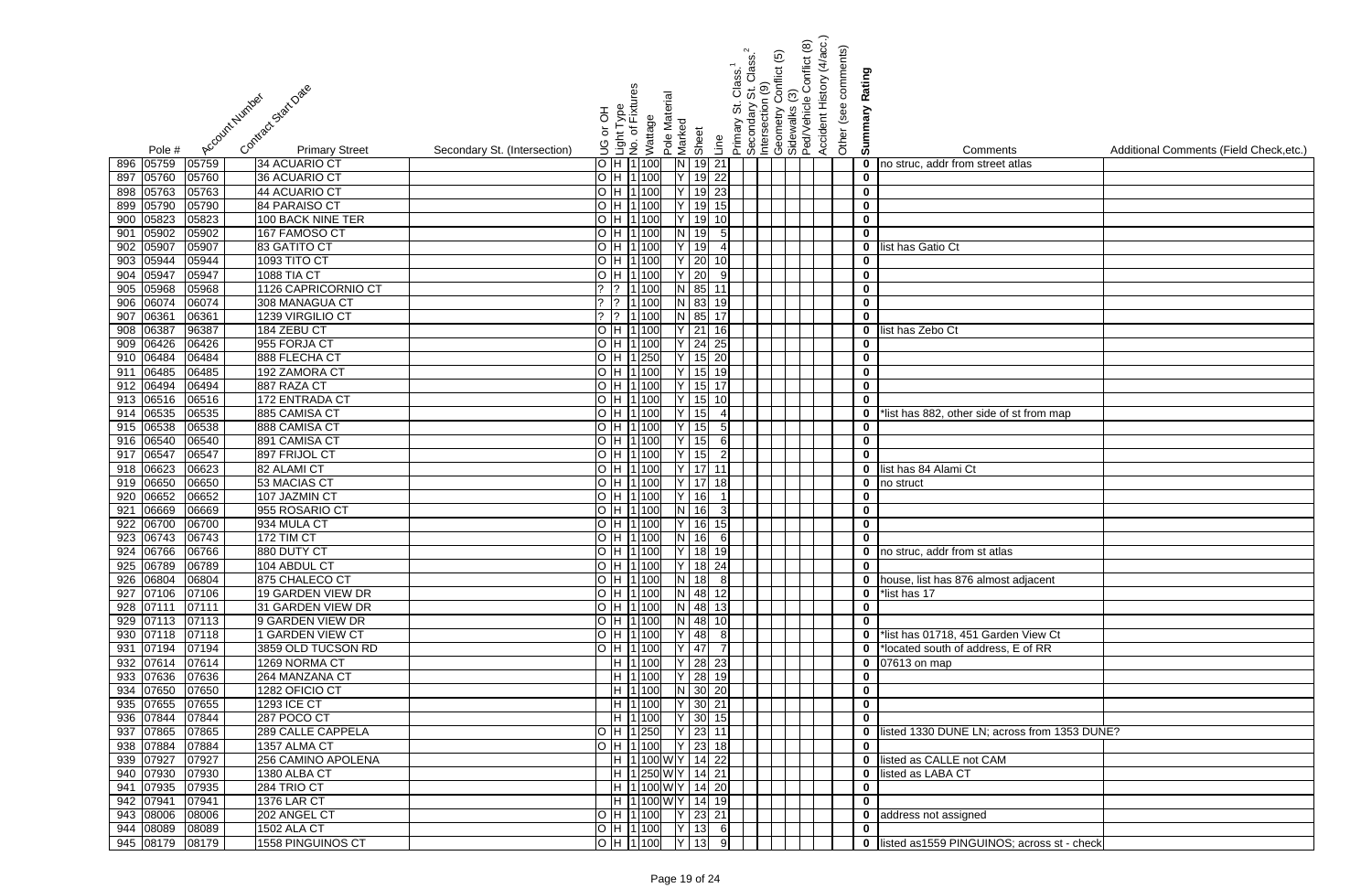|                                                                              | onflict (5)<br>Primary St. Class. <sup>1</sup><br> Secondary St. Class. <sup>2</sup><br> Intersection (9) | Accident History (4/acc.)<br>Conflict (8)<br>Other (see comments) | Rating                                         |                                         |
|------------------------------------------------------------------------------|-----------------------------------------------------------------------------------------------------------|-------------------------------------------------------------------|------------------------------------------------|-----------------------------------------|
| Contract Statt Date<br>Account Number                                        | nt Type<br>of Fixtures<br>Pole Material                                                                   | ල<br>Geometry Co<br>Sidewalks (3)<br>Ped/Vehicle (                |                                                |                                         |
|                                                                              | or OH                                                                                                     |                                                                   | Summary                                        |                                         |
|                                                                              | Wattage<br>Marked<br>Sheet                                                                                |                                                                   |                                                |                                         |
| <b>Primary Street</b><br>Secondary St. (Intersection)<br>Pole #              | انعام<br>No. of<br>Line<br>S.                                                                             |                                                                   | Comments                                       | Additional Comments (Field Check, etc.) |
| 946 08282<br>08282<br>1578 FUREL CT                                          | $O$ H $1$ 100<br>$\overline{N}$<br>$13$ 14                                                                |                                                                   | listed as PLACITA FUREL<br>$\mathbf 0$         |                                         |
| 947 08433<br>1520 COVE LN<br>08433                                           | $N$ 83<br>$?$ 1 100<br>9                                                                                  |                                                                   | $\mathbf 0$<br>not at intersection             |                                         |
| 948 08882<br>1881 ROMA CT<br>08882                                           | H 1 100<br>12                                                                                             |                                                                   | list has 1883, no struc at addr<br>$\mathbf 0$ |                                         |
| 949 09018<br>09018<br>302 MAPA LN                                            | 9<br>H 1100                                                                                               |                                                                   | $\mathbf 0$                                    |                                         |
| 09541<br>09541<br>1601 HURON CT<br>950                                       | N 83<br>1 100<br>15                                                                                       |                                                                   | $\mathbf 0$                                    |                                         |
| 09548<br>09548<br>1617 TONINA CT<br>951                                      | 13 <sup>1</sup><br>13                                                                                     |                                                                   | $\mathbf 0$                                    |                                         |
| 09553<br>09553<br>1626 CANTA CT<br>952<br>09686                              | 13<br>H 1100<br>13<br>H 1100                                                                              |                                                                   | $\mathbf 0$<br>$\mathbf 0$                     |                                         |
| 953<br>09686<br>101 CACHALOTE CT<br>0971<br>954<br>09711<br>119 SARDINA CT   | 13<br>H 1100<br>18                                                                                        |                                                                   | $\mathbf 0$<br>no structure at addr            |                                         |
| 09984<br>1824 COLOR CT<br>955<br>09984                                       | H 1100<br>12<br>9                                                                                         |                                                                   | list has Ave de las Naciones<br>$\mathbf 0$    |                                         |
| 10496<br>956<br>10496<br>1100 SOFIA CT                                       | $Y$ 31<br>H 1 100<br>9                                                                                    |                                                                   | $\mathbf 0$<br>list has Erie Ct                |                                         |
| 10500<br>957<br>1107 SOFIA CT<br>10500                                       | $Y$ 31<br>H 1250                                                                                          |                                                                   | 0 list has Erie Ct                             |                                         |
| 10526<br>958<br>10526<br>443 SODA CT                                         | $Y$ 31<br>H 1 100<br>16l                                                                                  |                                                                   | $\mathbf 0$                                    |                                         |
| 10545<br>443 SODA LN<br>959<br>10545                                         | $N$ 84<br>$?$   1   100                                                                                   |                                                                   | 0 two lights!                                  |                                         |
| 10586<br>10586<br><b>1062 BELL LN</b><br>960                                 | $N$ 32<br>H 1 100                                                                                         |                                                                   | $\bf{0}$                                       |                                         |
| 10614<br>961<br>10614<br>1029 ACASO CT                                       | $Y$ 32<br>H 1 100<br>5 <sub>l</sub>                                                                       |                                                                   | $\mathbf 0$                                    |                                         |
| 10621<br>1036 PINO CT<br>962<br>10621                                        | N 32<br>H 1 100<br>6                                                                                      |                                                                   | 0 no struc at addr                             |                                         |
| 10669<br>579 AMARANTO CT<br>963<br>10669                                     | $Y$ 32<br>? H 1 100<br>18                                                                                 |                                                                   | no struc, addr from st atlas<br>$\mathbf 0$    |                                         |
| 10734<br>899 HOJAS CT<br>10734<br>964                                        | $?$ H 1 100<br>$Y$ 32<br><u>16l</u>                                                                       |                                                                   | list has Placita Hojas<br>$\mathbf 0$          |                                         |
| 10837<br>1019 CAMAROSA CT<br>965<br>10837                                    | $?$ H 1 100<br>$Y$ 33<br>21                                                                               |                                                                   | $\mathbf 0$                                    |                                         |
| 10868<br>1032 ZORRITA CT<br>966<br>10868                                     | 33<br>$\overline{H}$  1 100                                                                               |                                                                   | $\mathbf 0$                                    |                                         |
| 10872<br>10872<br>1039 ZORRITA CT<br>967                                     | 33<br>H 1100                                                                                              |                                                                   | $\mathbf 0$                                    |                                         |
| 10958<br>10958<br>535 CELAYA CT<br>968                                       | $\Omega$                                                                                                  |                                                                   | $\mathbf 0$<br>not on list                     |                                         |
| 10959<br>10959<br>969<br>882 LADY LN                                         | H 1 100<br>$N$ 32<br>24                                                                                   |                                                                   | $\mathbf 0$<br>see 10958                       |                                         |
| 11200<br>467 GAVILAN CT<br>11200<br>970                                      | H 1 100<br>29                                                                                             |                                                                   | list has Via Salvaza<br>$\mathbf 0$            |                                         |
| 11373<br>971<br>11373<br>1143 PEDRO CT                                       | 38<br>H 1100<br>15                                                                                        |                                                                   | list has 1144 across st - check<br>$\mathbf 0$ |                                         |
| 11374<br>1147 PEDRO CT<br>972<br>11374                                       | H 1 100<br>38<br><u>16l</u>                                                                               |                                                                   | $\mathbf 0$                                    |                                         |
| 973 11402 11402<br>1096 PINUELA CT                                           | ?   ?   0             0   0                                                                               |                                                                   | <b>0</b> no struc at addr, not listed          |                                         |
| 974 11406 11406<br>1101 MAKO CT                                              | $O$  H  1 100   Y   38   1                                                                                |                                                                   | 0 no struc at addr                             |                                         |
| 975 11407<br>11407<br>1107 MAKO CT                                           | O  H  1 100     Y   38    2 <br>$Y$ 0 0<br>lol                                                            |                                                                   | 0 no struc at addr                             |                                         |
| 976 11408<br>11408<br>1102 MAKO CT<br>977 11412<br>11412<br>1240 VIRGILIO CT | $ H 1 100 $ $ Y 36 14 $                                                                                   |                                                                   | 0 no struc at addr<br>$\mathbf 0$              |                                         |
| 978 11419<br>11419<br>1236 VIRGILIO CT                                       | ?  ?  1 100   N   85   16                                                                                 |                                                                   | $\mathbf 0$                                    |                                         |
| 979 11422<br>11422<br>1244 VIRGILIO CT                                       | $?$ $?$ $1100$ N 85 15                                                                                    |                                                                   | $\mathbf 0$                                    |                                         |
| 980 11423<br>11423<br>414 VIA CALANDRIA                                      | O H 1135 Y 36 12                                                                                          |                                                                   | $\theta$ list has 412                          |                                         |
| 981 11425<br>11425<br>1238 BELLOTA CT                                        | O  H  1 100   Y   36   13                                                                                 |                                                                   | $\mathbf 0$                                    |                                         |
| 982 11426<br>11426<br>1245 BELLOTA CT                                        | $N$ 85<br>? 1100                                                                                          |                                                                   | $\mathbf 0$                                    |                                         |
| 983 11453<br>11453<br>1242 RADIO CT                                          | $Y$ 36 23<br>H 1 100                                                                                      |                                                                   | $\mathbf 0$                                    |                                         |
| 984 11454<br>11454<br>1245 RADIO CT                                          | Y 36 24<br>H 1 100                                                                                        |                                                                   | <b>0</b> no struc, list has next door          |                                         |
| 985 11457<br>11457<br>1237 SALSA CT                                          | Y 36 25<br>H 1 100                                                                                        |                                                                   | 0 no struc at addr                             |                                         |
| 986 11458<br>11458<br>1242 SALSA CT                                          | $Y$ 35<br>H 1 100                                                                                         |                                                                   | $\mathbf 0$                                    |                                         |
| 11473<br>11473<br><b>404 CALLE CIPRES</b><br>987                             | Y 35 16<br>O H 1250                                                                                       |                                                                   | 0 list has 401 across st - check               |                                         |
| 988 11477<br>11477<br>1244 TERESO CT                                         | O  H  1 100   Y   35   12                                                                                 |                                                                   | 0 list has Tersco Ct                           |                                         |
| 989 11478<br>1246 TERESO CT<br>11478                                         | O  H  1 100   Y   35   13                                                                                 |                                                                   | $\mathbf 0$                                    |                                         |
| 990 11900<br>11900<br>584 JUDIT CT                                           | $?$ $ ?$ $ 1 100$ N 85 27                                                                                 |                                                                   | $\mathbf 0$                                    |                                         |
| 775 PACHUCA CT<br>12042<br>12042<br>991                                      | $O$ M 1250 Y 40 5                                                                                         |                                                                   | $\mathbf 0$                                    |                                         |
| 992 12162<br>12162<br>443 ALETA CT                                           | O  H  1 100   Y   34   9                                                                                  |                                                                   | $\mathbf 0$                                    |                                         |
| 993 12163<br>12163<br>452 ALETA CT                                           | O  H  1 100   Y   34   10                                                                                 |                                                                   | $\mathbf 0$                                    |                                         |
| 994 12171<br>12171<br>434 HONGO CT                                           | $O$  H  1 100   Y   34   14                                                                               |                                                                   | $\mathbf 0$                                    |                                         |
| 467 COMETA CT<br>995 12203<br>12203                                          | O H 1100 Y 11 1                                                                                           |                                                                   | 0 list has 469 across driveway                 |                                         |

| $\overline{\mathbf{s}}$ | Additional Comments (Field Check, etc.) |
|-------------------------|-----------------------------------------|
|                         |                                         |
| ddr                     |                                         |
|                         |                                         |
|                         |                                         |
|                         |                                         |
|                         |                                         |
|                         |                                         |
|                         |                                         |
| es                      |                                         |
|                         |                                         |
|                         |                                         |
|                         |                                         |
|                         |                                         |
|                         |                                         |
|                         |                                         |
| $\frac{1}{2}$           |                                         |
|                         |                                         |
|                         |                                         |
|                         |                                         |
|                         |                                         |
|                         |                                         |
|                         |                                         |
| <u>neck</u>             |                                         |
|                         |                                         |
|                         |                                         |
|                         |                                         |
|                         |                                         |
|                         |                                         |
|                         |                                         |
|                         |                                         |
|                         |                                         |
|                         |                                         |
|                         |                                         |
|                         |                                         |
|                         |                                         |
|                         |                                         |
| $\frac{1}{2}$           |                                         |
|                         |                                         |
|                         |                                         |
|                         |                                         |
|                         |                                         |
|                         |                                         |
|                         |                                         |
| ay                      |                                         |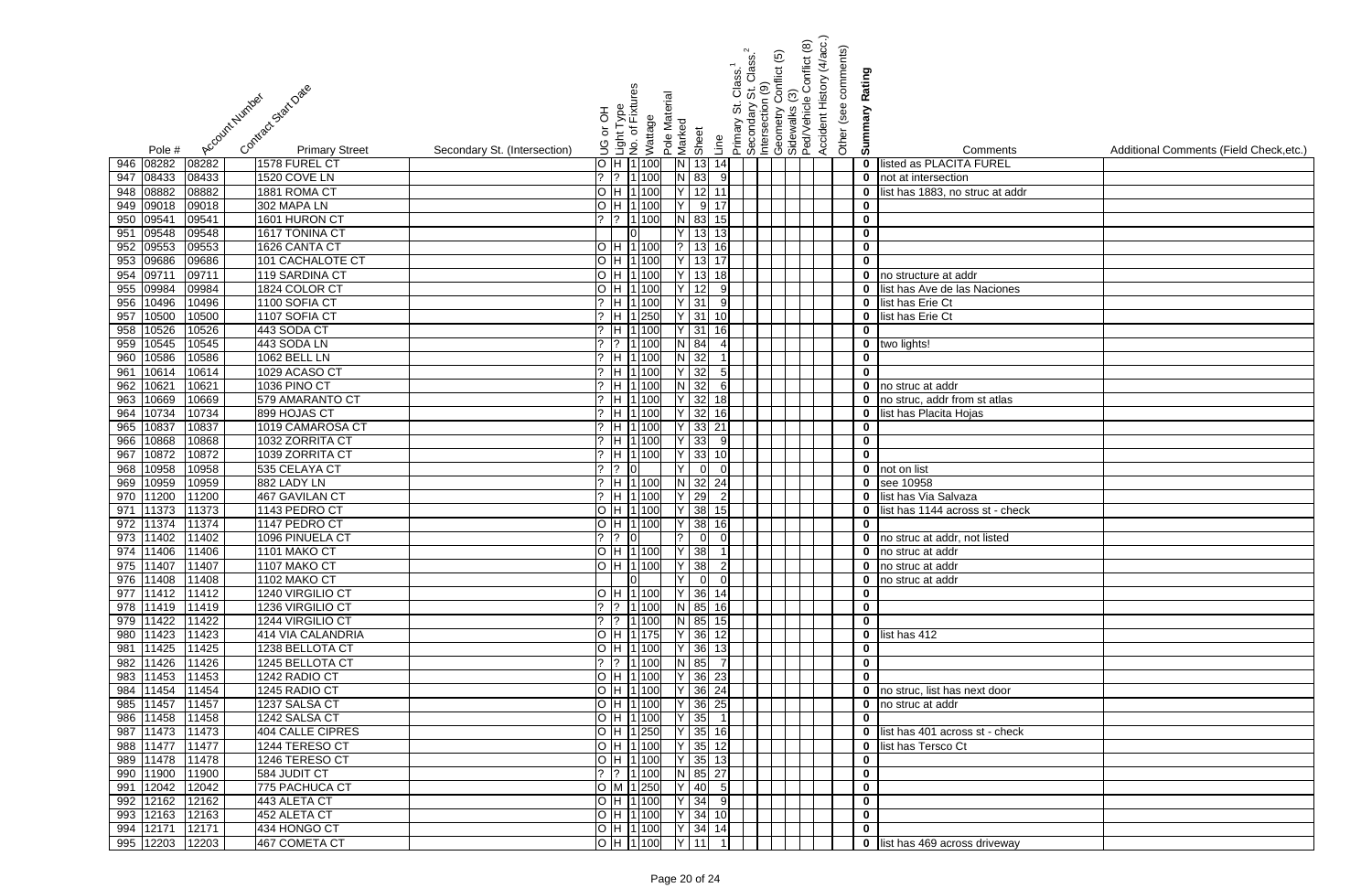|                                                                                       |                                                                                             | Accident History (4/acc.)<br>Conflict (8)<br>Primary St. Class. <sup>1</sup><br>_Secondary St. Class. <sup>2</sup><br>_Intersection (9)<br>_Geometry Conflict (5)<br>_Sidewalks (3)<br>_PedVehicle Conflict (8 | Other (see comments)        |                                                  |                                         |
|---------------------------------------------------------------------------------------|---------------------------------------------------------------------------------------------|----------------------------------------------------------------------------------------------------------------------------------------------------------------------------------------------------------------|-----------------------------|--------------------------------------------------|-----------------------------------------|
|                                                                                       |                                                                                             |                                                                                                                                                                                                                | Rating                      |                                                  |                                         |
| Contract Start Date<br>Account Number                                                 | nt Type<br>of Fixtures<br>Pole Material                                                     |                                                                                                                                                                                                                |                             |                                                  |                                         |
|                                                                                       | 공                                                                                           |                                                                                                                                                                                                                | mmary                       |                                                  |                                         |
|                                                                                       | Wattage<br>Marked<br>ŏ                                                                      |                                                                                                                                                                                                                |                             |                                                  |                                         |
| <b>Primary Street</b><br>Secondary St. (Intersection)<br>Pole #                       | Sheet<br>os<br>افغان<br>الاقتصاد<br>الاقتصاد<br>Line                                        |                                                                                                                                                                                                                | ശ                           | Comments                                         | Additional Comments (Field Check, etc.) |
| 12204<br>12204<br>471 COMETA CT<br>996                                                | U H 1100F<br>11<br>$\overline{2}$                                                           |                                                                                                                                                                                                                | $\mathbf 0$                 | no struc at addr                                 |                                         |
| 12206<br>12206<br>466 COMETA CT<br>997                                                | $ ?$ $ ?$ $ 1 $ 100<br>85<br>14<br>IN I                                                     |                                                                                                                                                                                                                | $\mathbf 0$                 | loc guessed at - check                           |                                         |
| 12212<br>1299 IMURIS CT<br>12212<br>998                                               | O H 1100<br>11<br>6                                                                         |                                                                                                                                                                                                                | $\mathbf 0$                 | list has Imruis Ct                               |                                         |
| 12237<br>12237<br>422 MENUDO CT<br>999                                                | O H 1100<br>11<br>8                                                                         |                                                                                                                                                                                                                | $\bf{0}$                    | list has 423 across st - check                   |                                         |
| 12238<br>427 MENUDO CT<br>12238<br>1000                                               | O H 1100<br>11<br>9                                                                         |                                                                                                                                                                                                                | $\mathbf 0$                 |                                                  |                                         |
| 12242<br>12242<br>422 JOJOBA CT<br>1001                                               | O H 1100<br>11<br>12                                                                        |                                                                                                                                                                                                                | $\mathbf 0$                 | list has 425 across cul-de-sac - check           |                                         |
| 1226'<br>12261<br>1317 RENDA CT<br>1002                                               | 37<br>100<br>-5I<br>O H 1                                                                   |                                                                                                                                                                                                                | $\mathbf 0$                 | this is 1317; list has Rena Ct                   |                                         |
| 12295<br>12295<br><b>PAPALOTE &amp; PASEO MILITAR</b><br>1003<br>466 AVENIDA PAPALOTE | $O/H$ 1<br>10<br>150                                                                        | $14$ 3 3 9                                                                                                                                                                                                     | $\mathbf 0$<br>$-15$        | list has 401 doesn't exist                       | FC'd; Does not exist                    |
| 12302<br>12302<br>1004<br>478 CARIBE CT                                               | O H 1100<br>10<br>13                                                                        |                                                                                                                                                                                                                | $\mathbf 0$                 |                                                  | FC'd; OK                                |
| 12307<br>1005<br>12307<br>474 ARON CT                                                 | O H 1100<br>10<br>10                                                                        |                                                                                                                                                                                                                | $\mathbf 0$                 |                                                  | FC'd; OK                                |
| 1231<br>12311<br>1006<br>472 CECILIA CT<br>12347<br>12347<br>425 GORRION CT           | O H 1100<br>10<br>-8                                                                        |                                                                                                                                                                                                                | $\mathbf 0$                 |                                                  |                                         |
| 1007<br>12348<br>12348<br>429 GORRION CT<br>1008                                      | $\overline{O}$ H $\overline{11}$ 100<br>10<br>19                                            |                                                                                                                                                                                                                | $\mathbf 0$<br>$\mathbf 0$  | not listed                                       |                                         |
| 1009 12350<br>434 GORRION CT<br>12350                                                 | O H 1100<br>10<br>20                                                                        |                                                                                                                                                                                                                | $\mathbf 0$                 |                                                  |                                         |
| 1010 12449<br>12449<br>548 VALDEZ CT                                                  | O H 1100<br>40<br>10                                                                        |                                                                                                                                                                                                                | $\overline{\mathbf{0}}$     |                                                  |                                         |
| 1011 12493<br>543 MULTY CT<br>12493                                                   | $\overline{0}$                                                                              |                                                                                                                                                                                                                | $\mathbf 0$                 | not listed                                       | FC'd; OK                                |
| 1012 12504<br>12504<br>525 ANDRES CT                                                  | 40<br>O M 1 250<br>14                                                                       |                                                                                                                                                                                                                | $\mathbf 0$                 |                                                  |                                         |
| 1013 12528<br>12528<br><b>RIO RICO DR</b>                                             | $U$ H $2$ 100<br>$\mathbf{3}$                                                               | -41 7                                                                                                                                                                                                          | $-7$<br>$\mathbf 0$         | *location pure guess - CHECK                     | Shown at RR crossing. FC: not there.    |
| 12600<br>12600<br>1013 VOLCAN CT<br>1014                                              | $?$ H 1 100<br>29<br>22                                                                     |                                                                                                                                                                                                                | $\mathbf 0$                 |                                                  |                                         |
| 1015 12603<br>1018 VOLCAN CT<br>12602                                                 | $?$ H 1 100<br>29<br>23                                                                     |                                                                                                                                                                                                                | $\mathbf 0$                 | map 12603, to rt of map; list 12602              |                                         |
| 1016 12606<br>12606<br>363 TUNA CT                                                    | 29<br>$?$ H 1100<br>20                                                                      |                                                                                                                                                                                                                | $\mathbf 0$                 |                                                  |                                         |
| 1017 12609<br>12609<br>372 TUNA CT                                                    | 29<br>21<br>$ ?$ $ H 1 $<br>100                                                             |                                                                                                                                                                                                                | $\mathbf 0$                 |                                                  |                                         |
| 1018 12616<br>12616<br>1023 OSO CT                                                    | 29<br>$?$ H 1<br>100<br>13                                                                  |                                                                                                                                                                                                                | $\mathbf 0$                 |                                                  |                                         |
| 1019 12623<br>12623<br>1037 OSO CT                                                    | $?$ H 1 100<br>29<br>15                                                                     |                                                                                                                                                                                                                | $\mathbf 0$                 | no struc at addr                                 |                                         |
| 12625<br>12625<br>1043 OSO CT<br>1020                                                 | 29<br>100<br>$?$ H 1<br>16                                                                  |                                                                                                                                                                                                                | $\mathbf 0$                 |                                                  |                                         |
| 12630<br>12630<br>1021<br>1053 OSO CT                                                 | $?$ H 1 100<br>29<br>17                                                                     |                                                                                                                                                                                                                | $\mathbf 0$                 |                                                  |                                         |
| 12735<br>12335<br>1022<br>364 PURO CT                                                 | 30<br>$?$ H 11 100<br><b>6</b>                                                              |                                                                                                                                                                                                                | $\mathbf 0$                 | no struc at addr                                 |                                         |
| 1023 12812 12812<br>304 COSTA RICA CT<br>1024 12814<br>12814<br>308 COSTA RICA CT     | O H 1 100   Y <br>9 19<br>O H 1100 Y<br>$9 \overline{20}$                                   |                                                                                                                                                                                                                | $\mathbf{0}$<br>$\mathbf 0$ | no struc, list has 309, across st - check        |                                         |
| 1025 12816 12816<br>314 COSTA RICA CT                                                 | $O$ H 1100 Y<br>$9 \ 21$                                                                    |                                                                                                                                                                                                                | $\mathbf 0$                 |                                                  |                                         |
| 1026 12823<br>12823<br>310 PAPA CT                                                    | O H 1100<br>$9 \overline{22}$                                                               |                                                                                                                                                                                                                | $\mathbf 0$                 |                                                  |                                         |
| 1027 12830<br>12830<br>327 AMROSIA CT                                                 | O H 1100<br>$9 \overline{25}$                                                               |                                                                                                                                                                                                                |                             | 0 list has 326, across st - check                |                                         |
| 1028 12834<br>12834<br>341 AMBROSIA CT                                                | ?  ?  1 100<br>N 83 12                                                                      |                                                                                                                                                                                                                | $\mathbf 0$                 |                                                  |                                         |
| 1029 12847<br>894 ROCIN CT<br>12847                                                   | ? H 1 100<br>$29 \quad 5$                                                                   |                                                                                                                                                                                                                | $\mathbf 0$                 |                                                  |                                         |
| 1030 12869<br>12869<br>332 SALA LN                                                    | O H 1 100<br>$8 \mid 7$<br>IY.                                                              |                                                                                                                                                                                                                | $\mathbf 0$                 | no struct, list has 333                          |                                         |
| 893 VIGA CT<br>1031 12876<br>12876                                                    | O H 1 100<br>$\overline{8}$<br>5                                                            |                                                                                                                                                                                                                | $\mathbf 0$                 |                                                  |                                         |
| 1032 12878<br>12878<br>340 NUEVO LEON CT                                              | O H 1 100<br>8<br>6                                                                         |                                                                                                                                                                                                                | $\mathbf 0$                 |                                                  |                                         |
| 1033 12893<br>12893<br>879 BAYA CT                                                    | O H 1 100<br>$8 \mid$<br>12                                                                 |                                                                                                                                                                                                                |                             | 0 no struc, list has 875                         |                                         |
| 1034 12958<br>12958<br>238 OTATE CT                                                   | O H 1 100<br>42<br>8 <sup>l</sup>                                                           |                                                                                                                                                                                                                | $\mathbf 0$                 |                                                  |                                         |
| 1035 12959<br>12959<br>240 OTATE CT                                                   | O  H  1 100<br>$42 \mid 9$                                                                  |                                                                                                                                                                                                                |                             | 0 list has 241, across st - check                |                                         |
| 1036 12967<br>12967<br>225 GEOVANNA CT                                                | O H 1100<br>42 10                                                                           |                                                                                                                                                                                                                |                             | <b>0</b> list has 224 Geovana, across st - check |                                         |
| 1037 12968<br>12968<br>224 GEOVANNA CT<br>1038 12969<br>12969<br>227 GEOVANNA CT      | O H 1100<br>42 11<br>O H 1100<br>$42$ 12                                                    |                                                                                                                                                                                                                | $\mathbf 0$<br>$\mathbf 0$  |                                                  |                                         |
| 1039 12970<br>12970<br>231 GEOVANNA CT                                                | O H 1100<br>$42 \mid 13$                                                                    |                                                                                                                                                                                                                | $\mathbf 0$                 | no struc, list has 230 across st - check         |                                         |
| 1040 12971<br>12971<br>232 GEOVANNA CT                                                | O H 1 100 <br>$42 \mid 15$                                                                  |                                                                                                                                                                                                                | $\mathbf 0$                 |                                                  |                                         |
| 1041 12972<br>12972<br>217 TOGA LN                                                    | $42 \mid 14$<br>O H 1100                                                                    |                                                                                                                                                                                                                | $\mathbf 0$                 |                                                  |                                         |
| 1042 12997<br>163 SORDO CT<br>12997                                                   | O H 1100<br>$41 \quad 8$                                                                    |                                                                                                                                                                                                                |                             | 0 no struc, list has 160, across st - check      |                                         |
| 1043 13010 13010<br>963 PROO LN                                                       | O H 1 100 Y 41 2                                                                            |                                                                                                                                                                                                                | $\mathbf 0$                 |                                                  |                                         |
| 1044 13023 13023<br>1001 RAMA CT                                                      | $\begin{bmatrix} 0 & H & 1 & 100 \end{bmatrix}$ $\begin{bmatrix} Y & 42 & 21 \end{bmatrix}$ |                                                                                                                                                                                                                |                             | 0 list has 1004, across st - check               |                                         |
| 1045 13027<br>1010 RAMA CT<br>13027                                                   | $\overline{O}$  H  1 100   Y   42   22                                                      |                                                                                                                                                                                                                | $\mathbf 0$                 |                                                  |                                         |

| 5              | <u>კ</u>                | Comments                                  | Additional Comments (Field Check, etc.) |
|----------------|-------------------------|-------------------------------------------|-----------------------------------------|
|                | 0                       | no struc at addr                          |                                         |
|                | 0                       | loc guessed at - check                    |                                         |
|                | 0                       | list has Imruis Ct                        |                                         |
|                | 0                       | list has 423 across st - check            |                                         |
|                | 0                       |                                           |                                         |
|                | 0                       | list has 425 across cul-de-sac - check    |                                         |
|                | 0                       | this is 1317; list has Rena Ct            |                                         |
| $\overline{5}$ | 0                       | list has 401 doesn't exist                | FC'd; Does not exist                    |
|                | 0                       |                                           | FC'd; OK                                |
|                | $\bf{0}$                |                                           | FC'd; OK                                |
|                | 0                       |                                           |                                         |
|                | 0                       | not listed                                |                                         |
|                | 0                       |                                           |                                         |
|                | $\pmb{0}$               |                                           |                                         |
|                | 0                       |                                           |                                         |
|                | $\bf{0}$                | not listed                                | $FC'd$ ; $OK$                           |
|                | 0                       |                                           |                                         |
| 7              | 0                       | *location pure guess - CHECK              | Shown at RR crossing. FC: not there.    |
|                | 0                       |                                           |                                         |
|                | 0                       | map 12603, to rt of map; list 12602       |                                         |
|                | 0                       |                                           |                                         |
|                | $\bf{0}$<br>$\mathbf 0$ |                                           |                                         |
|                | 0                       | no struc at addr                          |                                         |
|                | 0                       |                                           |                                         |
|                | 0                       |                                           |                                         |
|                | $\bf{0}$                | no struc at addr                          |                                         |
|                | 0                       |                                           |                                         |
|                | 0                       | no struc, list has 309, across st - check |                                         |
|                | 0                       |                                           |                                         |
|                | 0                       |                                           |                                         |
|                | 0                       | list has 326, across st - check           |                                         |
|                | 0                       |                                           |                                         |
|                | 0                       |                                           |                                         |
|                | 0                       | no struct, list has 333                   |                                         |
|                | 0                       |                                           |                                         |
|                | $\bf{0}$                |                                           |                                         |
|                | 0                       | no struc, list has 875                    |                                         |
|                | $\bf{0}$                |                                           |                                         |
|                | 0                       | list has 241, across st - check           |                                         |
|                | 0                       | list has 224 Geovana, across st - check   |                                         |
|                | 0                       |                                           |                                         |
|                | 0                       |                                           |                                         |
|                | 0                       | no struc, list has 230 across st - check  |                                         |
|                | 0                       |                                           |                                         |
|                | 0                       |                                           |                                         |
|                | 0                       | no struc, list has 160, across st - check |                                         |
|                | 0                       |                                           |                                         |
|                | 0<br>$\bf{0}$           | list has 1004, across st - check          |                                         |
|                |                         |                                           |                                         |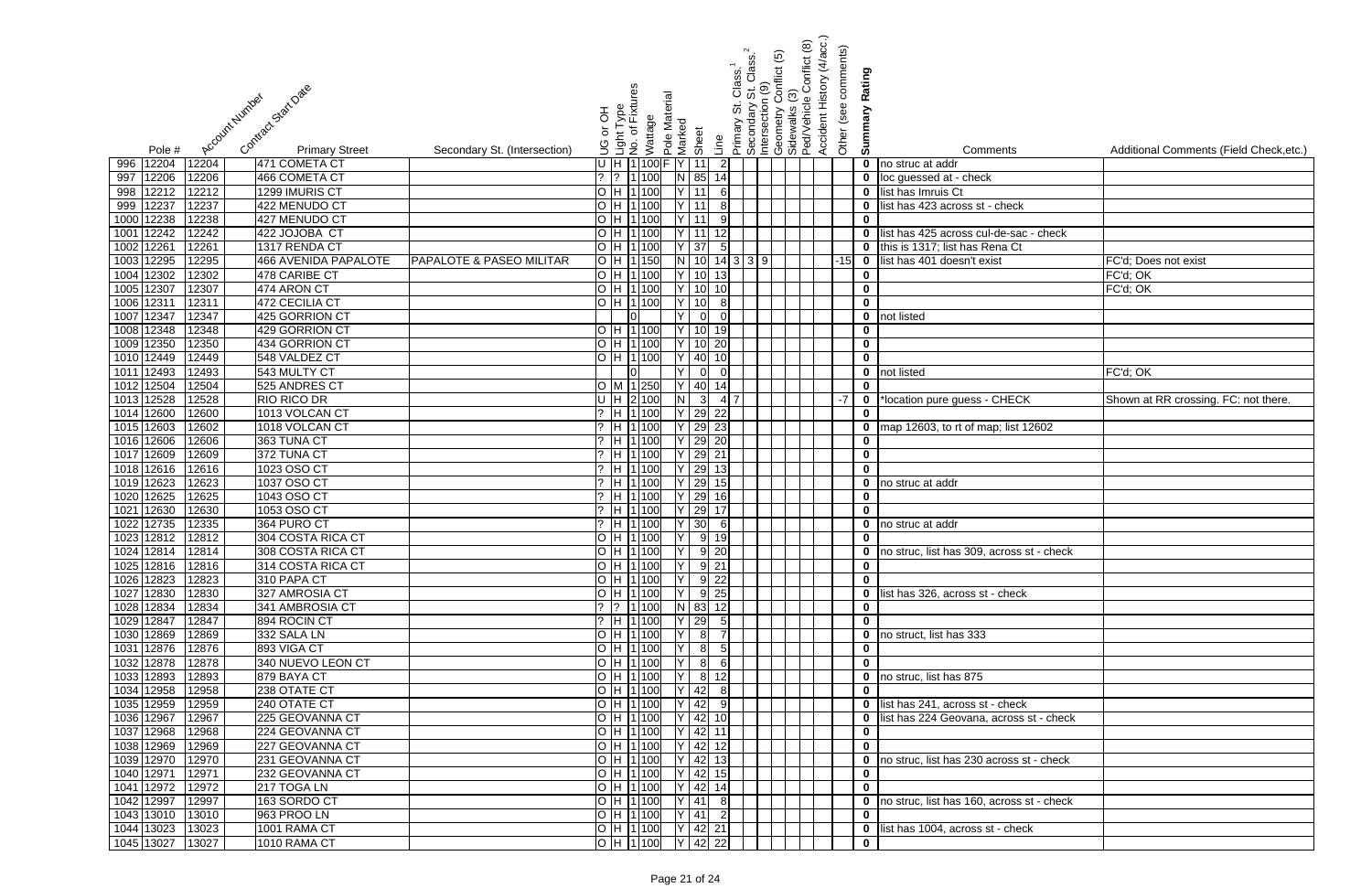|                                                                            |                              |                                                                                              |                                  | Class.<br>Clasi                                                  | <u>ම</u><br>Conflict | Conflict (8)<br>ල                             | (4/acc.)<br>Other (see comments) | Rating                     |                                                   |                                         |
|----------------------------------------------------------------------------|------------------------------|----------------------------------------------------------------------------------------------|----------------------------------|------------------------------------------------------------------|----------------------|-----------------------------------------------|----------------------------------|----------------------------|---------------------------------------------------|-----------------------------------------|
| Contract Start Date<br>Account Number                                      |                              | Light Type<br>No. of Fixtures<br>Pole Material<br>공<br>Wattage<br>Marked<br>ŏ<br>Sheet<br>9C | Line                             | Secondary St. C<br>Intersection (9)<br>5<br>Secondary<br>Primary |                      | Geometry Co<br>Sidewalks (3)<br>Ped/Vehicle ( | Accident History                 | Summary                    |                                                   | Additional Comments (Field Check, etc.) |
| <b>Primary Street</b><br>Pole #<br>1046 13065<br>13065<br>243 CUARZO CT    | Secondary St. (Intersection) | O H 1100                                                                                     | 45<br>9                          |                                                                  |                      |                                               |                                  | $\mathbf 0$                | Comments                                          |                                         |
| 13070<br>250 CUARZO CT<br>1047 13070                                       |                              | O H 1 100                                                                                    | 45<br>10                         |                                                                  |                      |                                               |                                  | $\mathbf 0$                | no struc, list has 245, across st - check         |                                         |
| 1048 13072<br>256 CUARZO CT<br>13072                                       |                              | O H 1 100                                                                                    | 45<br>11                         |                                                                  |                      |                                               |                                  | $\mathbf 0$                | no struc, list has 253, across st - check         |                                         |
| 1049 13081<br>952 PASEO QUERETARO<br>13081                                 |                              | $?$  ?  1 100                                                                                | 85<br>30                         |                                                                  |                      |                                               |                                  | $\mathbf 0$                | act addr is 881 Elote Ct, on Pso Q                |                                         |
| 1050 13091<br>13091<br>198 BOSQUE CT                                       |                              | O H 1100                                                                                     | 44<br>$\overline{2}$             |                                                                  |                      |                                               |                                  | $\mathbf 0$                |                                                   |                                         |
| 1051 13103<br>13103<br>905 APIO CT                                         |                              | ?  ?  1 100                                                                                  | 85<br>13                         |                                                                  |                      |                                               |                                  | $\mathbf 0$                |                                                   |                                         |
| 1052 13104<br>13104<br>203 ALFALFA CT                                      |                              | O  H  1 100                                                                                  | 45<br>21                         |                                                                  |                      |                                               |                                  | $\mathbf 0$                |                                                   |                                         |
| 202 ALFALFA CT<br>1053 13105<br>13105                                      |                              | 100<br>O H 1                                                                                 | 45<br>22                         |                                                                  |                      |                                               |                                  | $\mathbf 0$                |                                                   |                                         |
| 1054 13106<br>13106<br>208 ALFALFA CT                                      |                              | 100<br>$O/H$ 1                                                                               | 45<br>23                         |                                                                  |                      |                                               |                                  | $\mathbf 0$                |                                                   |                                         |
| 1055 13120<br>13120<br>207 PETALO CT                                       |                              | 100<br>O H 1                                                                                 | 45<br>17                         |                                                                  |                      |                                               |                                  | $\mathbf 0$                |                                                   |                                         |
| 1056 13122<br>13122<br>206 PETALO CT                                       |                              | $O/H$ 1<br>100                                                                               | 45<br>18                         |                                                                  |                      |                                               |                                  | $\mathbf 0$                |                                                   |                                         |
| 13141<br>1057<br>13141<br>177 PITA CT                                      |                              | O H 1100                                                                                     | 44<br>11                         |                                                                  |                      |                                               |                                  | $\mathbf 0$                |                                                   |                                         |
| 1058 13142<br>13142<br>183 PITA CT                                         |                              | O H 1100                                                                                     | 44 12                            |                                                                  |                      |                                               |                                  | $\mathbf 0$                |                                                   |                                         |
| 1059 13144<br>13144<br>187 PITA CT                                         |                              | O H 11100                                                                                    | 44 13                            |                                                                  |                      |                                               |                                  | $\mathbf 0$                | map has it 1 parcel over - check                  |                                         |
| 1060 13191<br>163 TOPO CT<br>13191                                         |                              | O H 1100                                                                                     | 43<br>-11                        |                                                                  |                      |                                               |                                  | $\mathbf 0$                |                                                   |                                         |
| 1061 13195<br>168 CAPULLO CT<br>13195                                      |                              | $O$ H 1100                                                                                   | 43<br>$\overline{2}$             |                                                                  |                      |                                               |                                  | $\mathbf 0$                |                                                   |                                         |
| 1062 13198<br>882 ARCE CT<br>13198                                         |                              | O H 1250                                                                                     | 43<br>41                         |                                                                  |                      |                                               |                                  | $\mathbf 0$                |                                                   |                                         |
| 1063 13199<br>13199<br>886 ARCE CT                                         |                              | O H 1 100                                                                                    | 43<br>-51                        |                                                                  |                      |                                               |                                  | $\bf{0}$                   | map shows other side of driveway, 884             |                                         |
| 13212<br>13212<br>943 SOYA CT<br>1064                                      |                              | $ ?$ $ ?$ 1 100                                                                              | 84<br>19                         |                                                                  |                      |                                               |                                  | $\mathbf 0$                |                                                   |                                         |
| 1065 13213<br>173 NABOT CT<br>13213                                        |                              | O H 1 100                                                                                    | 43<br>13                         |                                                                  |                      |                                               |                                  | $\mathbf 0$                |                                                   |                                         |
| 1066 13215<br>179 NABO CT<br>13215                                         |                              | O H 1250                                                                                     | 43<br>14                         |                                                                  |                      |                                               |                                  | $\mathbf 0$                |                                                   |                                         |
| 1067 13221<br>13221<br>946 ZINIA CT                                        |                              | O H 1 100                                                                                    | 43<br>16                         |                                                                  |                      |                                               |                                  | $\mathbf 0$                |                                                   |                                         |
| 13236<br>13236<br>915 HIEDRA CT<br>1068                                    |                              | O H 1100                                                                                     | 43<br>9                          |                                                                  |                      |                                               |                                  | $\mathbf 0$                |                                                   |                                         |
| 1069 13238<br>13238<br>921 HIEDRA CT                                       |                              | 1 100<br>$2 \sqrt{2}$                                                                        | 85<br>12                         |                                                                  |                      |                                               |                                  | $\mathbf 0$                |                                                   |                                         |
| 1070 14846<br>446 CAMINO RAMANOTE                                          |                              |                                                                                              |                                  |                                                                  |                      |                                               |                                  | $\mathbf 0$                | not listed, map is unclear - CHECK                |                                         |
| 14988<br>12988<br>383 POLO CT<br>1071                                      |                              | $\sqrt{?}$ H $\sqrt{1100}$                                                                   | 29<br>18                         |                                                                  |                      |                                               |                                  | $\bf{0}$                   | map has 14988, list 12988                         |                                         |
| 1072 15026<br>1171 YESAL CT<br>15026                                       |                              | U H 1100 F                                                                                   | $\overline{4}$<br>15             |                                                                  |                      |                                               |                                  | $\mathbf 0$                | Mid-Block ON Dead End Street                      |                                         |
| 1073   15109   15109<br>543 VALDEZ CT                                      |                              | O  H  1 100     Y   40    9                                                                  |                                  |                                                                  |                      |                                               |                                  | $\mathbf{0}$               |                                                   |                                         |
| 1074 15367<br>15367<br>472 GAVILAN CT                                      |                              | 2 H 1 100                                                                                    | $29 \quad 3$                     |                                                                  |                      |                                               |                                  |                            | <b>0</b> list has Via Salvaza                     |                                         |
| 1075 15381<br>1142 SHIBELL CT<br>15381                                     |                              | U H 1100FY                                                                                   | 3 20                             |                                                                  |                      |                                               |                                  |                            | <b>0</b> End of Cul de Sac                        |                                         |
| 62 PASO CT<br>1076 15401<br>15401                                          |                              | O H 1100 N 19 13                                                                             |                                  |                                                                  |                      |                                               |                                  | $\mathbf 0$                |                                                   |                                         |
| 1077 15434<br>15434<br>165 TONO CT                                         |                              | O H 1250 Y 44 18                                                                             |                                  |                                                                  |                      |                                               |                                  | $\mathbf 0$                |                                                   |                                         |
| 167 SORDO CT<br>1078 15436<br>15436                                        |                              | O H 1100 Y 41 9                                                                              |                                  |                                                                  |                      |                                               |                                  |                            | 0 no struc, list has 164, across st - check       |                                         |
| 1079 15548<br>15548<br><b>5 APACHE WAY</b>                                 |                              | U H 1100 F Y 210                                                                             |                                  |                                                                  |                      |                                               |                                  | $\mathbf 0$                |                                                   |                                         |
| 1080 15550<br>15550<br>14 NAVAJO ST                                        |                              | U H 1100 F Y 212                                                                             |                                  |                                                                  |                      |                                               |                                  | $\mathbf 0$                |                                                   |                                         |
| 1081 15553<br>15553<br>4 NAVAJO ST                                         |                              | U H 1100 F Y                                                                                 | $2 \mid 13$                      |                                                                  |                      |                                               |                                  | $\mathbf 0$                |                                                   |                                         |
| 473 ARON CT<br>1082 15560<br>15560                                         |                              | $\overline{O}$ H 1100 Y 10 11                                                                |                                  |                                                                  |                      |                                               |                                  | $\mathbf 0$                |                                                   |                                         |
| 15561<br>1083 15561<br>10 PIONEER CT                                       |                              | $\overline{O}$ H 1100 W Y 7 12                                                               |                                  |                                                                  |                      |                                               |                                  | $\mathbf 0$                | no struc, list has 9, other side - check          |                                         |
| 1084 15564<br>15564<br>362 ABACO CT                                        |                              | U H 1100 F N 3 14                                                                            |                                  |                                                                  |                      |                                               |                                  | $\mathbf 0$                |                                                   |                                         |
| 1085 15566<br>15566<br>890 FRIJOL CT                                       |                              | O H 1 100 V                                                                                  | $15$ 1                           |                                                                  |                      |                                               |                                  | $\mathbf 0$                |                                                   |                                         |
| 1086 15567<br>15567<br>948 OLIVOS CT                                       |                              | O  H  1 100                                                                                  | 43 20                            |                                                                  |                      |                                               |                                  | $\mathbf 0$                |                                                   |                                         |
| 1087 15588<br>15588<br>172 SORDO CT                                        |                              | $?$  ?  1 100<br>IN I                                                                        | 84 28                            |                                                                  |                      |                                               |                                  | $\mathbf 0$                |                                                   |                                         |
| 1088 15589<br>15589<br>179 SORDO CT                                        |                              | O H 1100                                                                                     | $41$ 10                          |                                                                  |                      |                                               |                                  | $\overline{\mathbf{0}}$    |                                                   |                                         |
| 1089 15595<br>13595<br>956 ROSARIO CT                                      |                              | O H 1250<br>$\mathsf{N}$                                                                     | 16<br>4                          |                                                                  |                      |                                               |                                  |                            | 0 list has 15595, map 13595; Llist has 95 ROSARIO |                                         |
| 1090 15608<br>15608<br>883 PERLA CT                                        |                              | O H 1100                                                                                     | $15$ 13                          |                                                                  |                      |                                               |                                  | $\mathbf{0}$               | *map has 15608, list has 15606                    |                                         |
| 1091 15610<br>15610<br>891 PERLA CT                                        |                              | O H 1 100<br>O H 1100                                                                        | $\overline{0}$<br>$\overline{0}$ |                                                                  |                      |                                               |                                  | $\mathbf 0$                | *map shows 15611 corrected to 15610               |                                         |
| 1092 15611<br>15611<br>886 PERLA CT                                        |                              |                                                                                              | $15$ 14                          |                                                                  |                      |                                               |                                  | $\mathbf{0}$               | *map 15610 corct to 15611, list 888 Perla         |                                         |
| 1093 15631<br>15631<br>284 OLGA CT                                         |                              | O H 1 100 V                                                                                  | $9 \mid 15$                      |                                                                  |                      |                                               |                                  | $\mathbf 0$                |                                                   |                                         |
| 1094 15646<br>27 DOYLES CT<br>15646<br>1095 15660<br>15660<br>1411 LITA CT |                              | $ O H 1 100 $ $ Y 12 8 $<br>O H 1100 Y 22 13                                                 |                                  |                                                                  |                      |                                               |                                  | $\mathbf 0$<br>$\mathbf 0$ |                                                   |                                         |
|                                                                            |                              |                                                                                              |                                  |                                                                  |                      |                                               |                                  |                            |                                                   |                                         |

| ss st - check           |  |
|-------------------------|--|
| ss st - check           |  |
|                         |  |
| $n \overline{Pso Q}$    |  |
|                         |  |
|                         |  |
|                         |  |
|                         |  |
|                         |  |
|                         |  |
|                         |  |
|                         |  |
|                         |  |
|                         |  |
|                         |  |
| check                   |  |
|                         |  |
|                         |  |
|                         |  |
|                         |  |
| riveway, 884            |  |
|                         |  |
|                         |  |
|                         |  |
|                         |  |
|                         |  |
|                         |  |
|                         |  |
| <b>CHECK</b>            |  |
|                         |  |
|                         |  |
| Street                  |  |
|                         |  |
|                         |  |
|                         |  |
|                         |  |
|                         |  |
|                         |  |
| ss st - check           |  |
|                         |  |
|                         |  |
|                         |  |
|                         |  |
|                         |  |
| ide - check             |  |
|                         |  |
|                         |  |
|                         |  |
|                         |  |
|                         |  |
|                         |  |
| i; Llist has 95 ROSARIO |  |
| 5606                    |  |
|                         |  |
| ted to 15610            |  |
| 1, list 888 Perla       |  |
|                         |  |
|                         |  |
|                         |  |
|                         |  |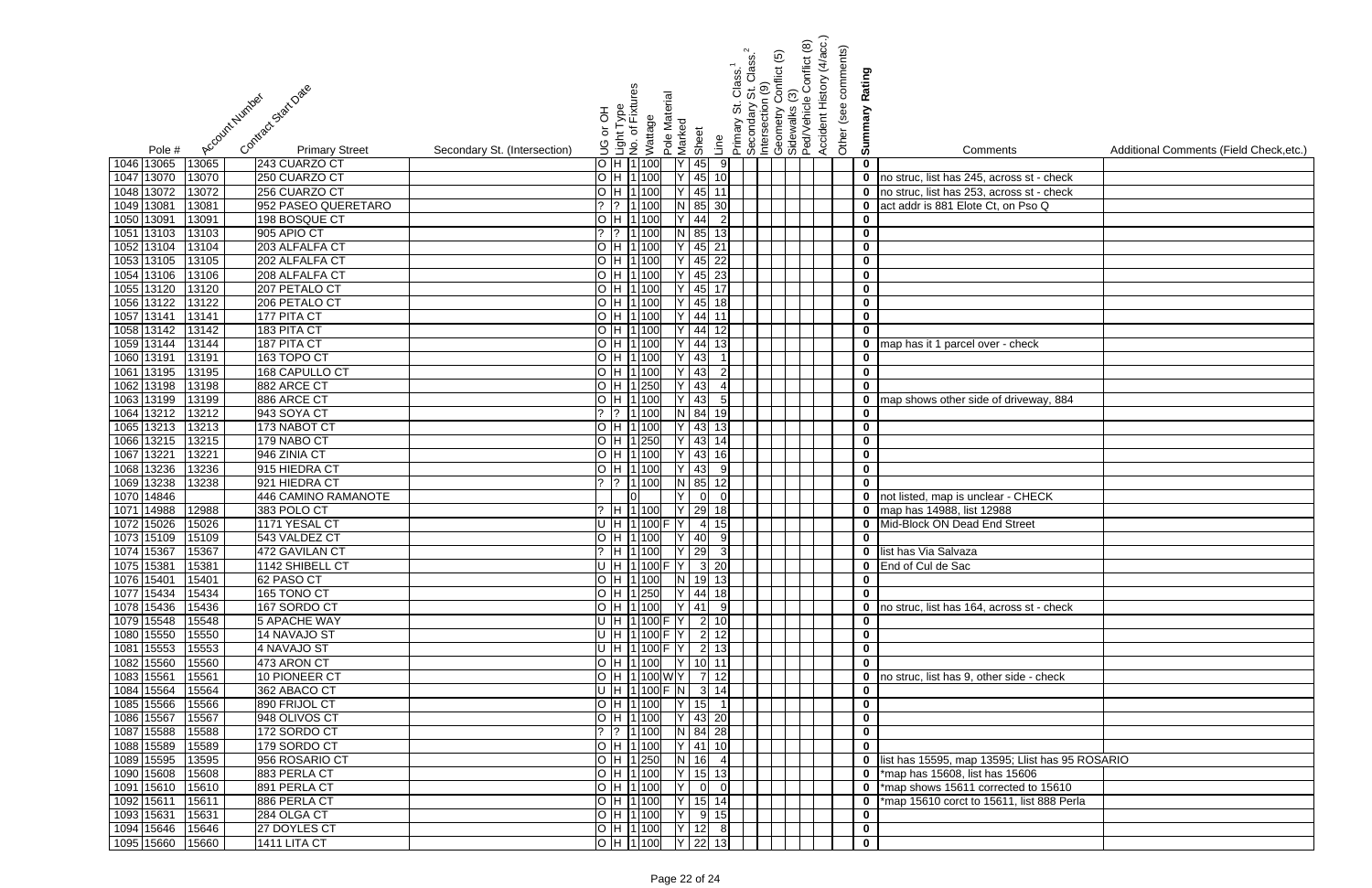|                                                                                         |                                                | Accident History (4/acc.)<br>Conflict (8)<br>conflict (5)<br>Class. <sup>1</sup><br>St. Class. <sup>1</sup><br>n (9) | Other (see comments)<br>Rating |                                                                   |                                         |
|-----------------------------------------------------------------------------------------|------------------------------------------------|----------------------------------------------------------------------------------------------------------------------|--------------------------------|-------------------------------------------------------------------|-----------------------------------------|
| Contract Start Date<br>Account Number                                                   | Light Type<br>No. of Fixtures<br>Pole Material | ල<br>Geometry Co<br>Sidewalks (3)<br>Ped/Vehicle (<br>Primary St. C<br>Secondary S<br>Intersection (                 |                                |                                                                   |                                         |
|                                                                                         | 라 or                                           |                                                                                                                      | Summary                        |                                                                   |                                         |
|                                                                                         | Wattage<br>Marked<br>Sheet                     |                                                                                                                      |                                |                                                                   |                                         |
| <b>Primary Street</b><br>Secondary St. (Intersection)<br>Pole #                         |                                                | Line                                                                                                                 |                                | Comments                                                          | Additional Comments (Field Check, etc.) |
| 15661<br>1081 CALLE CLARA<br>1096 15661                                                 | $?$ H 1 100<br>$Y$ 31                          | 18                                                                                                                   | $\mathbf 0$                    | 422 Cam Prov, on Cl Clara, made up addr                           |                                         |
| 1097 15669<br>1023 OIL CT<br>15669                                                      | $?$ H 1 100<br>$Y$ 33                          | 12                                                                                                                   | $\pmb{0}$                      |                                                                   |                                         |
| 1098 15671<br>15671<br>1401 RAQUEL CT                                                   | H 1 100<br>40                                  |                                                                                                                      | $\mathbf 0$                    |                                                                   |                                         |
| 1099 15686<br>365 ARIZPE CT<br>15686<br>15725                                           | H 1 100<br>$N$ 24<br>$\overline{4}$ 25         |                                                                                                                      |                                | 0 map no num, another close - check                               |                                         |
| 1100 15725<br>469 TAPIZ CT<br>15899<br>970 MANO CT<br>1101<br>15899                     | U  H  1 100 F  Y  <br>$Y$ 21<br>H 1100         | 13                                                                                                                   | $\mathbf 0$                    | 0 list has 970 Paseo Espeso                                       |                                         |
| 1102 15923<br>15923<br>276 HARPO CT                                                     | 30<br>H 1100                                   |                                                                                                                      | $\mathbf 0$                    | listed again 23 / 16; 277 HARPO CT                                |                                         |
| 1103 15947<br>15947<br>52 OKRA CT                                                       | H 1 100<br>$Y$ 17                              |                                                                                                                      |                                | 0 list has pole 5947                                              |                                         |
| 1104 15964<br>15964<br>1039 BACANORA CT                                                 | H 1 100<br>$Y$ 24                              |                                                                                                                      | $\mathbf 0$                    |                                                                   |                                         |
| 1105 16193<br>16193<br>1153 TORY CT                                                     | U H 1100 F Y<br>$\overline{4}$                 |                                                                                                                      | $\mathbf 0$                    | On data sheet as TROY CT                                          | End of Cul de Sac                       |
| 1106 16194<br>16194<br>1427 DIAMANTE CT                                                 | H 1100<br>Y 22                                 | 12                                                                                                                   | $\mathbf 0$                    |                                                                   |                                         |
| 1107 16243<br>16243<br>580 RUBEN CT                                                     | $Y$ 38<br>H 1100                               |                                                                                                                      | $\mathbf 0$                    |                                                                   |                                         |
| 1108 16448<br>1428 LIGA CT<br>16448                                                     | $Y$ 22<br>H 1 100                              |                                                                                                                      | $\mathbf 0$                    | listed as 1228                                                    |                                         |
| 1109 16451<br>1425 CENA CT<br>16451                                                     | $Y$ 22<br>H 1 100                              | 61                                                                                                                   | $\mathbf 0$                    |                                                                   |                                         |
| 1110 16453<br>1424 CENA CT<br>16453                                                     | $Y$ 22<br>H 1 100                              |                                                                                                                      | $\mathbf 0$                    |                                                                   |                                         |
| 1111 16519<br>16519<br>280 GUAYMAS CT                                                   | $Y$ 21<br>H 1 100                              | $\mathbf{4}$                                                                                                         |                                | 0 addr is 265 Cal Arikara, on Guaymas Ct                          |                                         |
| 1112 16584<br>16584<br>1434 NONI CT                                                     | $Y$ 22<br>H 1 100                              | 15                                                                                                                   | $\mathbf 0$                    |                                                                   |                                         |
| 1113 16645<br>364 ANNETTE CT<br>16645                                                   | H 1100<br>$Y$ 26                               | 18                                                                                                                   |                                | 0 no struc at addr, list has 362 next door                        |                                         |
| 1114 16694<br>884 LISBOA CT<br>16699                                                    | H 1100<br>$Y$ 26 21                            |                                                                                                                      |                                | 0 list 16699 on Ver de Montesoma - check                          |                                         |
| 1115 16755<br>405 MONEDA CT<br>16755                                                    | H 1 100<br>$Y$ 26                              | 19                                                                                                                   | $\mathbf 0$                    | list has 408 next door                                            |                                         |
| 1116 16820<br>16820<br>356 LLAMA CT                                                     | $N$ 83 22<br>$?$ 1 100                         |                                                                                                                      | $\mathbf 0$                    |                                                                   |                                         |
| 1117 17002<br>17002<br>56 MACIAS CT                                                     | $Y$ 17<br>H 1 100                              | 19                                                                                                                   | $\mathbf 0$                    | list has 54; no pole # on map                                     |                                         |
| 1118 17229<br>1225 GENTE CT<br>17229                                                    | H  1100WN 14                                   |                                                                                                                      | $\mathbf 0$                    |                                                                   |                                         |
| 1119 17240<br>17240<br>983 DEDO CT<br>1120 17390                                        | $Y$ 21<br>H 11100<br>$\Omega$                  | 22                                                                                                                   |                                | 0 list has "no address"<br>0 not on list                          |                                         |
| 17390<br>912 PASEO QUERETARO<br>1121 17391<br>17391<br>195 ALPACA LN                    | H 1 100<br>N 44                                | 3                                                                                                                    | $\mathbf 0$                    |                                                                   |                                         |
| 1122 17398<br>17398<br>541 HORACIO CT                                                   | H 1 250<br>9                                   | $3 \blacksquare$                                                                                                     | $\mathbf 0$                    | list has 192 Alpaca, w/i 30'; xed out on map                      |                                         |
| 1123 17399 17399<br>545 HORACIO CT                                                      | H  1 100   Y   9  4                            |                                                                                                                      | $\bf{0}$                       |                                                                   |                                         |
| 1124 17401<br>17401<br>551 HORACIO CT                                                   | OH1100 Y95                                     |                                                                                                                      | $\overline{\mathbf{0}}$        |                                                                   |                                         |
| 1125 17409<br>17409<br>1073 ADELITA CT                                                  |                                                |                                                                                                                      |                                | 0 no struc, across st from 1064                                   |                                         |
| 1126 17649<br>17649<br>195 NAVIO CT                                                     | $?$  ?  1 100   N   84   16                    |                                                                                                                      | $\mathbf 0$                    |                                                                   |                                         |
| 1127 17672<br>67 NOEL CT<br>17672                                                       | O H 1100 ? 19 14                               |                                                                                                                      |                                | 0 list has 65 Noel Ct, across driveway                            |                                         |
| 1128 17714<br>17714<br>947 CLAVEL CT                                                    | $?$ $ ?$ $ 1 100$ N 84 23                      |                                                                                                                      | $\mathbf 0$                    |                                                                   |                                         |
| 1129 17715<br>17715<br>953 CLAVEL CT                                                    | $?$  ?  1 100 <br>N 84 13                      |                                                                                                                      |                                | 0 across driveway from 950                                        |                                         |
| 1130 17852<br>17852<br>455 FRONDA CT                                                    | $?$ H 1 100<br>$Y$ 32 2                        |                                                                                                                      |                                | 0 no struc at addr                                                |                                         |
| 1131 17870<br>17870<br>1014 LEVY CT                                                     | ?  H  1 100   N   33   19                      |                                                                                                                      |                                | 0 no struc at addr                                                |                                         |
| 1132 18230<br>18230<br>286 TLAXCALA CT                                                  | $?$  ?  1 100  N  85  31                       |                                                                                                                      | $\mathbf 0$                    |                                                                   |                                         |
| 1133 90004<br><b>NONE</b><br>426 CANCUN CT                                              | $U$ H 1100 F N 3 15                            |                                                                                                                      |                                | 0  *map shows at 427 CANCUN CT                                    | End of Cul de Sac                       |
| 1134 90013<br><b>NONE</b><br>414 FLOR CT                                                | U H 1250 F Y<br>$\vert$ 4                      | $\overline{2}$                                                                                                       |                                | 0 End of Cul de Sac                                               |                                         |
| 1135 90025<br><b>NONE</b><br>1172 MENTA CT                                              | $U$ H 1100 F Y 4 24                            |                                                                                                                      | $\mathbf 0$                    |                                                                   |                                         |
| 1136 90031<br><b>NONE</b><br><b>489 FEATHER CT</b>                                      | UH 1100 F Y 5                                  |                                                                                                                      | $\mathbf 0$                    |                                                                   |                                         |
| 1137 90035<br><b>NONE</b><br>212 TESA CT                                                | $Y$ 22<br>H 1 100                              |                                                                                                                      |                                | 0 listed as YESA                                                  |                                         |
| 1138 90041<br><b>NONE</b><br>1643 ICON CT<br>1139 90042<br><b>NONE</b><br>1676 COSTA CT | Y 13 19<br>H 1100<br>$ Y $ 13 22<br>O H 1100   |                                                                                                                      | $\mathbf 0$                    |                                                                   |                                         |
| 1140 90043<br>77 SABIO CT<br><b>NONE</b>                                                | O H 1100 Y 13 24                               |                                                                                                                      |                                | 0 listed as PLACITA, not CT<br>0 parcel 132-02-218 no addr listed |                                         |
| 1141 90044<br><b>NONE</b><br>1726 FARO CT                                               | $O$ H 1100 N 12 4                              |                                                                                                                      |                                | 0 not marked on map - check                                       |                                         |
| 1142 90047<br>NONE<br>1697 CAPOTE CT                                                    | $\overline{O}$  ?  1 100   N  12  15           |                                                                                                                      | $\mathbf{0}$                   |                                                                   |                                         |
| 1143 90061<br>NONE<br>21 CHULA VISTA LN                                                 | O H 1250 S Y 2 2                               |                                                                                                                      |                                | 0 parcel 105-20-117 is a Park, no address                         |                                         |
| 1144 90069<br><b>NONE</b><br>COUNTY MAINTENANCE YARD - RIO RICO                         | UH 1100 F N 3 1                                |                                                                                                                      |                                | 0 *location pure guess - CHECK                                    | <b>AKA</b><br>- Eliminate               |
| 1145 90070<br>COUNTY MAINTENANCE YARD - RIO RICO<br><b>NONE</b>                         | $U$  H  1 100  F  N   3   3                    |                                                                                                                      |                                | 0 *location pure guess - CHECK                                    | <b>AKA</b><br>- Eliminate               |

| $\frac{1}{2}$           | Comments                                     | Additional Comments (Field Check, etc.) |
|-------------------------|----------------------------------------------|-----------------------------------------|
| $\overline{\mathbf{0}}$ | 422 Cam Prov, on Cl Clara, made up addr      |                                         |
| $\overline{\mathbf{0}}$ |                                              |                                         |
| $\overline{\mathbf{0}}$ |                                              |                                         |
| $\overline{\mathbf{0}}$ | map no num, another close - check            |                                         |
| 0                       |                                              |                                         |
| 0                       | list has 970 Paseo Espeso                    |                                         |
| 0                       | listed again 23 / 16; 277 HARPO CT           |                                         |
| 0                       | list has pole 5947                           |                                         |
| 0                       |                                              |                                         |
| 0                       | On data sheet as TROY CT                     | End of Cul de Sac                       |
| $\overline{\mathbf{0}}$ |                                              |                                         |
| Ō                       |                                              |                                         |
| $\overline{\mathbf{0}}$ | listed as 1228                               |                                         |
|                         |                                              |                                         |
| $\frac{0}{0}$           |                                              |                                         |
| $\overline{\mathbf{0}}$ | addr is 265 Cal Arikara, on Guaymas Ct       |                                         |
| $\overline{\mathbf{0}}$ |                                              |                                         |
| $\overline{\textbf{0}}$ | no struc at addr, list has 362 next door     |                                         |
| 0                       | list 16699 on Ver de Montesoma - check       |                                         |
| 0                       | list has 408 next door                       |                                         |
| 0                       |                                              |                                         |
| $\overline{\mathbf{0}}$ | list has 54; no pole # on map                |                                         |
| 0                       |                                              |                                         |
| 0                       | list has "no address"                        |                                         |
| 0                       | not on list                                  |                                         |
| 0                       | list has 192 Alpaca, w/i 30'; xed out on map |                                         |
| 0                       |                                              |                                         |
| $\overline{\mathbf{0}}$ |                                              |                                         |
| $\overline{\mathbf{0}}$ |                                              |                                         |
| $\overline{\mathbf{0}}$ | no struc, across st from 1064                |                                         |
| $\overline{\mathbf{0}}$ |                                              |                                         |
| 0                       | list has 65 Noel Ct, across driveway         |                                         |
| 0                       |                                              |                                         |
| 0                       | across driveway from 950                     |                                         |
| 0                       | no struc at addr                             |                                         |
| 0                       | no struc at addr                             |                                         |
| $\overline{\mathbf{0}}$ |                                              |                                         |
| 0                       | *map shows at 427 CANCUN CT                  | End of Cul de Sac                       |
| 0                       | End of Cul de Sac                            |                                         |
| 0                       |                                              |                                         |
| 0<br>0                  | listed as YESA                               |                                         |
| $\overline{\textbf{0}}$ |                                              |                                         |
| $\overline{\mathbf{0}}$ | listed as PLACITA, not CT                    |                                         |
| 0                       | parcel 132-02-218 no addr listed             |                                         |
| 0                       | not marked on map - check                    |                                         |
| 0                       |                                              |                                         |
| 0                       | parcel 105-20-117 is a Park, no address      |                                         |
| 0                       | *location pure guess - CHECK                 | AKA<br>- Eliminate                      |
| 0                       | *location pure guess - CHECK                 | <b>AKA</b><br>- Eliminate               |